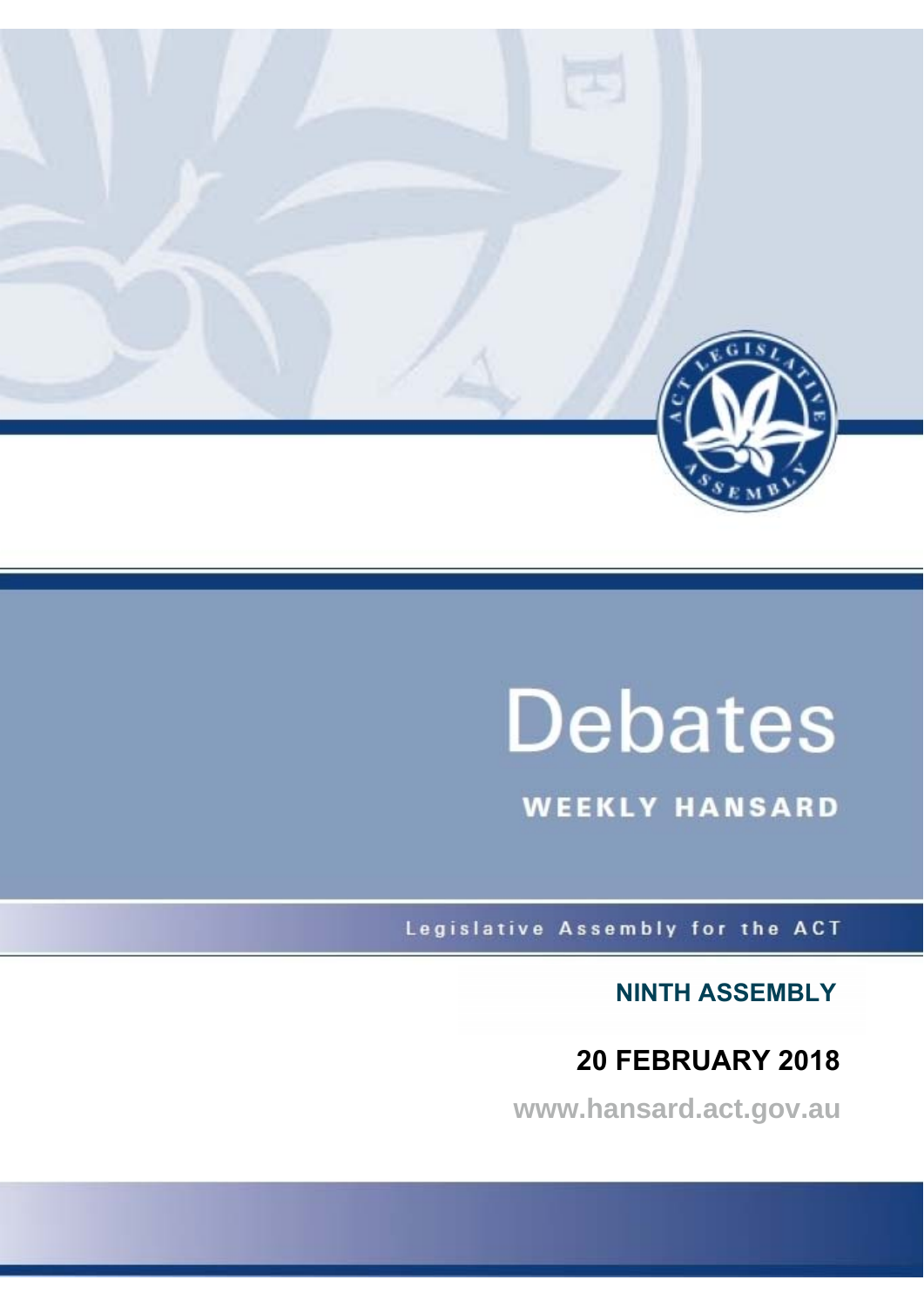## **[Tuesday, 20 February 2018](#page-3-0)**

| Petitions:                                                           |  |
|----------------------------------------------------------------------|--|
|                                                                      |  |
| Ministerial response—Draft variation 344 to the Territory Plan—      |  |
|                                                                      |  |
|                                                                      |  |
|                                                                      |  |
| Alexander Maconochie Centre—Moss review implementation               |  |
|                                                                      |  |
|                                                                      |  |
|                                                                      |  |
| Education, Employment and Youth Affairs-Standing Committee366        |  |
|                                                                      |  |
|                                                                      |  |
| Building and Construction Legislation Amendment Bill 2017 367        |  |
|                                                                      |  |
|                                                                      |  |
|                                                                      |  |
| Questions without notice:                                            |  |
|                                                                      |  |
|                                                                      |  |
|                                                                      |  |
| Council for the Australian Federation-ACT relationship 393           |  |
|                                                                      |  |
|                                                                      |  |
|                                                                      |  |
|                                                                      |  |
|                                                                      |  |
|                                                                      |  |
| Royal Commission into Institutional Responses to Child Sexual Abuse— |  |
|                                                                      |  |
|                                                                      |  |
|                                                                      |  |
|                                                                      |  |
|                                                                      |  |
|                                                                      |  |
| ACT Emergency Services Agency—interstate assistance  406             |  |
|                                                                      |  |
|                                                                      |  |
|                                                                      |  |
|                                                                      |  |
|                                                                      |  |
|                                                                      |  |
| Environment and Transport and City Services-Standing Committee  414  |  |
|                                                                      |  |
|                                                                      |  |
|                                                                      |  |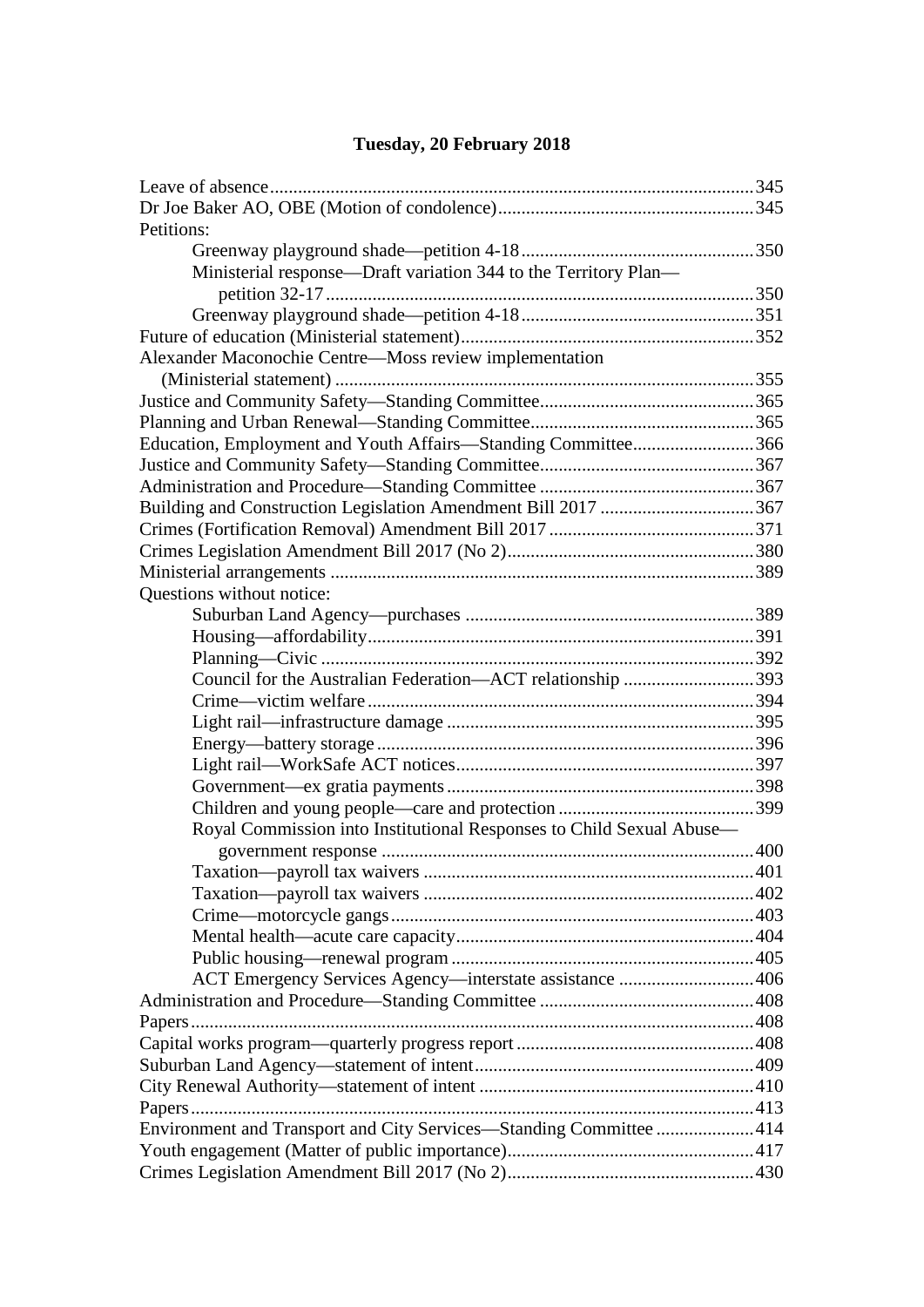## [Adjournment:](#page-97-0)

| Schedule of amendments:                                       |  |
|---------------------------------------------------------------|--|
| Schedule 1: Crimes Legislation Amendment Bill 2017 (No 2) 444 |  |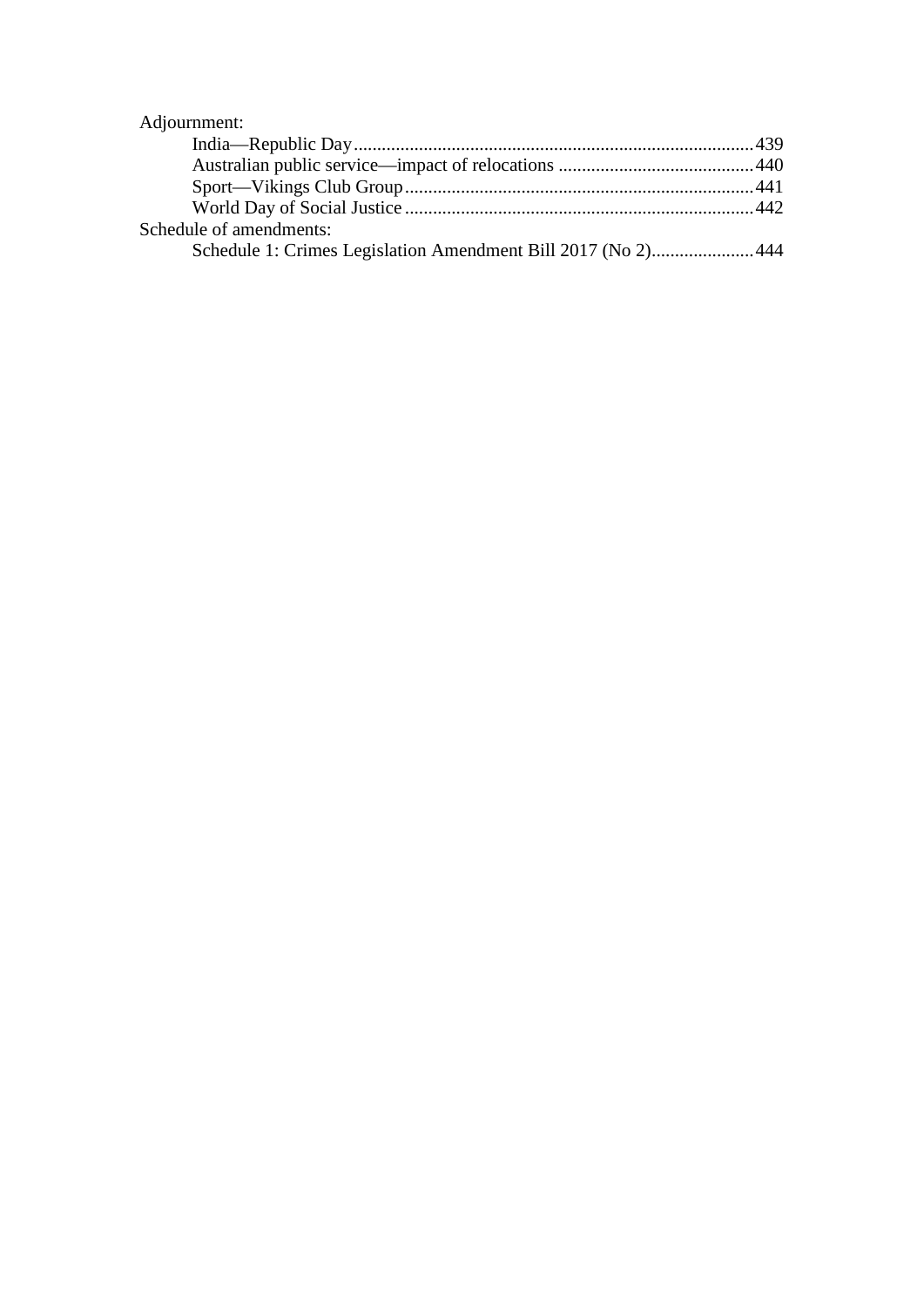## <span id="page-3-0"></span>**Tuesday, 20 February 2018**

**MADAM SPEAKER** (Ms J Burch) took the chair at 10 am, made a formal recognition that the Assembly was meeting on the lands of the traditional custodians, and asked members to stand in silence and pray or reflect on their responsibilities to the people of the Australian Capital Territory.

## <span id="page-3-1"></span>**Leave of absence**

Motion (by **Mr Gentleman**) agreed to:

That leave of absence be granted to Ms Fitzharris for this sitting due to illness.

## <span id="page-3-3"></span><span id="page-3-2"></span>**Dr Joe Baker AO, OBE Motion of condolence**

**MR BARR** (Kurrajong—Chief Minister, Treasurer, Minister for Economic Development and Minister for Tourism and Major Events) (10.01): I move:

That this Assembly expresses its profound sorrow at the death of Dr Joe Baker AO OBE, the inaugural Environment Commissioner for the Australian Capital Territory, and tenders its sympathy to his family, friends and colleagues in their bereavement.

This morning the Assembly expresses its deep regret at the death of Dr Joe Baker. He was the ACT's first Commissioner for the Environment, a role that he held from 1993 to 2004. The ACT was the first jurisdiction to establish such a position. Dr Baker, through that time from 1993 to 2004, performed the role with distinction. In 1999 Dr Baker was also appointed the Chief Scientist of Queensland's Department of Primary Industries and Fisheries.

Beyond the service he gave to our city, Dr Baker was an honoured and distinguished scientist with an international reputation, an environmentalist with a deep and long commitment to protecting our unique environment, and a warm and generous mentor to others.

Joe, as he preferred to be called, was an inspiration to others in everything he did, from science to sport. His list of achievements and qualifications is a long one. He was awarded an Order of Australia and an Order of the British Empire for his services to science, with a particular emphasis on marine science. He was appointed as a member of distinguished academies, including Fellow of the Australian Academy of Technological Sciences and Engineering, and Fellow of the Royal Australian Chemical Institute.

His significant contribution to marine science was recognised when he was asked to accept the role of inaugural patron of the Australian Marine Sciences Association. He was a foundation staff member of James Cook University and he led the Roche Research Institute of Marine Pharmacology. Dr Baker was also a foundation member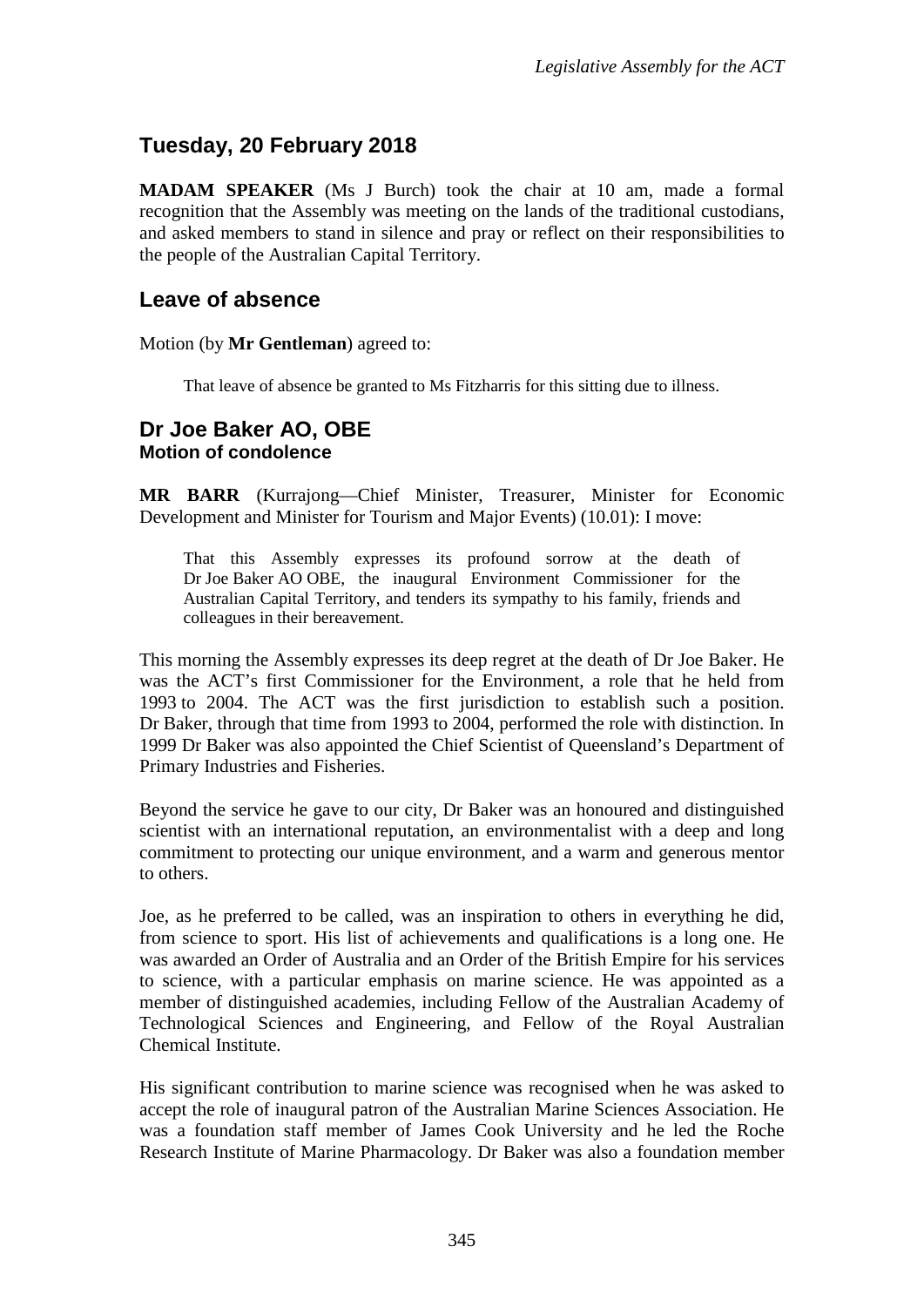of the Great Barrier Reef Marine Park Authority, appearing before the World Heritage Committee to nominate the reef to the World Heritage List in 1981. Dr Baker contributed to the Manila declaration of 1992, the Melaka accord of 1994 and Australian regulatory formulations, all of which provide guidelines and inform policies on the collection and use of biological specimens.

It was this long list of personal and professional attributes which saw Dr Baker nominated for the award of Australian of the Year in 2006. He had already been named one of the first "Queensland Greats", in 2001. In 2007 Dr Baker became the inaugural patron of the Australian Marine Sciences Association.

In community and policy development contexts, he was influential in Earthwatch, the United Nations Convention on the Law of the Sea, the Australian Heritage Committee, and World Wildlife Fund Australia—an extensive involvement in our community and one that should be celebrated.

Today we extend our deepest sympathy to Dr Baker's wife and lifetime partner, Valerie, and to his children and grandchildren.

**MR COE** (Yerrabi—Leader of the Opposition) (10.05): I too rise today to express condolences, on behalf of the opposition, at the passing of Dr Joe Baker AO, OBE. Dr Baker was born in 1932 in Queensland, and throughout his youth was known as an avid sportsperson, particularly enjoying Rugby League, which he successfully played at a state level. However, it was in the field of science that he excelled and for which he is known to us here in the territory. Through his dedication to its principles he made a significant contribution to the ACT public service.

Dr Baker moved to Brisbane in 1950 to undertake a cadetship with the CSIRO, studying chemistry at the University of Queensland. It was there that his passion for science and the environment was realised, a passion that also shaped much of his future professional life.

Dr Baker's work ethic was second to none, and this became particularly evident during his university years. He would often spend long days working at the CSIRO, but at the end of his shift his day was not over. He would attend university classes, followed by Rugby League training which went late most evenings. In order for him to stay up to date with his assignments and assessments, Dr Baker would continue to study into the early hours of the morning. It was this drive and enthusiasm for education that would stay with him for his whole life and was a great contributor to his later success.

It was a science excursion that led him to meet his wife, Valerie, whom he married in 1955. Despite his demanding work schedule, Dr Baker always had time for his family and their activities. Whilst he was focused on his work, caring for his four children was always his top priority. Dr Baker remained throughout his life a successful environmental scientist but above all a father. His energy and excitement motivated him to give more of himself, and he contributed to the community in many ways, including supporting and mentoring young students.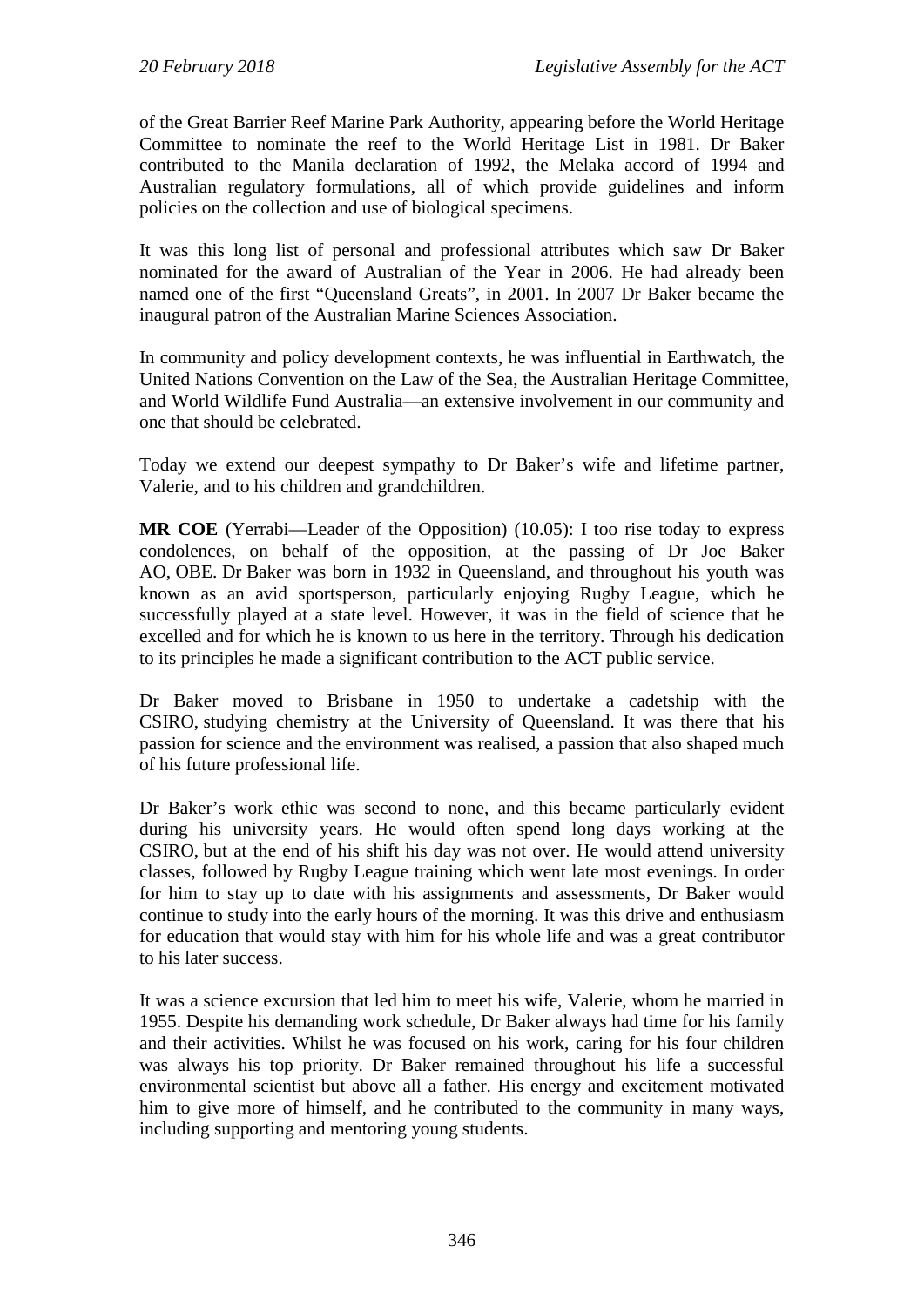Dr Baker was key in securing world heritage status for the Great Barrier Reef and also initiated aquaculture and marine biodiversity research at the Australian Institute of Marine Science, which led to great successes for Australia's prawn industry.

In 1993 Dr Baker was appointed as the ACT's inaugural Commissioner for the Environment, a position which he held for 11 years. His passion for the environment and his work ethic throughout his term did not let up. He was a consummate professional and demonstrated real dedication to the role. He also laid strong foundations for the ACT's Office of the Commissioner for the Environment and Sustainability and oversaw the first five ACT state of the environment reports.

Dr Baker was also a member of various academic and scientific institutions throughout his time. He was a foundation member at James Cook University, the Great Barrier Reef Marine Park Authority and the Queensland Academy of Sport. He was a director at the Roche Research Institute of Marine Pharmacology, the Australian Institute of Marine Science and the Sir George Fisher Centre for Tropical Marine Studies at JCU. Dr Baker held the title of Chief Scientist at what is now the Queensland Department of Agriculture and Fisheries and served as chairman of the National Landcare Council and the Australian Heritage Commission. He was also a patron of the Australian Marine Sciences Association.

Dr Baker received many awards for his work, including the Order of the British Empire, in 1982, for services to marine science. He was appointed as an officer in the Order of Australia, in 2002, for contributions to environmental studies and chemistry. In 2001, as the Chief Minister said, he was declared a "Queensland Great" and was so honoured with a plaque in Brisbane. He also did Queensland proud in 1959, when he played two matches for the state Rugby League team.

Dr Baker remained a humble servant of the public, and continued his work in the scientific and local community until the end. Dr Baker sadly passed away on 16 January this year. His legacy will continue across both sport and science. The territory was very fortunate to have such an accomplished man as a leading public servant in the ACT.

Again, on behalf of the opposition, I would like to express my condolences to his family; in particular to his wife, Val, and his children and grandchildren.

**MR RATTENBURY** (Kurrajong) (10.10): I rise to express my deep regret at the death of Dr Joe Baker, the ACT's very first Commissioner for the Environment, a role he held with distinction from 1993 to 2004. Dr Baker—or Joe, as he was uniformly known—was born in regional Queensland in 1932. It was Joe's interest in environmental science that ultimately brought him to Canberra, where he not only assumed the role of commissioner but worked tirelessly to promote the environment in community contexts. His academic and environmental science achievements were distinguished, and they have been outlined here today by the Chief Minister.

It is important to observe that in the first state of the environment reports, Dr Baker examined the Australian Capital Territory's environment with care and rigour. In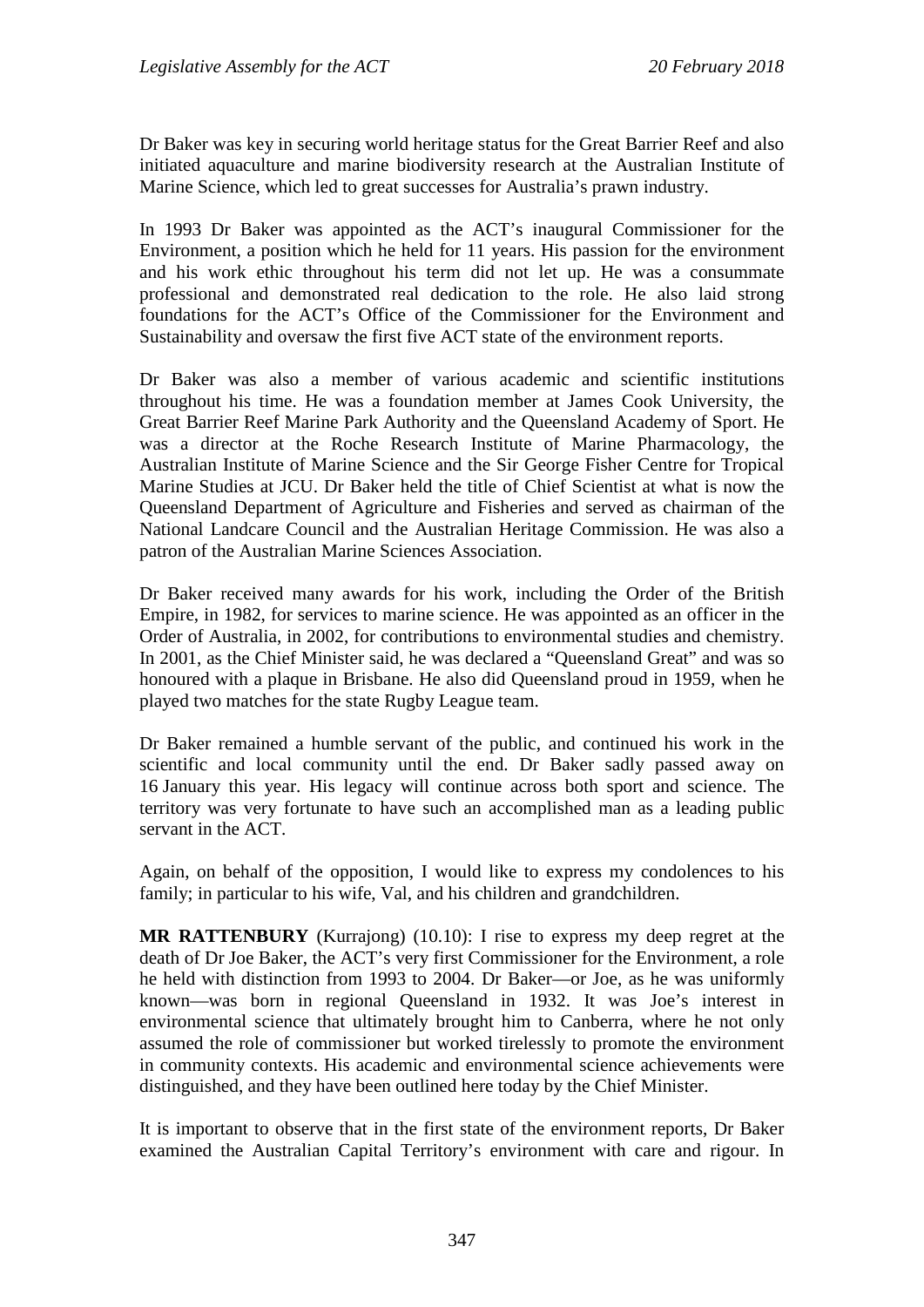1995 Joe considered whether the ACT was meeting its greenhouse gas emission targets. In that same year he discussed Canberra's urban forest, concerning himself with whether it was adequate to ensure absorption of  $CO<sub>2</sub>$ . He looked for leadership in the commonwealth on establishing core environmental indicators. The issue of the environment was considered in its regional context and he sought out ways to encourage alliances to build environmental best practice and regional policy positions.

In his early reports Dr Baker raised the built environment and the need for government buildings to be subjected to environmental audits. This interest in auditing office energy, water, waste and paper use was in its infancy in Australia at that time, and Joe's interest in these matters illustrated the blending of the intellectual, practical and policy considerations which typified his whole scientific career.

His personal commitment to change and his great humility are evident from the manner in which he recognised and celebrated the contributions of the staff of his office and the reference groups which assisted him in producing rigorous and robust scientific reporting for the ACT. In fact, in a life well before politics, Caroline Le Couteur was one of the people on his reference groups.

Can I also take this opportunity to note that Helen Sims is in the public gallery today. She worked extensively with Joe to establish the Commissioner for the Environment's office here in the ACT and has made a very significant contribution to that office in her own right.

Even as Joe drove the reporting and consulting work of the ACT Office of the Commissioner for the Environment as a part-time commissioner, he also found time to provide scientific advice and guidance to the Queensland Department of Primary Industries and Fisheries as the Chief Scientist from 1999. The acceptance of this appointment attests to his boundless energy and commitment to using his ability to improve environmental outcomes in multiple settings.

One of his lasting legacies will be the work he did as a foundation member of the Great Barrier Reef Marine Park Authority. Joe was amongst those who presented the arguments for the reef receiving World Heritage listing in 1981. His abiding interest in marine science had set him on this path early in his career, and it was a commitment which never left him. We are lucky to have had Joe Baker on the side of this unique natural asset over the years.

The valedictories for Dr Baker speak of him as a tireless campaigner for environmental issues, an inspiring mentor and a generous collaborator. Kerrie Tucker, a former Greens MLA who was in this place from 1995 to 2004, has also passed on some of her thoughts upon Joe's death last month which I would like to share with you now. She wanted to underline that Dr Baker was a very honourable and caring person who, by his very nature, brought goodwill and respect for others with him. His overwhelming motivation seemed to be the desire to enhance both his own and others' understanding of the world we live in and to make it a better place. He was not prone to hubris but to commitment. Kerrie's comments match my own personal experience. Joe was always incredibly warm, willing to share his knowledge and enthusiastic to talk about the environment.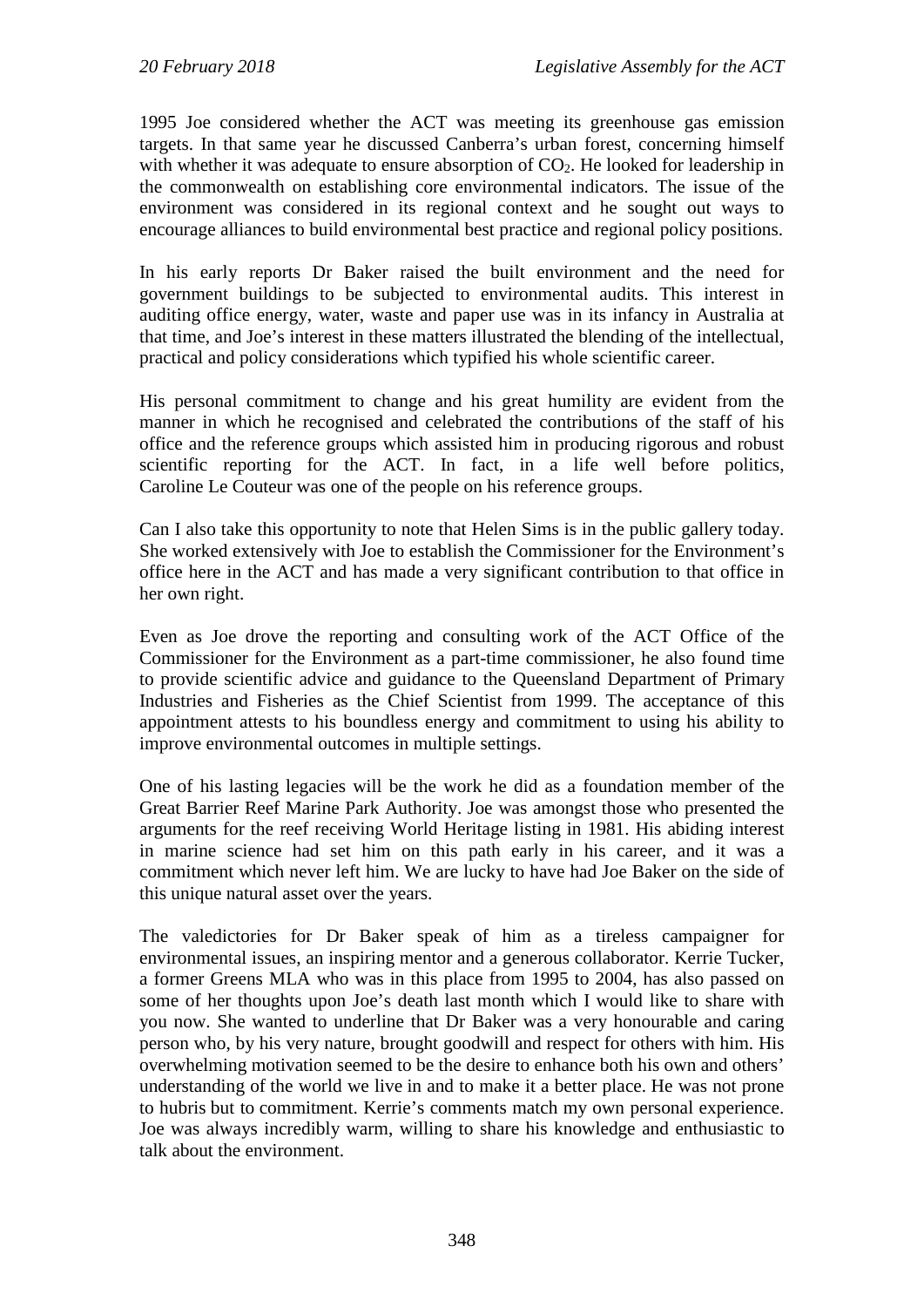I would like to conclude by simply observing that Joe Baker was a humble man of many distinctions and talents. Both as the Minister for Climate Change and Sustainability and as a Greens MLA, I am saddened by Dr Baker's passing. On behalf of the ACT Greens, I would like to pass on my condolences to his wife, Valerie, and his four children—Russell, Rohan, Sharyn and Tracey. Tracey is here with us in the public gallery today, and I thank her for being here to mark this moment with us.

**MR GENTLEMAN** (Brindabella—Minister for Police and Emergency Services, Minister for the Environment and Heritage, Minister for Planning and Land Management and Minister for Urban Renewal) (10.15): We express our deep regret at the death of Dr Joe Baker and we extend our condolences to his wife, Valerie, his four children and his nine grandchildren.

Dr Joe Baker was the first ACT Commissioner for the Environment, a role that he held for a decade. As we have heard, he had a distinguished career as a marine scientist, an international science policy expert, an academic and an environmental administrator before taking up the role of commissioner. Many awards and honours recognised his intellectual commitment to the environment across a range of sectors.

At the end of his school years, it was his intellectual ability, application and personal drive which saw Joe awarded a CSIRO cadetship. He took this up with the University of Queensland in 1950. At the university he explored his interests in chemistry, science and, of course, Rugby League. Joe Baker was a gifted Rugby League player and coach. In the years when he played competitively, he built a reputation for courage, tenacity and fairness. As a coach his team speeches were eagerly anticipated. On one occasion nervous players asked their coach his opinion of the "no sex before a game" rule. "Well, I suggest that you never say no if asked," he said with a glimmer in his eye. His interest in Rugby League led to an enthusiasm for sports organisation and his ability was recognised in his appointment as a founding member of the Queensland Academy of Sport.

No doubt his sporting interests helped to ground him as he pursued his scientific interests. He regarded it as imperative that the community was involved in all of his environmental science undertakings. As the tributes have poured in, it is very clear that Dr Joe Baker was a man of science and a man of sport, but he was also a man with a deep and abiding commitment to his family. His lifelong partner, Valerie, had been a companion on the marine science journey, and she supported him as he struggled with his debilitating health issues. It was Valerie who made sure Joe spent some of his last hours at the ocean, another of the great loves of his life. Joe Baker will be fondly remembered by all Canberrans.

*Question resolved in the affirmative, members standing in their places.*

## <span id="page-7-0"></span>**Petitions**

*The following petition was lodged for presentation:*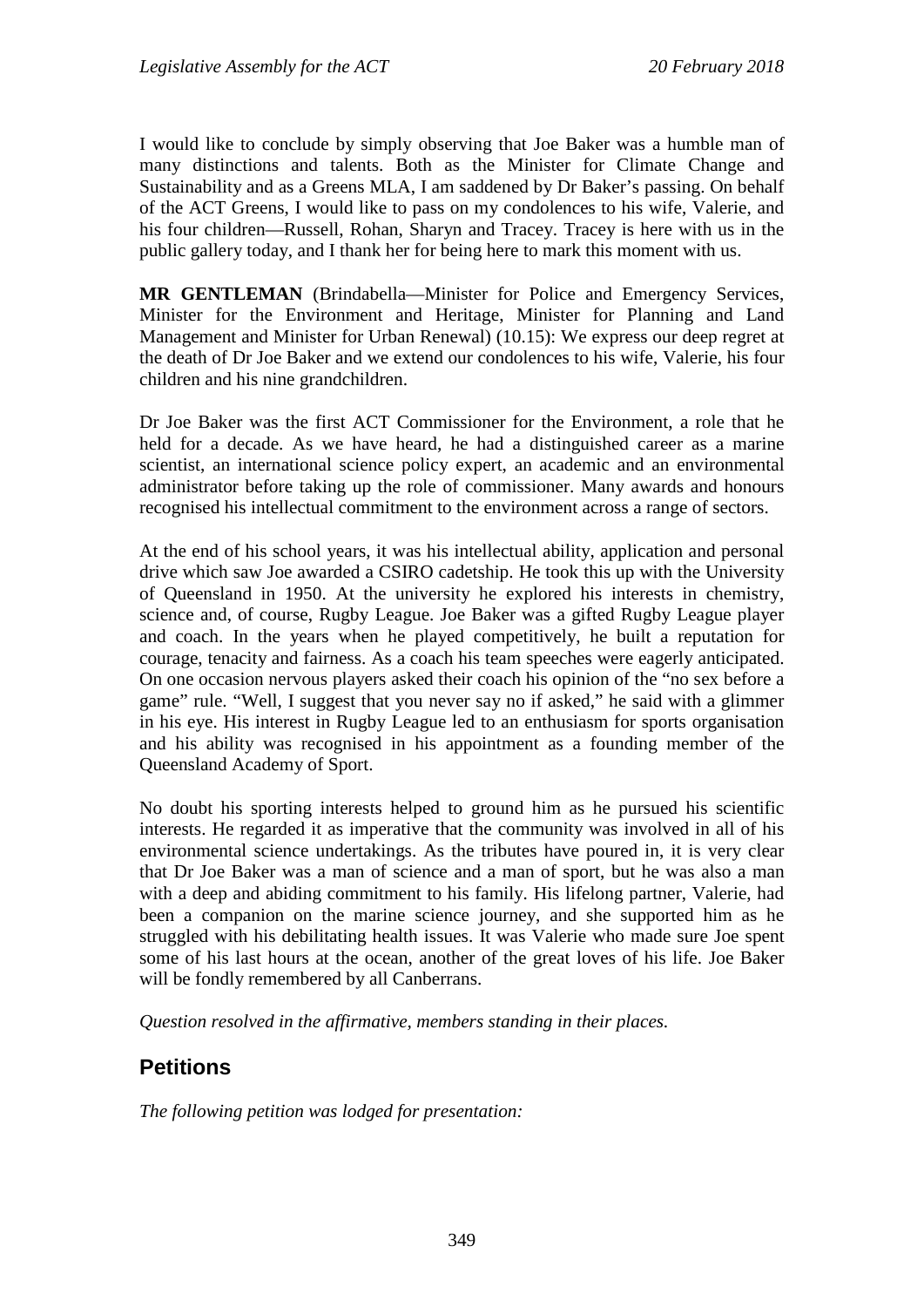#### <span id="page-8-0"></span>**Greenway playground shade—petition 4-18**

*By* **Ms Lawder**, *from 185 residents:*

#### **To the Speaker and Members of the Legislative Assembly for the Australian Capital Territory**

This petition of Tuggeranong Residents of the Australian Capital Territory draws to the attention of the Assembly that: Sun Shade is needed at the playground at Lake Tuggeranong near the Learn to Ride Park, Mortimer Lewis Drive, Greenway.

Tuggeranong Residents therefore request the Assembly to: Provide Sun Shade at the Playground at Mortimer Lewis Drive, Greenway.

*The Clerk having announced that the terms of the petition would be recorded in Hansard and referred to the appropriate ministers for response pursuant to standing order 100, the petition was received.*

#### <span id="page-8-1"></span>**Ministerial response**

The following response to a petition has been lodged:

#### <span id="page-8-2"></span>**Draft variation 344 to the Territory Plan—petition 32-17**

By **Mr Gentleman**, Minister for Planning and Land Management, dated 14 February 2018, in response to a petition lodged by Mr Steel on 30 November 2017 concerning a request to delay the approval of draft variation No 344 to the Territory Plan.

#### *The response read as follows:*

Dear Mr Duncan

Thank you for your letter of 30 November 2017 regarding petition No 32-17 lodged by Mr Steel MLA on behalf of certain Australian Capital Territory residents.

I note the contents of the petition and request to the Assembly.

In addressing the petition I note there is no section 10 in Woden. My response is therefore based on the assumption that the petition reference is to sections 3 and 9, which both lie adjacent to section 69 in Lyons and contains the Bellerive multi-unit residential development.

In regards to the first item, the Standing Committee on Planning and Urban Renewal has completed its inquiry into DV344 and has published its recommendations. I will make a decision on the variation once the planning authority reviews and addresses each of the recommendations made by the Committee. Notwithstanding this, DV344 currently has interim effect, which means that under section 72 of the Planning and Development Act 2007, development applications must be assessed as if the provisions of DV344 are part of the Territory Plan.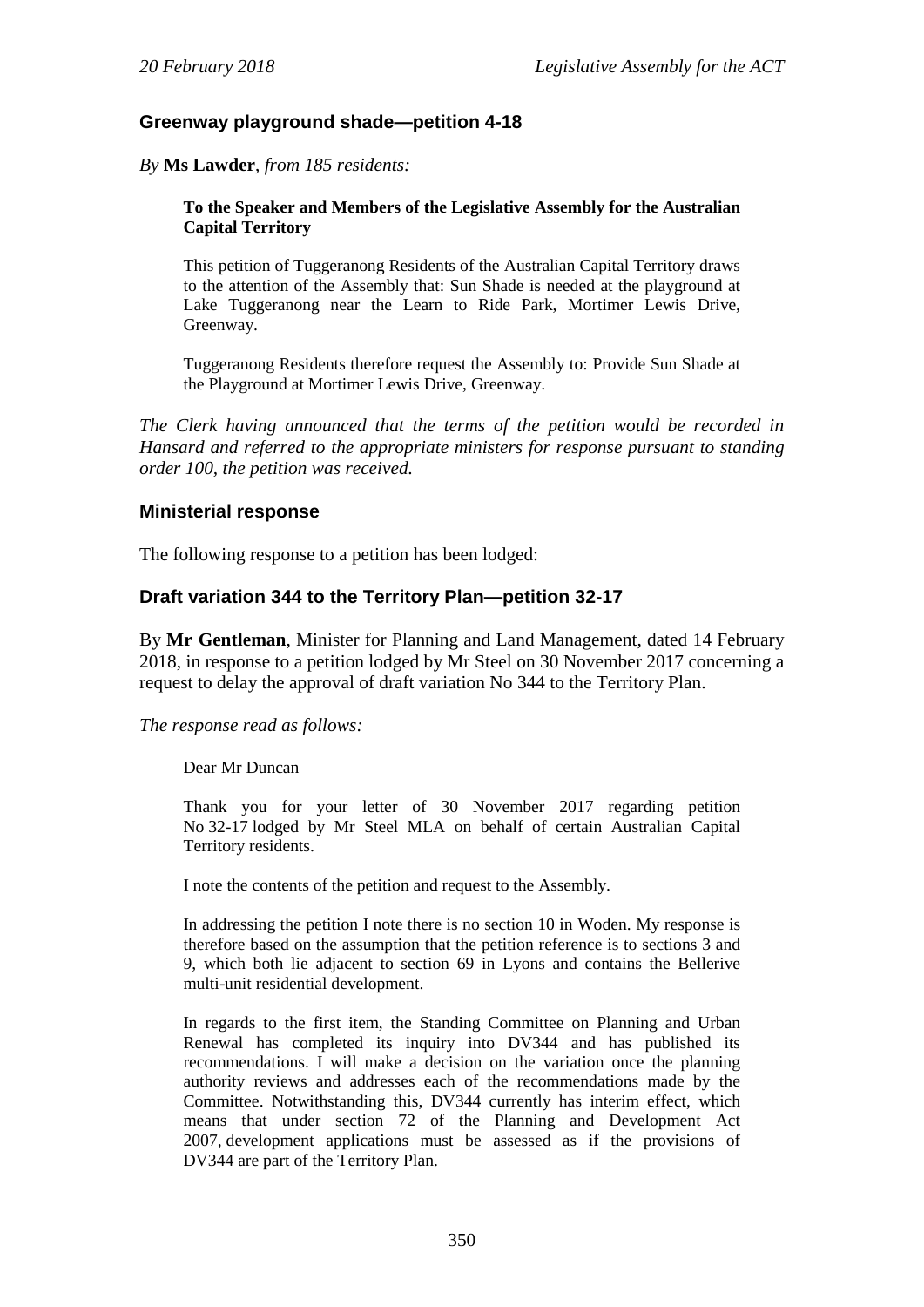In regards to the second item, the current Territory Plan provisions do not specify a building height for the Woden town centre which has led to some confusion. The Woden master plan and subsequent Territory Plan variation aim to provide a measure of certainty by introducing maximum building heights for development across the town centre. The building heights included in DV344 do not in themselves guarantee development approval, as development will also need to demonstrate that it does not detrimentally impact on the amenity of surrounding areas and meets other requirements. This means that development applications will still be required to demonstrate that they are compatible with the surrounding area.

It is noted that the Committee has recommended reducing the maximum building height on section 3 to match what was previously approved on the site, which was a development up to 19 storeys. This recommendation will be considered prior to finalising the variation.

In relation to the third item, the proposed marker building provisions in DV344 are based on the approved Woden town centre master plan. As noted previously, the Committee has recommended that the marker building provisions remain, though reduced to 19 storeys. I will carefully consider the recommendations made by the Committee.

Any future development applications for development within sections 3 or 9 will be assessed by the planning and land authority in accordance with the relevant planning legislation and provisions in the Territory Plan, and be subject to consultation with the community.

#### <span id="page-9-0"></span>**Greenway playground shade—petition 4-18**

**MS LAWDER** (Brindabella) (10.18), by leave: Playgrounds are, we all understand intuitively, important for our children. They enable them to develop their imagination and dexterity, and their physical, cognitive and emotional strengths. We talk a lot about healthy weight and anti-obesity measures. Playgrounds have an important part to play in those as well.

In Australia our weather, especially the sun, means that it can be important to provide shade in, around and near playgrounds. The petition calls on a sunshade to be installed at this particular playground near Lake Tuggeranong in Greenway. Australia has one of the highest rates of skin cancer in the world. Providing shade at this playground is a great way to reduce the risk of skin cancer or skin damage for our young children.

This particular area in Greenway has been really coming forward in leaps and bounds. There has been a new learn-to-ride park built there. I have corresponded with the minister on numerous occasions about how much that learn-to-ride park is appreciated and well utilised. We are also seeing a lot of investment in the improvement to water quality around Lake Tuggeranong. Of course, the community contributes through lake clean-ups—Clean Up Australia Day, Keep Australia Beautiful et cetera.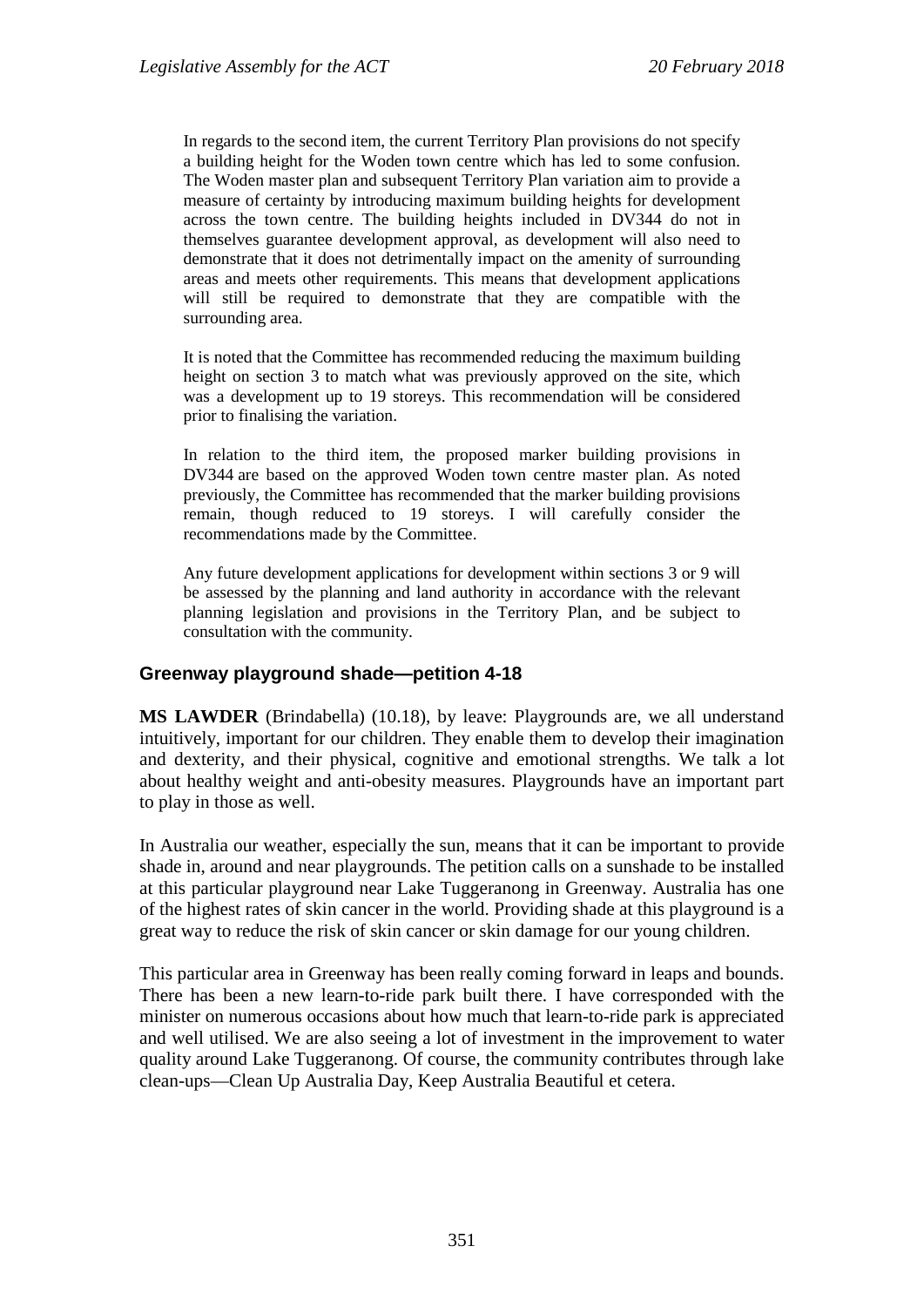We have also seen some enlivening of the area recently by the introduction of a coffee van called Mimi's Pit Stop. All of these and other initiatives are bringing more and more people to this area. It is between the dog park and the sea scouts hall. So it is an area that more and more people are going to. It has a good car park nearby. This community is saying to the government, "We like this area. It is a great area. It is a useful area. But there are some things that can be done to make it even better."

One of the important things to note is that it is a small playground. It was, I think, under-utilised until these improvements. I know when I have ridden around the lake, first with my children and now my grandchildren, stopping off at the various playgrounds is a way of encouraging them to keep riding their bikes all the way around. This particular playground has a metal slide. We all know how hot those slides can get. One of the complaints that we hear about this particular playground, especially at this time of year, is that it is almost impossible to use the slide.

I have had some previous correspondence about the possibility of replacing the slide. That has not eventuated. I think a sunshade in this area would fix both the skin damage aspect as well as making that metal slide more useable. It is a really enlivened area, thanks to the coffee cart and the other improvements that are going on.

I would like to thank Vickie from Mimi's Pit Stop for this petition, together with all the parents, grandparents and people around the area who signed the petition. They are people who care about their area. They are people who enjoy using Lake Tuggeranong. It is a simple request in order to make that area even better. I look forward to the government's response to this petition.

## <span id="page-10-1"></span><span id="page-10-0"></span>**Future of education Ministerial statement**

**MS BERRY** (Ginninderra—Deputy Chief Minister, Minister for Education and Early Childhood Development, Minister for Housing and Suburban Development, Minister for the Prevention of Domestic and Family Violence, Minister for Women and Minister for Sport and Recreation) (10.22): In February 2017 I made a statement to this Assembly about the future of education conversation. I outlined my intention to engage with a broad spectrum of people in our community, including teachers, students, parents, educators, community organisations and educational leaders to hear their views on the important issues for the future of education in our city.

Today I am telling you a bit about what the government has been told in this big conversation and what happens next. Over the past year I have appreciated getting to know more about the learning and work that occurs in all Canberra schools. The diversity and inclusiveness of the ACT's education system and the creative and varied thinking of our students and teachers can be seen in every classroom.

I kicked the community conversation off with broad questions about people's personal experiences, such as: what currently works well, what do we want and expect from our school and early childhood education systems, what do you like best about your school and what might we change? Supported by material on the your say website, and discussion papers and facilitation guides, as well as strong social media and targeted approaches, our community has been telling the government what they think.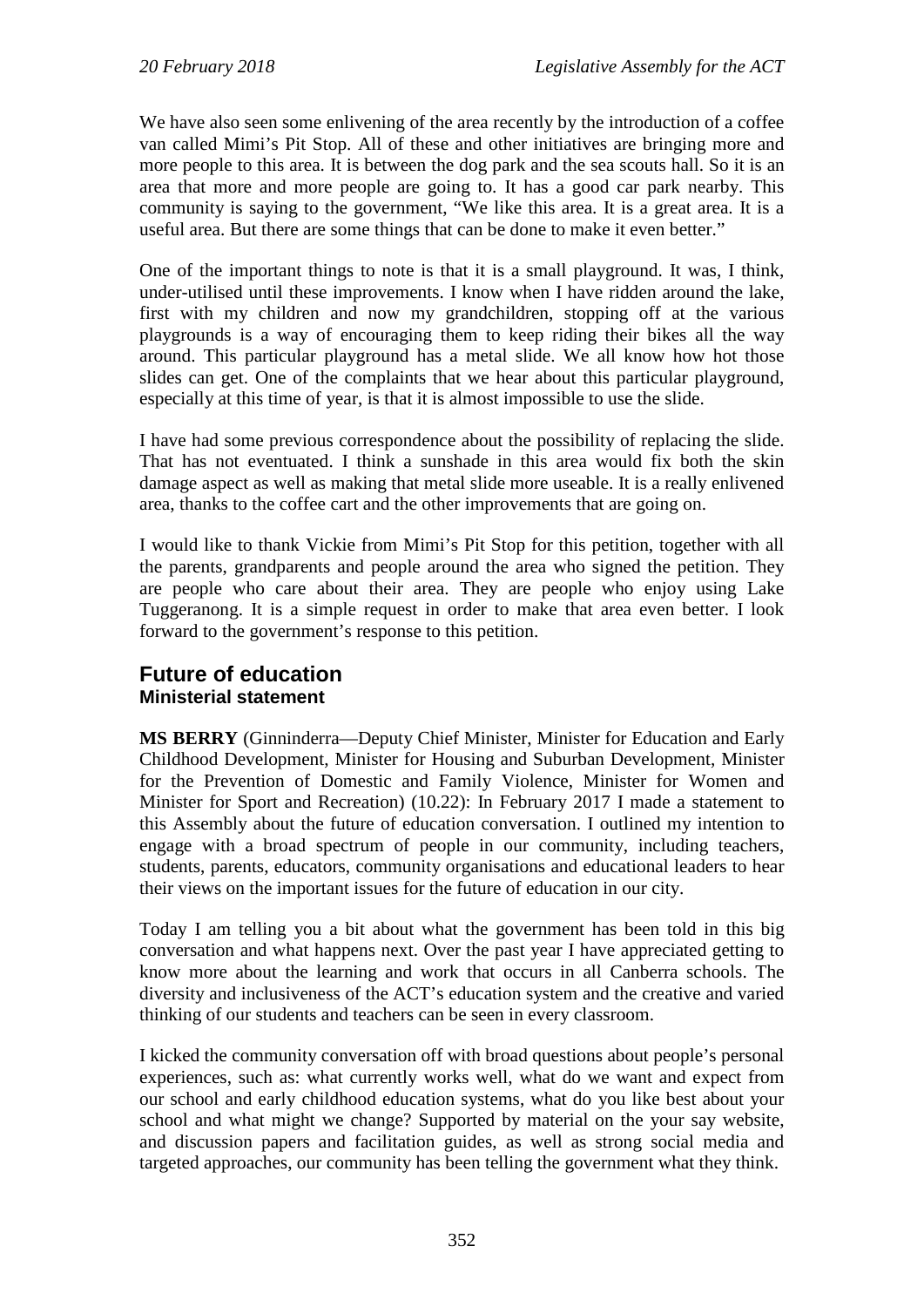At the last count we had input from 4,673 individuals and heard from an average of 146 people each week. Forty-four per cent of the people we heard from were students; 38 per cent were from schools, including teachers, boards and school communities; and 11 per cent of the input was from parents and carers.

I was very keen that the voices of our young people be central to this conversation, and I have heard them loud and clear. The student congress have met regularly and talked about what it is like to learn in our schools, and they have involved their friends in this conversation. Through the process I have been welcomed into year 11 and 12 classrooms to hear firsthand about the issues that are on the minds of our young people as they prepare for further learning, work or both. We have heard the ideas of young people through an ideas igloo video booth set up in primary schools, community fetes and end-of-year celebrations and graduations. There have also been numerous drawings and individual submissions from children and young people about the things that are important to them.

I am happy to say that we have heard from over 2,000 students through this process. The student feedback has consistently shown concern for the wellbeing and support needs of their peers. We have had drawings of a fully wheelchair accessible school and playground. The issues of young people's mental health, bullying and isolation have featured strongly, echoing concerns about this issue across Australia.

Students came forward with lots of different ways that we could support them as they journey through our education system. All the conversations and the feedback the government have been given have provided us with a very clear sense of what is important to our community, young people, teachers and education experts.

I started this conversation by emphasising that equity underpins the government's approach to education. Every child deserves a great education and the life chances that flow from it. Every child starts life with the potential for great things. So our education system must support all children to achieve their potential. I am happy to say that the community resoundingly agrees.

Equity in education and educational outcomes is a core belief, value and commitment for the ACT community. Teachers know that equity and excellence go hand in hand. They have told us things like, "Education is a leveller. It can reduce the equity gap. We need to make sure our education system is the best for all students, to ensure all students can reach their full potential." They have told us: "Our curriculum should not just acknowledge but celebrate diversity." Students are telling us that we need "to ensure that everyone gets the same opportunities" and that we must "allow everyone to have a fair and equal chance at a proper education".

One clever primary school student noted, "Education is important because it gives kids a job in the future and a better shot at life." Often, for students, the importance of equity was expressed as the understanding that some kids need extra help. Parents often express their commitment to equity through the need to provide additional support to students who are struggling. They agreed with the government's emphasis, saying things like, "It comes back to the conversation about how and why we value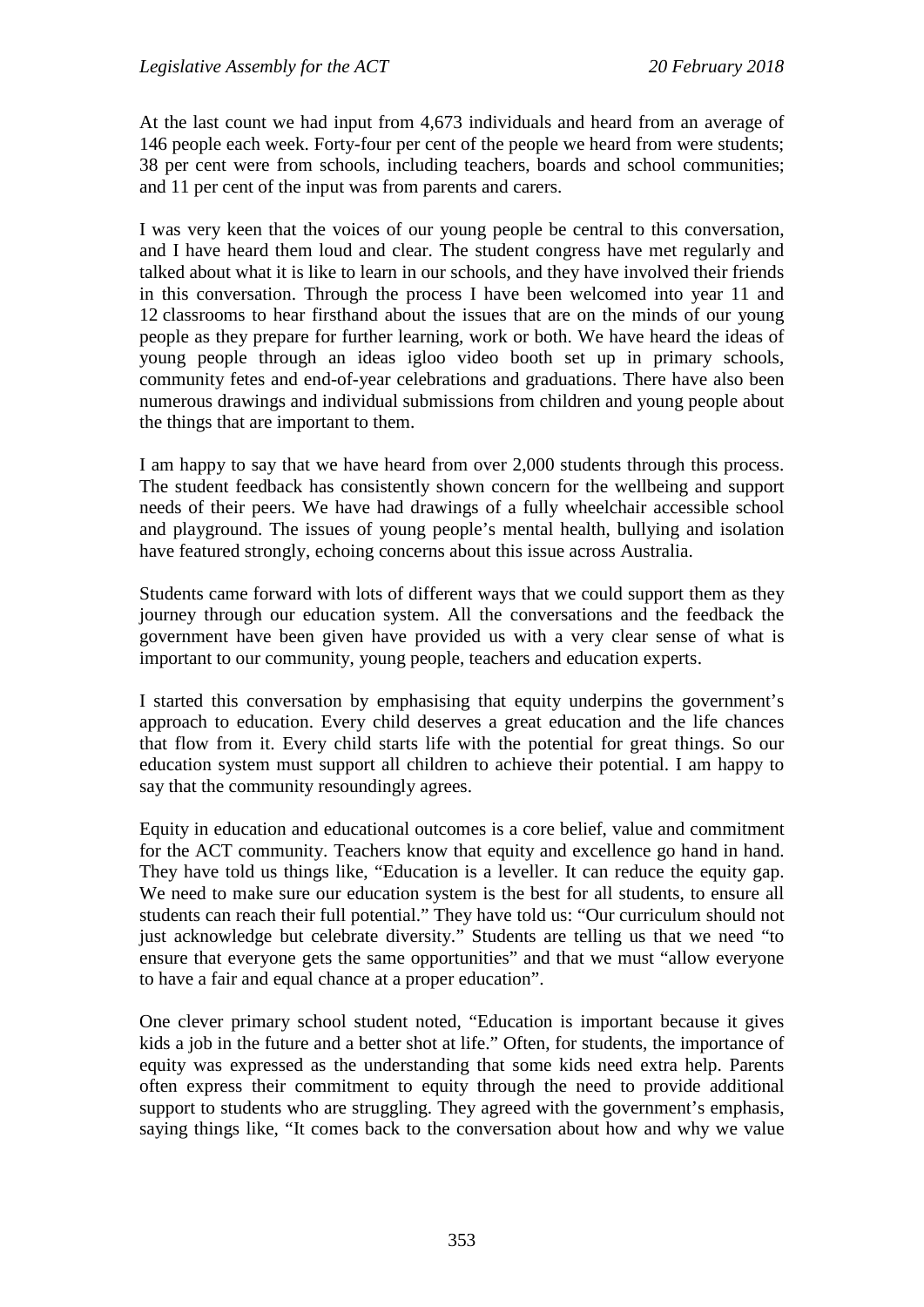education as an opportunity to develop all of our kids into the best people they can be."

Equity has to start with equal access to quality early childhood education. Many participants in the future of education conversation have highlighted the importance of investing in the early years. As a community we need to better recognise and respect the foundational education that is delivered in what many people still refer to as child care.

Professional, skilled educators are key. The more our community expects from educators, the more their work needs to be valued. In the ACT we have very high participation rates in early childhood education, both in preschool and before. But, despite our great participation rates, there is room for improvement, particularly in making high quality early learning universally available, regardless of family circumstances. That is why the government committed at the election to deliver an early childhood strategy, coordinated with the future of education work.

Another key part of equity in education is providing all students in every school with equal access to high quality teaching. Quality teaching is the key to success in high performing school systems and of critical importance to teachers. That has been evident through the conversation. Students are telling us, "I do way better in classes with teachers that I bond with," and "A teacher who cares makes the student care." Parents told us that teachers are the single most important factor in educational success and that "we need to free our teachers from administrative burdens and allow them to teach in a way that engages children and provides them with a lifelong love of learning".

We already have many great teachers in the ACT. I want to hear more about what they think needs to change to make sure that they can grow their profession and make sure that every student has access to excellent teaching. Towards the end of February I will be releasing a discussion paper specifically considering teaching and the profession to really draw out their expertise.

During this process the government analysed every piece of information, and 10 broad themes emerged. I released these in October 2017 to check that the government has correctly heard what the community has said. I am confident that we have. Over the coming months the themes will be concentrated into three or four clear areas that will provide the basis for further feedback and allow an opportunity for ideas and solutions to be raised.

Already, foundations for the strategy are broadly apparent and possible actions are emerging. The strategy will be founded in a recognition that students—our children are people. They come to school with a broad range of gifts and talents, interests and unique personalities, and they always have a lot going on in life. Maybe every student needs an individual learning plan, as is the case in Finland.

Our schools could also be better equipped to connect students to important human services so that students are enabled to learn. This could mean better organising of social workers and other allied learning professionals around schools, perhaps even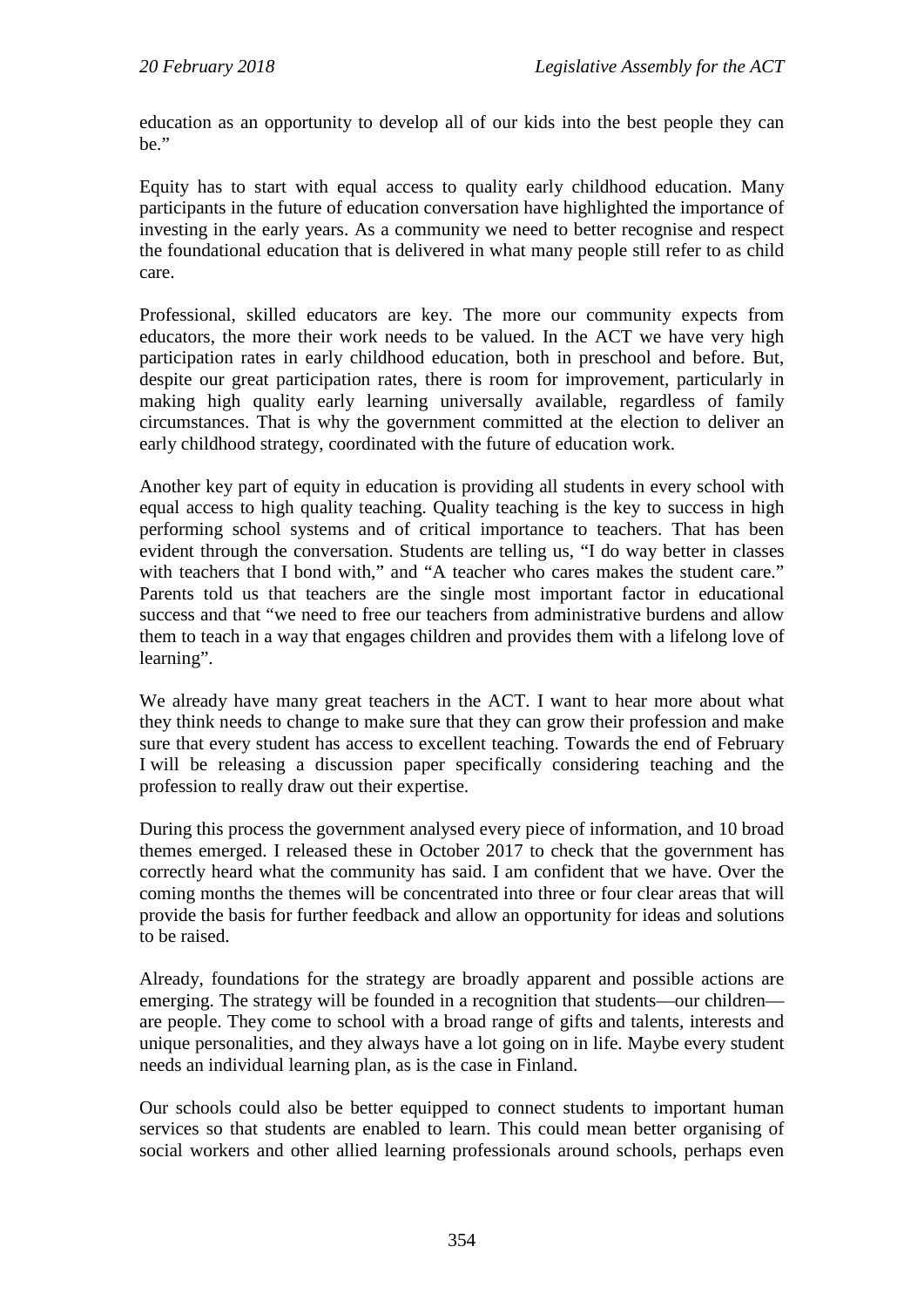collocating services. By better meeting the individual needs of students, our teachers will be freed up to focus on their core role—facilitating learning.

Teachers are experts in their profession. The community needs to trust their expertise, and I am committed to making sure our government invests in the profession to build them up. So I expect the strategy will include efforts to better equip aspiring and new teachers; provide lots of opportunities for teachers to grow through, for example, action research; and make sure that every teacher has access to instructional leadership through good practice mentoring and coaching.

Integrated into every element is a need to get our administrative systems focused on equity and quality. The strategy will cast a future where ACT schools can recognise endeavour, celebrate diversity, praise achievement and reward excellence.

As you can hear from my statement today, it is really important to me that I hear and act on what the community has to say about education in the ACT. This continues to be my priority. However, I also know that educational research shows that our reforms will fail if our focus is on the wrong things.

The government has been working hard to ensure that our conversation and research align. Contemporary research shows that the way to make a difference in education is to be focused on people—that is, our workforce systems and how we organise and support teachers and schools—and on the lived experiences of the young people in our early childhood settings and schools.

The government will continue to work with the community and consider the research so that the future of education strategy is rigorous but also sensitive to our community. I want to conclude by returning to the most fundamental basis of a good educational system. One of our contributing parents nicely sums it up: "All over the world a good education appears to decrease poverty. Education not only provides a springboard of opportunity but promotes dignity, health and freedom."

I present the following paper:

Future of education—Ministerial statement, 20 February 2018.

I move:

That the Assembly take note of the paper.

Question resolved in the affirmative.

## <span id="page-13-1"></span><span id="page-13-0"></span>**Alexander Maconochie Centre—Moss review implementation Ministerial statement**

**MR RATTENBURY** (Kurrajong—Minister for Climate Change and Sustainability, Minister for Justice, Consumer Affairs and Road Safety, Minister for Corrections and Minister for Mental Health) (10.33): I am pleased to have the opportunity to share with the Assembly and community the significant change that has occurred over the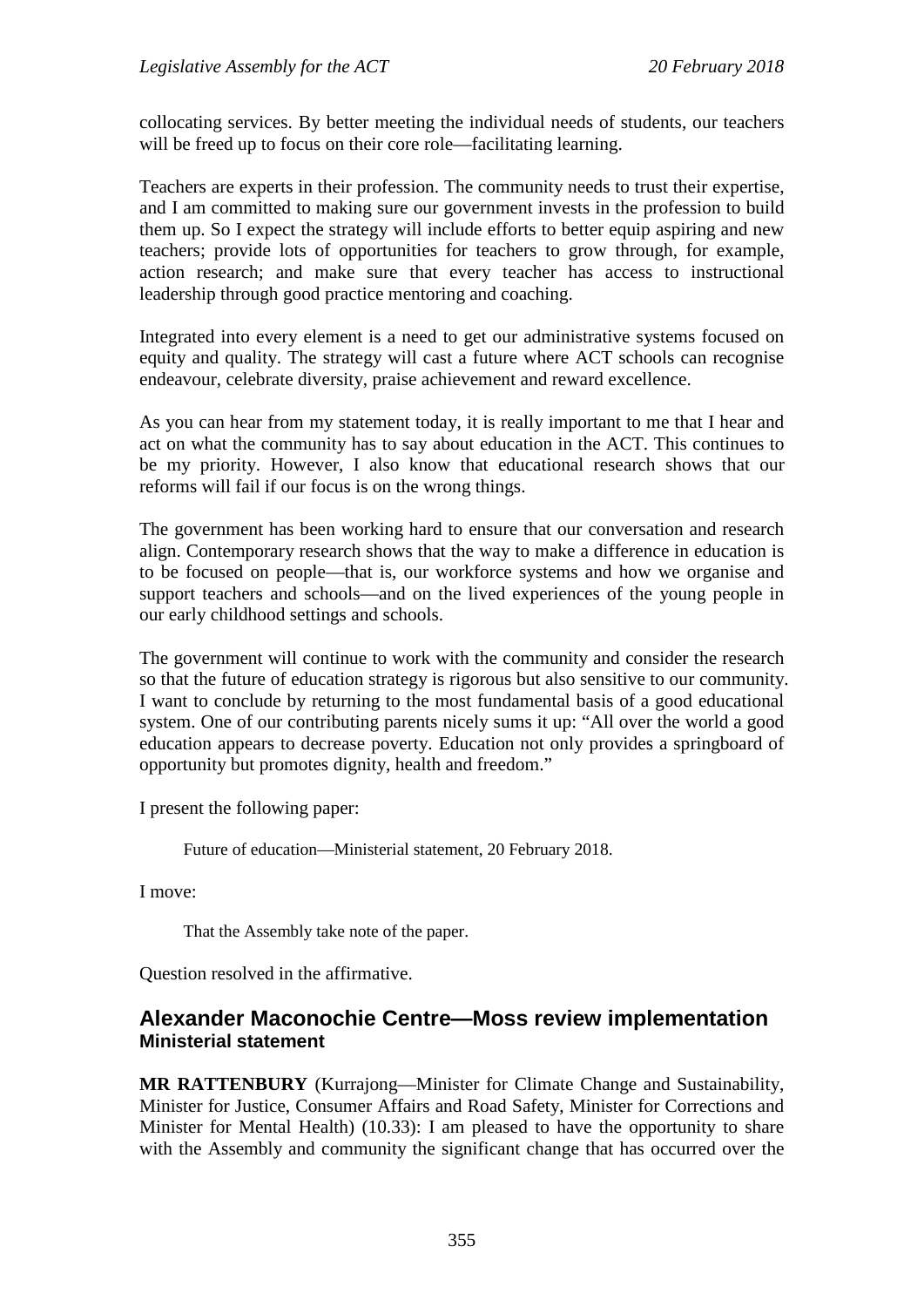past year to improve the care and treatment of all detainees at the Alexander Maconochie Centre. Firstly, I take this opportunity to remember Steven Freeman, a 25-year-old Aboriginal man who died in custody at the Alexander Maconochie Centre. I pay my respect to his mother, Mrs Narelle King, and her family and acknowledge their profound loss and grief. I also acknowledge the significant impact his death has had on our Aboriginal and Torres Strait Islander community.

Steven Freeman's death is the subject of a coronial inquest. All deaths in custody are very serious matters, and there are statutory requirements for all deaths to be fully investigated. The coroner is due to deliver the findings of the inquest on 11 April 2018, and the government will consider any findings made in due course. Any loss of life within the custody of ACT Corrective Services is a serious matter that warrants appropriate scrutiny and review. It was for this reason that in June 2016 I announced an independent review into Steven Freeman's care and treatment during his time in custody. I subsequently appointed Mr Philip Moss AM as the independent reviewer to lead this process.

The scope of the review was to examine Steven Freeman's treatment throughout his time at the AMC. The review considered whether ACT Corrective Services systems operated effectively and in compliance with human rights obligations during Steven Freeman's time in custody. It further examined the support services provided by other directorates and ACT Corrective Services partners.

Mr Moss titled his review *So much sadness in our lives: independent inquiry into the treatment in custody of Steven Freeman*. It was made available to me on 7 November 2016 and I publicly released the review on 10 November 2016. The review found that the government must do more to ensure people in custody are safe and receive appropriate health care. It highlighted the need for improvements in a range of areas, including increasing cultural proficiency to better manage the welfare of Aboriginal and Torres Strait Islander detainees.

The ACT government responded to the Moss review on 16 February 2017, agreeing to eight of the nine recommendations. These relate to how the management, care and supervision arrangements for detainees might be improved. They include processes that can be further developed to ensure the care of detainees is enhanced. The ninth recommendation was noted as it relates to the Health Services Commissioner, who is an independent statutory office holder, and it is being progressed by that office.

Some of the recommendations require long-term planning and have multi-year implementation time frames and budget impacts. Nonetheless, the government has already provided \$3.151 million over four years in the 2017-18 budget to commence the implementation of recommendations coming out of the Moss review. This is essential work for ACT Corrective Services and remains a high priority for me and the government. In addition, the government has provided an additional \$13 million in the 2017-18 budget review to further strengthen ACT Corrective Services' capability and progress these recommendations.

All conclusions made throughout the Moss review have been noted and are being acted upon. Some of these are general observations made by the reviewer, findings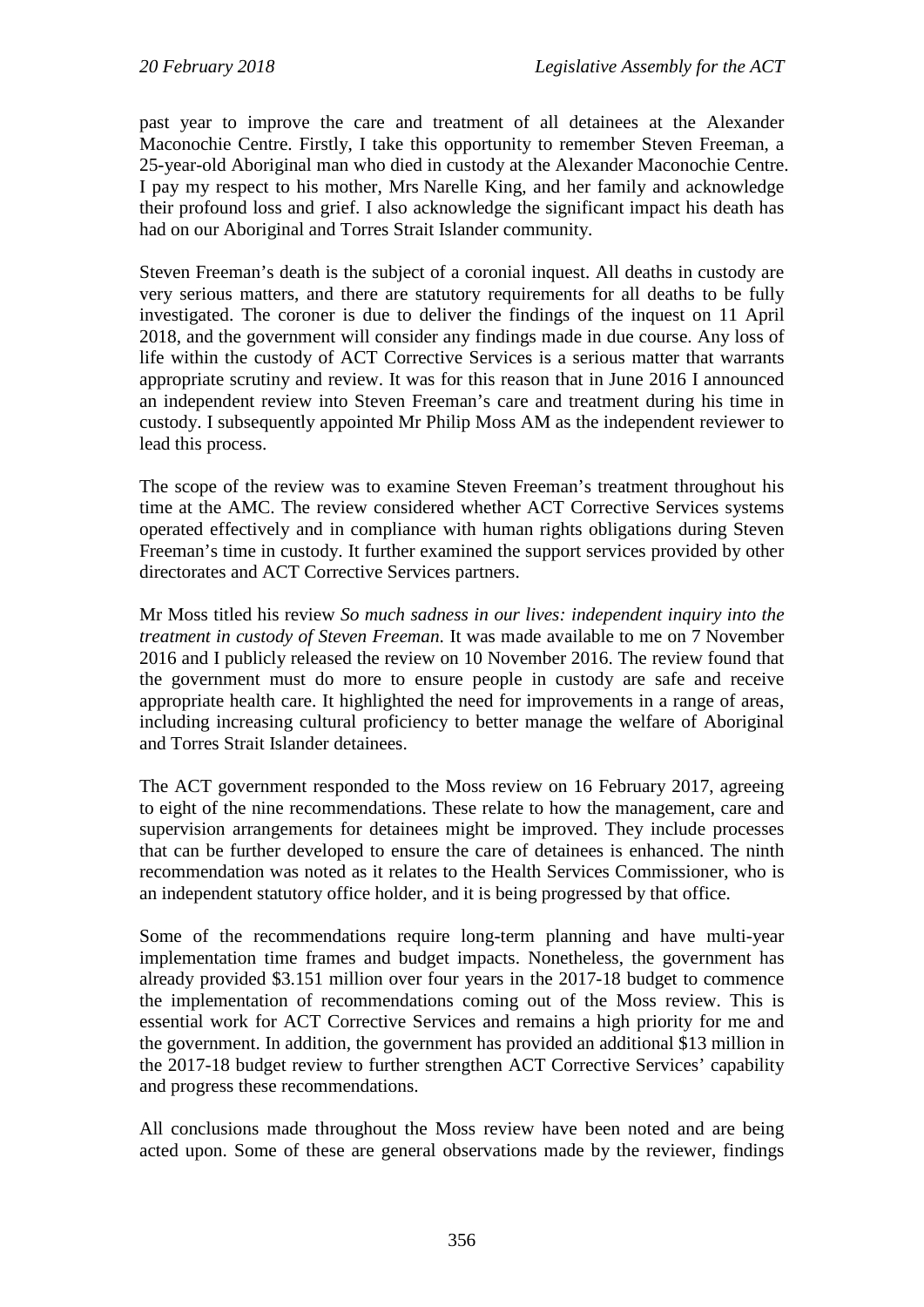about particular issues, or constructive suggestions for action and change. The work achieved so far sets a strong foundation for ongoing systems improvement, especially around the needs of Aboriginal and Torres Strait Islander people.

Recommendations made in the Moss review are directed to a number of government directorates and statutory office holders, including the ACT Health Services Commissioner, ACT Policing, the Office of the Director of Public Prosecutions and the ACT Ombudsman. The review also refers to the Winnunga Nimmityjah Aboriginal Health Service and encourages their increased participation to deliver culturally safe health services to detainees.

To provide assurance to the community on the progress of the government's response, strong governance arrangements were put in place to oversee and report to me on the implementation of the Moss review. This work is being progressed by an interdirectorate project team and overseen by a high-level steering committee. I appointed an independent chair, Mr Russell Taylor AM, to lead this work and report directly to me on its progress.

Other members of the steering committee include the directors-general of the Justice and Community Safety Directorate, ACT Health and the Community Services Directorate, along with key community representatives from the Winnunga Nimmityjah Aboriginal Health Service, the Aboriginal Legal Service and the Aboriginal and Torres Strait Islander Elected Body to ensure that the interests of the Aboriginal and Torres Strait Islander community are being met.

The formation of the steering committee has helped ensure that the recommendations are being fully implemented in the spirit of the review and in response to community expectations. It has also provided a forum for key representatives of the Aboriginal and Torres Strait Islander community to meet regularly with high-level government officials to discuss issues their community faces. I thank each of the community members for their full participation in this process, which has helped strengthen our response.

Effective independent oversight is important to build and maintain public confidence in the ACT's corrections system. Following the Moss review, and due to the unique make-up of the ACT's correctional system and growing population pressures, I determined that a new model of oversight was required. In response, the ACT government allocated \$1.661 million over four years to establish an external and independent Inspectorate of Custodial Services to strengthen and improve oversight arrangements. On 30 November 2017 the ACT Legislative Assembly passed the Inspector of Correctional Services Act 2017. This legislation establishes an independent inspector tasked with conducting biennial reviews of ACT adult corrections facilities and, within two years, youth justice centres.

The inspector will provide a high level of transparency and accountability through reports to the Legislative Assembly. The inspector must make these reports public, unless there are public interest grounds against disclosure. The inspector will also examine and review critical incidents. Critical incidents are defined to include circumstances where a person's life has been endangered, there is an escape, a hostage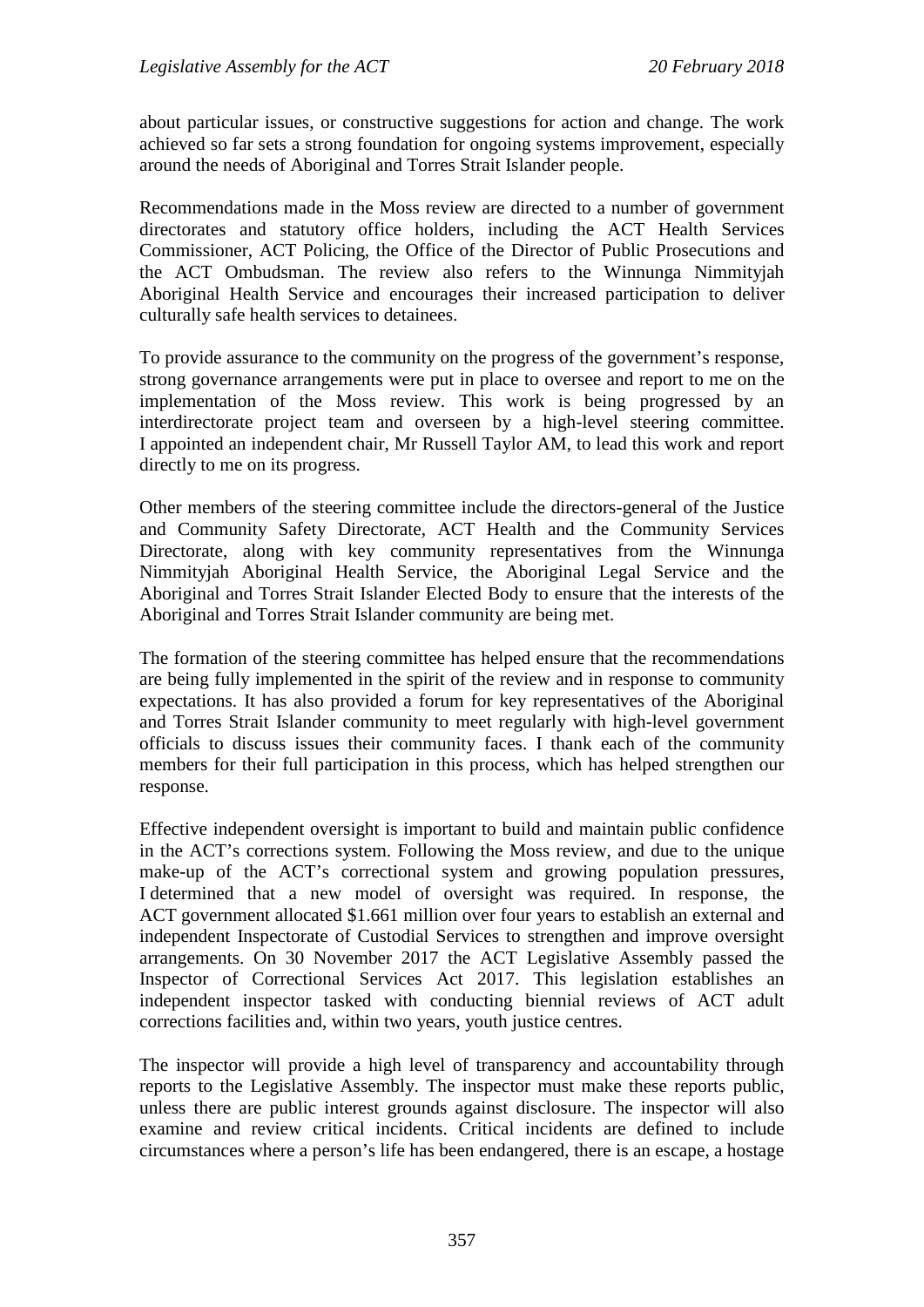situation, a riot, a fire or a serious assault. This function will also provide insight into broader systemic issues that may be raised by individual incidents.

The inspectorate model also recognises the importance of having a diverse monitoring team made up of a range of professionals with a range of cultural backgrounds and life experiences. If a matter involving a detainee requires examination or review by the inspector, the inspector may be required to consult with or include staff with the appropriate experience and/or cultural background of that detainee. An expression of interest for the position of a suitably qualified inspector was advertised nationally and closed in November 2017. I hope to make an announcement about this important appointment soon.

Further to this, Australia's ratification of the Optional Protocol to the Convention against Torture and Other Cruel, Inhuman or Degrading Treatment or Punishment otherwise known as OPCAT—in December 2017 will now allow visits from the United Nations subcommittee on the prevention of torture. The Monitoring Places of Detention (Optional Protocol to the Convention Against Torture) Bill 2017 debated in this chamber last week provides for UN subcommittee visits and enables their access to places of detention and to information, including detainee records, and to interview detainees and other people.

The OPCAT provides a framework for the preventive approach to oversight which entails visits, including unannounced visits, to all places where people are deprived of their liberty in order to assess risks of ill-treatment and make recommendations for improvement. This will provide further transparency and accountability and contribute to strengthening and improving oversight arrangements not only at the AMC but also in other places of detention in time.

With respect to recommendation 7, the Health Services Commissioner has initiated an own-motion investigation into matters relating to the delivery of health services within the AMC, including matters associated with methadone prescription. I understand the commissioner's final report will be released this month, and I look forward to receiving it to consider any recommendations made.

The Moss review concluded that AMC management needs to meet the obligations of both detainee safety and human rights protection. Recommendation 6 suggests that in order to achieve this balance ACT Corrective Services needs to establish a separate remand prison within the AMC to ensure remanded detainees are segregated from sentenced detainees.

To respond to this recommendation, and to provide advice and further options for government around the AMC, an external consultant was engaged to undertake a feasibility study around the AMC centre logic. ACT Corrective Services received one-off funding of \$700,000 in 2017-18 to progress this work, which will provide options for government to consider infrastructure needs for the AMC for the next five to 20 years. In addition, reforms have already commenced within the AMC to help satisfy the long-term intent of recommendation 6 and related conclusions to enhance detainee management and security.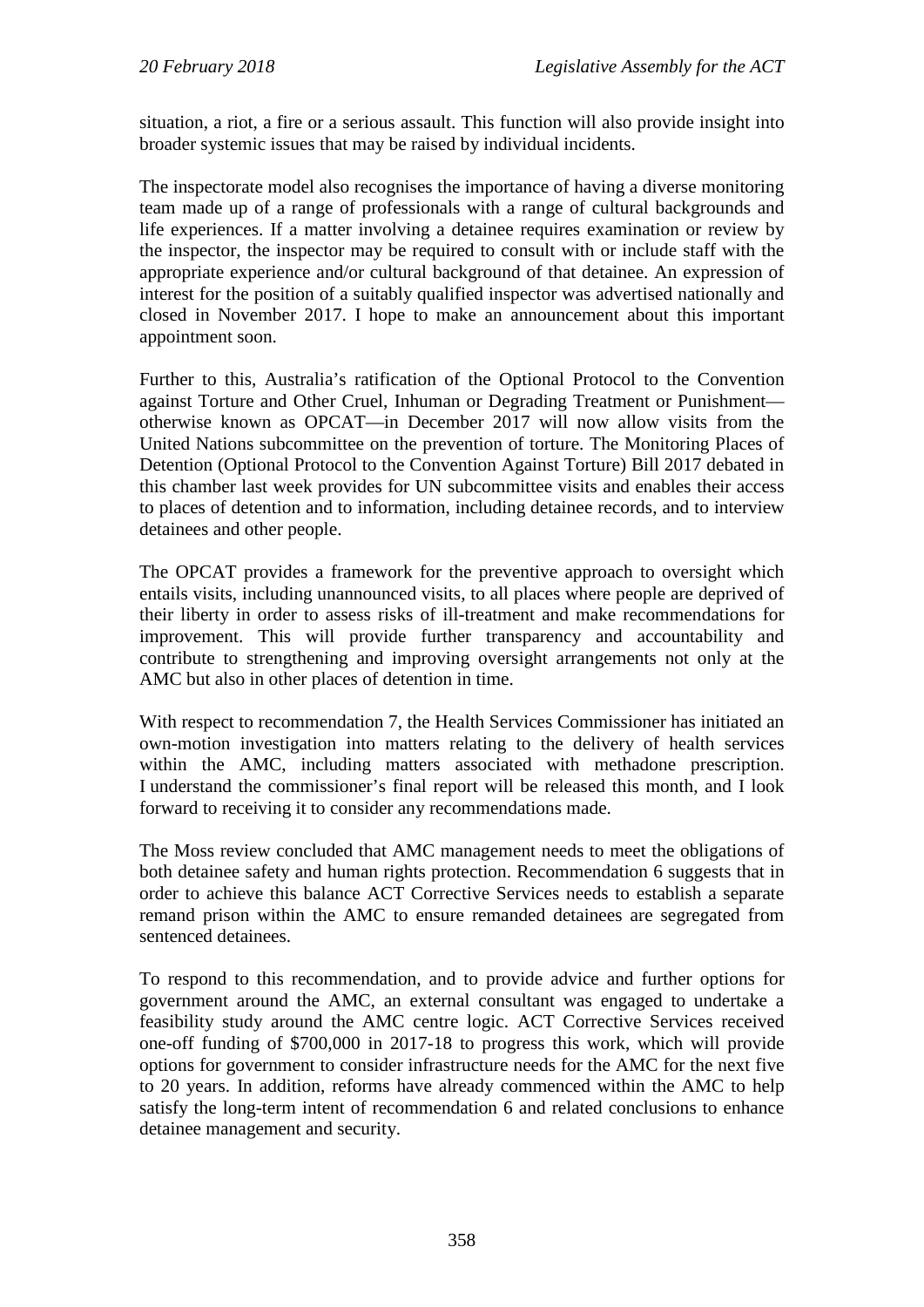By way of example, in November 2017 all female detainees were relocated to another accommodation unit within the AMC due to increased detainee numbers. This new arrangement has provided an opportunity for ACT Corrective Services to establish a structured day within the unit. This will progress to a pro-social model of detainee management that includes the introduction of an incentive and earned privilege scheme within the AMC. Once these initiatives are refined within the women's area they will be rolled out to all detainees in the AMC in a staged approach. These changes further address some of the conclusions under recommendation 9 to improve the management, care and custody of detainees in compliance with human rights obligations.

Since the assault on Steven Freeman, the admission process in the AMC has been further developed and strengthened, noting that Mr Freeman was seriously assaulted soon after his initial admission. In response, new admissions are now initially accommodated in a section of a cell block at the AMC for a period of five to seven days, where they are placed under an observation regime. During this time a number of assessments are conducted with the detainee by ACT Health and ACT Corrective Services. Further intelligence checks are undertaken to gain additional information about the detainee's history and any potential association risks.

An assessment of safety and security risk is undertaken, with a final review of all the information being made by a senior Corrective Services officer before a detainee is placed in more permanent accommodation. This process is vital to ensuring the appropriate placement of detainees and reducing risk. Further work to refine assessment and intelligence processes continues, and the addition of the ACT Corrective Services intelligence unit, for which additional funding was announced last week, will strengthen risk assessment processes.

The safety and care of detainees in the AMC is fundamental. ACT Corrective Services responded quickly to recommendation 1 to provide improved security and care of detainees at the AMC. Improved security measures, including enhanced CCTV coverage, were implemented across the AMC to provide a safer environment and to reduce incidents of violence. Since Steven Freeman's assault, additional CCTV cameras have been installed at the AMC, bringing the total number of cameras to 525.

CCTV is an important evidentiary tool to support the successful investigation of assaults in the AMC so that offenders can be held accountable. The enhanced CCTV system has strong maintenance support through a service provider to meet monthly compliance checks. The system has the capacity to capture footage for 90 days, and any footage that is reviewed is stored electronically for an indefinite period.

ACT Corrective Services policies and procedures for camera setting, movement and recording have been updated to establish best practice standards for operating CCTV in a custodial environment. ACT Corrective Services has also introduced a training package that will see all relevant staff trained in operating the CCTV system by March 2018. The training program is also embedded into new recruit training and regular refresher training is provided to corrections officers.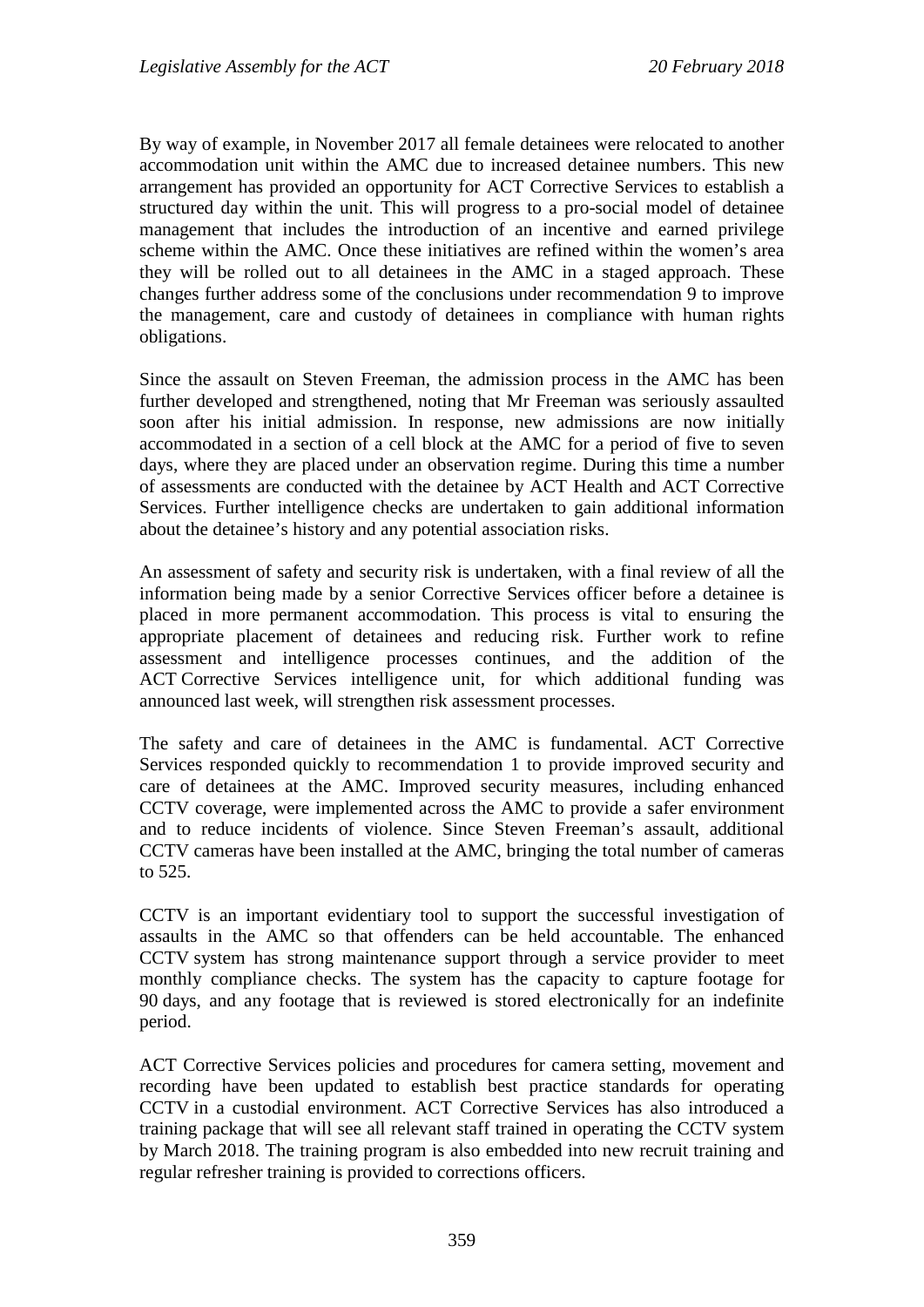In July 2017 the steering committee visited the AMC to see the AMC's master control room in operation and inspect upgrades that have been implemented to the CCTV. The chair of the steering committee wrote to me after this site visit, stating:

I am satisfied that ACT Corrective Services are striving for best practice and optimal coverage in the operation of CCTV cameras. The changes implemented to date embrace the spirit of the Moss Review.

The improved quality of the images captured by the CCTV cameras has also since assisted ACT Policing with investigations of other assaults and incidents at the AMC. It is the view of the oversight steering committee that this recommendation has now been satisfied.

Recommendations 2 and 3 of the Moss review relate to the investigation of assaults at the AMC and the prosecution of alleged offenders. The Director of Public Prosecutions has confirmed that its existing prosecution policy supports the intent of recommendation 3, and where sufficient evidence exists a prosecution can be undertaken. This includes prosecutions that may involve reluctant or vulnerable witnesses, such as in a custodial setting. In addition, to address both recommendations, ACT Corrective Services and ACT Policing have worked collaboratively to update an existing memorandum of understanding, as noted in the government's response to the Moss review.

The new MOU was signed by both agencies on 28 April 2017. It sets out the working relationship between ACT Policing and ACT Corrective Services. It includes procedural details relating to information-sharing arrangements, cooperative management arrangements relating to serious incidents and operations, and details the nature of incidents to be reported to and responded to by ACT Policing.

Since the signing of the MOU and enhancements being made to the CCTV system at the AMC, ACT Policing has investigated a number of allegations of assault at the AMC that have proceeded to prosecution. This demonstrates that the intent of the Moss review around pro-investigation and prosecution is being achieved.

The Moss review also concluded that notification about a death in custody of an Aboriginal and Torres Strait Islander detainee needs to be made by an Aboriginal and/or Torres Strait Islander person. This is the most culturally appropriate and sensitive way to deliver such devastating news. The MOU between ACT Corrective Services and ACT Policing establishes such a protocol, should it be required in the future. This approach is in the spirit of recommendation 19 of the Royal Commission into Aboriginal Deaths in Custody around notifications to next of kin.

Moving forward, ACT Policing and ACT Corrective Services continue to meet quarterly to review their working relationship and ensure appropriate information-sharing arrangements are being met and to discuss how both agencies can work together to create a safer environment for detainees and the broader community.

The chair of the steering committee has informed me that there has been extensive discussion and deliberation by the committee about the ACT Policing investigation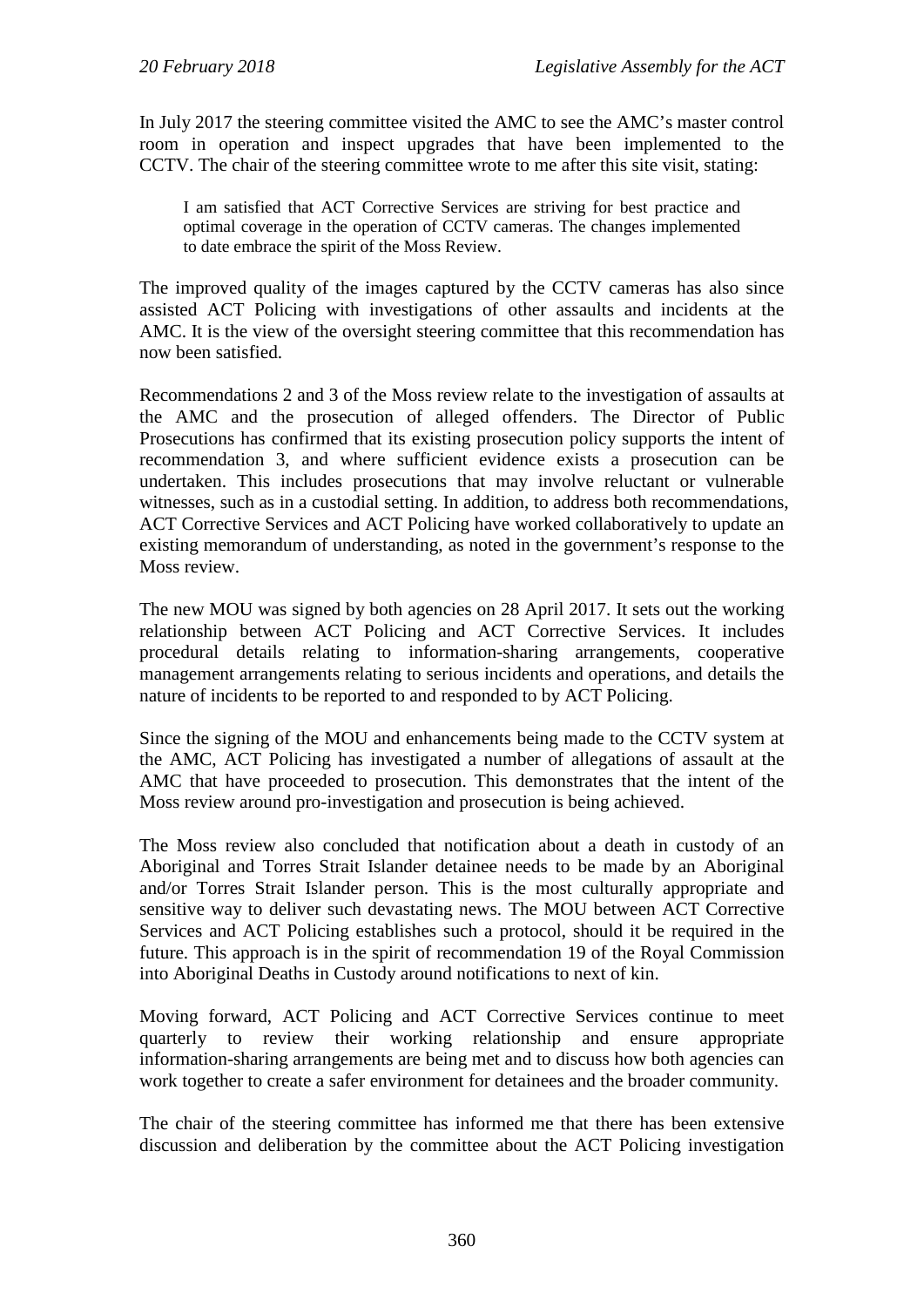into the serious assault of Steven Freeman in 2015. These discussions focused on what measures are necessary to improve the identification of detainees that commit assaults in the AMC. Senior representatives from ACT Policing, ACT Corrective Services and the ACT Director of Public Prosecutions have met with the steering committee on a number of occasions.

As a result of these discussions, the steering committee has been able to better clarify the roles and responsibilities of each agency in investigating assault matters and how the investigative and prosecution processes work. They have subsequently reported that the consensus of the committee is that the work done since the review to implement recommendations 2 and 3 does substantially improve the situation moving forward and the work achieved in these improvements is in the spirit of what Mr Moss intended in his review. In December 2017 the committee agreed that both recommendations 2 and 3 have been satisfied.

Detainees at the AMC often have significant and complex health needs and require additional care. The health needs of Aboriginal and Torres Strait Islander detainees with complex health issues are a particular area of focus. There is an expectation from government that justice health services and ACT Corrective Services share information, clearly understand their roles and responsibilities and work together to improve detainees' safety and wellbeing.

In response to recommendation 4, a formal arrangement was signed by the directors-general of Justice and Community Safety and ACT Health on 14 August 2017. This arrangement sets a clear statement of intent for the provision of health services for detainees. It outlines the community and government expectation that staff will work together and share information to ensure that detainees have access to regular health checks and timely physical and mental health treatment when necessary.

The arrangement will be supported by a number of schedules. The first schedule developed addresses information sharing to enhance service delivery arrangements for detainees by the improved transfer of relevant and timely information between agencies. Further schedules and protocols will be jointly developed to support the arrangement and improve service delivery outcomes. I am pleased to see strong work towards this by both agencies. On 24 January 2018 the steering committee found that the development of the arrangement and supporting schedules satisfied this recommendation.

The Moss review also recognised the significant proportion of Aboriginal and Torres Strait Islander detainees at the AMC and concluded there is a need to better integrate Winnunga Nimmityjah Aboriginal Health Service to provide a holistic approach to health care at the AMC in a culturally safe way. The Royal Commission into Aboriginal Deaths in Custody also made several recommendations for the inclusion of appropriate Aboriginal and Torres Strait Islander organisations in the design and delivery of services and programs for Aboriginal and Torres Strait Islander offenders.

The ACT government recognises the importance of giving a central role to Aboriginal and Torres Strait Islander people in the delivery of services in the criminal justice and health systems. This is vital to a holistic model of care for Aboriginal and Torres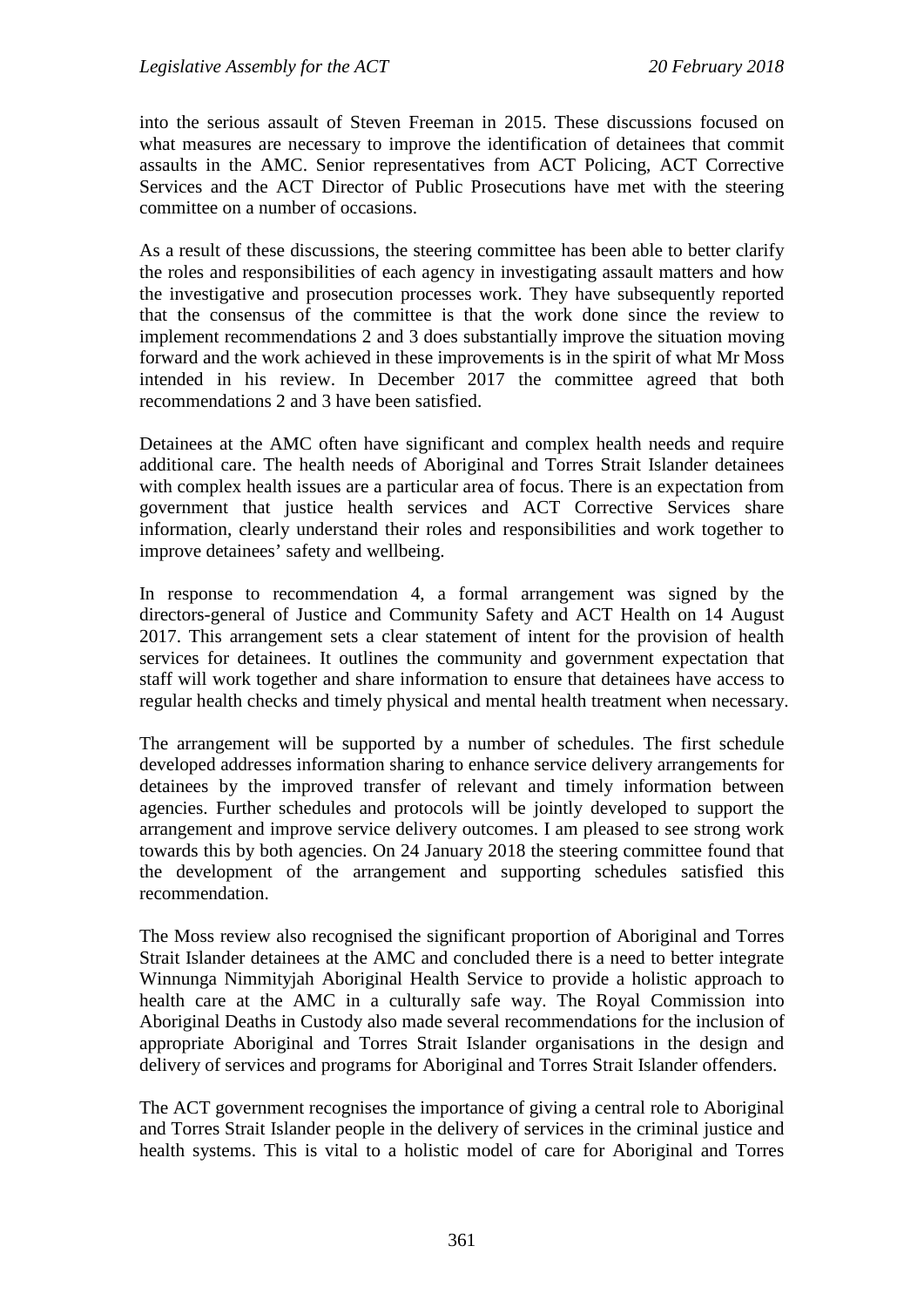Strait Islander detainees. Increased participation by Winnunga in delivering health services to detainees at the AMC also supports the ACT government's goal to close the gap in Indigenous disadvantage. ACT Health and ACT Corrective Services have been working collaboratively with Winnunga to develop and agree to a best practice model of Aboriginal and Torres Strait Islander health service delivery at the AMC.

I take this opportunity to particularly recognise and thank Ms Julie Tongs OAM, the CEO of Winnunga, for her strong leadership and support in this process. This work has resulted in an agreed set of principles and model of care that would integrate Winnunga into the service offering at the AMC while maintaining its independence as an Aboriginal health service.

In November 2017 a new partnership approach was commenced with Winnunga and ACT Corrective Services in the female detainee area. Winnunga staff were available daily to support female detainees during their accommodation move and have since established an enhanced service offering within the area. This partnership will expand over time in a staged approach, and in 2018 Winnunga will move to full delivery of health, social and emotional wellbeing services in the AMC, in partnership with ACT Corrective Services and justice health services. Under this model, Winnunga health services will be available to all detainees regardless of their gender or cultural background.

The Moss review steering committee acknowledged that full implementation of recommendation 5 will take time and that positive progress against this recommendation is being made. It also noted the genuine commitment by all parties to progress towards full implementation this year.

The ACT government is working to address elements of the criminal justice system that disproportionately impact on Aboriginal and Torres Strait Islander people and to support the government's commitment to reducing recidivism by 25 per cent by 2025. On 7 December 2017 I launched a bail support trial known as Ngurrambai, which is a Ngunnawal word which means "perceive"—I see; I hear; I understand. The trial is designed to reduce the number and the amount of time that Aboriginal and Torres Strait Islander people spend on remand.

This program funds the Aboriginal Legal Service to provide bail support officers to deliver a culturally appropriate operational model that includes conducting assessments, developing a bail plan, the provision of culturally appropriate intensive case management and referral to services and programs. The Justice and Community Safety Directorate will continue to consider opportunities to divert persons from the criminal justice system through its justice reinvestment and justice reform work.

Efforts to address the over-representation of Aboriginal and Torres Strait Islander people in our justice system include the Yarrabi Bamirr trial, meaning "walk tall" in Ngunnawal, which involves a collaborative approach between the Justice and Community Safety Directorate and Winnunga, using a family-centric service support model for Aboriginal and Torres Strait Islander families to improve life outcomes and reduce or prevent contact with the criminal justice system. Where appropriate, clients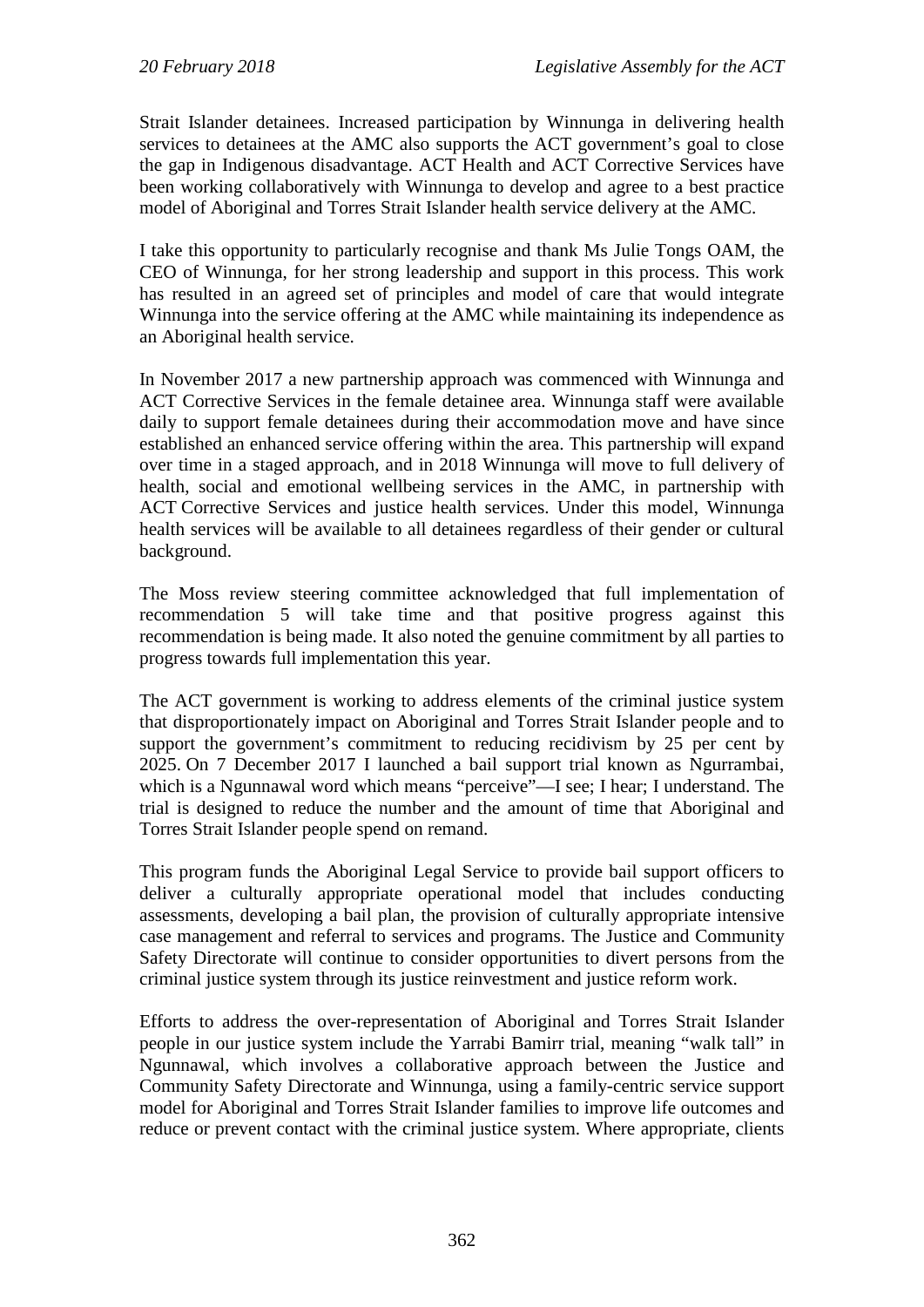will also be provided with timely and relevant legal advice, support in dealing with statutory agencies, including care and protection, support prior to, during and following the serving of a sentence, and referrals to relevant diversionary programs.

Another key project launched in December 2017 is the Aboriginal and Torres Strait Islander driver licensing pilot project. This is a culturally relevant driver instruction education and support program designed to increase licensing rates and improve road safety, targeting Indigenous learner drivers, job seekers and the Aboriginal and Torres Strait Islander people in the criminal justice system from the ACT and greater region. The project seeks to reduce licensing inequality and improve road safety through tailored professional driving lessons and community-based support.

These justice reinvestment trials form part of our commitment to reducing recidivism. This work is further strengthened by committing to a tough measure in the parliamentary agreement for the Ninth Assembly to reduce recidivism by 25 per cent by 2025. As a comprehensive plan for reducing recidivism is developed, it will focus more on the key issue of reducing incarceration of Aboriginal and Torres Strait Islander people. Justice reinvestment is about creating a smarter, more cost-effective approach to improving criminal justice outcomes, focused on reducing crime, improving public safety and strengthening communities. It is also about working with people to look at our local situation and develop local solutions.

Unfortunately, our ACT incarceration rates are not where we want them to be, particularly for Aboriginal and Torres Strait Islander people. We must work together and we must work harder to change the current situation and reduce the number of Aboriginal and Torres Strait Islander people in our justice system. Our work through the Aboriginal and Torres Strait Islander justice partnership, the justice reinvestment strategy and the recidivism plan strives to make this critical change happen. As we commence the development of a new justice partnership and our ACT recidivism plan, we have the opportunity to bring people and agencies together to focus on the critical issue of reducing over-representation.

The ACT government understands the importance of initial, ongoing cultural awareness training for all staff that provide services to Aboriginal and Torres Strait Islander detainees. The interdirectorate project team is aware that more needs to be done to provide culturally safe practices for Aboriginal and Torres Strait Islander detainees and has sought advice from the steering committee on how this could best be achieved. The committee agreed, as Mr Moss recognised in his review, that increasing Aboriginal services within the AMC is essential to maintaining cultural connection and improving overall cultural awareness and safety for detainees. Increasing Winnunga's participation at the AMC is a significant step forward in this area.

The steering committee have also suggested an increase in trauma-informed cultural enhancement programs for detainees at the AMC, and directorates are considering this advice in addition to the good work they already do around cultural awareness and increasing Indigenous employment levels across the ACT public service.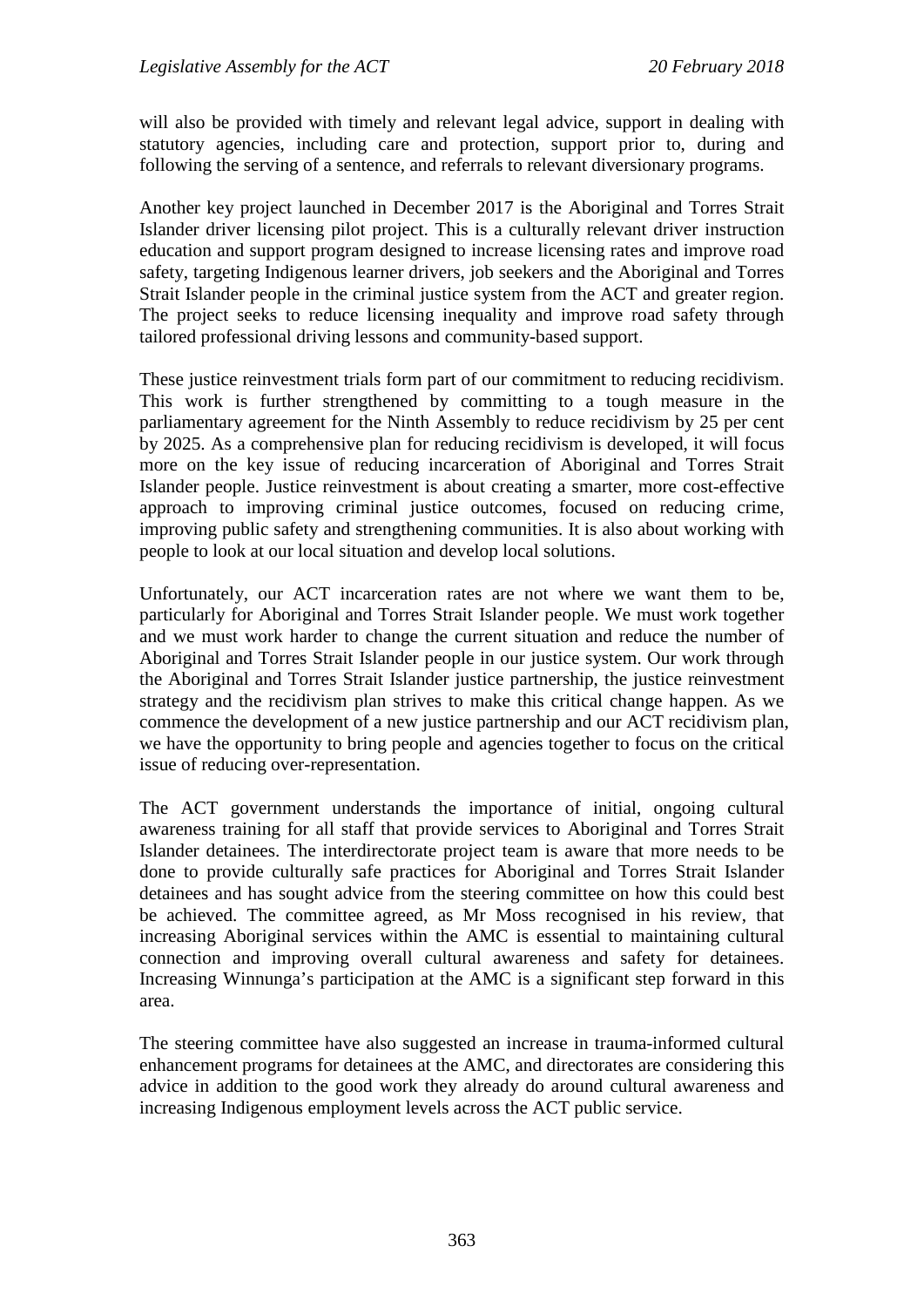ACT Corrective Services employs a number of Aboriginal and Torres Strait Islander staff in both identified and non-identified positions. As of 23 August 2017, 5.12 per cent of the total ACT Corrective Services workforce identified themselves as being from Aboriginal and Torres Strait Islander backgrounds. In addition, the ACT government also engages an Indigenous official visitor to visit and interact with detainees within ACT correctional facilities to ensure cultural needs are being met.

The observations and conclusions that comprise recommendation 9 of the Moss review will continue to inform ongoing efforts across government so that changes are implemented in a culturally safe way. These span several directorates and will inform future reforms and service delivery arrangements. Additionally, the advice of the steering committee continues to help inform the implementation of recommendation 9 and to assist the government to increase its cultural proficiency to more effectively manage the welfare of Aboriginal and Torres Strait Islander detainees.

A detailed status report on all the recommendations and conclusions has been provided to the Assembly. An information brochure has also been created especially to assist the ACT Aboriginal and Torres Strait Islander community to understand how the Moss review recommendations are being implemented to improve detainee health and wellbeing. Copies of the information brochure will be available online via the JACS website and hard copies will be provided to the Aboriginal and Torres Strait Islander Elected Body, Winnunga and the Aboriginal Legal Service, as well as being made available to visitors and detainees at the AMC.

I commend the work of all directorates involved, including the support and advice being provided by the independent chair, Mr Russell Taylor AM. I also recognise and thank the Aboriginal and Torres Strait Islander community representatives on the steering committee, namely Ms Jo Chivers, Ms Julie Tongs OAM and Mr Anthony Longbottom, for their strong contributions in this process. I also acknowledge the remarkable resilience of, and strong advocacy for change by, Mrs Narelle King following the death of her son. The changes being implemented through the Moss review recommendations will help improve the safety and wellbeing of people in custody at the AMC, especially Aboriginal and Torres Strait Islander people, and ensure Steven Freeman's legacy is a positive one for all Aboriginal and Torres Strait Islander detainees.

I present the following papers:

Moss Review—

Implementation—Ministerial statement, 20 February 2018.

Annual report, February 2018.

I move:

That the Assembly take note of the ministerial statement.

Question resolved in the affirmative.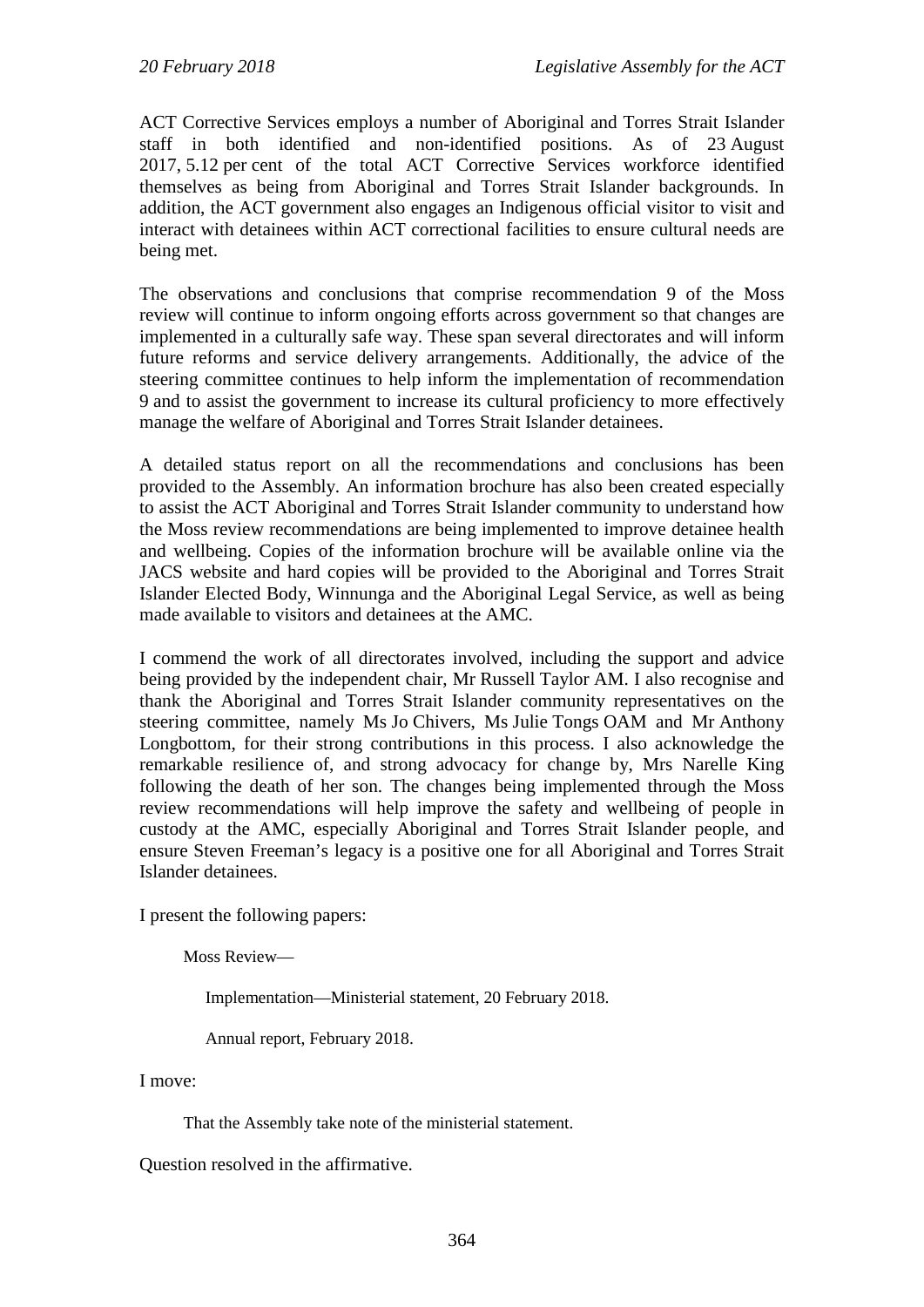## <span id="page-23-0"></span>**Justice and Community Safety—Standing Committee Scrutiny report 14**

**MRS JONES** (Murrumbidgee) (11.02): I present the following report:

Justice and Community Safety—Standing Committee (Legislative Scrutiny Role)—Scrutiny Report 14*,* dated 19 February 2018, together with the relevant minutes of proceedings.

I seek leave to make a brief statement.

Leave granted.

**MRS JONES**: Scrutiny report 14 contains the committee's comments on 70 pieces of subordinate legislation, one government response, one national regulation, four regulatory impact statements, and proposed amendments to one government bill. The report was circulated to members when the Assembly was not sitting. I commend the report to the Assembly.

## <span id="page-23-1"></span>**Planning and Urban Renewal—Standing Committee Report 4**

**MS LE COUTEUR** (Murrumbidgee) (11.04): I present the following report:

Planning and Urban Renewal—Standing Committee—Report 4—*Draft Variation to the Territory Plan No 329: Weston Group Centre and Surrounding Community and Leisure and Accommodation Lands: Zone changes and amendments to the Weston Precinct map and code*, dated 7 February 2018, together with a copy of the extracts of the relevant minutes of proceedings.

I move:

That the report be noted.

This is the fourth report of the planning and urban renewal committee for the Ninth Assembly. On 28 August 2017, pursuant to section 73 of the Planning and Development Act 2007, the minister for planning referred this variation to the standing committee. The standing committee advised the minister that we would be conducting an inquiry into it. The committee held one public meeting and heard from eight witnesses, who included members of community organisations, individuals, the Minister for Planning and Land Management and his officials. We also received three submissions. Our report contains 11 recommendations. The bottom line is that the committee recommended that, subject to our following recommendations, draft variation 329 be approved.

When you look at our recommendations, those of you who followed intimately my comments and my recommendations on Woden a week ago, as I am sure all of you did, will find that there are a lot of recommendations in common. Recommendations 2,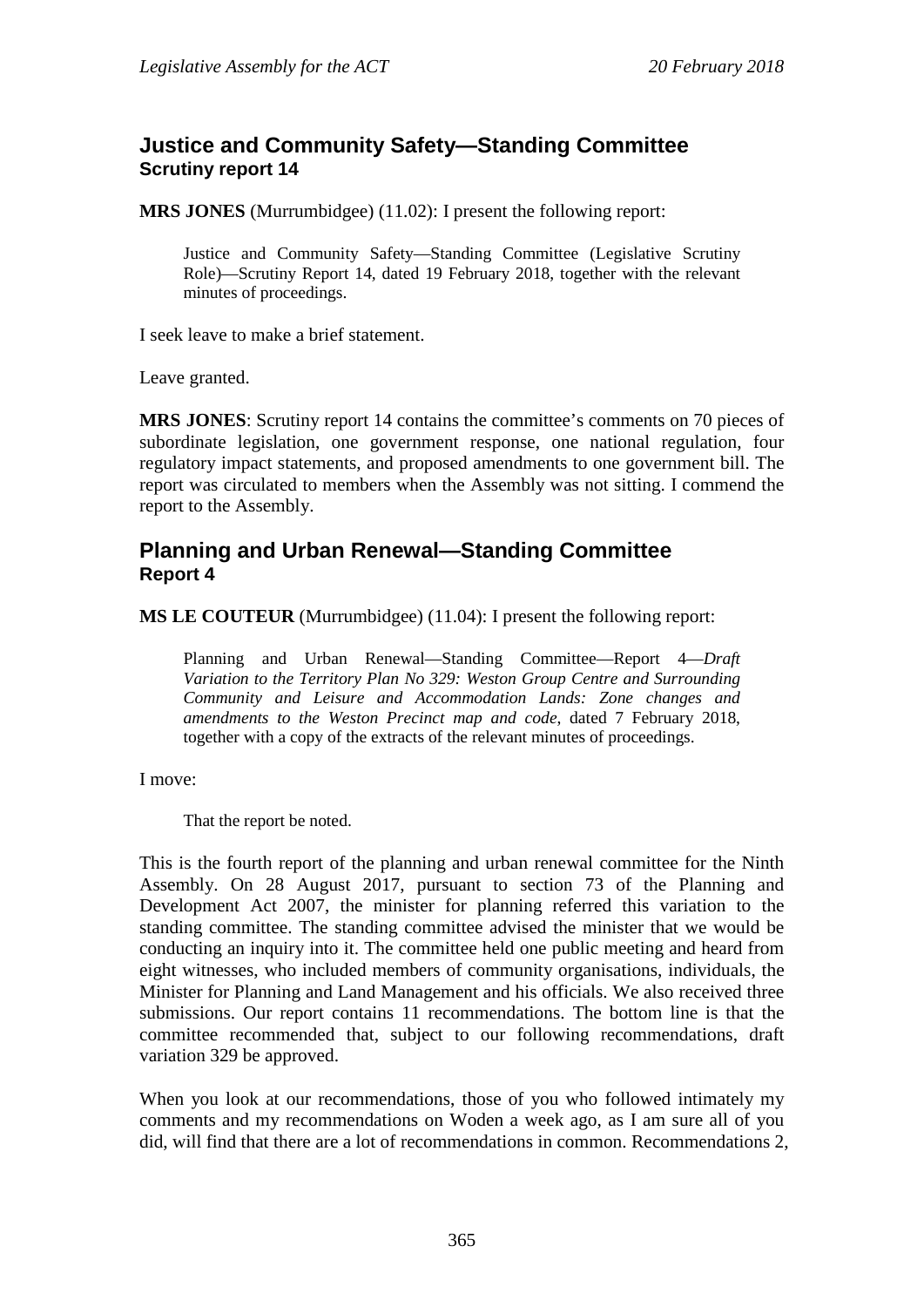3, 4, 5, 7 and 8 all deal basically with matters which are not related to a specific location. They deal with how the Territory Plan documentation is expressed. We are talking about height limits being storeys and metres, for instance, and how people can understand what is in the Territory Plan.

Recommendation 4 is a recommendation which I think I was part of making back in the Seventh Assembly, when I was on the planning committee. It recommends that a draft variation of the Territory Plan, where it is proposed to append a side-by-side comparison of the existing code and the proposed code, together with an explanatory statement of the differences between the two codes, be provided to facilitate public understanding of the draft variation. There is also some commentary about accessible documents in general and timing.

So the majority of the recommendations are, in fact, about common issues. The Territory Plan variation is in consultation, and I trust that as we continue to make these recommendations the government will find itself in a position to act upon them.

One recommendation, recommendation 6, unfortunately speaks particularly to consultation, where the community simply, I think, did not understand what the government was trying to say. In recommendation 6 the committee recommends that the ACT government meet with Weston Creek Community Council to discuss the issues raised in their submission, because it appeared to us that there was not a mutual understanding of all the issues here. That is really depressing.

Getting back to the recommendations which specifically apply to Weston, we recommended that the proposed height limits be adopted and, in particular, that the ACT government deliver a new Weston Creek community centre, including a community hall, prior to the sale of the current community centre site. We also made recommendation 11 about maintaining parking provision.

As chair, I would very much like to thank everybody who provided information to the committee and gave evidence to the inquiry, including directorate officials, interested organisations and members of the community. I would like to thank my fellow members of the committee, Ms Orr, Ms Lawder—who I understand is no longer a member of the committee but was at the time—Ms Cheyne and Mr Milligan, and of course the secretary, Annemieke Jongsma. Without her hard work there would be no report. I commend the report to the Assembly.

Question resolved in the affirmative.

## <span id="page-24-0"></span>**Education, Employment and Youth Affairs—Standing Committee Statement by chair**

**MR PETTERSSON** (Yerrabi) (11.09): Pursuant to standing order 246A, I wish to make a statement on behalf of the Standing Committee on Education, Employment and Youth Affairs relating to statutory appointments in accordance with continuing resolution 5A. I wish to inform the Assembly that during the applicable reporting period, 1 July 2017 to 31 December 2017, the standing committee considered a total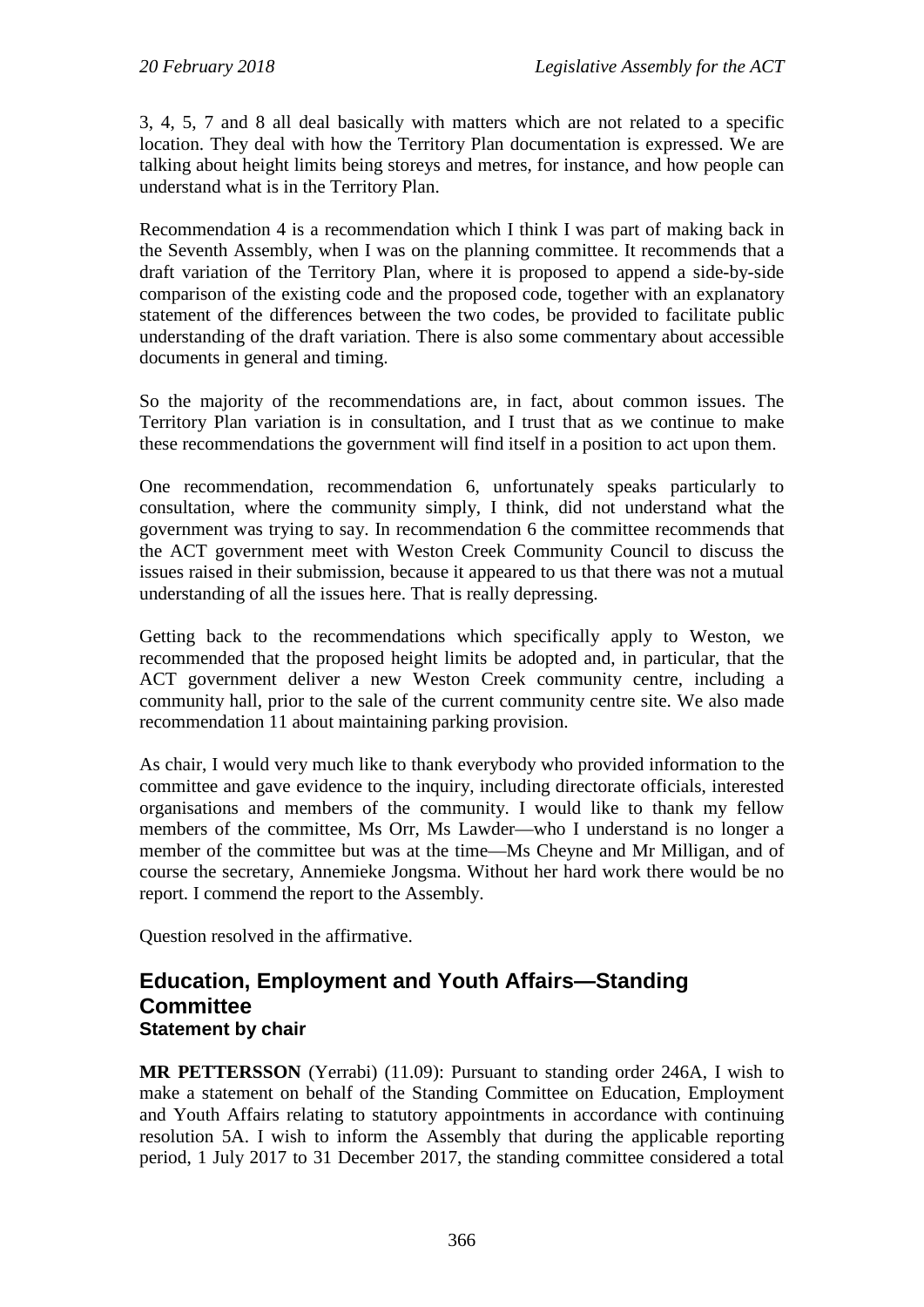of 15 appointments and reappointments to the following bodies: the Board of Senior Secondary Studies, the Board of the ACT Teacher Quality Institute, the Children and Young People Death Review Committee, and the University of Canberra council.

I present the following paper:

Education, Employment and Youth Affairs—Standing Committee—Schedule of Statutory Appointments—9th Assembly—Period 1 July to 31 December 2017.

## <span id="page-25-0"></span>**Justice and Community Safety—Standing Committee Statement by chair**

**MRS JONES** (Murrumbidgee) (11.10): Pursuant to standing order 246A, I wish to make a statement on behalf of the Standing Committee on Justice and Community Safety relating to statutory appointments in accordance with continuing resolution 5A. Continuing resolution 5A was agreed by the Legislative Assembly on 23 August 2012. The requirements of the resolution set out a transparency mechanism to promote accountability in the consideration of statutory appointments. The resolution requires relevant standing committees which consider statutory appointments to report on a six-monthly basis and present a schedule listing appointments considered during the applicable period. The schedule is required to include the statutory appointments considered and, for each appointment, the date the request from the responsible minister for consultation was received and the date the committee's feedback was provided.

For the reporting period 1 July 2017 to 31 December 2017 the committee finalised its consideration of 48 statutory appointments. In accordance with continuing resolution 5A, I present the following paper:

Justice and Community Safety—Standing Committee—Schedule of Statutory Appointments—9th Assembly—Period 1 July to 31 December 2017.

#### <span id="page-25-1"></span>**Administration and Procedure—Standing Committee Membership**

Motion (by **Mr Gentleman**) agreed to:

That Ms Cheyne be discharged from the Standing Committee on Administration and Procedure and Ms Orr be appointed in her place for the meeting to be held on 8 March 2018.

## <span id="page-25-2"></span>**Building and Construction Legislation Amendment Bill 2017**

Debate resumed from 30 November 2017, on motion by **Mr Gentleman**:

That this bill be agreed to in principle.

**MR PARTON** (Brindabella) (11.12): I want to thank my good friend Mr Gentleman so much for welcoming me to this new portfolio with this extremely technical piece of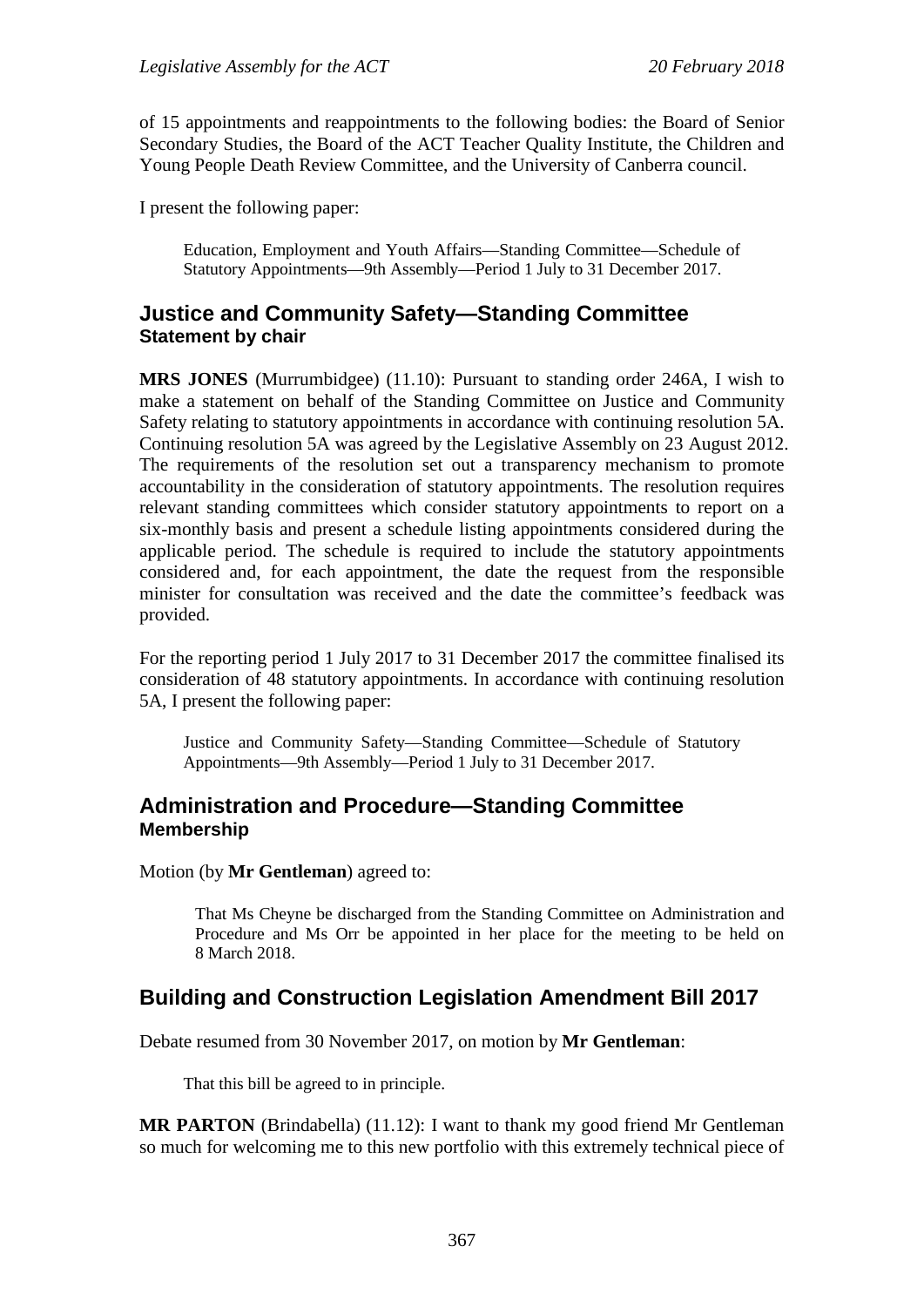legislation. It has forced me to consult far and wide and to do a hell of a lot of reading. This is the sort of reading whereby you go back and re-read certain paragraphs half a dozen times before you begin to get some semblance of understanding of exactly what they are trying to say. There were moments during which I figured that some of this material was actually written in a foreign language, but it was all apparently in English. So thanks, Mr Gentleman, for widening my scope of consumed literature. I do appreciate it. And thanks to all those stakeholders who have patiently enlightened me on the merits or otherwise of the Construction Occupations (Licensing) Act and the Electricity Safety Act, which I think is my favourite.

We will not be opposing this bill, as the changes that it will bring have been well thought out and are warranted. The changes to the Electricity Safety Act and the Electricity Safety Regulation are long overdue. If anything, this bill perhaps does not go far enough, in that the bill creates the mechanism to make a change in this space but does not necessarily force the change immediately. Across the border in New South Wales, they have been 100 per cent contestable in this space for nearly 20 years. More than anything else, I think that is an indication that these particular changes are long overdue. In the past, ActewAGL, as the distributor and retailer, would hang your meter and then charge you accordingly. Now in the ACT any licensed electrical operator with correct accreditations can put a meter on an electrical supply on behalf of any retailer. This is, I guess, part of a national push for greater competition, and up to this point the ACT had no legislation to deal with this.

The changes to legislation pertaining to the Construction Occupations (Licensing) Act originate from proposals at COAG, and they have our full support. The information sharing across agencies and across jurisdictions that will likely eventuate from this change can only have a positive effect. The Canberra Liberals are most pleased to offer our support to this bill, and I look forward to my next fascinating homework project from Mr Gentleman.

**MS LE COUTEUR** (Murrumbidgee) (11.14): Obviously the Greens are in favour of working together with other states and territories on building safety. It is just sensible and common sense. The only thing that surprises me is that our public servants could not already share that information about product safety, but so be it. Obviously, I support it. I also support, as I think Mr Parton was intimating, regular tidying up of our legislation. The Greens are happy to support this worthwhile bill.

**MR GENTLEMAN** (Brindabella—Minister for Police and Emergency Services, Minister for the Environment and Heritage, Minister for Planning and Land Management and Minister for Urban Renewal) (11.15), in reply: I am pleased to hear my colleagues' support for the Building and Construction Legislation Amendment Bill 2017. I thank Mr Parton and Ms Le Couteur for their contributions to the debate on this bill today, particularly Mr Parton for his spark of interest in electrical safety across the ACT.

The amendments in this bill are largely administrative, but they are important for the ongoing operation and effectiveness of our building and construction regulatory system. The amendments to the Construction Occupations (Licensing) Act will expand the information-sharing provisions about public safety in part 11AA to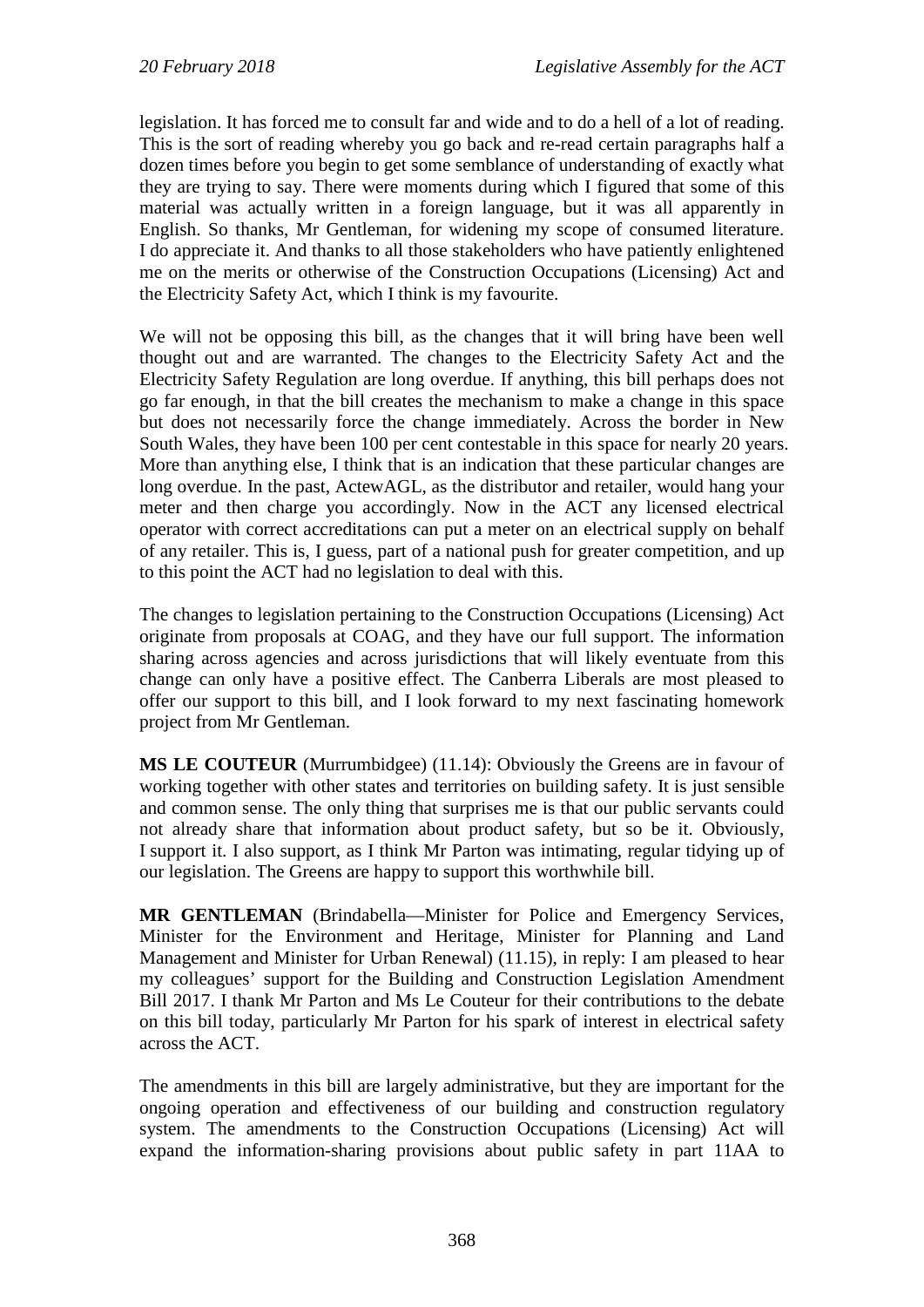non-territory agencies. The amendments have not been proposed in relation to a particular matter, but they support our agencies to respond to cross-border public safety issues. Officials undertaking public safety related auditing and compliance action are often in contact with interstate colleagues seeking relevant information on licensees working across borders and other information that will help them carry out their statutory functions.

As well as the informal bodies and networks through which the policy and regulatory officers work together, the Building Ministers Forum has created two new groups to collaborate and share information on national and cross-border building issues: the senior officials group and the building regulators forum.

The amendments provide a framework for public safety agencies in the territory to provide information to their counterparts in other jurisdictions, and for external agencies to request and receive the information. The framework has important tests to prevent information being released or accessed inappropriately. The giving agency must be satisfied that, firstly, the information relates to the function of the non-territory agency; secondly, the information relates to compliance with the law of another jurisdiction that makes provision for public safety; thirdly, the agency receiving the information will use the information to exercise a function it has under that law; and, finally, giving the information will not unreasonably compromise the exercise of a function under the territory law.

The giving agency can also impose conditions on how the receiving agency uses, stores or shares the public safety information. The territory agencies will also be subject to the territory privacy principles and other provisions of the Information Privacy Act.

By authorising the disclosure of information obtained by public safety agencies in the course of their functions, the bill does engage the right to privacy. This right is protected under section 12 of the Human Rights Act. I consider that this engagement, given the checks that I have outlined, is reasonable in a fair and just society to help protect public safety. A detailed justification is outlined in the explanatory statement for the bill. I note that the scrutiny committee refers the Assembly to this explanation.

The other main change is to amend the Electricity Safety Act to create the concept of electrical wiring rules. At present the Electricity Safety Act adopts Australian and New Zealand standard 3000, also known as AS/NZS3000. While other technical standards can be made by regulation, they are given the same effect as AS/NZS3000. Failing to comply with other technical standards is not included in the main offences in sections 5 and 6 of the act.

The ACT electrical wiring rules will continue to incorporate the Australian standard, but there will now be a power for the minister to make an ACT-specific appendix to the standards in a disallowable instrument. The wiring rules will also include any relevant regulation made under the act. This is similar to the concept of the building code, made under the Building Act, and the plumbing code, created by the Water and Sewerage Act. Both of these codes incorporate national standards and local additions where required.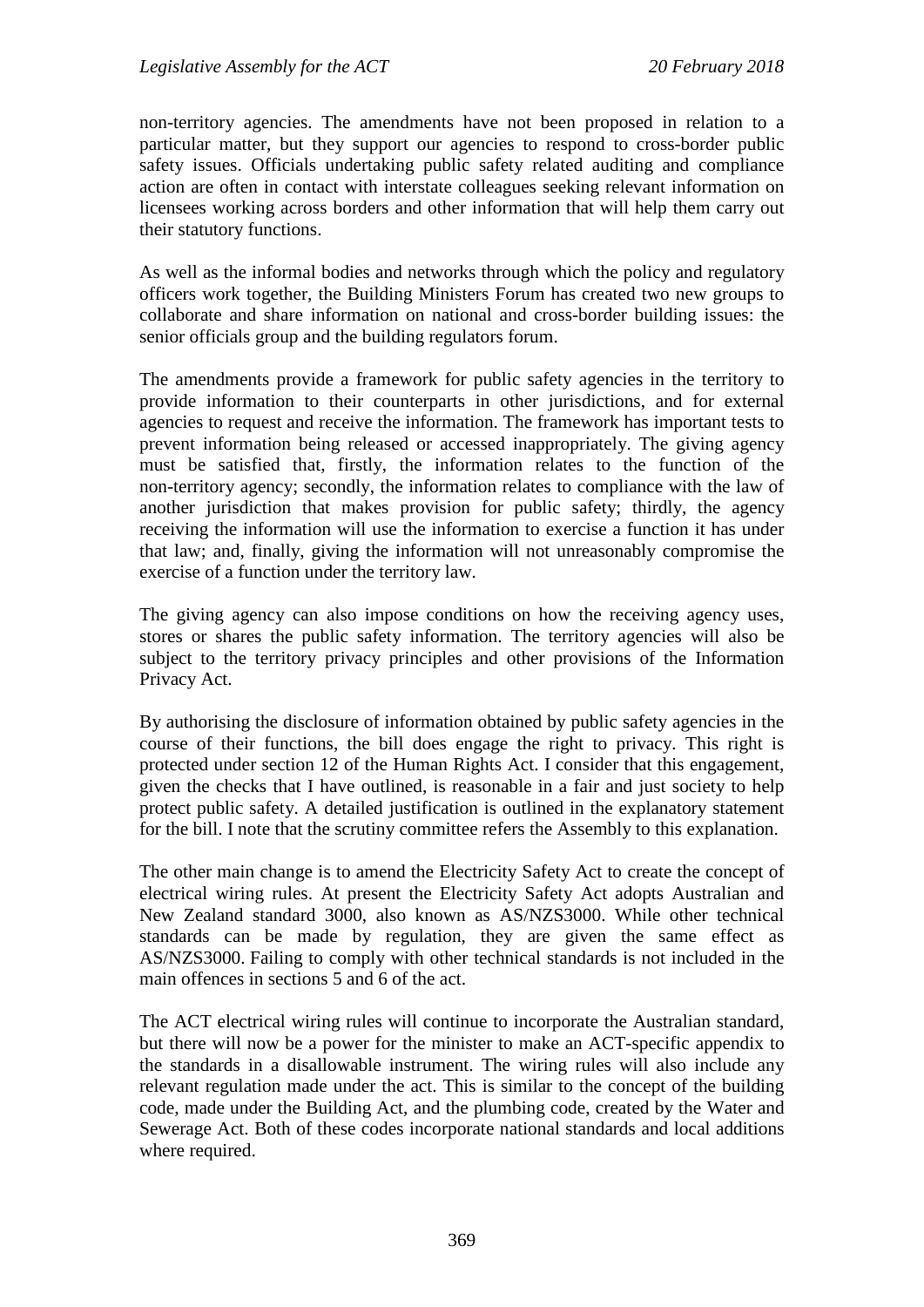The electricity market is not static. Rules change and new ways of operating emerge. Most recently, the supply and installation of electricity meters has become contestable. This opens up new opportunities for electrical businesses. While an ACT appendix is not included in the bill, it is anticipated that the interim code for metering installation work made under the Construction Occupations (Licensing) Act will be remade in an ACT appendix if the bill passes. This will bring all electrical installation standards under the Electricity Safety Act.

The ACT government, ACT residents and businesses can be early adopters of new types of appliances. The ACT has a strong system of electrical inspections so that we may be the first to identify a problem. The new provisions allow the government to respond more quickly to new electrical technologies and practices that may not be adequately addressed by the national standard. This will, in turn, help ensure that electrical work in the territory will be done safely and well.

I note that in its report 13 the scrutiny committee commented that the legislative amendments which provide for the incorporation of the Australian and New Zealand standards should include information on how those standards can be accessed. It was suggested that the opportunity should have been taken, in amending the Electricity Safety Act, to provide for greater access to the AS/NZ3000 standard. We agree and did take this opportunity. The government does not have the legal ability to provide wide access to the standard. We also cannot distribute, reproduce or publish the standard. Quite simply, we do not own the copyright. But we can help people find the information they need if they are one-off or regular users of the standard.

New section 3D in the bill requires the construction occupations registrar to keep a copy of the electrical wiring rules, which include AS/NZ3000, at the registrar's office and make it available for inspection on request. Note 1 in proposed new section 3B(1) also informs people of where to purchase the standard. Neither of these provisions is in the current act. I have responded to the scrutiny committee on this matter.

The bill contains amendments to help protect the safety and wellbeing of the public. While I do not expect these amendments to be controversial, a copy of the bill as presented was circulated to the ACT branches of a range of industry associations, including bodies whose members are licensed under the Construction Occupations (Licensing) Act in occupations that may have implications for public safety. This includes undertaking building, building certification, plumbing, gasfitting and electrical wiring work. The bill was provided to the national electrical contractors association, the Master Plumbers Association, the Master Builders Association, the Housing Industry Association, the Australian Institute of Building, the Australian Institute of Building Surveyors and UnionsACT. The bill was also circulated to Engineers Australia, the Australian Institute of Architects and the Building Designers Association. No concerns were raised with me or my directorate on the bill prior to the debate today.

I want to thank Vanessa Morris and my directorate staff for their work in keeping our building and construction regulatory system up to date. I commend the bill to the Assembly.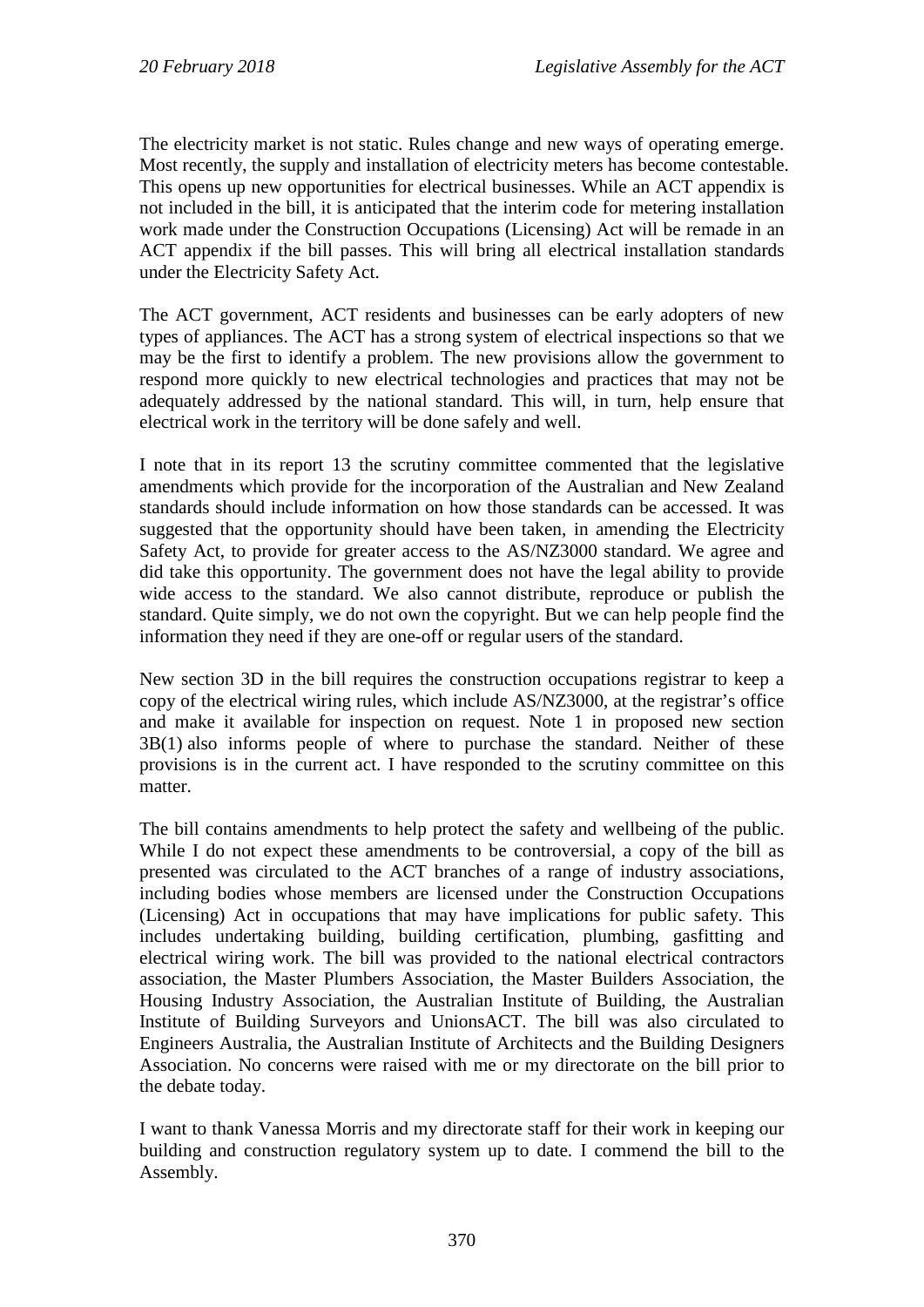Question resolved in the affirmative.

Bill agreed to in principle.

Leave granted to dispense with the detail stage.

Bill agreed to.

## <span id="page-29-0"></span>**Crimes (Fortification Removal) Amendment Bill 2017**

Debate resumed from 30 November 2017, on motion by **Mr Ramsay**:

That this bill be agreed to in principle.

**MR HANSON** (Murrumbidgee) (11.23): As the party that has been warning against the rise of organised crime in our town and the party that has championed laws to deal with these problems, after warnings have been ignored repeatedly for years, the Canberra Liberals will be supporting this bill. We have proposed for some years now—going back to 2009, certainly since I was proposing it but possibly before—that laws be brought into this jurisdiction to deal with exactly the sort of activity that this bill seeks to prevent. While it certainly is not the complete package required to deal with this growing problem it is an important part of the puzzle, and we will support it.

This is the latest in a series of laws targeted at serious and organised crime. My understanding is that every other jurisdiction has their own version of antifortification laws. It is also in part the government's response to their failure to support anti-consorting laws. In short, it addresses quite specific areas of concern, that is, the use of fortifications to thwart police efforts and frustrate legitimate attempts to curtail criminal activity. The explanatory statement provides examples of why this law is needed, and I refer members to the explanatory statement. I will not read it again here but it does outline some examples of the sort of activity including money laundering, extortion and serious assaults that are occurring.

The explanatory statement also explains the purpose, that is, where police can obtain a warrant to enter and search premises for evidence of a crime, fortifications may provide the occupier with time to vacate the premises, to delay police and to destroy evidence. The bill provides the Chief Police Officer with the power to apply to the Magistrates Court for an order that the occupier of a premises remove fortifications on the premises. It also prohibits the establishment of fortifications on certain premises. The bill also contains clauses intended to limit the operation so that it only targets premises that have been fortified for the purposes of preventing police access.

This bill has been circulated to professional stakeholders and we have received comment including from the Law Society. They argued specifically that laws should not be applied except under a court order and its scope should be narrow and targeted where possible. My view is that the legislation does achieve those objectives. Specifically, it requires that the Chief Police Officer must apply to the Magistrates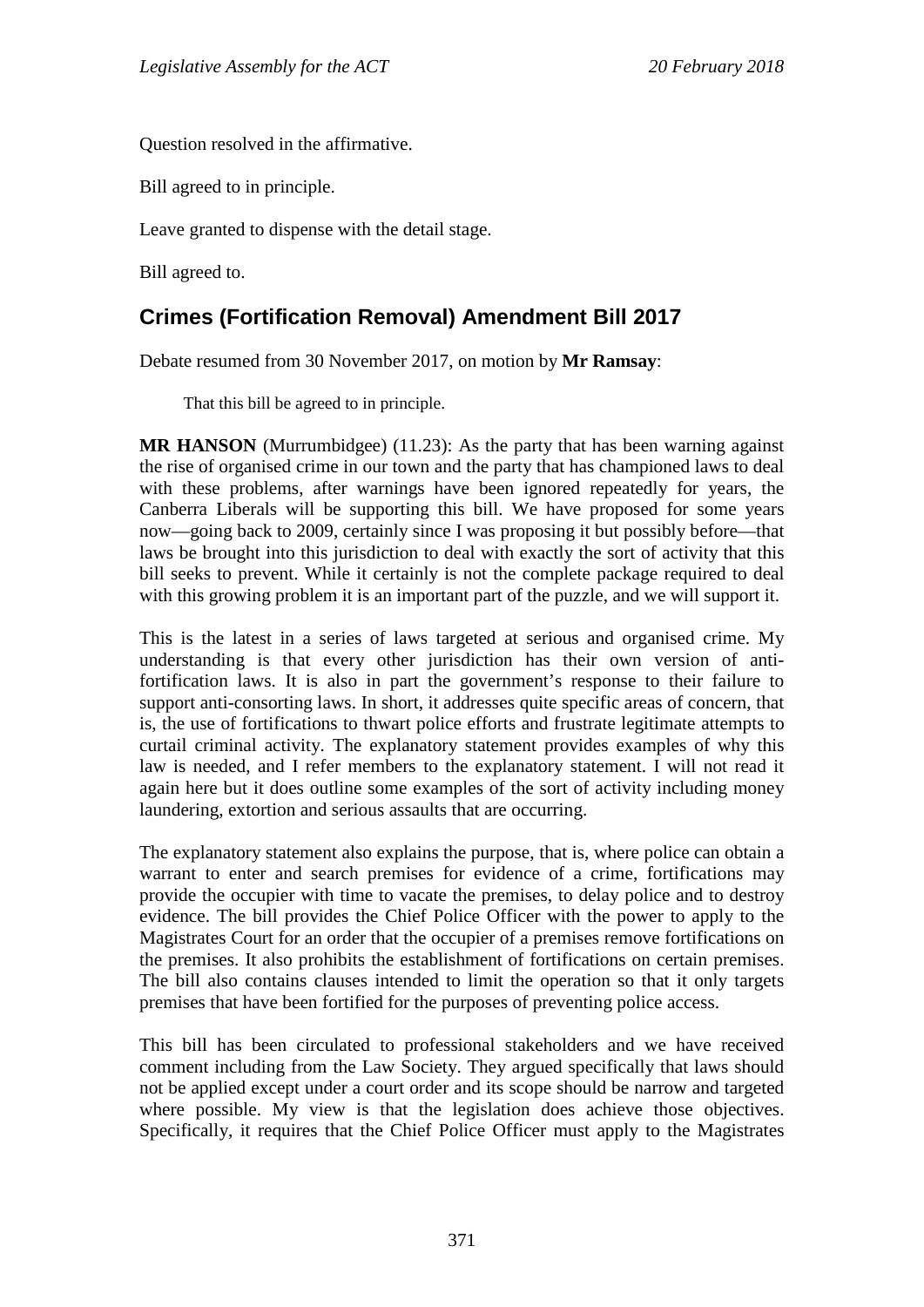Court before directing an occupier of a premises to remove any fortification of the premises.

Furthermore, the court must be satisfied that the premises are fortified, that there are reasonable grounds to believe that the premises are, have been or will be used in relation to a fortification offence and it is also necessary for the Chief Police Officer to have uninvited access to the premises in relation to the offence. The application is limited in that the order must precisely state the compliance period for the removal of the fortification and states that the fortification must not be replaced or restored and sets out various police powers.

So the bill is one that I think is important in dealing with the scourge of bikie violence that we have seen plague this town now for a number of years. It does provide the police with an important tool but, never missing an opportunity, let me say that although this is important we still have a situation where the police are dealing with this issue with one hand tied behind their back. I continue to advocate for consorting laws and I think until the police are given consorting laws we will continue to see, despite these fortification laws and others that have been brought forward, this continued violence in our suburbs. It is not going to deal with the specific problem we have. In many ways, what we will see is police reacting to a problem rather than being able to prevent the issues as they arise.

As members would be aware, I have brought laws into this place that have got the seal of approval from the Human Rights Commission, described as the best laws in the country. The government have previously argued they do not want anti-consorting laws because they are too strong and they engage human rights. I brought in laws that do not engage human rights and they said, "Oh, they're too weak; we don't want them." It seems that no matter what we do the government will not support those laws but I still encourage them to do so with their own version of laws. It is important that the primary objective of this place is that we keep our community safe. Although I support these laws today it is evident that the government is failing to do that, which is principal in terms of our objectives as legislators in this place to keep our community safe.

**MR RATTENBURY** (Kurrajong) (11.29): The ACT Greens will be supporting the bill. The bill forms part of a range of measures the government is taking to tackle outlaw motorcycle gang-related violence. The Greens believe that this bill will assist police to disrupt OMCG activity in Canberra and, in particular, will assist police with their investigations and will lead to more successful prosecutions related to OMCG activity.

The bill introduces a fortification removal scheme in the territory similar to those in operation in other jurisdictions in Australia. Fortifications are devices or structures used to prevent unwanted entry to the property. Across Australia, including in the ACT, law enforcement authorities have come across numerous examples of outlaw motorcycle gangs and other criminal groups using fortifications to prevent police entering a premises including when the police have obtained a search warrant. In March 2016 ACT Policing identified an OMCG clubhouse which was fortified with heavy steel doors preventing access to the clubhouse using traditional methods of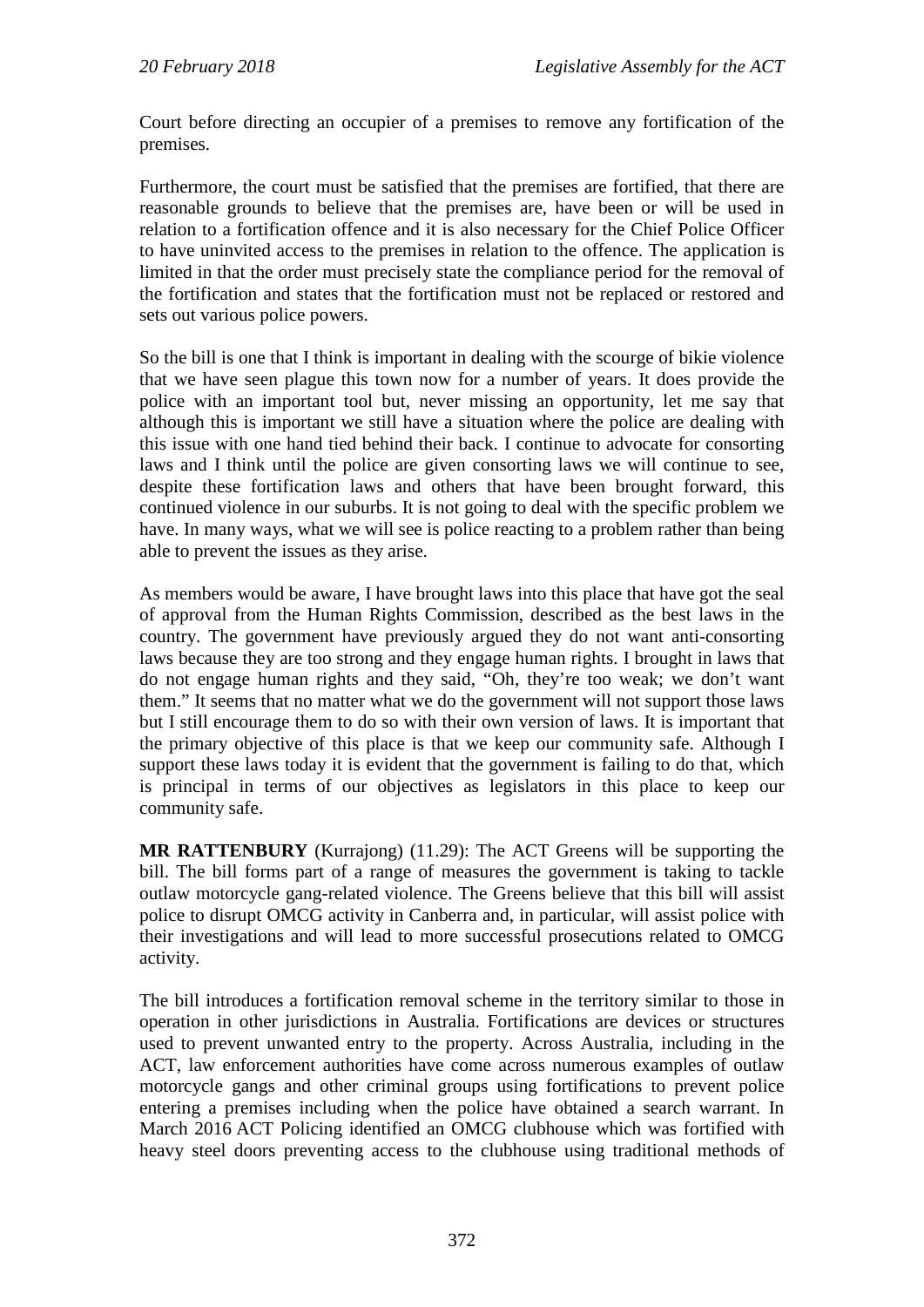forced entry. These instances have frustrated police attempts to investigate OMCG-related crime.

The bill authorises the Chief Police Officer to apply to the Magistrates Court for an order that the occupier of a premises remove fortifications. A fortification is defined in the bill as

… a structure, device, or other thing, or a combination … attached to a premises if  $[it]$ —

(a) exceeds what is reasonably necessary to provide security for the … lawful use of the premises; and

(b) either—

- (i) prevents uninvited entry to the premises or part of the premises; or
- (ii) would be considered by a reasonable person to be intended to prevent uninvited entry to the premises or part of the premises.

This definition is appropriately targeted to ensure that only premises which have been fortified to prevent police access are impacted. A fortifications removal order would prescribe a period in which the order must be complied with. A court will determine that time frame based on a number of factors, including if the fortification provides a public safety risk or if the fortification is such that it will take some time to be removed safely.

To grant an order, the court must be satisfied that there are reasonable grounds to believe the premises are, have been or will be used in relation to a fortification offence, defined as an offence punishable by five years imprisonment or more. This will ensure that the scheme is aimed at disrupting serious organised crime, including offences relating to manufacturing and supplying controlled drugs.

The bill also creates new offences in relation to fortifying a premises. It will be an offence to fortify a premises where the person knows the premises are connected to a fortification offence and intends that the fortification will prevent the uninvited entry to the premises or part of the premises. It will be an offence to replace or restore a fortification which was previously subject to a fortification removal order.

The Greens welcome the judicial oversight of the scheme. It is significant to allow police to interfere with structures on a private property and therefore it is appropriate that police must make their case to the court to be able to do this. The Greens overall believe that this scheme will significantly assist police in their efforts to combat OMCG-related violence in Canberra, and therefore we are pleased to support this bill today.

**MR STEEL** (Murrumbidgee) (11.32): I rise in support of the bill and the ACT government's measures to ensure that our police have the most up-to-date range of powers and offences to tackle and prosecute criminal activity in the territory. I want to start by saying that, as a relevant context to this bill, the ACT is the safest of all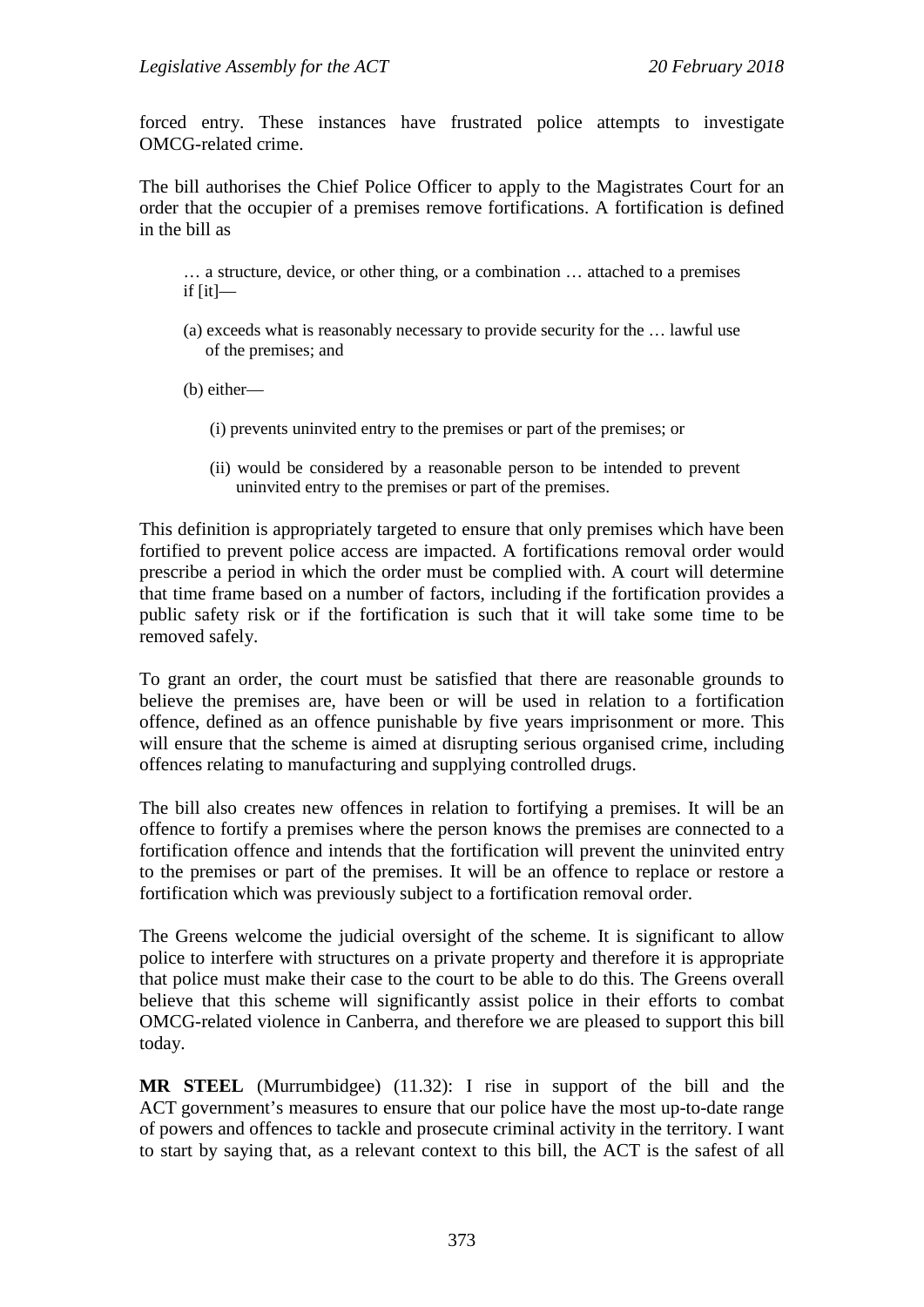Australian jurisdictions. Crime figures released by the ABS show that the ACT had the lowest offender rate of all jurisdictions in the nation just this month. In fact, our rate is almost half that of Victoria's, the next best performing state, and it has decreased at a rate of four per cent on the previous year.

However, while Canberra remains a very safe city to live in, that does not mean that we are immune from criminal activity and organised crime, particularly that of criminal gangs. The ACT government is committed to tackling organised crime. We have been working with ACT Policing to ensure that we have the necessary and evidence-based tools at our disposal to effectively deal with organised crime groups to confiscate their criminal assets and to put offenders before the courts.

Last year the Crimes Legislation Amendment Bill 2016 and the Crimes (Police Powers and Firearms Offence) Bill 2017 strengthened a range of offences and police powers particularly in regard to the discharge of firearms, the creation of specific offences for drive-by shootings and the declaration of designated crime scenes. That is in addition to the \$6.4 million funding for Taskforce Nemesis and the \$970,000 announced as part of the budget review last week to fund four extra staff at the Office of the Director of Public Prosecutions, with three of those staff members to specialise in seizing criminal assets, targeting the illicit wealth that funds organised crime.

The government is also proactive in addressing potential problems before they advance, and that is what we are seeking to do in this bill by introducing antifortification laws. We know that fortified clubhouses and gang bases as well as other properties can serve as a hotbed of criminal activity.

Fortification can take many forms. It can come in the form of steel gates, steel-plated doors, steel bollards, CCTV equipment, barred windows, spike strips, toughened windows and other devices and objects or structures that have the effect of specifically impeding police entry and investigation. The primary purpose is to prevent scrutiny and detection by law enforcement authorities and to impede police and criminal investigations by holding off examination of the premises so that evidence can be destroyed or removed from the site or even allow suspects of criminal activity or suspicious persons to covertly escape the property.

Fortifications can also have an escalating effect whereby, when one gang fortifies their clubhouse, rival gangs feel compelled to do so as well in retaliation. This is not only intimidating for nearby residents but is difficult to address under current laws.

In March 2016 ACT police had trouble entering a criminal gang clubhouse which was fortified with heavy steel doors and they were forced to work with the owner of the building to evict the occupants through a protracted process in the Magistrates Court, as opposed to entering themselves immediately. If a gang were to own the premises, the creative solution that was required in that case would not have been possible.

Criminal gangs operating from fortified clubhouses will no longer be untouchable under this bill. Under the anti-fortification laws proposed, police will now be able to apply to the Magistrates Court for a fortification removal order. They must establish that the fortifications are specifically meant to obstruct police entry to the site and are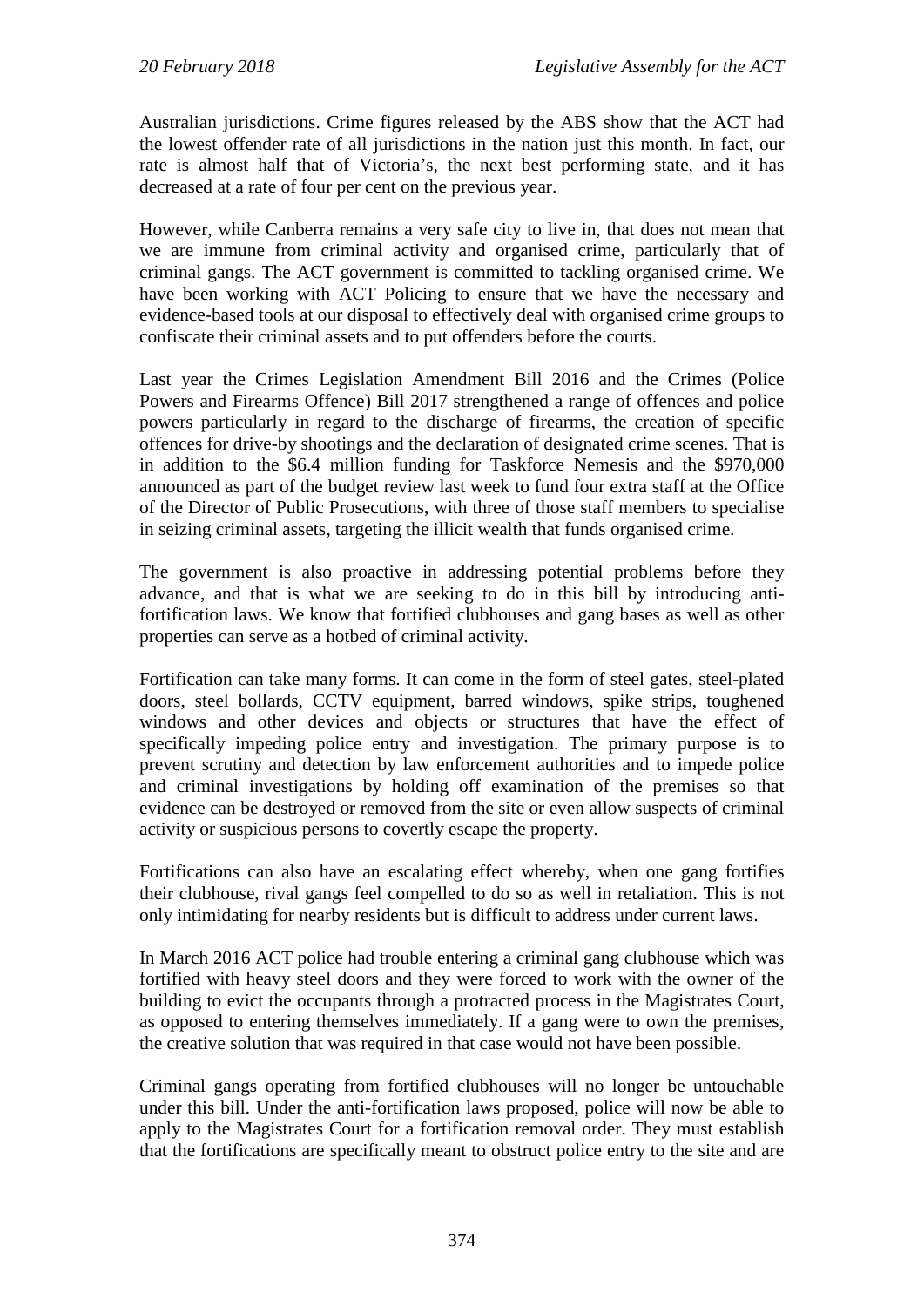not simply standard security measures taken to prevent standard criminal entry, such as burglars. As such, ordinary Canberrans will not have to fear that this will affect their freedom to install security cameras, extra door and window locks, roller shutters or other such basic protections that indeed we encourage. Appropriately, the occupier of a fortified premises will also have an opportunity to present evidence to and argue before the Magistrates Court that their fortifications are, in fact, reasonable.

On this basis I believe that the government has taken a balanced approach in addressing human rights issues including the right to a fair trial. The legislation also creates discrete offences for the construction of fortifications in the first instance, after the legislation comes into effect.

This sort of legislation has been previously introduced in other state and territory jurisdictions where criminal gangs are more prevalent and aggressive and has had some success. I understand that in the past five years since the passage of similar legislation in Victoria the powers have been used five times. A 2015 review by the Queensland Department of Justice and Attorney-General found the legislation is an effective deterrent measure to prevent the construction of fortifications in the first place, ensuring that the future potential crime sites are easily accessible.

I believe that these measures will both be effective and balance our human rights obligations. Our government has demonstrated that we will equip our crime fighting authorities and prosecutors with a comprehensive and evidence-based suite of powers and prosecutorial support.

Anti-fortification provisions will be an important tool in tackling the activity of criminal gangs and will complement the measures and investments our government has already put in place to continue to ensure that we remain the safest jurisdiction in the country to live in. I commend the bill to the Assembly.

**MR GENTLEMAN** (Brindabella—Minister for Police and Emergency Services, Minister for the Environment and Heritage, Minister for Planning and Land Management and Minister for Urban Renewal) (11.38): Today I speak in support of the Crimes (Fortification Removal) Amendment Bill 2017. Fortification removal laws have been designed with the support of ACT Policing to assist our police to prevent and investigate crime in the ACT. Where police obtain a warrant to enter and search premises for evidence of a crime, fortifications may prevent police from accessing the premises. They may provide the occupier with time to leave the premises to avoid police arrest or to destroy evidence before police can access the premises and seize that evidence. The bill will allow ACT Policing to arrange for prior removal of fortifications so that police can access premises across Canberra when a search warrant is obtained.

As we have heard, In March 2016 ACT Policing identified a fortified property in the ACT. The property was being used as an outlaw motorcycle gang clubhouse. The clubhouse had heavy steel doors and bars on the windows which prevented police from using traditional methods of forced entry to access the premises. The property was rented by a member of the criminal gang from a private owner. ACT Policing resolved the issue by assisting the private owner to initiate proceedings in court to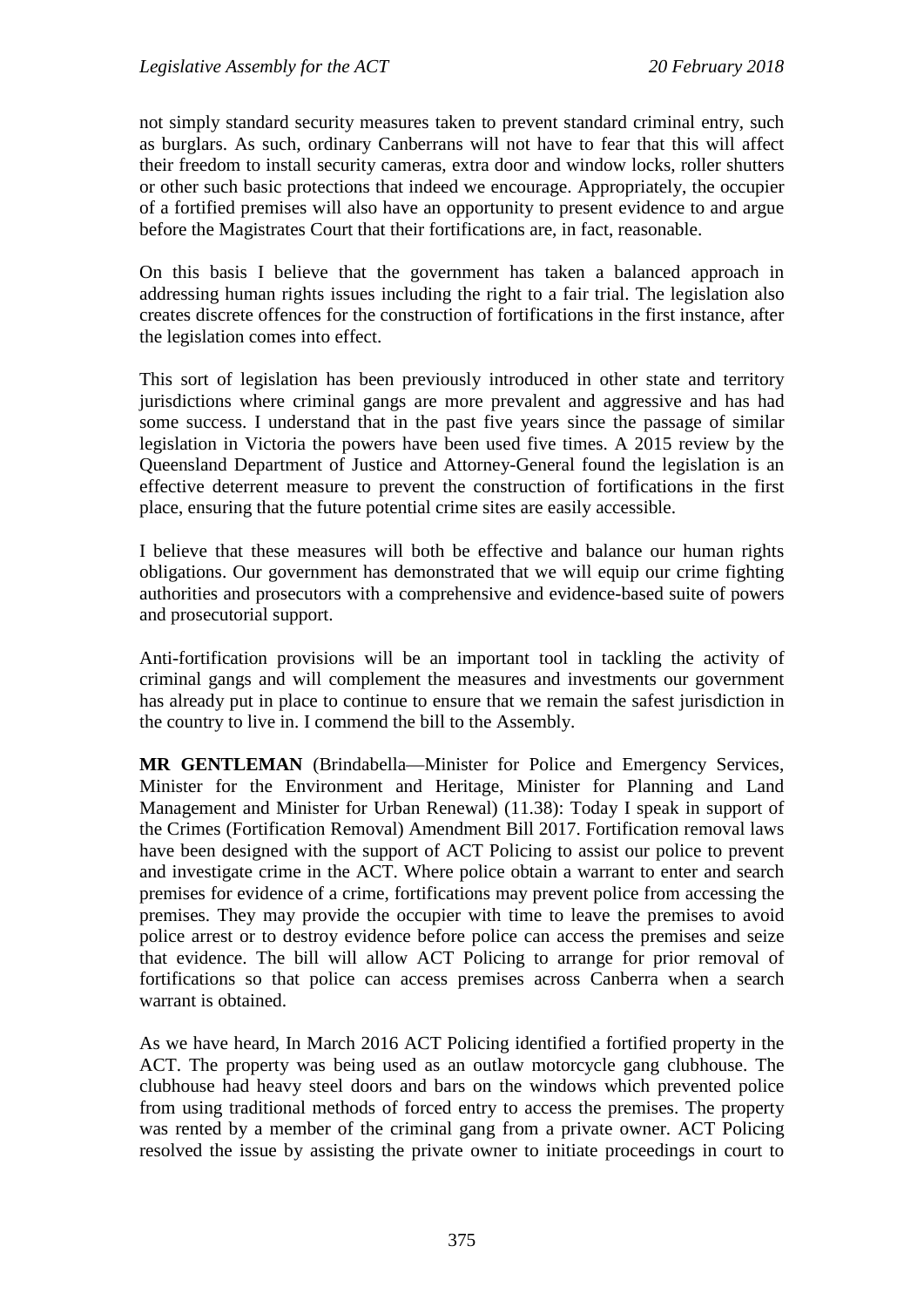evict the tenant. This approach, of course, will not work if the occupier of the premises is also the owner. Law enforcement agencies across Australia have reported the use of fortifications by criminal gangs to frustrate police execution of search warrants. Fortification removal laws have been developed in all other Australian jurisdictions to address this problem.

The government and ACT Policing worked together to develop this bill, and it supports our police in a comprehensive and practical way. It removes a current barrier, stopping police from accessing properties across Canberra to disrupt, disable and dismantle the activities of organised crime. The bill will strengthen our local response to organised criminal gangs. The government understands that criminal gang activity creates fear in the community, and the government is committed to tackling this activity to ensure that all Canberrans feel safe in our community.

A Queensland government review of fortification laws found that fortifications send a message to the community that the occupier of the premises is above the law. Criminal gangs are not above the law in this territory. These new laws will help reduce the presence of clubhouses in Canberra and increase community safety. This bill will assist police to carry out crucial investigative work to stop criminal gang activity in the territory.

These laws will also enhance the safety of our police officers. ACT Policing does significant work every day to keep our community safe and Canberra benefits from a hardworking, dedicated and innovative police force. Policing is a difficult job, and the commitment shown by our police officers should be recognised. The government has an obligation to protect the police officers who look after our community. Heavily fortified premises increase the level of force that needs to be applied by police in the execution of a search warrant. Fortification removal orders and fortification inspection orders will provide for the removal of fortifications and the assurance that they have been removed

As premises subject to fortification removal orders are linked to criminal activity, the removal of fortifications will assist police to access the premises to execute any warrants. That means that they do not have to use a greater level of force than usual, which will enhance the safety of police officers who execute search warrants in Canberra.

The government also considered amending search and entry laws in the ACT to allow police to remove fortifications while executing a search warrant. However, this option would fail to adequately protect police who may be required to use a greater level of force than usual to gain entry to the premises. This option may also result in an increased amount of property damage as police officers would have to attempt to remove the fortifications as quickly as possible to limit the time available for an occupier to remove any evidence of criminal conduct or leave the premises. Fortification removal laws will provide adequate time for the occupier of a premises to arrange for a professional to remove fortifications safely without damage to the property and protect the safety of police.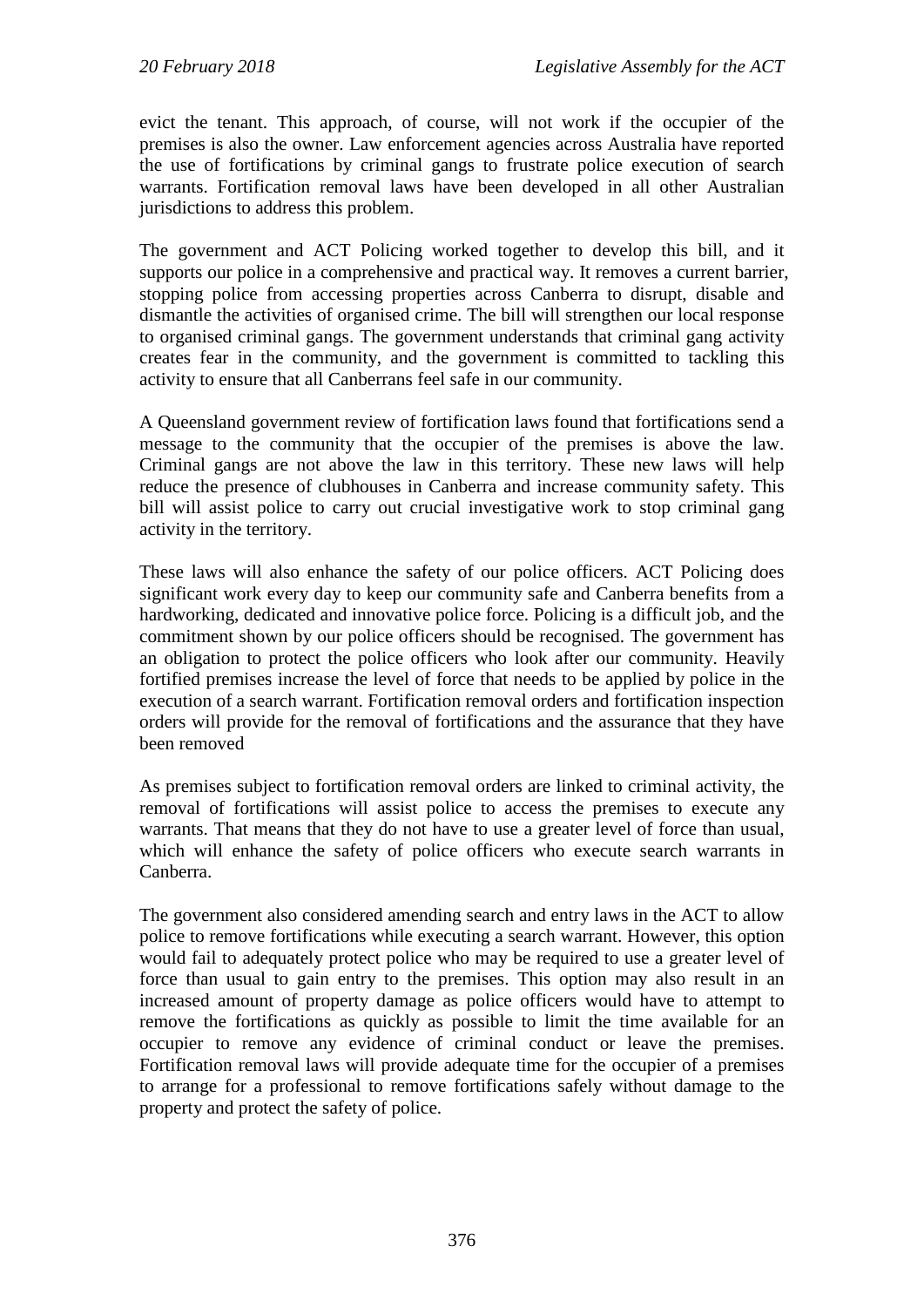The ACT experiences low crime rates compared to other jurisdictions. The community has ACT Policing to thank for the key role it plays in keeping crime rates low. However, in recent years ACT Policing has seen an increase in criminal gang activity. The increase in criminal gang activity can be attributed to a number of members of the Rebels outlaw motorcycle gang—traditionally the only OMCG in the ACT—changing allegiances, or patching over, to the newly established chapter of the Comanchero OMCG in April 2014. In April 2016 several remaining Rebels members patched over to establish a chapter of the Nomad OMCG in the ACT.

The establishment of chapters of two new OMCGs in the ACT has caused increased tension between OMCG members. Unfortunately, the instability and tension created by changes in criminal gang membership pose a risk to public safety because of the use of violence by some gang members. While the violent criminal conduct of gang members is usually targeted at other gang members, at times community members may be involved. Bearing witness to criminal gang violence creates fear, apprehension and vulnerability in the community.

In mid-2017 ACT Policing investigated a number of criminal gang related incidents. At least eight violent incidents occurred in mid to late 2017, and they appear to be criminal gang related. The government understands the community wants the government to take action to prevent such incidents occurring. ACT Policing actively monitors criminal gang activity. In June 2014 ACT Policing established Taskforce Nemesis to track, disrupt and arrest members of criminal gangs involved in criminal gang activities. Since its establishment Taskforce Nemesis has been responsible for initiating 86 prosecutions against criminal gang members for a total of 262 offences, including drug trafficking offences, possession of illegal firearms, money laundering, extortion and serious assaults.

In August 2016 the government committed an additional \$6.4 million in funding over four years to support Taskforce Nemesis to address criminal gang activity in the ACT. The additional funding tripled the size of Taskforce Nemesis on an ongoing basis. The funding allowed for two additional investigators, two additional intelligence officers, a forensic accountant, two additional investigators within the criminal assets investigation team, and one additional investigative assistant. The funding also supported the purchase of a range of physical and electronic capabilities for ACT Policing to investigate criminal gang related crime.

I am aware that the Canberra community is concerned about this activity, and I can ensure the community that the government takes criminal gang activity very seriously. The ACT government has continued to fight against serious and organised crime by pursuing considered and targeted responses to threats posed by this type of crime within the territory. This includes specific criminal offences to target the behaviour of organised criminal groups, developing cross-border criminal investigation laws and cooperation between ACT and federal law enforcement agencies.

The government has introduced a suite of laws to investigate serious and organised crime in the ACT. In 2017 the Legislative Assembly passed the Crimes (Police Powers and Firearms Offence) Amendment Bill 2017. The act strengthens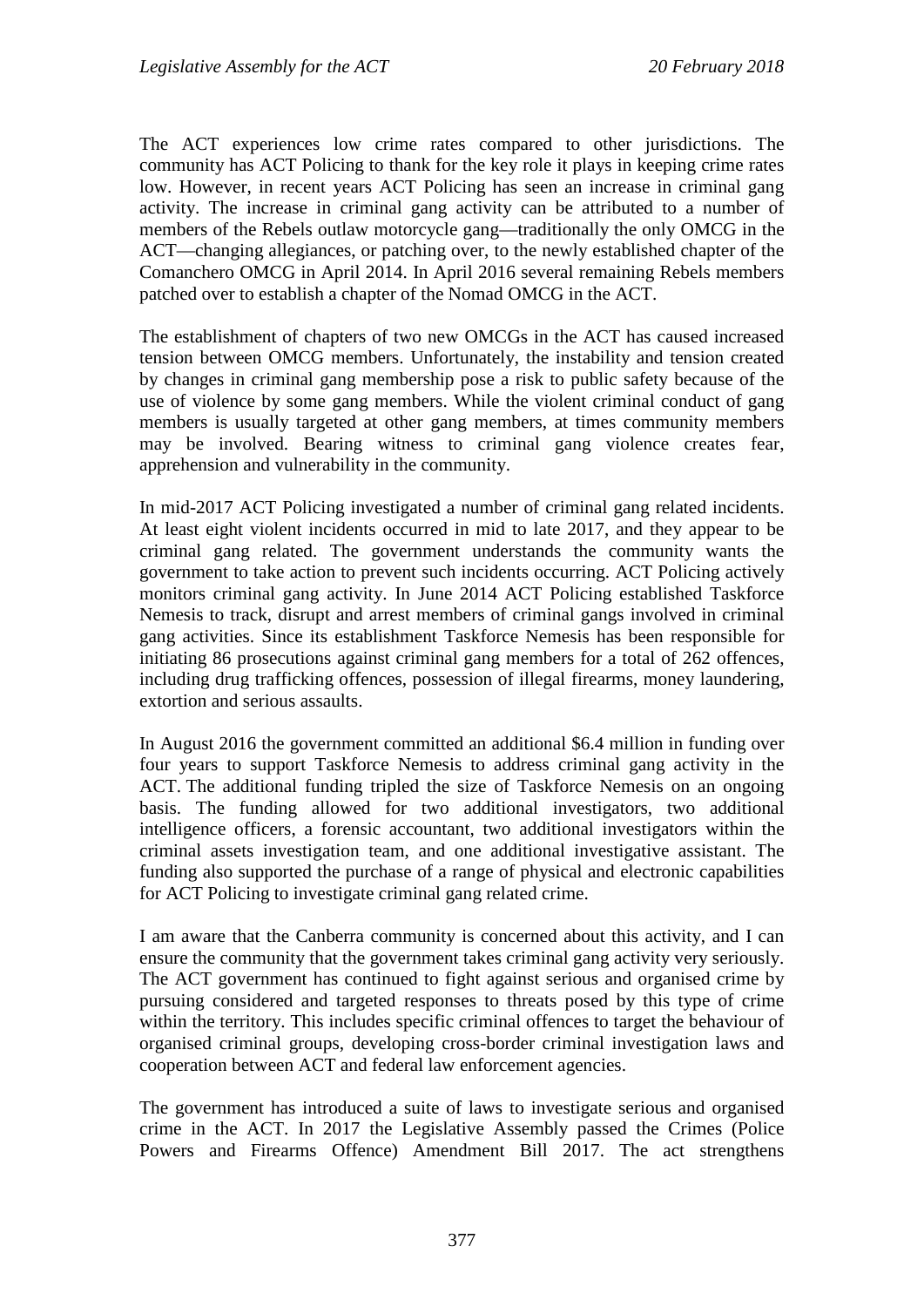ACT Policing's ability to target organised crime and preserve evidence of serious crimes in a timely manner. The act also established a new offence of drive-by shooting in the ACT.

The government's legislative program demonstrates its strong commitment to establish effective tools for law enforcement agencies to target and disrupt serious and organised crime. The bill allows ACT Policing to take a different approach to investigative crime to promote the safety and vitality of our city. The fortification removal scheme established by this bill is balanced and proportionate. It ensures the safety of police officers who execute searches across the ACT and reduces the likelihood that organised criminals can prevent or delay access to their property by police to seize key evidence of a crime.

I look forward to continuing to actively work with ACT Policing to address serious and organised crime in our territory. This government is committed to ensuring that our police have the best tools available to protect our community, and I commend the bill to the Assembly.

**MR RAMSAY** (Ginninderra—Attorney-General, Minister for Regulatory Services, Minister for the Arts and Community Events and Minister for Veterans and Seniors) (11.47), in reply: Firstly I thank the members across the chamber and my Greens colleague as well for their support of this bill. It is an important bill for us to be able to work on in a unified manner. I also thank the scrutiny committee for its comments, and arising from that I table a revised explanatory memorandum in relation to the bill.

The Crimes (Fortification Removal) Amendment Bill 2017 is just one of many measures this government is taking to combat serious and organised crime in the ACT. Last year we introduced new crime scene powers and tougher penalties for drive-by shootings. We have supported and will continue to support Taskforce Nemesis in ACT Policing. In the budget review we provided \$970,000 to the Director of Public Prosecutions to support the confiscation of criminal assets. The government's law reform agenda in response to criminal gangs will continue to meet two criteria: it will be effective and it will be compliant with human rights.

Today's bill provides ACT Policing with a prevention tool. Experience in other jurisdictions has shown that fortified premises can be used by gangs to frustrate police action. A reinforced door and strong bars on a gate can slow the execution of a search warrant and make it difficult for police to respond to emergencies. Victoria already has legislation in place for police to get an order to remove fortifications in these circumstances. This bill will support ACT Policing to investigate crime.

The Chief Police Officer will be able to apply to the court for an order to have fortifications on premises removed. The Magistrates Court has to find a series of facts about premises to make an order, including that the premises are connected to crime. These orders can only apply in relation to offences punishable by imprisonment for five years or longer. So just showing that any crime is occurring at a place is not enough.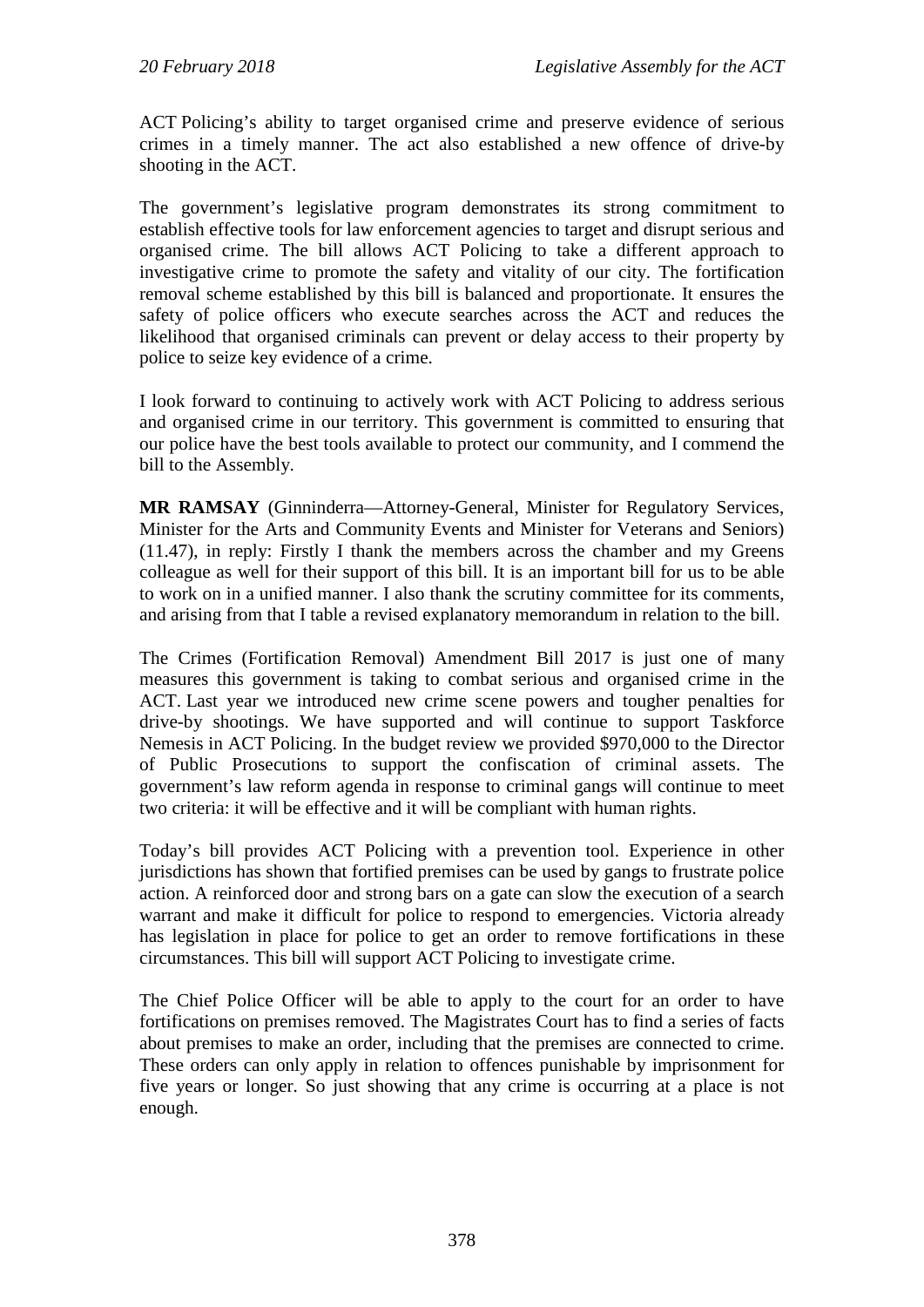Another important feature of the bill is that it excludes reasonable security measures. A court must find that a fortification exceeds what is reasonably necessary for the ordinary lawful use of the premises in granting an order. This means that, for example, reinforced doors or windows on a shopfront that prevent theft would not be captured by the legislation. The bill will not affect businesses with legitimate security needs. Once an anti-fortification order is made, the owner of a place affected will have time granted by the court to comply. Police can enter and remove the fortification if a person fails to comply after that time period.

The process for creating an order provides an opportunity for the matter to be heard independently in court and provides reasonable avenues for people to comply with an order. This process ensures that everyone subject to one of these orders gets a fair hearing and a fair opportunity to comply with the court's decision.

It is important to consider today's bill in the context of a broad strategy to keep Canberra safe. As has been mentioned, the Australian Bureau of Statistics earlier this month named Canberra the safest city in Australia, and we will keep working to maintain that position. Law reform is important to combat organised crime, but resourcing for law enforcement and prosecution are also critical to putting those laws into action. That is why this government provided \$970,000 in funding for the confiscation of criminal assets program in the budget review.

Depriving offenders of the proceeds of crime serves as a strong disincentive to bring criminal business to Canberra. Additionally, the proceeds that are seized fund anti-crime measures. In 2016 the ACT government used confiscated criminal assets to fund a number of initiatives to address family violence. The funds supported the Canberra Rape Crisis Centre to provide services to people in the ACT affected by sexual violence. The funds were also used to support ACT government membership of Our Watch, an Australian organisation established to drive nationwide change in the culture, behaviours and attitudes that underpin and create violence against women and their children. Today's bill is another example of the government looking for ways to support police and prosecutors to keep Canberra safe.

In the ongoing debate about legislation that targets criminal gangs I have emphasised and will continue to emphasise two key criteria for developing legislation: firstly, our laws must be compliant with human rights. Laws that are incompatible with human rights have very real consequences for the whole community and degrade our ability to participate in society with dignity and as equals. Secondly, our laws must be effective to achieve their aims, and this is vital when it comes to the criminal law. The statute book is not the appropriate place to make a statement. Police, prosecutors, defence lawyers and judges rely on it for their work. Every piece of legislation we pass needs to be assessed for its practical impact on the prosecution of crimes. Today's bill measures up to both those criteria. It provides a fair process for courts to review an application by police and it gives police an opportunity to prevent criminal gangs from making their law enforcement activities more difficult.

This government will keep supporting police and prosecutors to target serious and organise crime. The suite of laws developed by the government sends a strong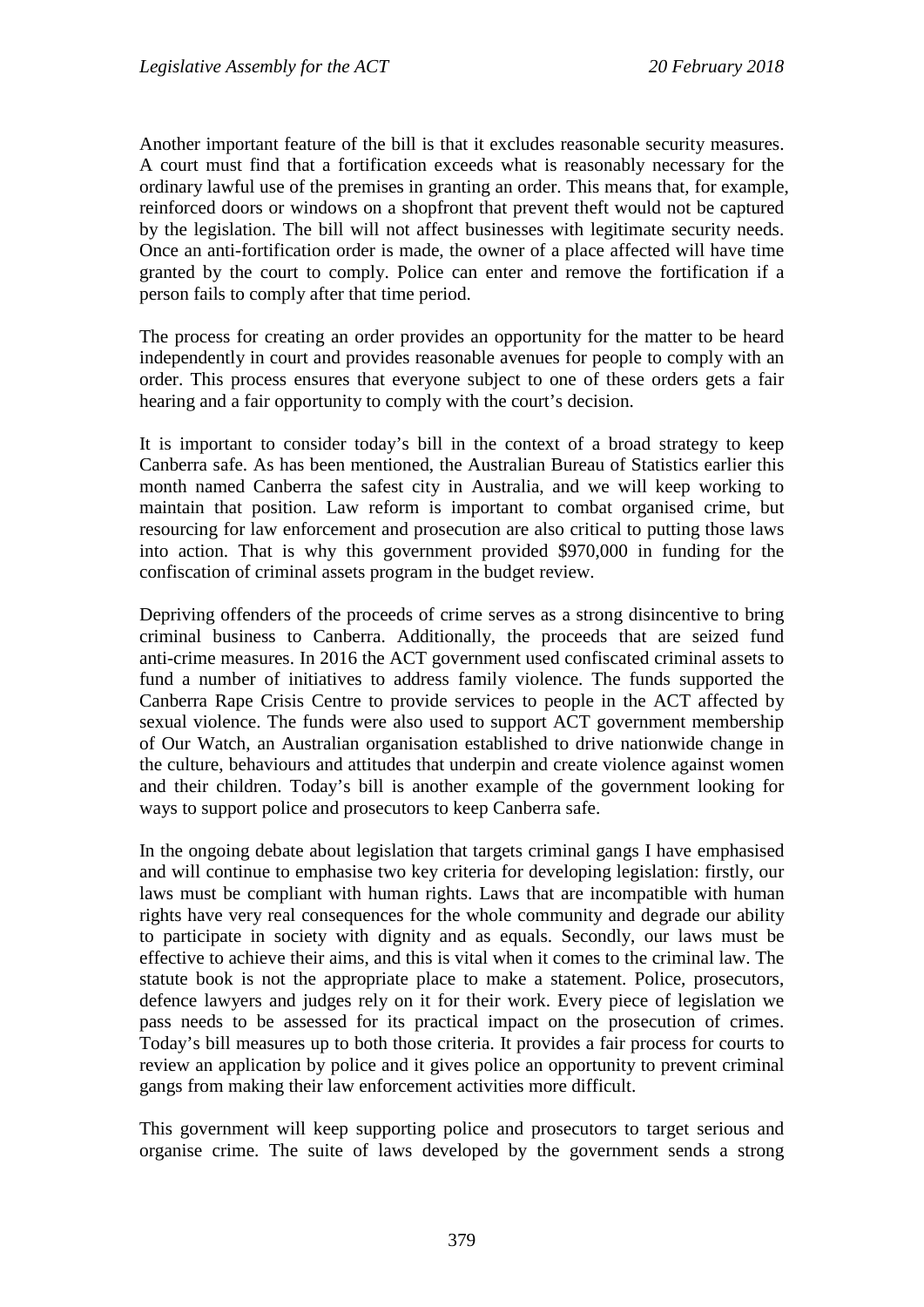message that the territory will not be intimidated and will not tolerate any criminal activity. At the same time we will keep approaching criminal justice in a way that acknowledges the importance and value of our human rights framework. We will always work to ensure that Canberra remains Australia's safest city and Australia's leading human rights jurisdiction. I commend the bill to the Assembly.

Question resolved in the affirmative.

Bill agreed to in principle.

Leave granted to dispense with the detail stage.

Bill agreed to.

# **Crimes Legislation Amendment Bill 2017 (No 2)**

Debate resumed from 30 November 2017, on motion by **Mr Ramsay**:

That this bill be agreed to in principle.

**MR HANSON** (Murrumbidgee) (11.54): The Canberra Liberals will be supporting this bill today in principle but, as the Attorney-General is aware, I have some significant concerns, particularly now with one clause. In the lead-up to this a number of clauses have shown themselves to be very problematic, not in the intent, I think, of what is trying to be achieved but in the way that the legislation has been framed.

This is an omnibus bill. It covers a number of important reforms and gives effect to several of the key recommendations from the Royal Commission into Institutional Responses to Child Sexual Abuse, particularly those in the criminal justice report. It also includes some reforms that recent cases have demonstrated are areas of our laws which need to be reformed as gaps or ambiguities have been exposed.

Turning to the royal commission findings first, by far the most complex changes are those that arise from that report. The royal commission, through extensive hearings and detailed evidence, created a series of recommendations for reform. Throughout the harrowing tales that were heard by that commission it became clear that, as summarised by the commission:

The criminal justice system is often seen as not being effective in responding to crimes of sexual violence, including child sexual abuse. These crimes have low reporting rates, higher attrition rates, lower charging and prosecution rates, fewer guilty pleas and fewer convictions.

The commission further acknowledged that the criminal justice system is unlikely ever to provide an easy or straightforward experience for a complainant of institutional child sexual abuse. However, it is important that survivors seek and obtain a criminal justice response to any child sex abuse. This bill in part seeks to provide that criminal justice response.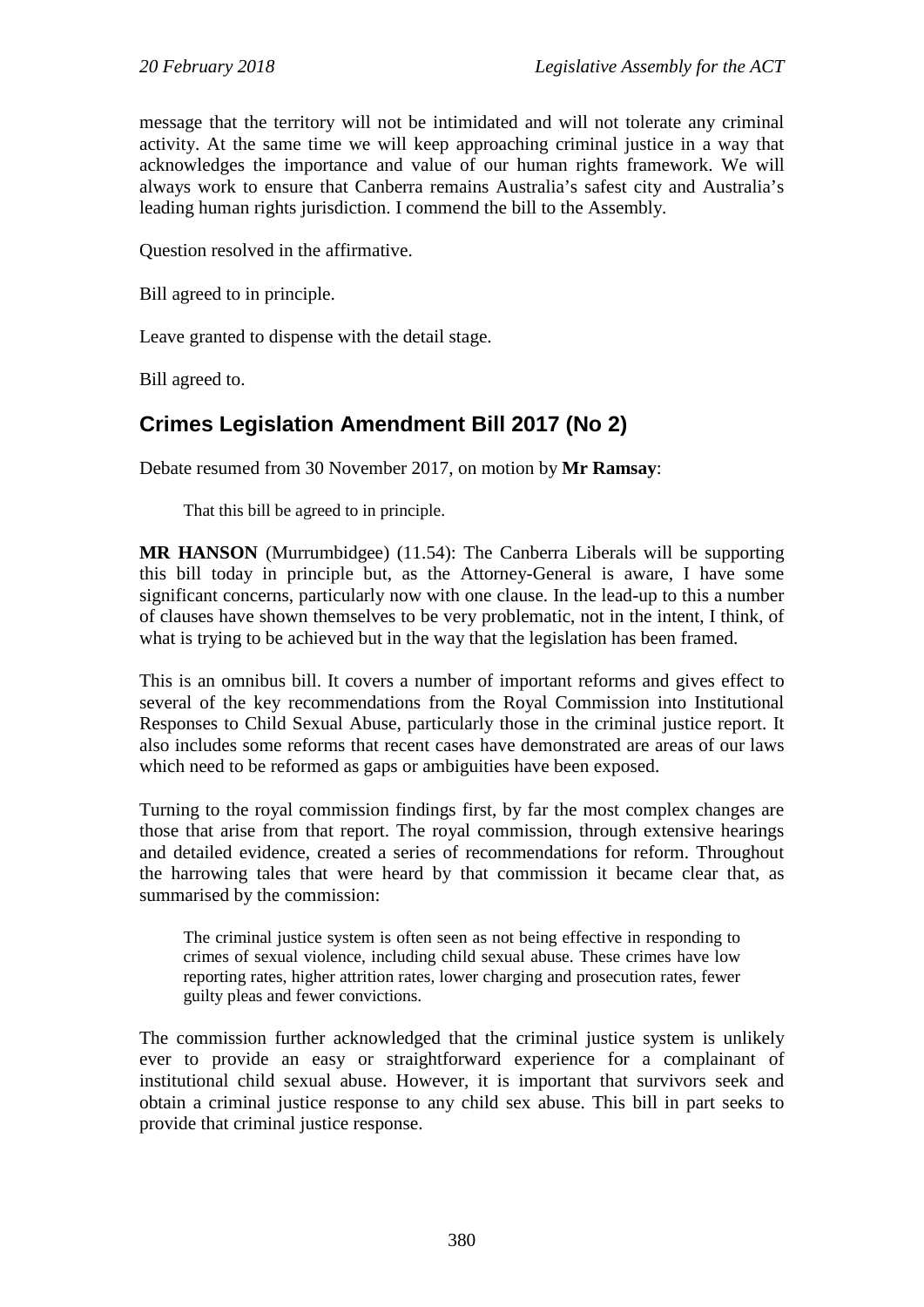More specifically, it has picked up on a number of the key recommendations of the committee, in particular making the offences of persistent child sexual abuse and maintaining an unlawful sexual relationship more effective, to reflect how complainants experience and remember repeated child sex abuse; expanding grooming offences to include any communication or conduct with a child undertaken with the intention of grooming the child to be involved in sexual abuse, and to cover grooming of persons other than the child, such as parents and carers; and excluding good character as a mitigating factor in sentencing for child sexual abuse offences where that good character actually in the first place facilitated the offending.

They are important elements and we support the intent. However, it needs to be done very carefully. In our consideration of the bill, and in consultation with the legal profession, we have found three areas of concern. The bill is going to be amended by the Attorney-General in response to some of those concerns. I foreshadow that I think some of those amendments do the job of fixing up the problems that have been identified. Other amendments do not, to be frank. These are serious issues. They go to human rights and they go to retrospectivity of offences. In fact the Bar Association went as far as saying that they would appeal the clause to the Supreme Court if amendments were not made. I will go through each of the elements of concern that I have.

The first, and this has been raised by the Bar Association, is the issue of maintaining a sexual relationship. The bill now allows for the prosecution of maintaining a sexual relationship, rather than having to prosecute each specific incident. We have listened to the concerns from the bar, we have looked at this issue and we have looked at it on balance with the findings of the royal commission.

The royal commission showed a number of things. The current adversarial process requires highly detailed specific memories of individual events that can then be cross-examined in an attempt to discredit the testimony as a whole, and that, as you can imagine, causes significant trauma for the witness. Secondly, the process itself can cause poor recollection, as you can imagine. This is people 30 years on, maybe, from an event trying to recall specific incidents. The royal commission went to the way that memory works. Memory does not always prove true when it comes to specific technical details: "What was the date? What was the time? What were you wearing?" I will not go through all the detail, but the royal commission does provide technical, specific evidence about memory.

Given that understanding of how children in particular process and access memory, memories of offences, and particularly of repeated offences, can be used now as a whole, based on the way the bill is structured. The bar has raised concerns about this. But I make the point, and it is an important one, that the person must not be convicted of a crime unless a crime is proved beyond reasonable doubt. That is important. This bill requires that two specific occasions must still be proved, so that remains the case—which is, I think, important—and that a jury is convinced beyond reasonable doubt. What it does mean is that a child or a child survivor is not put through the distress of recalling every single incident in what could have been a prolonged series of sexual offences. So we note the bar's concerns but I think that with those particular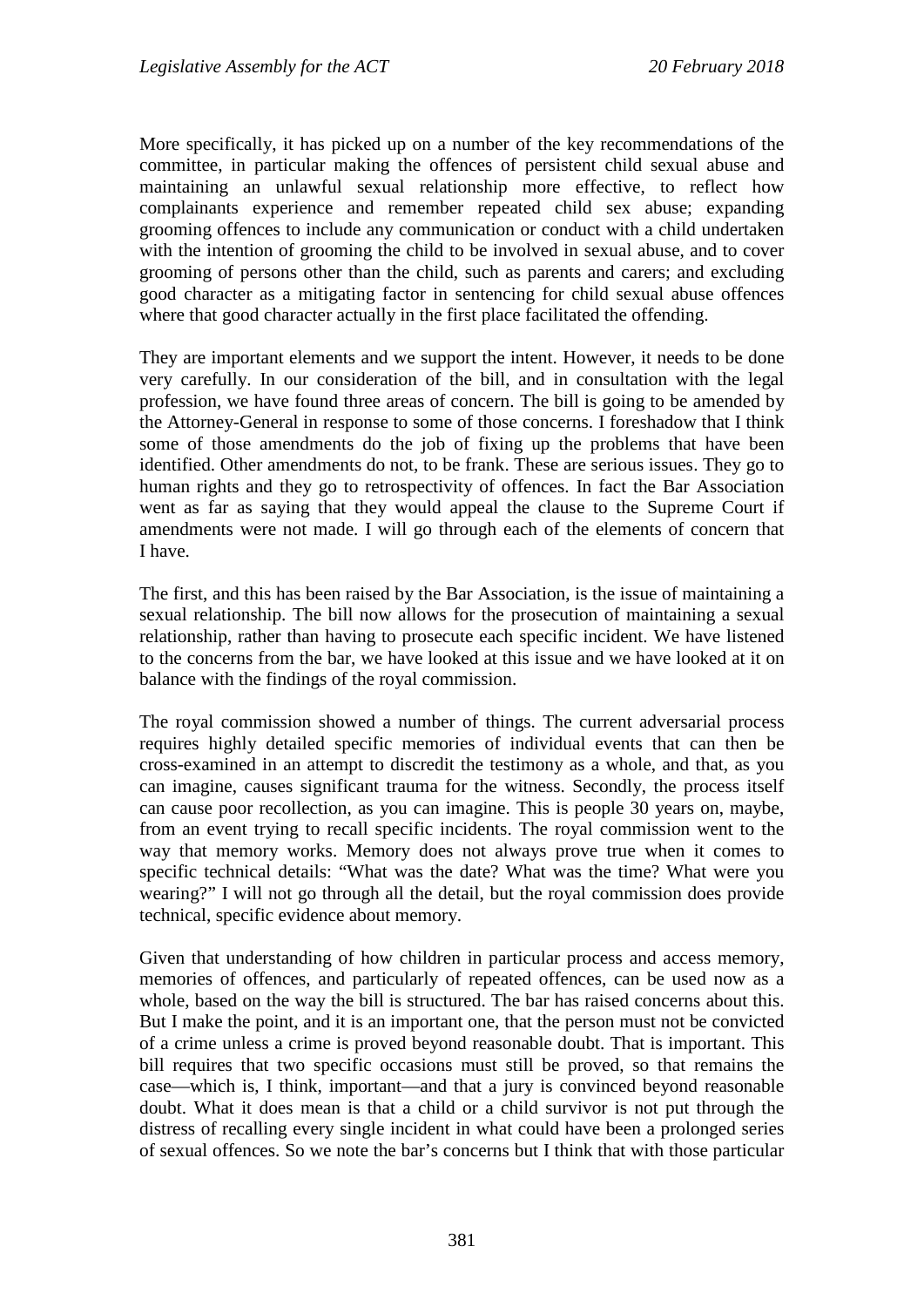requirements, that two cases have to be proved before a jury beyond reasonable doubt, it is reasonable and it will provide some safeguards for the trauma that is revisited on the victim.

I will go to the issue of grooming. This is the one that I retain serious concerns about. The commission recommended:

To the extent they do not already have a broad grooming offence, each state and territory government should introduce legislation to amend its criminal legislation to adopt a broad grooming offence …

I support that intent—no question. Crucially, though, the report continues that the conduct in the offence must be:

… undertaken with the intention of grooming the child to be involved in a sexual offence.

That is very important. That is what this is all about:

… with the intention of grooming the child to be involved in a sexual offence.

However, the bill that has been drafted omits that. The clause that I have concerns about does not have the phrase "with the intention of grooming". It is a very important and serious omission that makes, in my view and that of the Bar Association, this particular clause unworkable.

It might seem obvious that that was intended. We might say, "Clearly that is the case; that is what we meant." But that is not the way we draft laws. You do not do it based on good intentions. It is not good enough to assume that that is the way the legislation will be read or be interpreted. In fact the courts may then say that if those words were deliberately omitted it may send a very different signal. They may think they have been omitted intentionally. That could lead to a series of outcomes that are not the intent of what we are trying to do here and not in the interests of justice.

The Bar Association has created a list of actions that would fall under this offence as it is currently drafted, for example, sex education, because you might show images of people having sex. There is nothing in this bill that says "with the intention of grooming". So just showing those images could, as this bill has been drafted, lead to a teacher being charged with an offence under this act which carries a 10-year penalty. That is not the intent of the government, obviously. The other example I have used is a parent who allows their child to watch *Game of Thrones*. That is obviously not the intent of this legislation, but that is the way it is written and that is what this bill would allow.

The government, in an attempt to remedy this, is going to be moving an amendment to say that it is okay if you have got a reasonable excuse. But it does not actually have an amendment, as I wanted to see and others wanted to see, which makes it very clear that it must be for the purposes of grooming. It has not done that. What it has done is to say, "If you've got a reasonable excuse, don't worry about." That is manifestly inadequate. I will read from the *Canberra Times* today what the bar has got to say.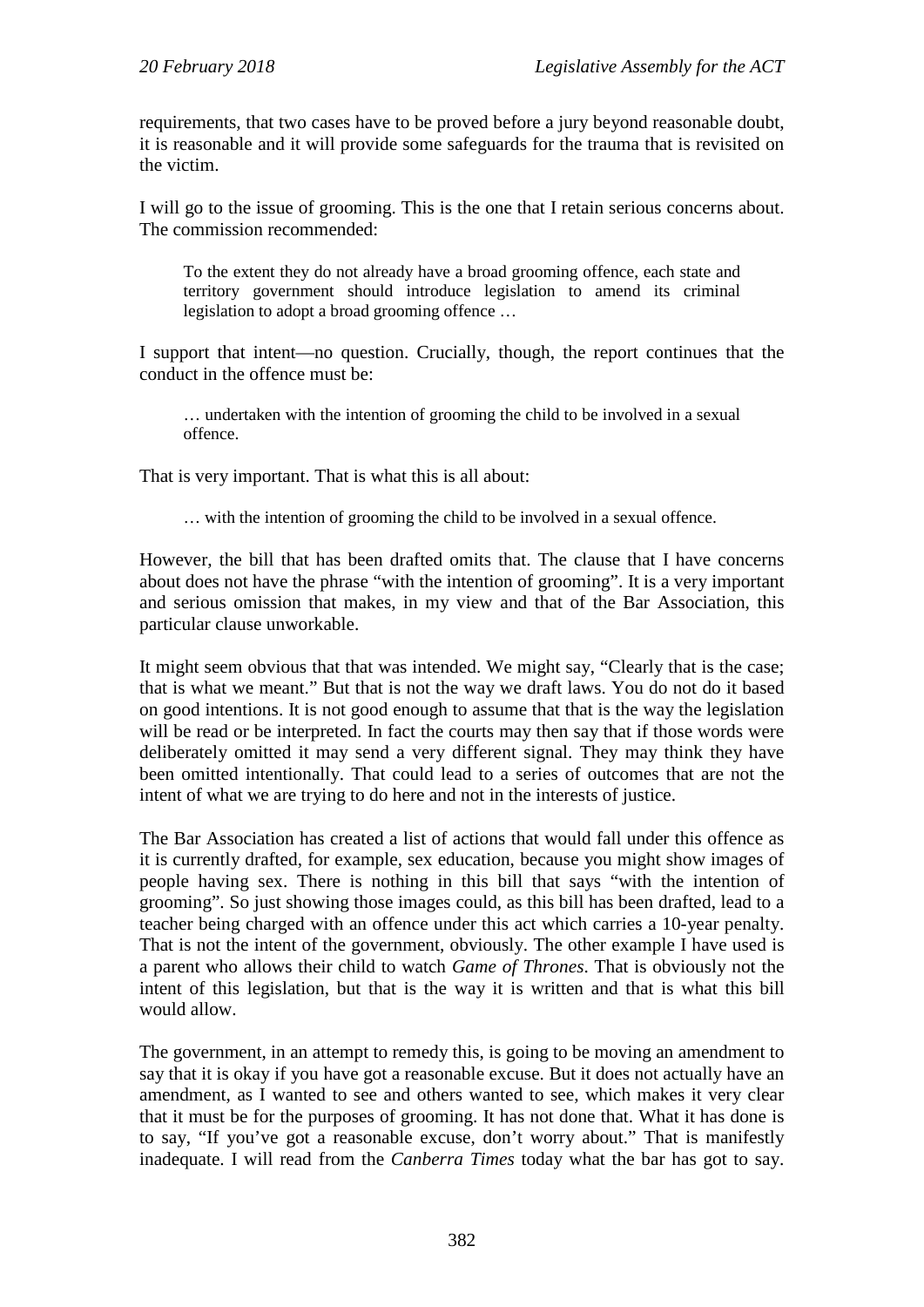The title of the article this morning, and many of you will no doubt have read it, is "Anti-grooming bill still a 'shocker' despite government changes, ACT Bar Association says". The particular relevant element is quoting Ken Archer, who is the president of the Bar Association. He says that it makes the bill:

… "worse than before".

"It's a shocker. They've left the drafting as it was before, which captured innocent behaviour, but added this preamble 'without reasonable excuse'," Mr Archer said.

"Legally it's now up to the accused person to bring forward evidence to prove they're not guilty of the offence. They are of the view it makes it better [but] it captures behaviour regardless of consent."

I agree. It is going to leave significant ambiguity in the law and will potentially make what is quite innocent behaviour and normal behaviour a crime.

In this law, if a child watches a sexual act then that adult, teacher, big brother, big sister, parent or uncle, is potentially liable to 10 years in jail. If it was for the intent of sexual gratification of that adult, 100 per cent that should be a crime; they should be prosecuted. But let us put that in the law. Let us put in the law that that was the intent, because at the moment that is not there. Basically if a child sees a sexual act, now you as the parent, the teacher or the adult have to come up with an excuse, and that excuse is not defined. Then it is up to the courts, the police and the prosecutors to determine what is a reasonable excuse or not. The law is silent on what is an excuse and what is not an excuse.

I note on the example I have used of the *Game of Thrones* scenario that the government in its now amended explanatory statement has specified that as an area that would not be prosecuted. But that is just one example that I used. The government has sought to remedy that with the amended explanatory statement. But it should not be left for someone to be charged, to end up in the courts, to work out what that excuse is. That is our job in this place: to specify what is a crime and what is not a crime, not to leave it hanging for people to be prosecuted and then hope that their excuse meets the moral judgment of the time.

As I said, the explanatory statement has attempted to address this issue. But it says it has got to be in step with community expectations. It says:

Police discretion to charge and the additional scrutiny of whether charges should proceed in the public interest by the DPP, are critical features of the ACT criminal justice system which provide additional protection against charges being prosecuted in circumstances that are out of step with community expectations.

But that shifts all the time. Community expectations? Look at the #MeToo campaign and what has happened in Hollywood. Ask Mr Joyce what is happening on the hill. Community expectations change all the time. We should not be writing laws that can land you in jail for 10 years based on the community expectation of the time. That is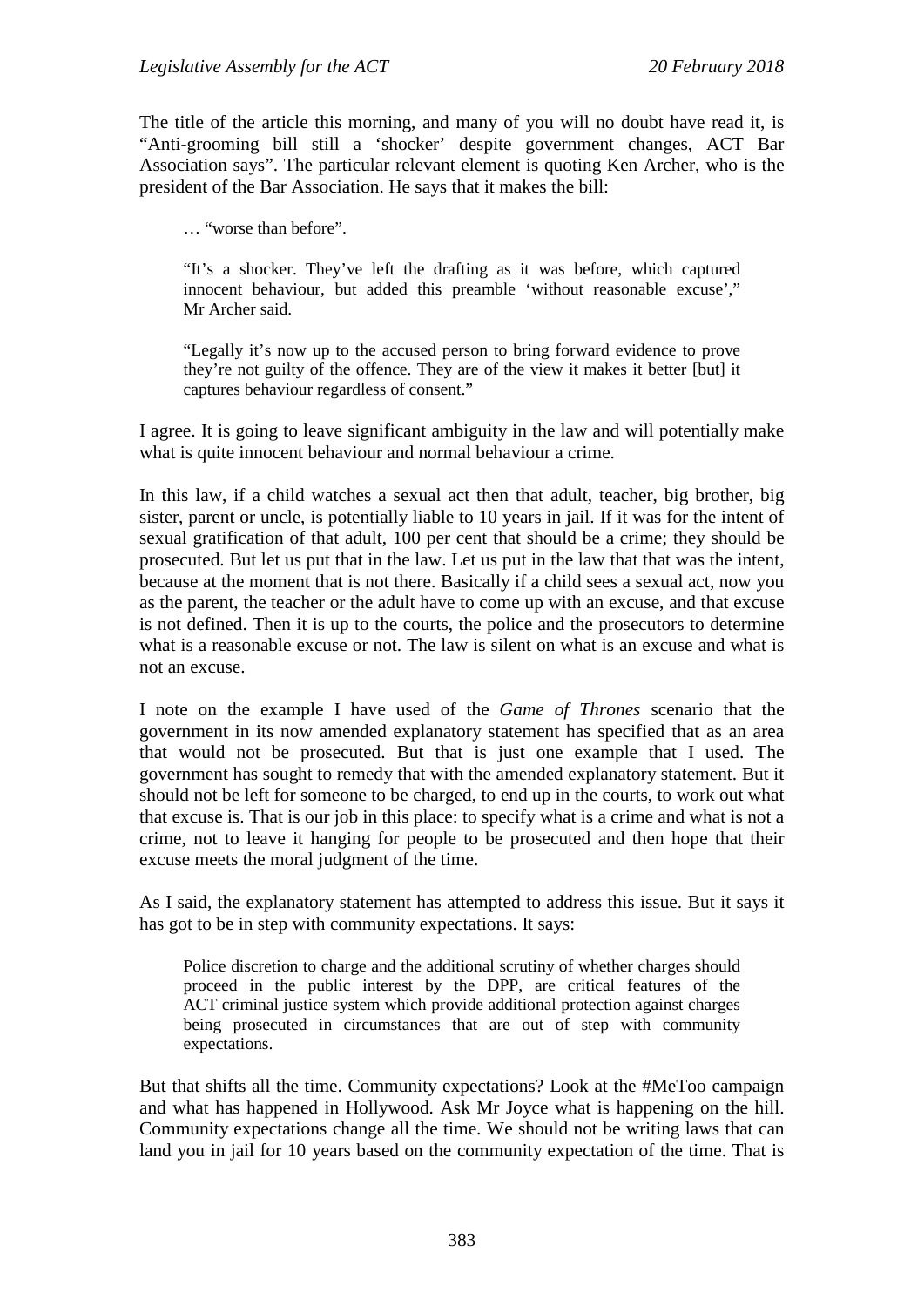wrong. If you are going to be prosecuted as a child sex offender, the law needs to be explicit, and it is not. It cannot be based on ambiguity and shifting community expectation. It needs to make it clear.

As I said, the government has sought to fix this up. It does not even have "reasonable excuse" in the law at the moment. "Reasonable excuse" is the amendment that is going to be put in by the government. I do not think that that necessarily helps. The expanded explanatory statement tries to unpick all this. It tries to make some sort of sense of it all. And I think the fact that you have got such a verbose expanded new explanatory statement makes it clear how problematic the law is. When you need a long explanatory statement to explain what you are trying to do in this law, it probably means you have got a problem with the law. It should be clear. A reading of the law should be clear, and the explanatory statement should just provide some amplification. It should not be that the law is ambiguous, that it is open to wide interpretation and you have got to try to sort it all out with an explanatory statement.

My real concern is fundamentally that this shifts the way our legal system works. The way our legal system works is that you are innocent until proven guilty. That is the way it should work. This goes some way towards saying, "No, you're guilty. Now you come up with an excuse. You tell us what your excuse is." That is not the way the law should operate. It should be very clear what a crime is and what a crime is not.

I will not be supporting that clause. I will support the amendment that will be brought forward by the government, because the explanatory statement does try to unravel some of it, but it will leave the clause entirely problematic.

The final area is the retrospective application of these laws. That is a significant issue. The bill as it is written basically means that people who committed an act that was not unlawful before 1984 would now have that act criminalised. That is the way the law is set out. Again, Mr Archer, from the Bar Association raised these issues:

"The offences set out in the Bill are alarming and cannot possibly be enacted in the form in which they have been presented," …

"Further, the amendments will have retrospective effect. Conduct that was previously legal will now be subject to criminal sanction. That outcome is intolerable in any community."

I agree. The government is going to bring forward an amendment to try to basically add a note that says, "If it wasn't a crime at the time, then you cannot be prosecuted." That is good. But we should never have arrived at this situation where, 24 hours before, we are trying to provide some clarification around retrospective laws.

The example that could be used is that of a 19-year-old and a 17-year-old who were in a relationship when he was the soccer coach or she was the soccer coach. They were in a relationship that everybody knew about, everybody understood and no-one had a problem with. The way the law is written now—and they might be married with four kids—someone could knock on the door and say, "You're a child sex offender under this law." So I am glad that that has been amended, but we should not have arrived in this situation. We will support that amendment.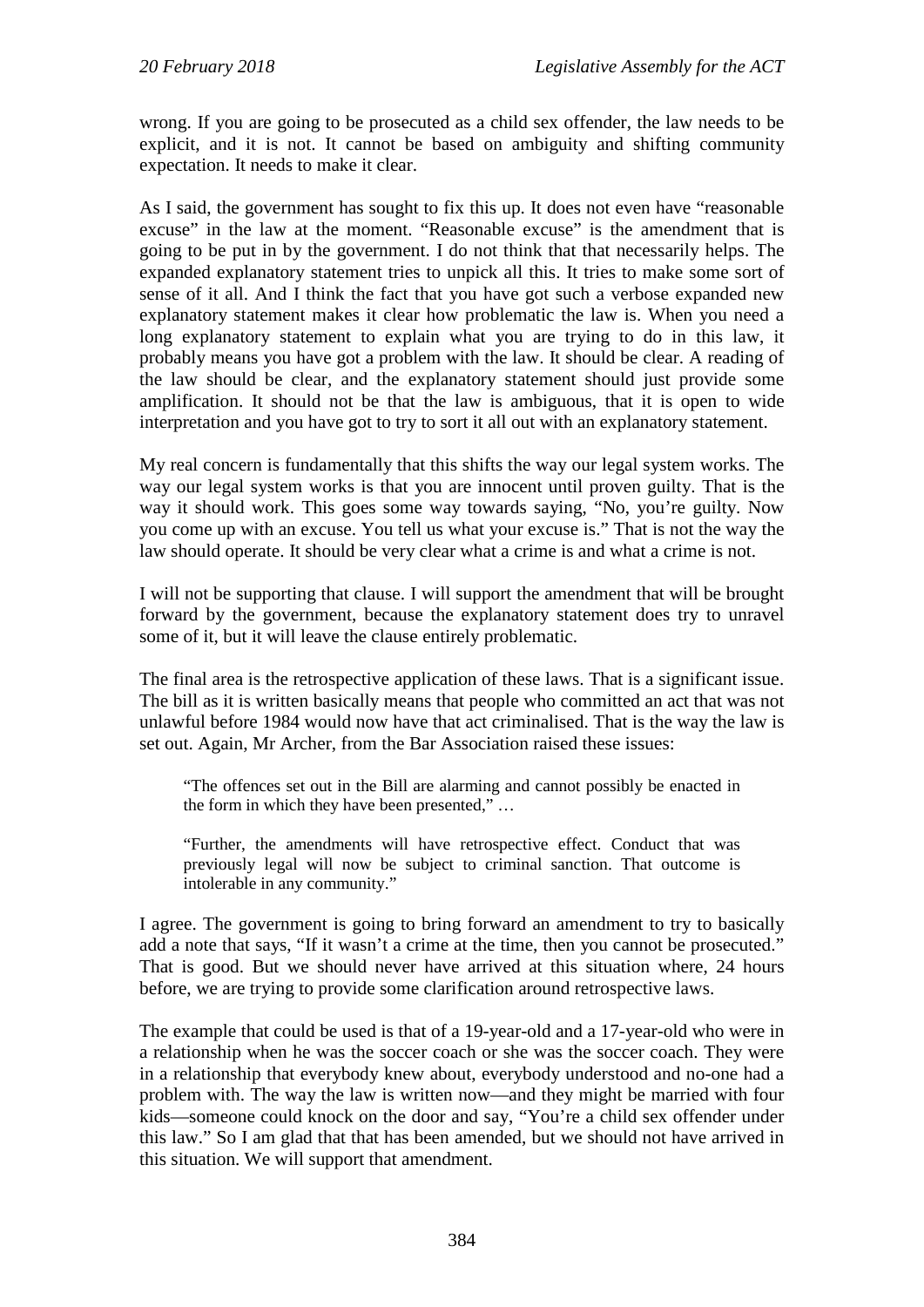Given the way that this has been crafted, the problems raised by the Bar Association and the remaining concerns that I have with regard to grooming, we will support this in the in-principle stage but I will then move that that debate be adjourned, because let us have the time to address these issues. Let us make sure that the grooming issue is actually applied as the royal commission says it should be. Grooming is the offence. That is what we are trying to target here. Let us take the time to get this right. I am not sure what the rush is. Let us agree to it in principle, because we all support the intent, and then we can have that deliberation rather than try to deal with amendments that I got at midday yesterday, which does not give us time to deal with the remaining concerns of the profession.

Despite the concerns that I have, I would like to thank the government for the cooperative way that we have worked on this. I would have liked to see those amendments earlier, to be frank. I would like to thank the Law Society and particularly Mr Ken Archer at the bar for his good work here, and also PCO. I have been trying to work out amendments, not knowing what the government's amendments were, and certainly they have been very flexible. I have not moved them and I will not be moving them in the end, but certainly Bianca Kimber from PCO was very responsive, and I thank her. I will speak further in the detail stage to the concerns that we have.

**MS LE COUTEUR** (Murrumbidgee) (12.14): I rise today to speak in support of this amendment bill. The bill introduces a number of legislative reforms recommended in the report of the Royal Commission into Institutional Responses to Child Sexual Abuse which will contribute to increased protections for children in these environments and beyond. I am pleased to see that the ACT is at the forefront of introducing these reforms.

While the royal commission focused on child sexual abuse occurring in institutional settings, we all know that the extent of abuse revealed during its inquiries is the tip of the iceberg. It has long been known that the vast majority of people who sexually abuse children are known to the victim and their family, and these reforms will hopefully extend to enabling children who have been abused in familial and other settings outside institutions to also get access to justice.

We also know that people who engage in sexual abuse of children do not do so as an isolated incident; they are repeat offenders. They deliberately and repeatedly seek to be in situations where they have access to children, and they repeatedly engage in grooming of the child or their family in order to eventually sexually abuse the child.

These reforms therefore require a more sophisticated analysis of the crime of child sexual abuse and a better understanding of the dynamics which lead to the crime. These reforms will lead to a greater understanding of the nature of the crime and assist to remove the stigma that is all too often associated with it. They will enable victim survivors who have kept silent for years to have faith that the justice system will provide appropriate redress and that the system will no longer regard delayed disclosure as being aberrant; rather, that delayed disclosure is regarded as typical and understandable.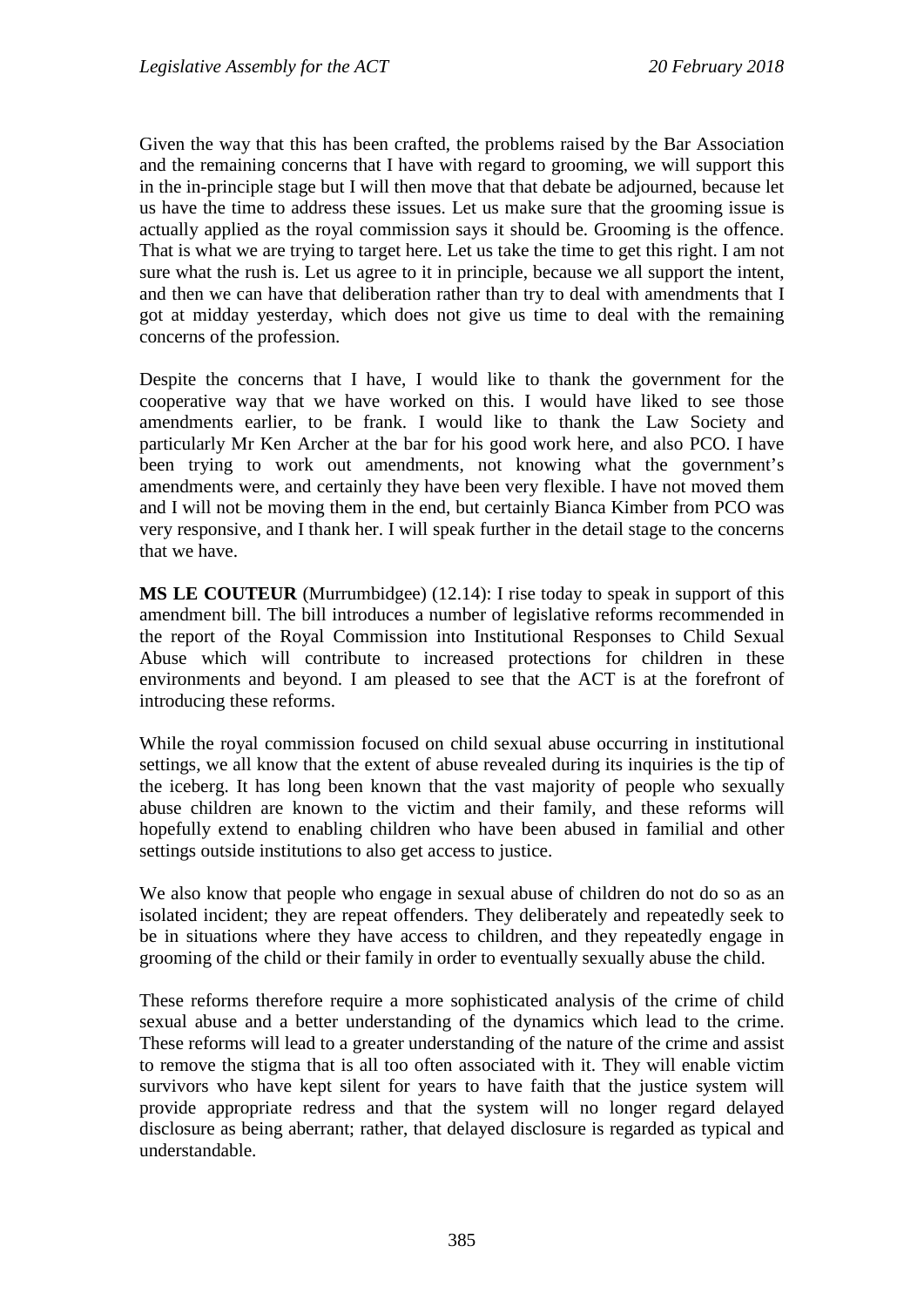I support the amending of section 56 of the Crimes Act in relation to establishing that an unlawful sexual relationship took place rather than specific individual acts. This is because, as I have already mentioned, it often takes many years to report such crimes, and a person who was a child at the time the offences occurred cannot be reasonably expected to remember every specific incident on every specific day. They no doubt will have experienced repeated abuse, and it is almost impossible for them to be able to prove that on a certain day a certain act took place. All of these acts will have merged into a pattern of behaviour and abuse that in many cases went on for years. What needs to be proved is that at least two or more sexual acts took place and that these acts establish that a sexual relationship with a minor occurred. This is a fair and just amendment and one that is recommended in the report from the royal commission.

I also support the amendment to section 66 of the Crimes Act to create two new grooming offences to criminalise the non-electronic grooming of someone. As we all know, grooming can occur in a variety of contexts, including non-electronically. We also know that grooming can occur not only with a child but also with an adult person of influence in a child's life, such as a parent, and it can occur in relation to a vulnerable adult such as a person with intellectual or cognitive disability. This amendment ensures that grooming in all of its presentations can be considered by the court.

Equally, I support the amendment that prevents a good behaviour order from being imposed while an offender is on parole or in prison. This makes sense in that orders must be enforceable and not inconsistent with other conditions imposed on an offender through parole or sentencing. It is difficult to enforce two different sets of conditions which, if breached, are dealt with in two different contexts.

I am particularly pleased to support the amendment to section 34 which excludes good character as a mitigating factor where that good character enabled the offending. This is a very significant amendment. Historically, it was all too common for people to remain unconvicted on the grounds that they were a respected teacher, a priest, an admired scout leader or a person in a position of societal power, and that, because of their standing, it was inconceivable that they had sexually offended. But we know all too well that some people in positions of power over children deliberately use that position to gain access to children and deliberately use their position in society to offend and to get away with it. This amendment will ensure that this will no longer be the case.

Importantly, this amendment bill also deals with incitement, and establishes that a person can be found guilty of incitement of another person to commit a crime, whether or not the crime actually took place. The case in point in the Queen v Holliday highlights how the current system relied on the criminal activity to take place before charges of incitement to commit a crime could be laid. This amendment ensures that someone who encourages or asks another person to commit a crime is culpable due to the very nature of the request.

I support the amendment to enable the declaration of more than one children's magistrate, as this will ensure that the necessary specialist skills to deal with children's matters exist through more than one person.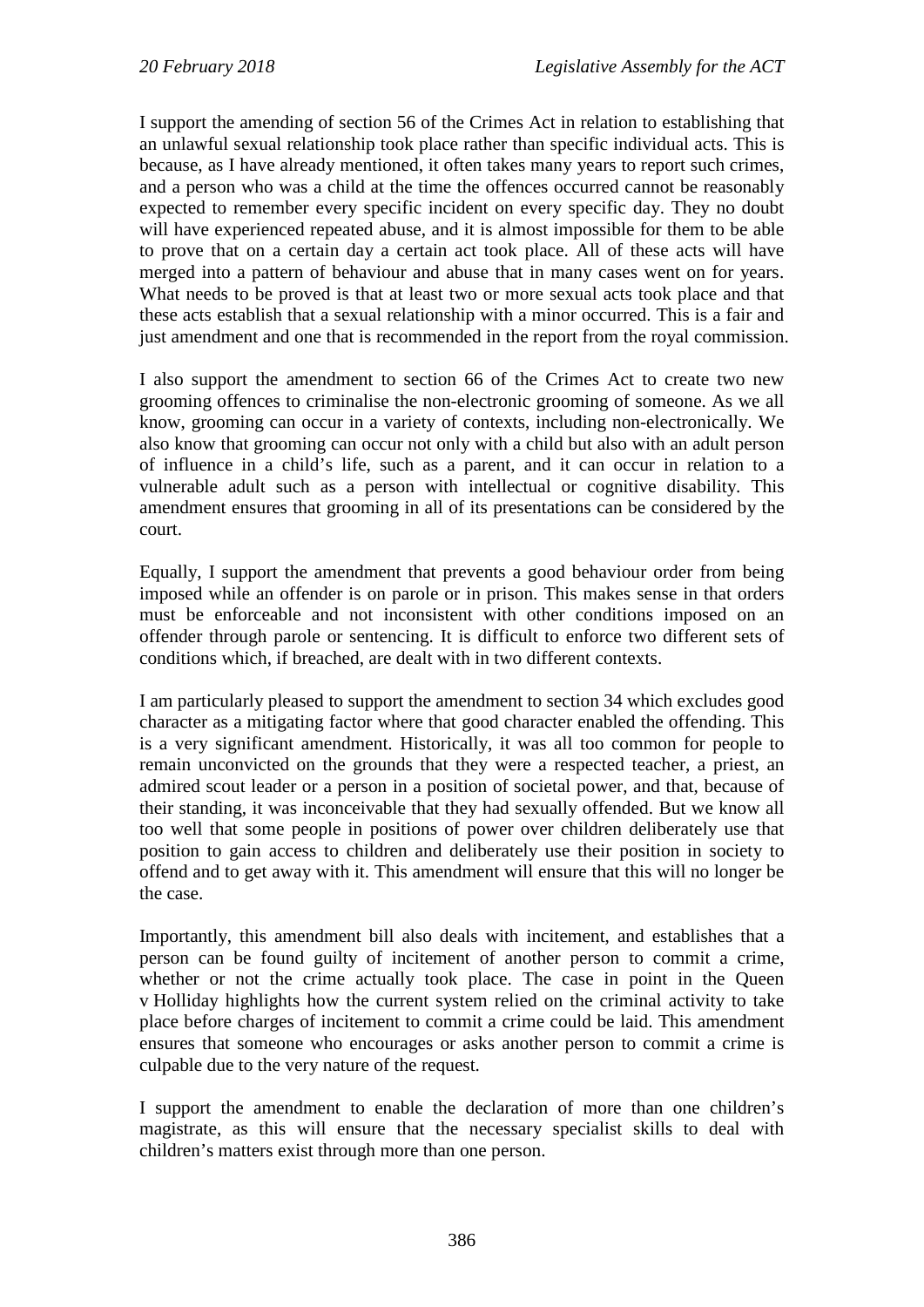I also support the amendment to allow children to be referred to circle sentencing through the Warrumbul court. The benefits of circle sentencing are well established. This option provides an appropriate, culturally sensitive alternative for young Aboriginal and Torres Strait Islander offenders to address their wrongdoing. It may contribute to reducing the number of Aboriginal and Torres Strait Islander young people in detention, which is an issue that every jurisdiction is grappling with.

Finally, as I have already indicated, I stand in support of these amendments today. I thank the ACT government for taking on the recommendations in the report from the royal commission, and I look forward to further amendments in this area in the time to come. The issue of child sexual abuse is underestimated in its prevalence, has been notoriously difficult to prosecute and causes lifelong damage. These amendments will change that and provide better opportunities for victim survivors of child sexual abuse to pursue appropriate redress through the criminal justice system. I understand that the government will be moving amendments, and I signal in advance that we will be supporting these amendments.

**MR STEEL** (Murrumbidgee) (12.21): I rise to speak in support of the Crimes Legislation Amendment Bill 2017 (No 2). I want to focus on two aspects of the bill. The first is in relation to the royal commission's recommendations. The final report by the royal commission was published in August 2017, as members would be aware, and this bill implements a number of recommendations of the report, including introducing a grooming offence, which I will focus on in my remarks.

Before I do that I want to take this opportunity to put on the record my thanks to the commissioners and the commission staff for the work that went into collecting evidence and in the preparation of the extremely thorough commission report. It is a report which reflects the pain and the trauma of so many victims and survivors who came forward to tell their story with the hope that we, and others in our community, both recognise the serious harm of child sexual abuse perpetrated on them and concertedly put in place the legislative and policy measures needed to prevent child sexual abuse, bring offenders to justice and set right the wrongs that the commission has uncovered. While this bill is just one part of addressing the commission's findings, I am pleased to say that we have been able to bring these amendments forward quickly to address the recommendations.

This bill addresses a gap in the ACT's criminal statute books by establishing an offence of grooming and depraving young people. While the ACT has offences relating to sexual intercourse, sexual conduct, procuring, indecent material, child prostitution and using the internet to deprave young people, the ACT does not have an existing child-sex-related offence when it comes to grooming.

The proposed amendment to section 66 expands the section to the broader offence of grooming and depraving young people. We know from the royal commission that grooming can take place in person and online. As we heard through the commission, adult perpetrators may use a wide range of tactics and strategies—including grooming, coercion and entrapment—to enable, facilitate and conceal the sexual abuse of a child.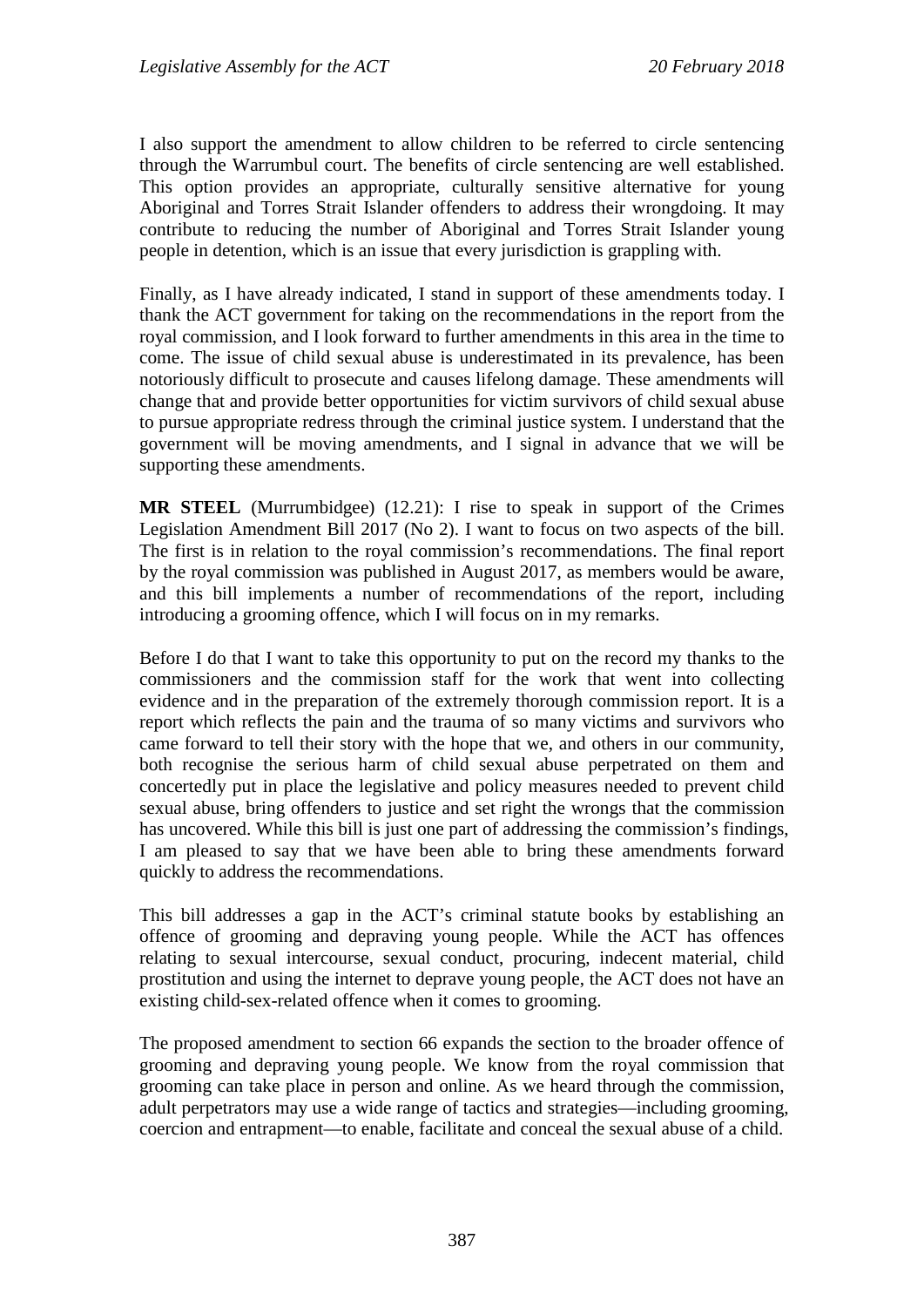Grooming refers to behaviour designed to build a relationship with a child in order to make it easier for the offender to introduce or engage in sexual activity with the child in the future. The offender may build trust with the child in order to make it easier to sexualise the relationship down the track. This can be done by encouraging sexual behaviour, exposing the child to sexual concepts of explicit material, and encouraging romantic feelings with the child. Importantly, as we have heard from the royal commission, perpetrators can groom not only children but other people in children's lives, and institutions.

That is why this bill, through proposed section  $66(1)(c)$ , makes it an offence to engage in conduct with a person who has a relationship with a young person with the intention of making it more likely that the young person would commit or take part in, or watch someone else committing or taking part in, an act of a sexual nature. Grooming offences already exist in several jurisdictions, including New South Wales, Tasmania and South Australia. The purpose of grooming offences is to criminalise behaviour that leads to sexual activity, allowing law enforcement authorities to intervene before the actual sexual activity occurs.

As the royal commission noted, some grooming behaviours are consistent with behaviours or activities in non-abusive relationships, and can even include desirable social behaviours. The difference is the motivation, and that is why conduct in proposed section 66(1)(a) is unlawful without reasonable excuse, and the fault element of intention is included in proposed sections  $66(1)(b)$  and  $66(1)(c)$ , where it must be demonstrated that there was the intention of making it more likely that the young person would commit or take part in, or watch someone else committing or taking part in, an act of a sexual nature.

The maximum penalties for grooming offences range from 10 to 21 years imprisonment across Australia. This bill provides for penalties ranging up to nine years for a first offence against a person under 10 years and, for a subsequent offence, up to 12 years.

I also want to comment on amendments which are not in response to the royal commission, relating to the establishment of the Warrumbul court. This bill also amends the Magistrates Court Act 1930 to introduce circle sentencing for Aboriginal and Torres Strait Islander offenders in the Children's Court. Since 2004 the Ngambra Circle Sentencing Court has been sentencing adult Aboriginal and Torres Strait Islander offenders in the ACT. This bill extends circle sentencing to young Aboriginal and Torres Strait Islander offenders through the Warrumbul court.

Circle sentencing is an alternative and culturally appropriate sentencing scheme implemented to address the disproportionate incarceration of Aboriginal and Torres Strait Islander people, reducing recidivism, as well as improving court appearance rates. The process requires that the offender plead guilty to the charges, and involves the offender's community, usually Aboriginal elders. As Chief Minster Jon Stanhope said when circle sentencing was first introduced in the ACT: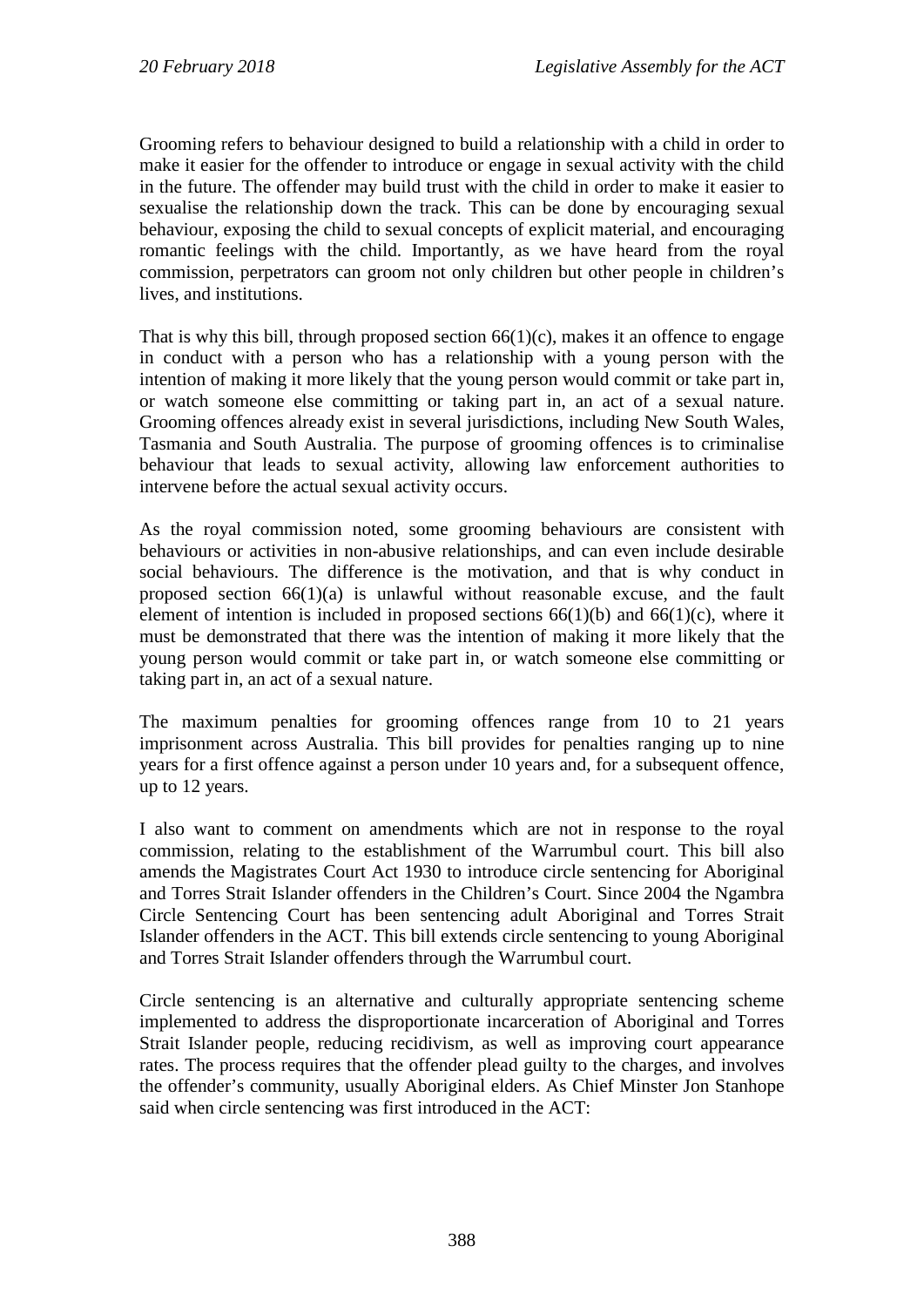Circle Sentencing is not a soft option for indigenous offenders—it will be hard for offenders to confront their community elders, explain their actions and accept the sentence recommended by the court.

The process involves a traditional circle of stakeholders where the offender, their community and the relevant court personnel and judge speak in a way to understand the event, and to work cooperatively to advance solutions.

The circle sentencing model of sentencing was piloted in New South Wales in 2002. A review conducted by the Cultural and Indigenous Research Centre Australia found a high level of satisfaction among participants, and found that Aboriginal elders noted a reduction in recidivism and positive behavioural changes in offenders. Other jurisdictions have introduced circle sentencing for young people, including the Koori Court in Victoria.

Our government, through this bill, is demonstrating, as we have for adults, that it is important to have culturally appropriate sentencing options. We have also made sure that we have culturally appropriate options in other services, such as the Ngunnawal Bush Healing Farm in our health area. We certainly value these responses in our community. By establishing the Warrumbul court, we hope that a culturally appropriate justice system in the ACT will see improved outcomes for Aboriginal and Torres Strait Islander people and the whole community.

This bill introduces important amendments to offences against children, and, by addressing the royal commission's recommendations, it will make the ACT a safer place for children and young people. I am also pleased that this bill will put in place alternative sentencing arrangements for Aboriginal and Torres Strait Islander offenders that will improve justice for them and for young people in the territory. I commend this bill to the Assembly.

*Debate interrupted in accordance with standing order 74 and the resumption of the debate made an order of the day for a later hour.*

## **Sitting suspended from 12.29 to 2.30 pm.**

## **Ministerial arrangements**

**MR BARR**: In the absence of the minister for health, Minister Fitzharris, due to her being unwell, Minister Rattenbury will take questions in the health portfolio and I will assist members in Minister Fitzharris's other portfolios of transport and city services and higher education, training and research.

## **Questions without notice Suburban Land Agency—purchases**

**MR COE**: I have a question for the Chief Minister. Chief Minister, in September of 2016, you announced that the LDA would be abolished. This announcement was in light of the scathing assessment by the Auditor-General of governance arrangements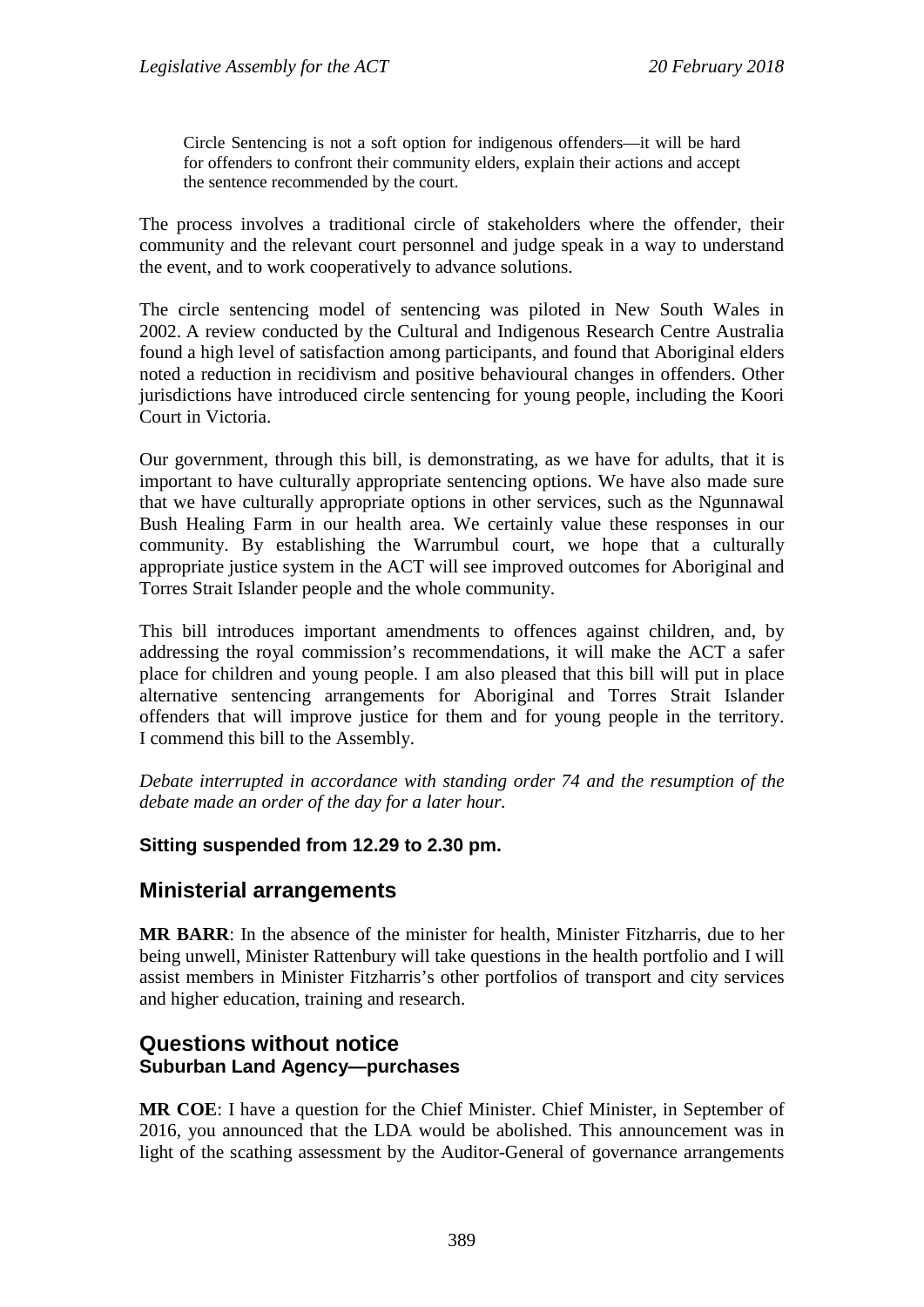in your agency. Now, under a second Labor-Greens government, the scandals are continuing, including the purchase of multimillion dollar properties on the basis of just one valuation. Chief Minister, why did you secretly approve the purchase of properties using rules that have been subject to extensive criticism and also in the dying days of the LDA?

**MR BARR**: I did not secretly do anything. The process associated with the acquisition of that land was a thorough one, with board approval by the former Land Development Agency, a business case development assessment by Treasury and a recommendation to me as Treasurer: a perfectly appropriate process.

**MR COE**: Chief Minister, under current rules, is it legal for the government to purchase a property worth millions of dollars with just one valuation?

**MR BARR**: The government continues to pursue the acquisition of land where necessary in order to meet—

*Opposition members interjecting*—

**MR BARR**: I've got two minutes; you can listen. The government seeks to meet future land release needs and future environmental offset needs through the acquisition of land through a variety of means and processes that the Leader of the Opposition would be well aware of.

**Mr Coe**: A point of order, Madam Speaker.

**MADAM SPEAKER**: A point of order, Mr Coe.

**Mr Coe**: It is on relevance. The question was: is it legal for the government to purchase a property worth millions of dollars with just one valuation? To date, the minister has not answered that.

**MADAM SPEAKER**: I think he made reference to the processes that are available to him, but you may choose to add to that, Chief Minister. Do you have anything to add, Chief Minister?

**MR BARR**: I will let you finish your point.

**MADAM SPEAKER:** I would also refer members to 117(c)(iii), which states that questions shall not ask ministers for a legal opinion. The Chief Minister may want to consider that in his reply, should he wish to use his 44 seconds.

**MR BARR**: Indeed, yes; with respect to the observation you made, the Leader of the Opposition would appear to be seeking a legal opinion. Of course, laws do not apply retrospectively.

**MS LE COUTEUR**: Chief Minister, what was reason for buying this land? In other words, what was the government planning to do with the land?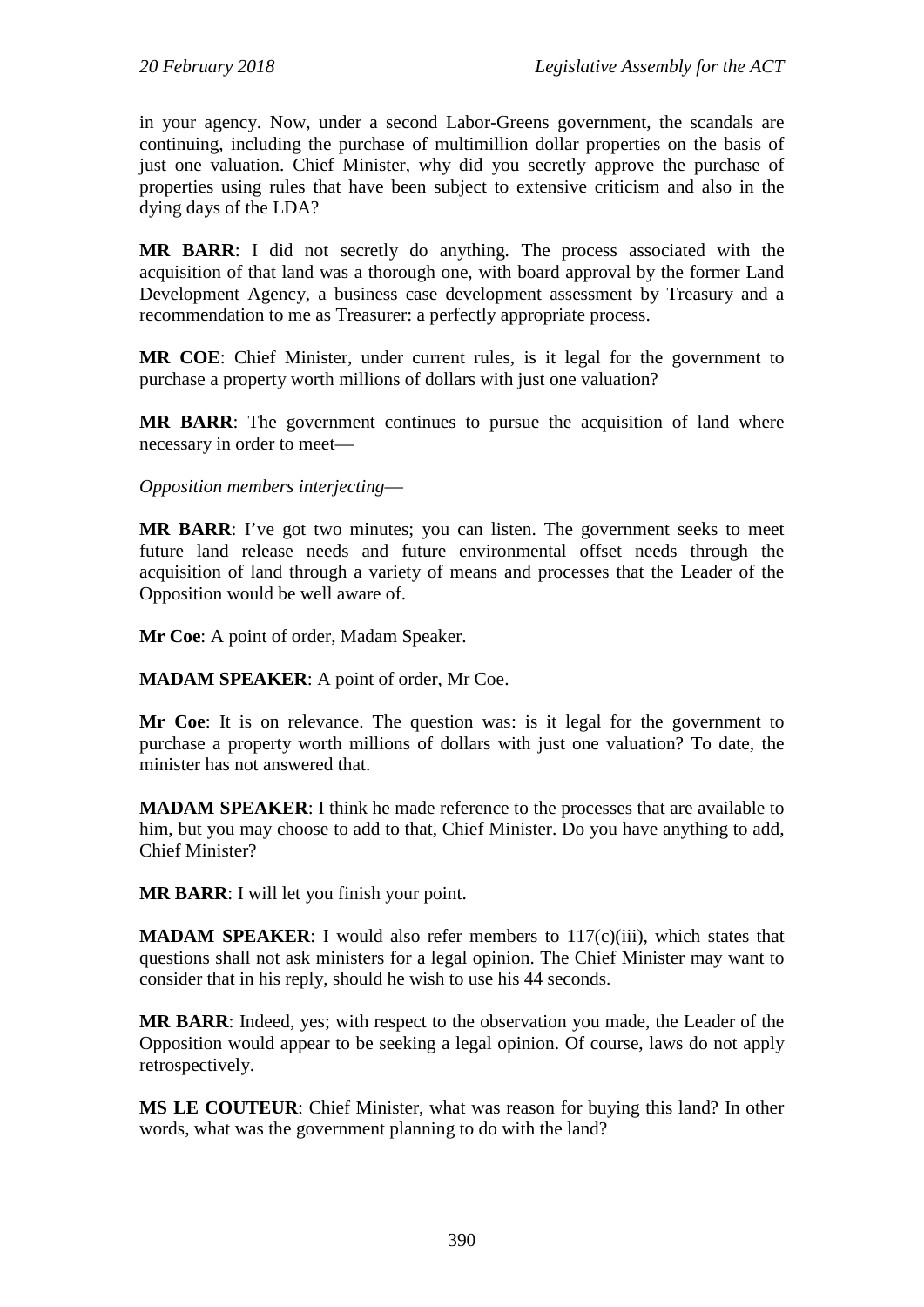**MR BARR**: For purposes of either residential development or environmental offset; or a combination of both.

#### **Housing—affordability**

**MS LE COUTEUR**: My question is to the Chief Minister. It relates to targets for affordable community and public housing which he signed off yesterday. These show a housing target of 143 new public housing dwellings and 34 new community housing dwellings in 2017-18, out of the 4,120 dwellings to be released across urban renewal sites and new land releases. Minister, can you explain why the targets for public and community housing are so low and will not meet the real and growing need for affordable housing in our city?

**MR BARR**: I thank Ms Le Couteur for the question. Ms Le Couteur's question assumes one fiscal year in isolation of what has preceded it and what will follow. I think it is unfair of Ms Le Couteur to characterise the 2017-18 fiscal year or the future fiscal year as being the determinant of all future affordable housing opportunities that will present themselves, and the substantial history, in recent years in particular, of renewal and enhancement of public housing.

I make the broader observation that it becomes more and more challenging to find available sites, particularly when the overlay of as much as possible distribution of public and social housing around the city is factored into the equation. There still remain some suburbs where there is little or no public and community housing, and some other suburbs where the concentration of public and community housing is at a level that is inconsistent with the salt-and-pepper approach that has been adopted by this government and indeed governments before us.

So there are a range of factors that need to be considered. There will never be a level of supply that will meet available demand, given that we are an island within a greater state in a larger country. We need to be realistic also about our capacity to meet demand in that context.

**MS LE COUTEUR**: Why are there some suburbs that have zero public housing allocations, this is both in the urban renewal sites and some greenfield sites?

**Mr Barr**: Do you mean in relation to the targets for the current fiscal year?

**MS LE COUTEUR**: Yes. In the notifiable instruments some have zero.

**MR BARR**: Because they already either have an existing significant component of housing whereas the land release in this particular year does not support an additional supply. That is not to say that it will not in the future. I think it is important—and I draw Ms Le Couteur's attention to the history of the year before, the year before that and the year before that—to look at the context of how much housing is available within each of the suburban areas. You cannot take one year in isolation.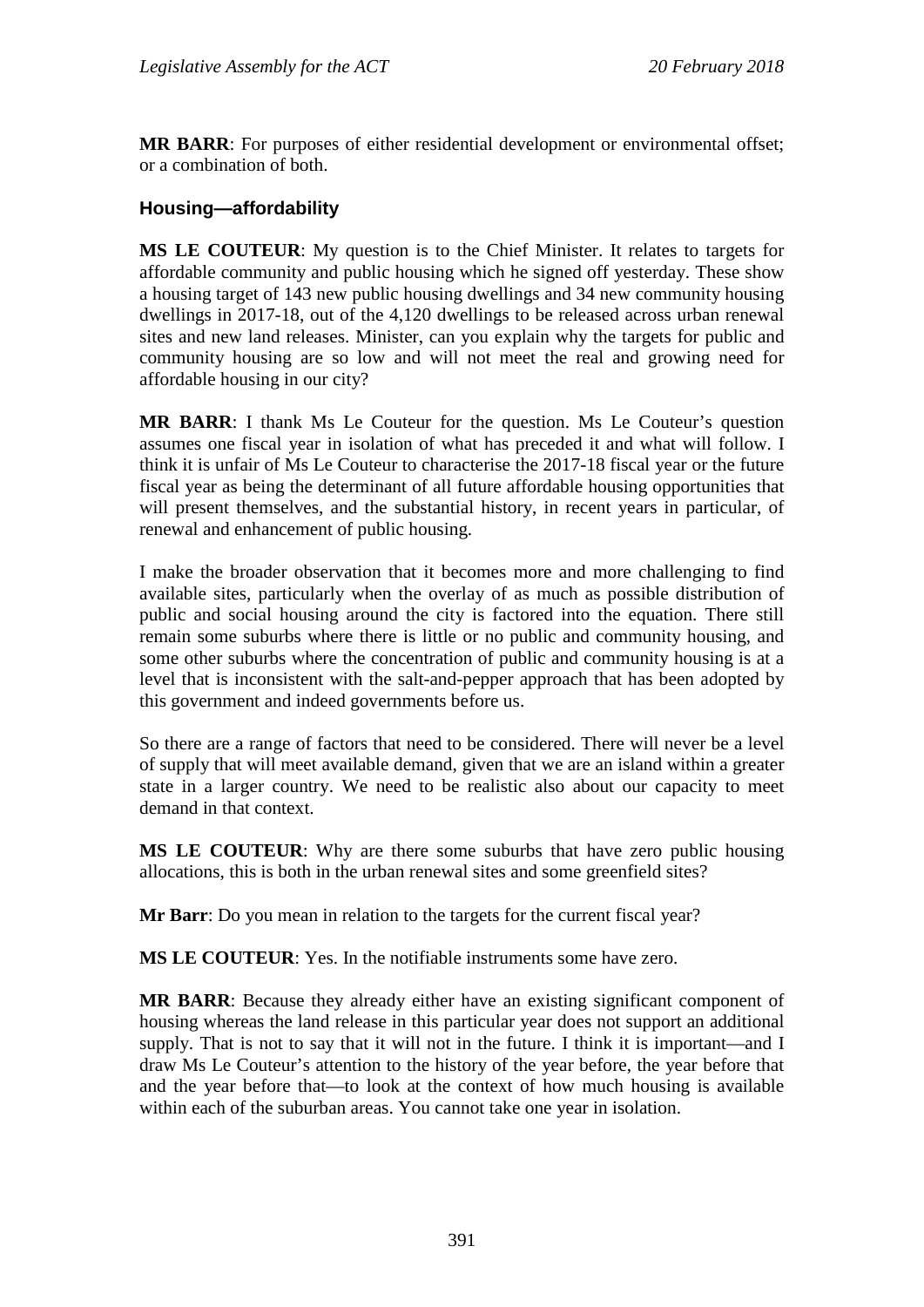**MS CHEYNE**: Can the Chief Minister provide further detail on the government's motivation for modernising public housing across the city?

**MR BARR**: As I am sure members are aware, we have the oldest public housing stock in Australia. We have a public housing stock that was built for a different purpose from that currently applied. We have the best targeting of public housing in the nation in terms of allocating housing to those in the greatest need.

But the housing that was built in Canberra during the 1950s and 1960s was built to house incoming public servants whose departments were being shifted, particularly from Sydney and Melbourne, into the national capital. It was built at a time when environmental standards that we take for granted today were not at the forefront of thinking and it was built for a particular type of individual, less so for family units.

So there has been a need to both renew the public housing stock and to distribute it so that we achieve our broader goals of ensuring that public housing and community housing are distributed throughout the city and that the housing is modern, contemporary, meets current standards for environmental performance and liveability and that it is the housing that suits the needs of our existing and future tenants.

## **Planning—Civic**

**MR PARTON**: My question is to the Minister for Planning and Land Management. I refer the minister to an article in the *Canberra Times* on 13 January this year about a proposal by the Labor club to seek a change to the allowable uses on the lease for a former bank building next to the City Labor Club. The Labor club does not currently own the building. Why does the Labor club have standing to change the lease of a building it does not own?

**MR GENTLEMAN**: I think you would have to ask the Labor club about that. In regard to lease changes, of course people can apply to change the lease purpose of the area they have control over. They would have to go through that process with ACTPLA and go through the public process of lease variation change.

**MR PARTON**: Minister, what actions will you take to ensure that due process is followed in consideration of this proposal?

**MR GENTLEMAN**: With all proposals for lease variation change, there is a statutory process that the independent authority goes through, and I stand by the process that the independent authority goes through in regard to lease variation changes or, indeed, to the whole gamut of planning in the ACT. They do a fantastic job for the territory, I believe, and they have my full support.

**MR COE**: Minister, can tenants usually seek to change the crown lease and is the Labor club taking this on because they might get a better hearing being the landlord?

**MR GENTLEMAN**: I reject the premise of Mr Coe's question in regard to any extra treatment for the Labor Club over anybody else. Indeed, I would imagine that our authorities would be very careful in the way that they deal with that particular change.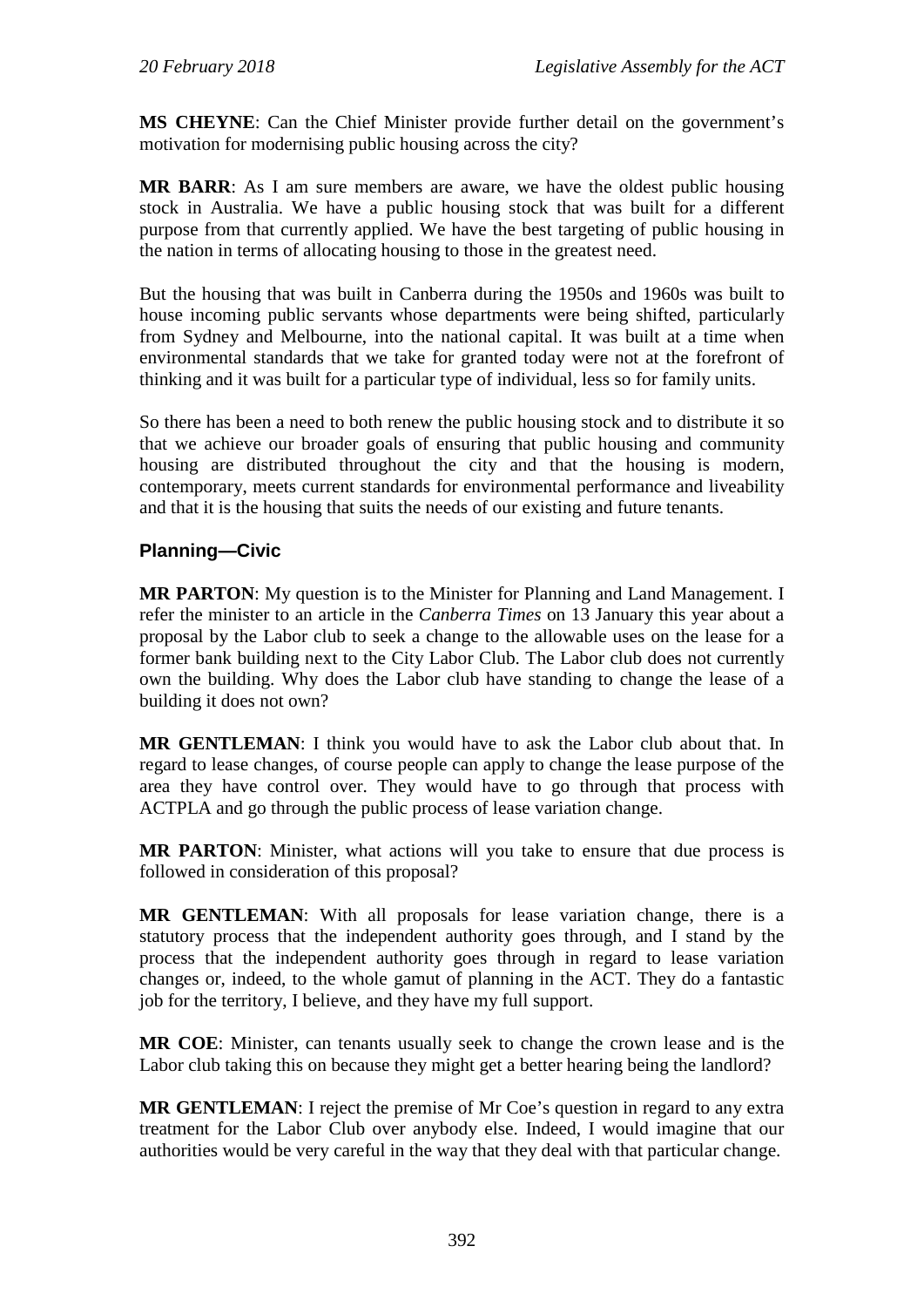## **Council for the Australian Federation—ACT relationship**

**MR PETTERSSON**: My question is to the Chief Minister. Chief Minister, you recently attended the February COAG meeting as the incoming Chair of the Council for the Australian Federation for 2018. Could you provide the Assembly with an overview of the key deliberations at the meeting and how they will affect the ACT?

**MR BARR**: The meeting focused on health funding, early childhood education, and on progressing a range of key national reforms, including work on closing the gap. I can advise the Assembly that the meetings were largely constructive, especially when hearing from Indigenous leaders at the special gathering and in COAG about how governments can work with our Indigenous communities to close the gap. The ACT was singled out for commendation for our work to establish Reconciliation Day this year, as well as our consultation processes.

Much of COAG was spent discussing the funding necessary to maintain and strengthen our health and education systems. States and territories, Labor and Liberal, have been very clear that we are collectively facing a significant budget challenge from growing health costs. We are focused on delivering vital services for Australians, and we need to keep pace with this need. We also forcefully put the case for stronger, long-term funding arrangements for early childhood education. Proper funding for early childhood is a critical social and economic investment.

I must say that perhaps the most promising element of the day actually came outside the COAG process. There was strong support for my proposal to decouple state and territory matters from COAG to allow a range of state-specific reforms to proceed.

**MR PETTERSSON**: Chief Minister, why did the ACT, along with most other states and territories, not sign up to the commonwealth's proposed health funding agreement?

**MR BARR**: I thank Mr Pettersson. In simple terms, the offer was not good enough, and the commonwealth still owes most states and territories a significant amount of funding for health services already delivered, in our case, around \$40 million. Other states are owed hundreds of millions more. Until that outstanding debt to Canberrans is paid by the commonwealth, it will be difficult to move on to the next agreement.

The ACT, though, did not discount the health agreement proposal out of hand. We will continue to negotiate constructively and put forward a range of proposals that will help cater for the growing Canberra community and, importantly, our role in providing high quality health care for the entire region. Surrounding New South Wales and cross-border issues are particularly pertinent for us.

We actively considered the benefits of accessing the commonwealth's rather last-minute, fairly small innovation fund proposal, but determined that when split up by jurisdiction the funding ended up being a rounding error even in our health budget. Importantly, any future funding agreement should help fund health infrastructure that benefits patients from New South Wales as well. Minister Fitzharris and I will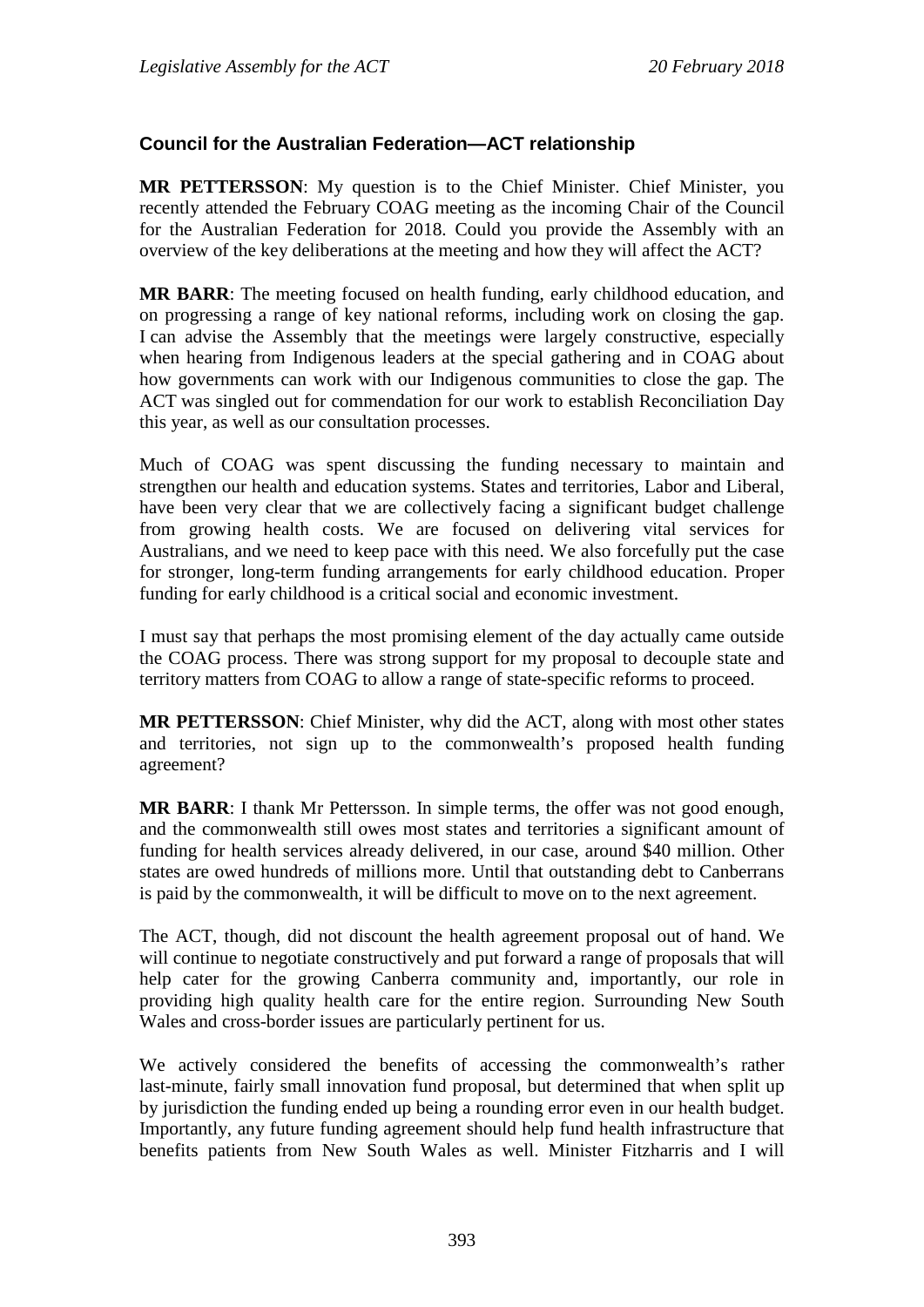continue negotiating with the commonwealth to reach a better agreement on long-term funding for Canberra's healthcare system.

**MS ORR**: Chief Minister, what reforms will you prioritise as chair of both the Council for the Australian Federation and Council of Capital City Lord Mayors to benefit the Canberra community?

**MR BARR**: This year chairing both the Council for the Australian Federation and the Council of Capital City Lord Mayors provides an opportunity to drive a series of reforms that improve living and working in our nation's cities. My aim is to establish a way for states and territories to move forward with our own reform agenda through the Council for the Australian Federation and through the initiative of the New South Wales Treasurer, Dominic Perrottet, for the establishment of the board of treasurers.

Rather than the commonwealth setting the agenda, which is often to the detriment of states and territories, we can and will pursue a range of reforms collectively at the state and territory level. In 2018 the Council of Capital City Lord Mayors will provide a stronger connection between local, state and commonwealth decision-makers and raise the profile of essential local and national issues, including infrastructure and public transport to reduce congestion, housing affordability, sustainability and climate adaptation, homelessness, and liveable and sustainable cities.

It is vital that the agendas of the Council for the Australian Federation and the Council of Capital City Lord Mayors are structured forcefully and effectively to advocate to all sides of federal politics about the need for proper investment in Australia's cities.

#### **Crime—victim welfare**

**MRS JONES**: My question is to the Minster for Police and Emergency Services. At around 4. 30 on 6 February workers at the Raiders Weston Club were victims of yet another violent robbery at our local clubs. That night workers at the Aldi Store in Chisolm where also victims of a robbery. Given that workers' children are now asking their parents not to go to work for fear of their safety, minister, have you yet personally visited the employees at Raiders Weston Club or the Aldi store in Chisolm to see how these employees are coping after these violent crimes?

**MR GENTLEMAN**: Directly answering Mrs Jones's question, no I have not visited individual workers at those places. As I mentioned last week, I have of course met with representatives of Clubs ACT in regard to these particular crimes and have indicated our support for the clubs and we have taken action in regard to supplying a particular officer in the crime squad to liaise with them directly to ensure that they have the particular training they need in such circumstances and also to give them advice on hardening the club and being prepared for these sorts of criminal activities. Of course ACT Policing are investigating all these and have taken a number of actions along those lines.

**MRS JONES**: Minister, as of now, how many arrests have been made in relation to the robberies at the Raiders club or the Aldi store?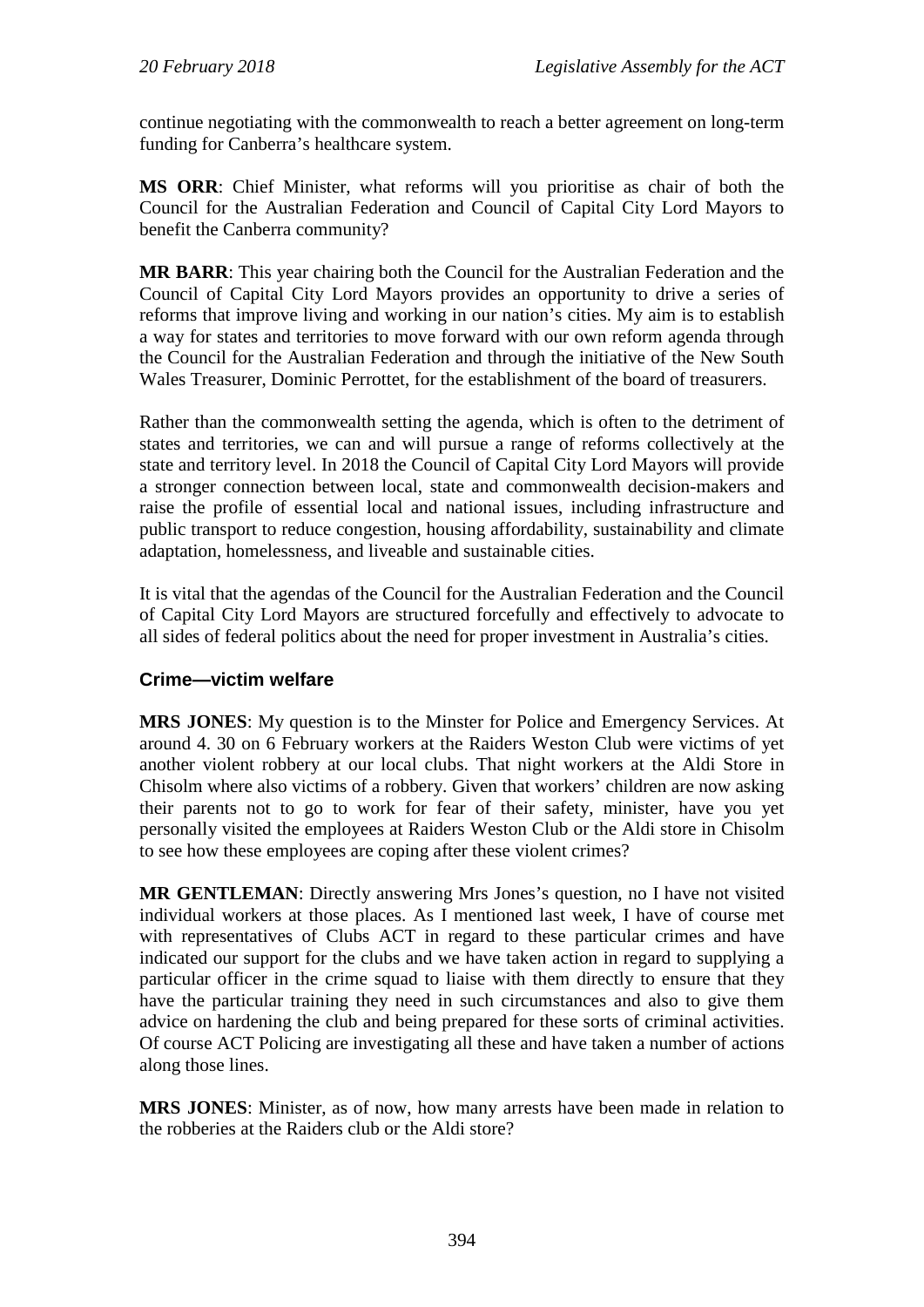**MR GENTLEMAN**: As I understand it, there has been one arrest. There may be some more details but I do not have those details in front of me. I will take that part of the question on notice and come back to the chamber.

**MR HANSON**: Minister, will you demonstrate that you care for the safety of our workers and commit to visiting employees at Raiders Weston Club or Aldi, given that those staff have expressed concerns as to why you have not visited?

**MR GENTLEMAN**: I have had no requests from staff at either of those places to visit with them. I am not sure that it would be appropriate at a ministerial level to take that sort of action. It is important, of course, that they receive the support of government, and that is why we have taken the appropriate actions in regard to individualising a contact officer in the crime squad in the ACT. That is appropriate at a ministerial level.

## **Light rail—infrastructure damage**

**MISS C BURCH**: My question is to the Treasurer. Treasurer, on 16 February 2018 the *Canberra Times* reported that Northbourne Avenue was closed in both directions during peak hour on Thursday, 15 February after a gas leak at the intersection of Northbourne and Ipima Street, following damage by machinery during excavation work associated with the light rail project, and that WorkSafe ACT had served Canberra Metro with a prohibition notice and an improvement notice following the gas leak. Treasurer, what additional costs have been incurred as a result of damage to public infrastructure and utilities caused by works associated with the light rail project?

**MR BARR**: In relation to just that incident, or more broadly?

**Miss C Burch**: More broadly.

**MR BARR**: More broadly I will need to take on notice.

**MISS C BURCH**: Treasurer, what has the government budgeted for remediating damage to public infrastructure and utilities caused by works associated with the light rail project?

**MR BARR**: The government has not budgeted for that. Any damage to public space, properties or assets would be the responsibility of the consortium.

**MR COE**: Treasurer, what steps are you taking to prevent further cost blowouts resulting from damage to public infrastructure and utilities, and will the ACT government bear any of the expense for utilities that were not located on the original survey documents provided to the consortium?

**MR BARR**: I reject the first part of the member's question. The language used there is typical of an opposition but it is not the truth. In relation to other matters pertaining to the member's question, the government does not bear responsibility for the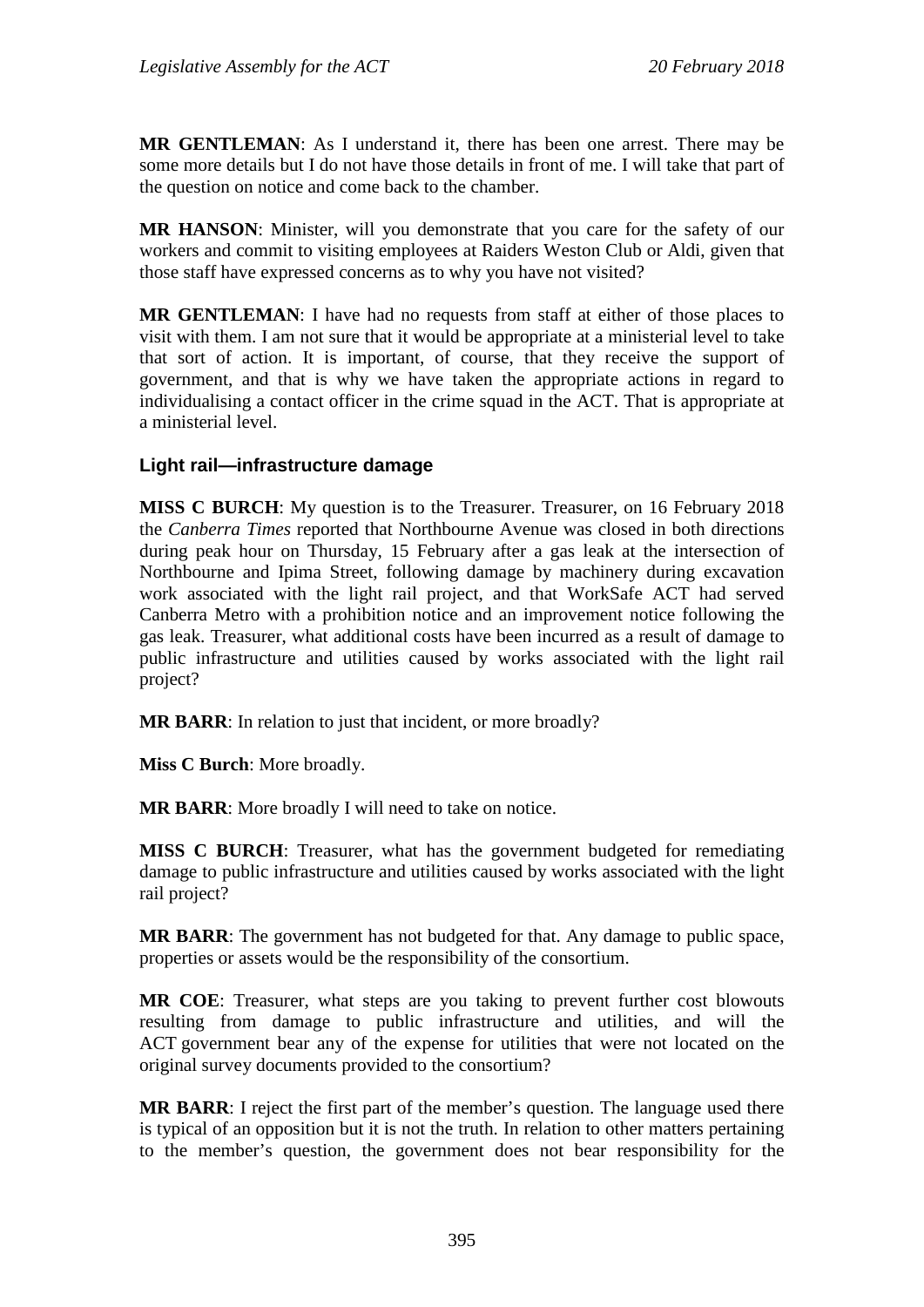particular issues that were germane to Miss Burch's first question. So, in the context of contractual arrangements between the government and the consortium around unmapped infrastructure, it would be the subject of the detailed agreements contained within the public-private partnership contract.

## **Energy—battery storage**

**MS ORR**: My question is to the Minister for Climate Change and Sustainability. Minister, can you explain how the ACT government is encouraging the uptake of solar battery storage through the next generation energy storage grants?

**MR RATTENBURY**: As a result of one of the wind auctions undertaken last term, the ACT government is funding an expansion of household batteries in the ACT. The funding under this program will provide up to 5,000 household batteries to be rolled out across the territory. This equates to around 36 megawatts of storage and certainly has the potential not only to provide individual householders with significant energy savings but also make a significant contribution to the stability of the grid and to provide backup power supply through operation programs such as virtual power plants.

The subsidy reduces the price for every system by in the order of \$4,000. It does depend for individual households on the system they are setting up and the scale of the system, but it is providing both an opportunity for households to get involved and also a platform to grow the industry here in the ACT, just as the original feed-in tariff program for solar panels was very successful in lifting the uptake of solar panels in the territory.

**MS ORR**: Minister, could you detail how this program is helping the ACT reach its target of net zero emissions by 2050?

**MR RATTENBURY**: Yes, this is part of the government's broader strategy to drive our electricity sector to zero emissions. We are well on track to achieve that. As members know, that is no longer simply a target. It is something that will be achieved in the next couple of years. That positions the ACT as a global leader but it also means that we are doing our part to address greenhouse gas emissions in a way that is both technically effective and cost efficient for residents of the ACT.

The battery storage program assists that because more residents are being encouraged to take up solar production on their roofs. Also, as I mentioned earlier, providing that additional storage capacity improves the reliability of the grid. Certainly, with the forecast temperature increases in the ACT under climate change scenarios, some of those summer peaks that are the key threat to our electricity grid can be ameliorated through the creation of more storage opportunities in the territory.

**MS CHEYNE**: Can the minister explain what other measures the ACT government is undertaking to support the rollout of distributed battery storage in the ACT?

**MR RATTENBURY**: Obviously the rollout of the battery program has been the key measure, and the engagement of local companies, I think, is particularly beneficial.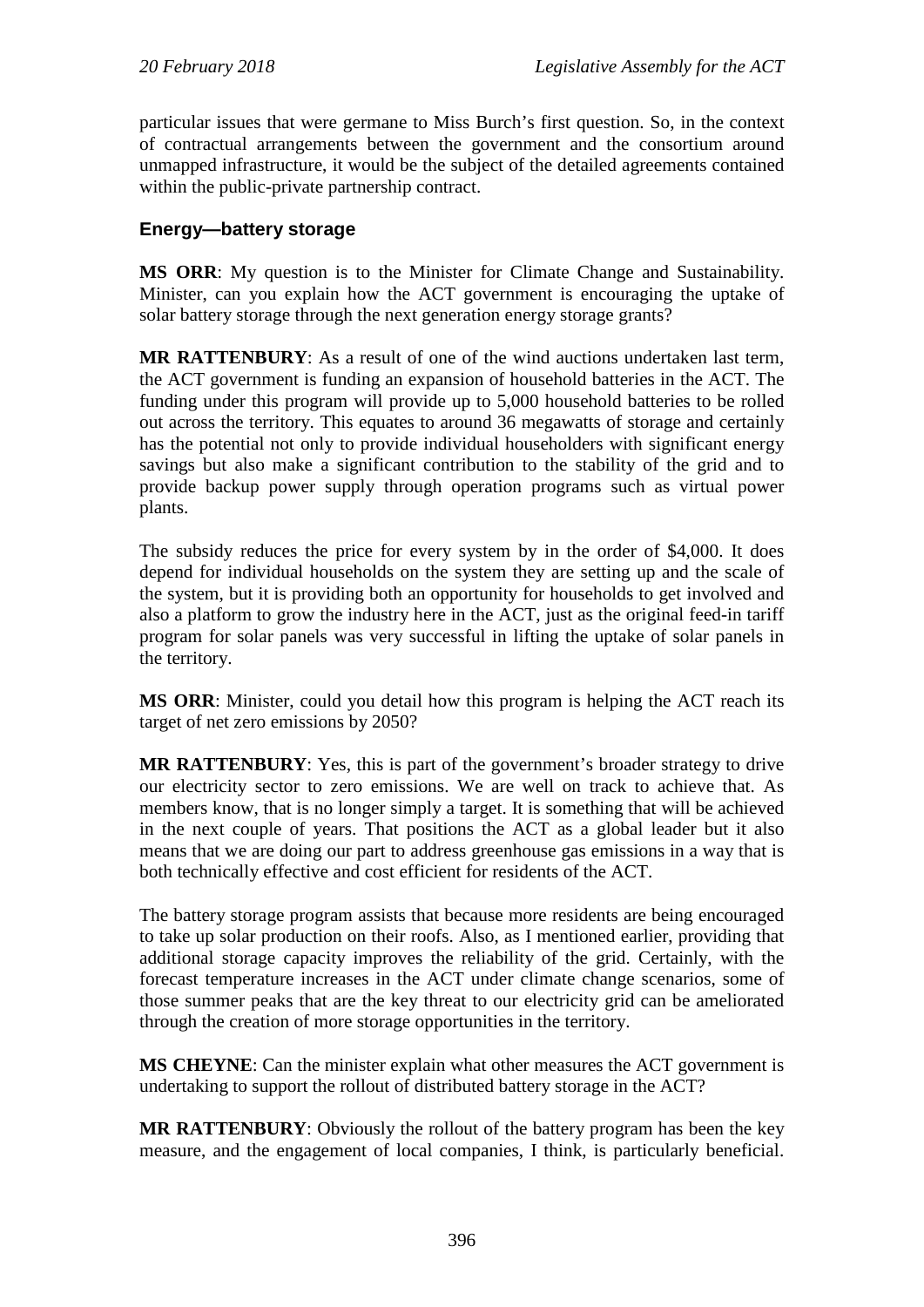There are a number of operators who are well-known local companies and who have either expanded their repertoire, so to speak, to take this on or it was already work they were doing, and that is ensuring the development of the expertise locally.

We have also seen spin-offs of that through companies like Reposit Power who operate out of Fyshwick and who are rapidly growing as a successful Canberra exporter through their ability to work with householders who have batteries to create virtual power plants to maximise the return for individual householders but also to provide those network-wide services that are connecting those batteries up collectively that can result from the networking of those individual facilities.

These are all important developments that drive both local environmental and economic benefits but also add to Canberra's growing reputation as a centre of excellence when it comes to renewable energy and energy technologies.

#### **Light rail—WorkSafe ACT notices**

**MR MILLIGAN**: My question is to the Minister for Workplace Safety and Industrial Relations. Minister, on 16 February 2018 the *Canberra Times* reported that WorkSafe ACT had served Canberra Metro with a prohibition notice and an improvement notice, following a gas leak at the site of light rail works on Thursday, 15 February 2018. Minister, how many prohibition or improvement notices have been issued by WorkSafe ACT in relation to works associated with the light rail project?

**MS STEPHEN-SMITH**: I thank Mr Milligan for his question. Those kinds of operational issues in relation to WorkSafe are the responsibility of the Minister for Regulatory Services. However, I am happy to take the detail of the question on notice and to confirm that, yes, a prohibition notice was issued to prohibit any excavation on the Canberra Metro light rail project following that incident last week. We have been expressing concern about a number of incidents on the Canberra Metro site, and WorkSafe has our full support in ensuring the safety of workers on the light rail site. In that context I would emphasise that in the 2017-18 budget the government funded an additional three inspectors specifically for the light rail project, demonstrating our support for work health and safety on this very important and very complex infrastructure project.

**MR MILLIGAN**: Minister, what penalties have been imposed on contractors relating to prohibition or improvement notices issued by WorkSafe ACT?

**MS STEPHEN-SMITH**: I will take the question on notice.

**MR WALL**: Minister, what steps have you or your directorate taken to ensure that the consortium and the contractors on the light rail project are adhering to work health and safety legislation and ensuring community safety during the construction process?

**MS STEPHEN-SMITH**: I thank Mr Wall for his supplementary question. I receive regular briefings, as do Minister Ramsay and, I am sure, Minister Fitzharris, in relation to this matter. It is a subject of ongoing conversation with WorkSafe.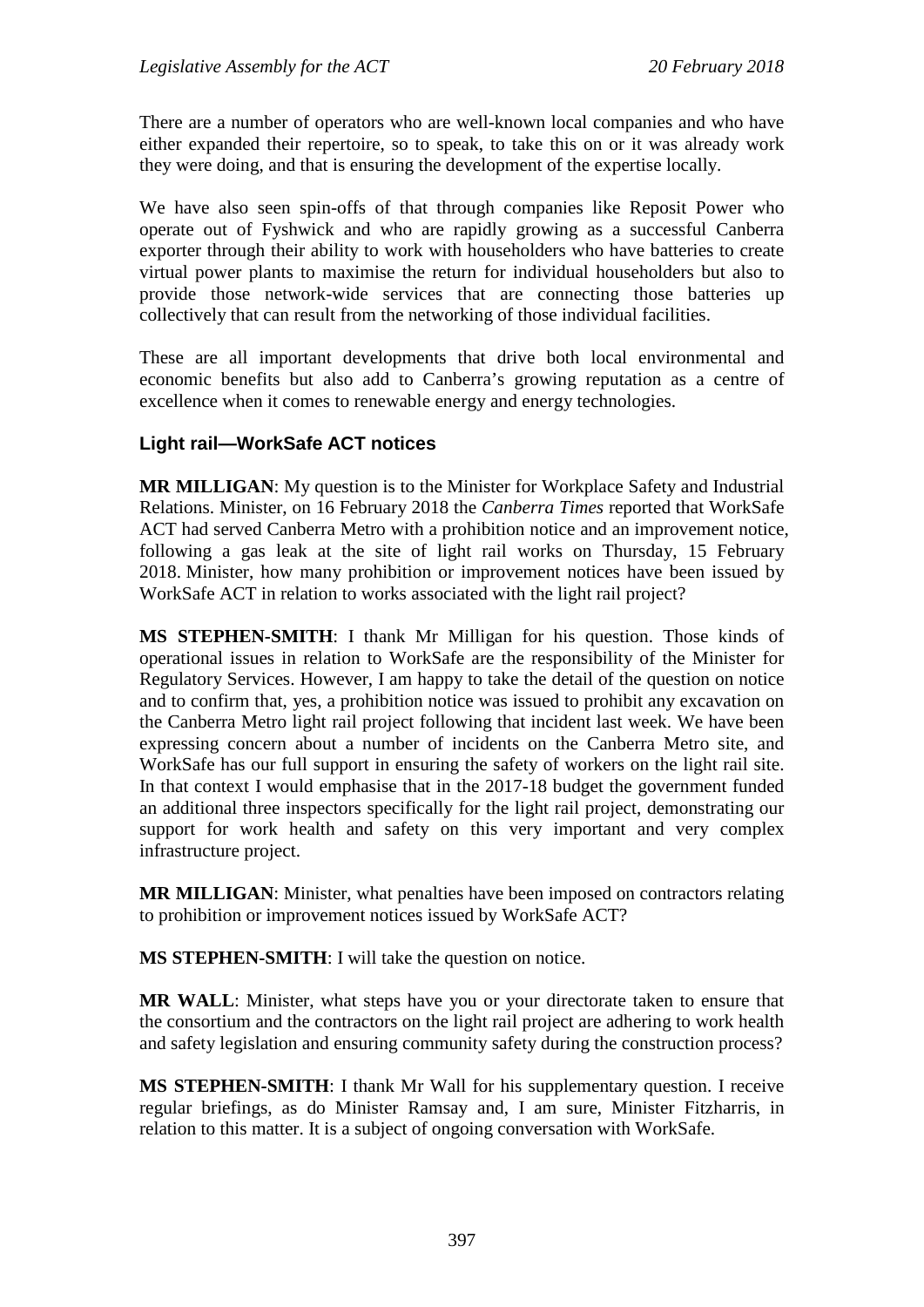As I said in answer to the first question, the government has allocated funding for an additional three WorkSafe inspectors to cover this project. Funding has been allocated over three years, in line with the expected level of construction, commissioning and initial start-up activities. All three inspectors have now commenced, with specific training in light rail construction and operations underway. While the additional inspectors are an integral part of WorkSafe ACT, they will be focused on ensuring compliance with work health and safety laws for phase 1 of light rail activity. These activities will be managed in line with a comprehensive regulatory strategy and program.

As I mentioned earlier, light rail construction involves specialised work activity which has not been undertaken in the ACT before. Safety is absolutely critical, and inspectors will be on the ground working closely with tradespeople, contractors, engineers, specialist officers, Canberra Metro and Transport Canberra and City Services. We understand the importance of this project to the city's future public transport agenda. Its uniqueness as a construction project for Canberra requires a productive approach to regulatory oversight of work health and safety. The resourcing allocation over three years reflects this importance in the transition from construction activity into commissioning and initial start-up of the light rail project.

#### **Government—ex gratia payments**

**MR WALL**: My question is to the Treasurer. Treasurer, late last year it was reported that over 200 school contract cleaners would receive an ex gratia payment from the government of over \$1,000 each for being left out of work due to a change in the way cleaning contracts are awarded. At the same time, locally owned green waste collection businesses were also being left out of work, without compensation, due to the rollout of the government's green bin scheme. In the interest of fairness, will you and your cabinet colleagues reconsider appropriate compensation to the existing green waste collection industry businesses that have been, and are going to be, left out of work as the green bin scheme is rolled out across territory?

**MR BARR**: Yes, the government is considering a range of options, but it is unlikely to be direct financial compensation.

**MR WALL**: Treasurer, are different criteria used to determine the eligibility for compensation payments or ex gratia payments for an organisation or industry that is not unionised or union affiliated, as opposed to those that are heavily unionised, such as the cleaning industry?

#### **MR BARR**: No.

**MR COE**: Treasurer, what policy documents guide the government with regard to when ex gratia payments are made? Does representation from a union play any role in that document?

**MR BARR**: No, representations from unions do not play a role in any document. Representations are routinely made by a whole range of individuals, be they people who are directly affected advocating on behalf of themselves, members in this place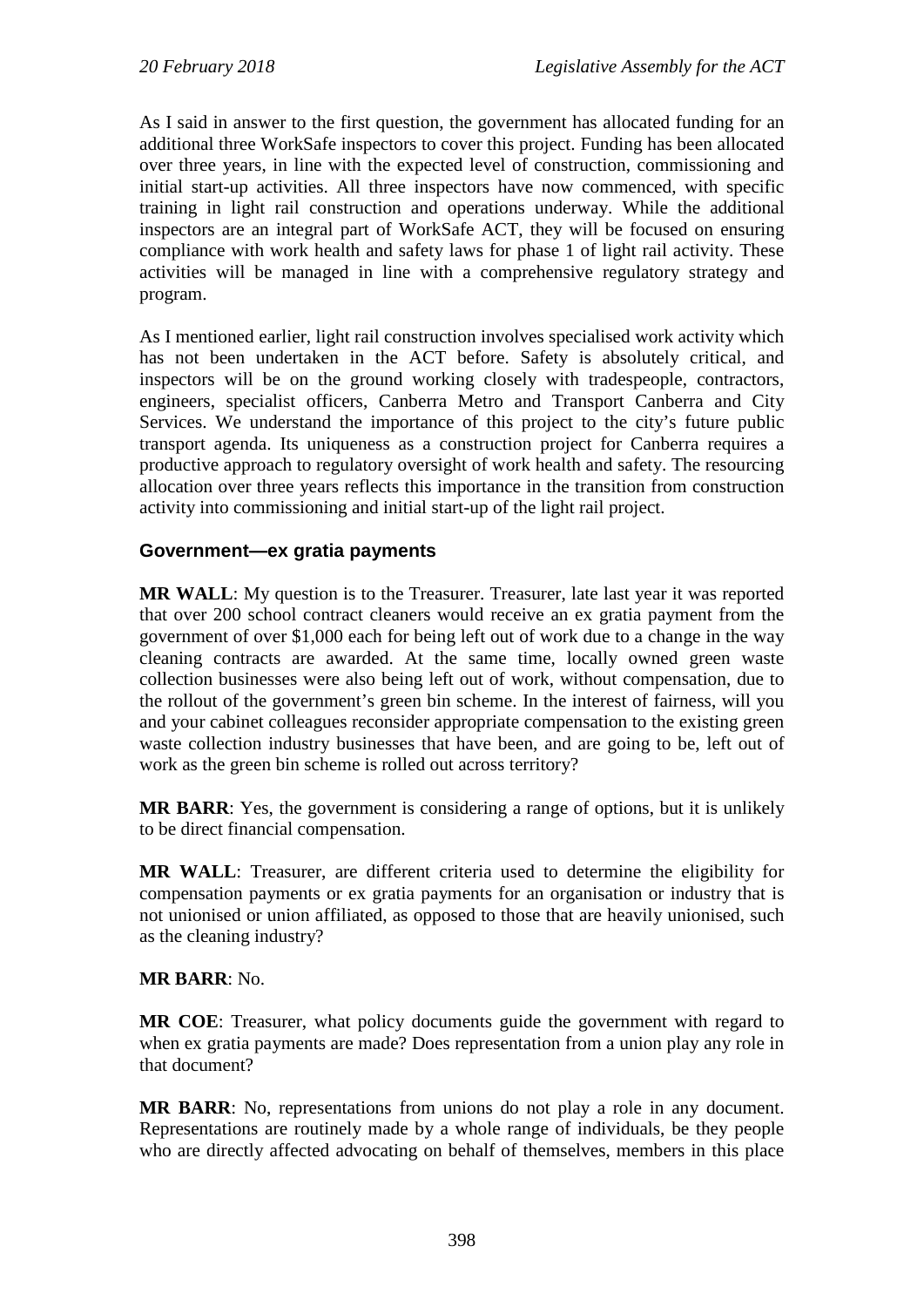advocating on behalf of individuals or organisations and, indeed, organisations outside of politics or those who are individually affected. The government will look at this issue, as we do with others, and respond accordingly.

**Mr Coe**: Point of order, Madam Speaker.

**MADAM SPEAKER**: Point of order, Mr Coe?

**Mr Coe**: Yes, on relevance. The first part of the question was with regard to what policy documents guide the government on ex gratia payments and he has not yet answered that. I ask that he be directly relevant.

**MADAM SPEAKER**: Chief Minister, do you have further information for the Leader of the Opposition?

**MR BARR**: I have certainly tabled in this place policy criteria in relation to act of grace payments. I will see if I can source a document and table it when appropriate. It will not be this week, though.

#### **Children and young people—care and protection**

**MRS KIKKERT**: My question is to the Minister for Disability, Children and Youth. Minister, in an ABC radio interview near the end of last year Human Rights Commissioner, Helen Watchirs, repeated the Glanfield review's finding that many care and protection decisions are not reviewable on their merits, as they are in other jurisdictions, and then said, "The fact that they're not reviewable makes those decisions much less easy to defend.' Since August last year what specific steps have been taken to make sure that more care and protection decisions are reviewable on their merits, as recommended by Mr Glanfield?

**MS STEPHEN-SMITH**: I thank Mrs Kikkert for her question. I do provide regular updates to the Assembly, as does the Deputy Chief Minister, in relation to implementation of Glanfield inquiry recommendations. I have not got any particular further updates since the last one I provided to the Assembly but work between the Justice and Community Safety Directorate and the Community Services Directorate in relation to that recommendation is ongoing.

**MRS KIKKERT**: Government representatives have been working on this issue since December 2016. When can we expect improvements to finally be implemented?

**MS STEPHEN-SMITH**: As I say, that work is ongoing. It is a matter of priority, but there are a number of issues being worked through in relation to both that matter and information sharing in response to recommendations from Glanfield and other inquiries. That work is actually quite detailed and complex and will be completed as soon as possible, given the detail and complexity of the work.

**MS LAWDER**: Minister, why does the ACT government not share Mr Glanfield's and Dr Watchir's concerns that many of the most important care and protection decisions are not reviewable on their merits, as they are in other jurisdictions?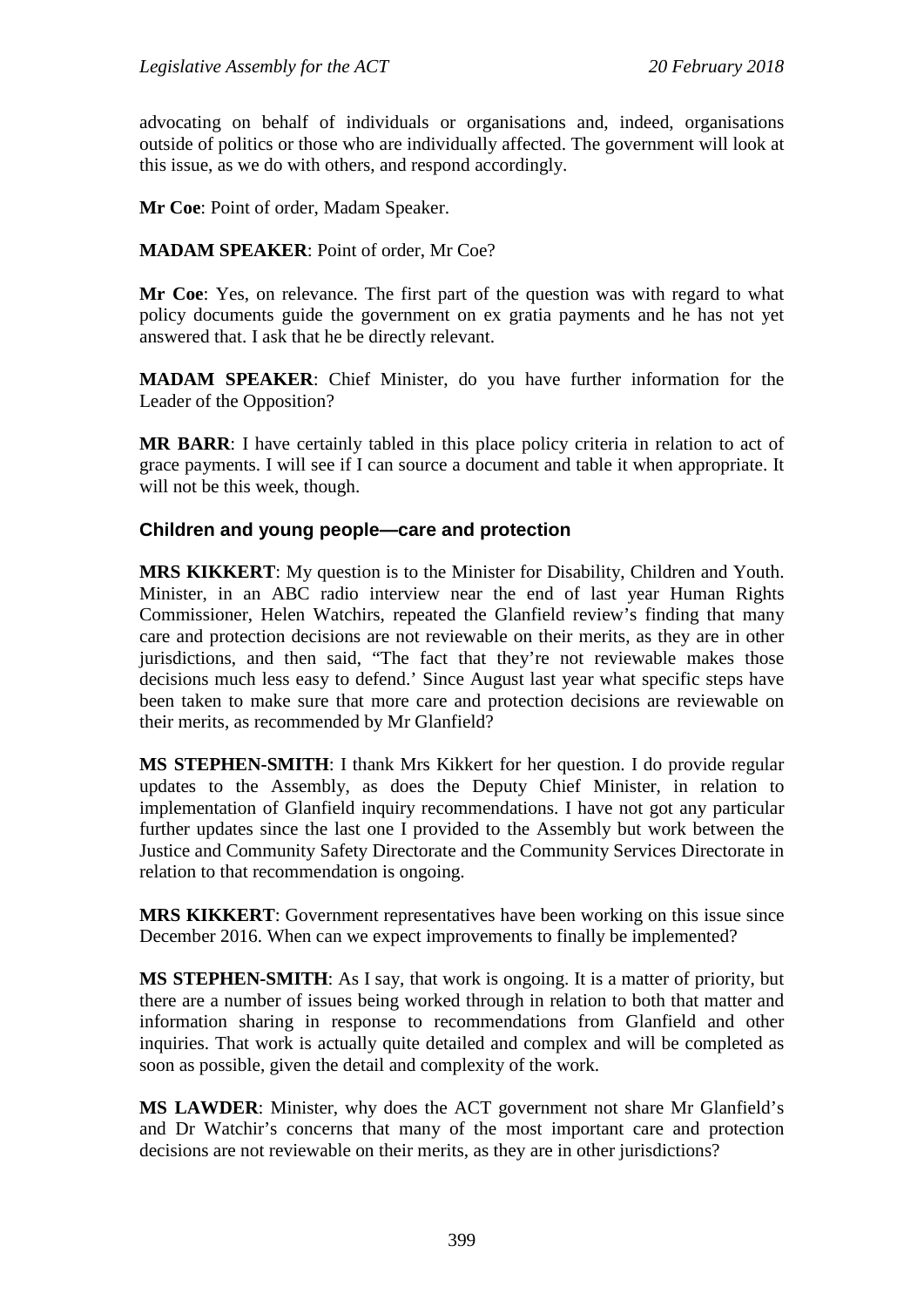**MS STEPHEN-SMITH**: I thank Ms Lawder for her supplementary question but point out to her that work is actually underway in relation to reviewing this specific matter, so I reject the premise of the question that we disagree that it should be looked into.

#### **Royal Commission into Institutional Responses to Child Sexual Abuse government response**

**MS CHEYNE**: My question is to the Attorney-General. Can the attorney please update the Assembly on the government's process for responding to the royal commission's report?

**MR RAMSAY**: I thank Ms Cheyne for the question. Certainly, the government is committed to taking strong and swift action on the findings of the Royal Commission into Institutional Responses to Child Sexual Abuse. We are certainly committed to providing a response to the royal commission's final report within six months. That means that by the end of this financial year the government will publicly explain what the recommendations mean for the ACT, and commit to specific action.

Law reform work, consultation across portfolios and engagement with community groups is already underway. The royal commission's recommendations cross private institutions, government services, the criminal law and the courts. They are comprehensive, and this government is committed to a whole-of-government and comprehensive plan of action.

This government has already introduced criminal law reforms to implement some of the recommendations of the royal commission. Ensuring that what the royal commission has learned about how we prevent, respond to and then provide redress for abuse is an absolute, top priority for the government this year.

**MADAM SPEAKER**: Mr Coe and Mr Wall, your conversation makes it difficult for me and others to hear when a minister is on their feet.

**MS CHEYNE**: Can the minister provide the Assembly with an update on work to implement the royal commission's recommendations about redress for survivors of child sexual abuse?

**MR RAMSAY**: I thank Ms Cheyne for the supplementary question. The ACT is currently engaging with the commonwealth and with the states and territories to advocate for a scheme that lives up to the royal commission's recommendations. That means substantial, meaningful support to help survivors put their lives back together. It also means requiring institutions to take responsibility and unreservedly apologising for the failings that allowed the abuse to occur. We have been and will keep working to make the redress scheme inclusive and one that measures up to the work of the royal commission.

I note that recently churches, psychiatrists and legal professionals have made submissions to the Senate inquiry into the commonwealth's legislation to establish the scheme. They vocally supported recognising that survivors with criminal records are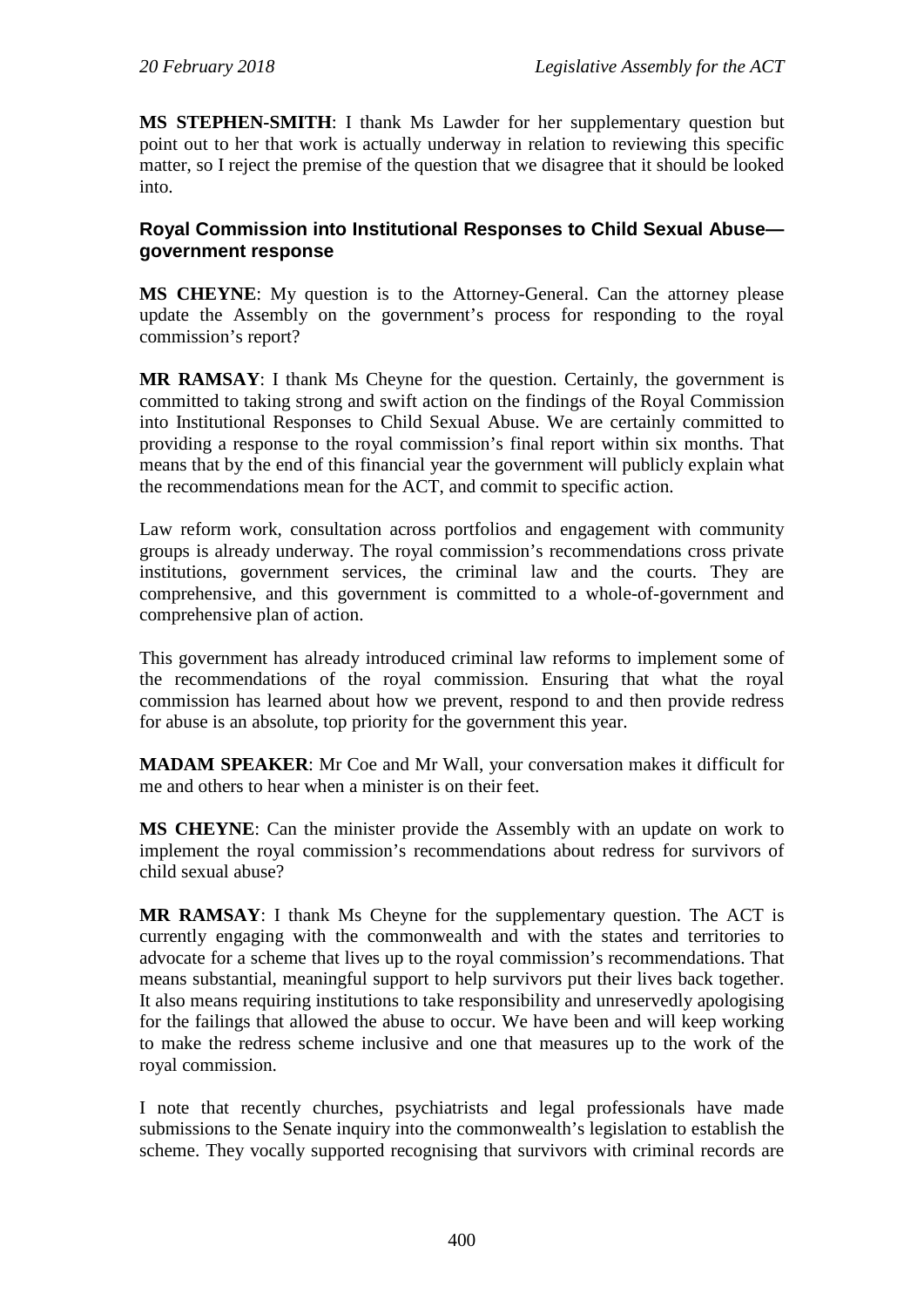also survivors. I wholeheartedly support their view that there should not be two classes of survivor under the scheme. I will keep representing that view in helping design it. The ACT will keep working to ensure that the scheme measures up and that the territory is ready to participate in it and has all the necessary support in place.

**MS CODY**: Minister, can you provide information about how the government has already implemented changes in line with the royal commission's findings to support survivors of abuse?

**MR RAMSAY**: I thank Ms Cody for the supplementary question. The ACT government has engaged throughout the process of the royal commission and has implemented the changes that the commission has suggested already.

Canberra has been a leader in adopting new legislation to ensure fairness for survivors of assault in the court processes. The ACT introduced the use of pre-recorded interviews for child witnesses to a sexual offence in 2008. In May 2017, the use of pre-recorded witness interviews as evidence in chief was expanded to all sexual offences.

Our civil laws relating to compensation for historical sex abuse were brought into line with the royal commission's findings in two stages. From May 2017, there is now no time limit on suing for personal injury compensation in relation to child sexual abuse. The ACT will continue to work hard to ensure that the court processes stay oriented around supporting survivors and securing a just outcome for them.

#### **Taxation—payroll tax waivers**

**MS LAWDER**: My question is to the Treasurer. Treasurer, the recent tax expenditure statement reports five payroll tax waivers in 2015-16 totalling \$2,164,000. Treasurer, which entities were the beneficiaries of these waivers?

**MR BARR**: For the privacy of taxpayers, those entities were not disclosed. There are, of course, some that I think have already been on the public record in relation to the fact that their performance agreements with government do include a payroll tax waiver. Without naming them, I would suggest that local football teams would be amongst those.

**MS LAWDER**: Treasurer, did the waivers place any conditions on the recipients, including about investment or job creation, in order to receive the waiver?

**MR BARR**: Yes, generally speaking there are a variety of different requirements in order to receive a waiver. The two that the Deputy Leader of the Opposition has mentioned are among those. In relation to sporting teams, that can also be a requirement to play all of their games in Canberra. That is certainly the case for the Raiders and the Brumbies.

**MR COE**: Treasurer, what is the value of payroll tax waivers for this financial year, and have any entities outside sporting teams received waivers in successive years, that is, the same organisation at least two years in a row?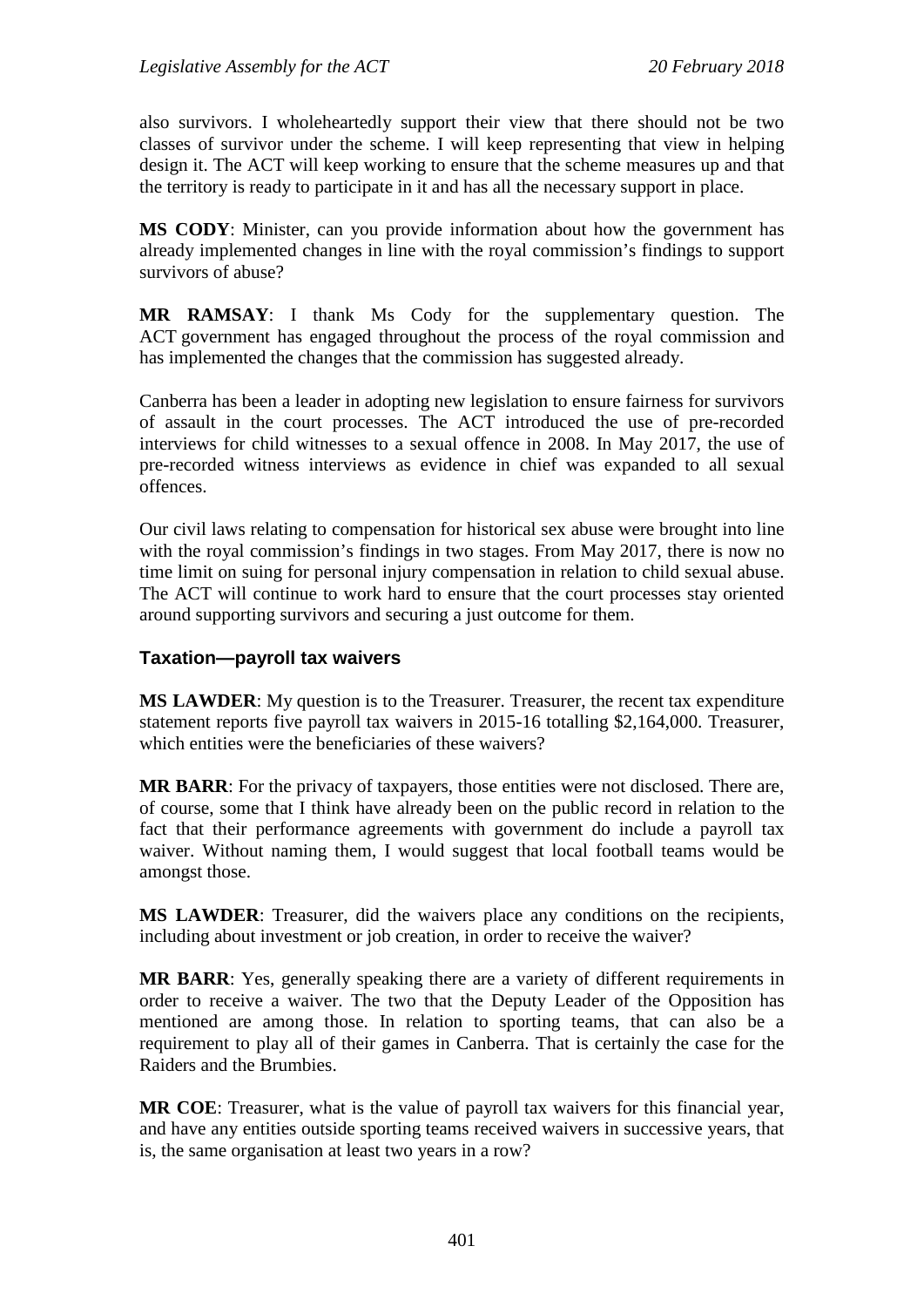**MR BARR**: The value will be reported on in the tax expenditure statement. That is the whole point of having such a statement. So that will be reported on at the end of this current financial year. There will be circumstances where there will be a multiyear agreement with a business or entity in relation to payroll waivers.

#### **Taxation—payroll tax waivers**

**MS LEE**: My question is to the Treasurer. Treasurer, the recent tax expenditure statement reports that payroll tax waivers in the 2015-16 period totalling \$2,164,000 were "to facilitate investment and job creation in the Territory". Treasurer, what are the estimated amounts of investment and numbers of jobs that would have been forgone without these payroll tax waivers?

**MR BARR**: Given that I cannot reveal for privacy reasons other than what is already publicly available in terms of, for example, the contract register, I can talk about the sporting teams. Their performance agreements are published and they do clearly employ people and bring activity to our city.

As part of a package that is offered particularly to the Raiders and the Brumbies, who would be the biggest beneficiaries, they receive both cash payments and payroll tax waivers. Clearly they employ players and officials, and the activity associated with their events in the city contributes to the territory economy. That is the practical example that I can provide the member today.

**MS LEE**: Treasurer, what information has Treasury provided to you on the impact of the payroll tax regime on investment and job creation in the territory?

**MR BARR**: The fact that we have the highest tax free threshold in the nation means that around 23,000 to 24,000 of the 27,000, or thereabouts, businesses in the territory do not pay any payroll tax at all. So that is clearly a benefit for those small and medium enterprises.

In fact, given the intersection of our threshold and our rate, it means that most businesses that operate in the ACT, with the exception of large national and multinational companies—most, not all; but most businesses in that category—are comparatively much better off locating in the territory than they would be if they were across the border in New South Wales.

**MR COE**: Treasurer, what are the assessment criteria that you and your directorate use to assess whether to grant waivers or not?

**MR BARR**: There is a process that involves a recommendation from both the economic development area and the treasury to provide a brief and advice to me as Treasurer, to exercise my responsibilities under the Financial Management Act in this regard.

**Mr Coe**: A point of order.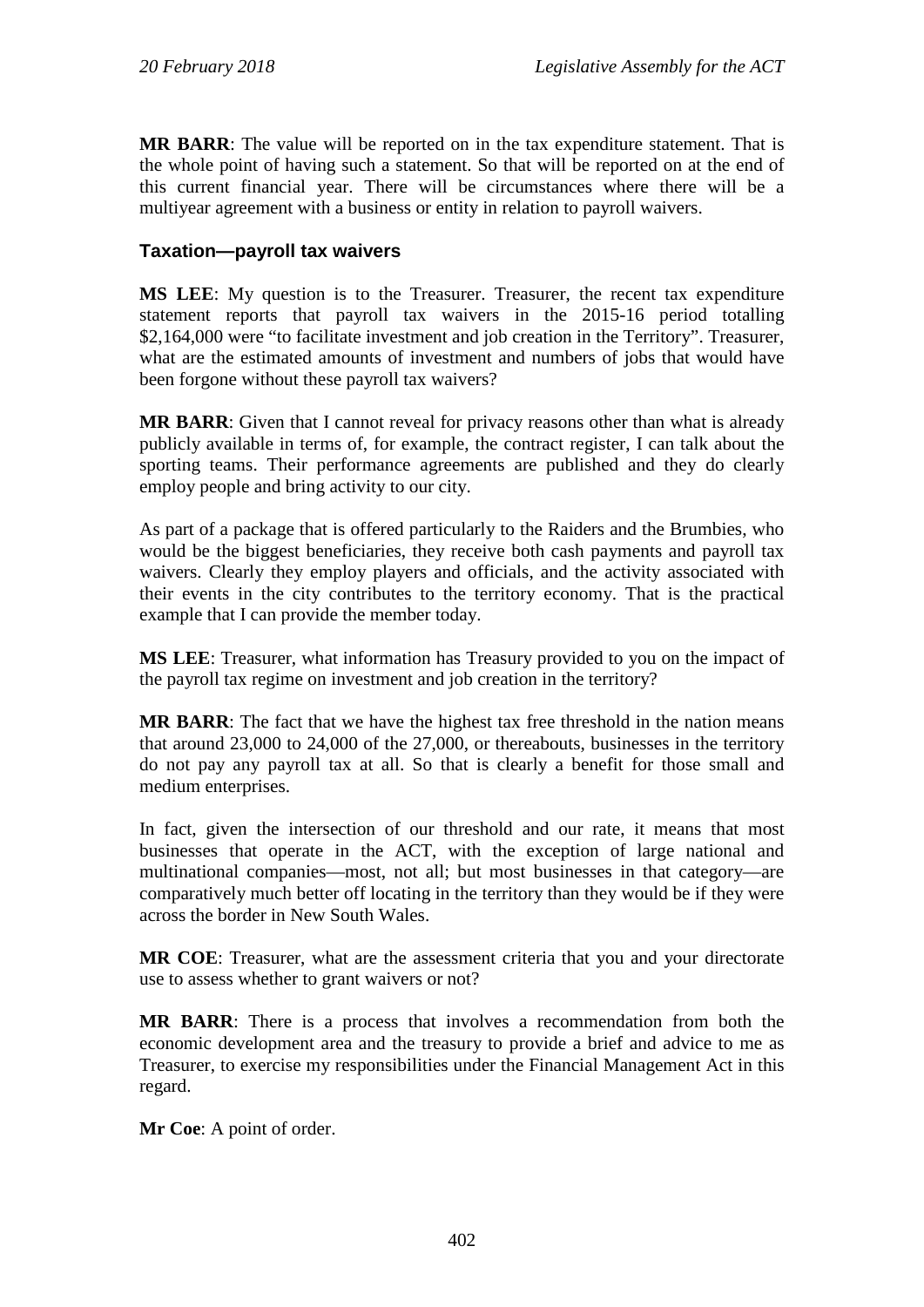**MADAM SPEAKER**: Yes, Mr Coe; a point of order.

**Mr Coe**: It is on relevance. I asked about the assessment criteria. The Treasurer has spoken about the process but not the assessment criteria that his directorate uses. I ask that he be directly relevant.

**Mr Barr**: I have concluded my answer, Madam Speaker.

**MADAM SPEAKER**: Thank you. The answer has been concluded.

#### **Crime—motorcycle gangs**

**MR HANSON**: My question is to the minister for police. Minister, since other jurisdictions passed anti-bikie laws, specifically anti-consorting laws, Canberra has attracted bikie gangs that were not previously active in Canberra. Confidential files published in the *Canberra Times* recently reported "Multiple other incidents with Finks OMCG"–outlaw motorcycle gang—"members attempting to enter licensed premises in Canberra city over this weekend." The report said:

Other incidents included a man being slashed with a machete during a three-man robbery in March, and a public five-on-one bashing in Fyshwick …

It was stated that "the male was being kicked and punched repeatedly, though he did not fight back". Minister, do you have any information that yet another bikie gang is moving in to operate in Canberra?

**MR GENTLEMAN**: I thank Mr Hanson for the question. I should say first off that Canberra is a safe city, but we are not immune from this sort of criminal activity that we have seen occurring over the past number of years. The history of it is, of course, that we had one criminal motorcycle gang in the ACT that operated, which was the Rebels. Then, a couple of years ago, we had another criminal gang come in and patch over the Rebels. That was the Comancheros and Nomads. There is inter-gang rivalry between the two motorcycle gangs.

I have had advice that there has been some notification of Finks in the ACT but at this time my understanding is that it is a low number, and whether or not they actually reside in the ACT I am not sure as yet. I will take Mr Hanson's question on notice and get some more information from ACT police.

**MR HANSON**: Minister, what is the current status of the bikie war in Canberra, particularly between the rival gangs?

**MR GENTLEMAN**: I do not have interactions with the particular outlaw motorcycle gangs. The advice given to me by ACT Policing is that they are investigating. They have taken a number of actions. As you have heard, some 86 warrants have been issued for 262 offences of criminal outlaw motorcycle gangs. I give my total support to ACT Policing, and so does the government. We have invested \$6.4 million in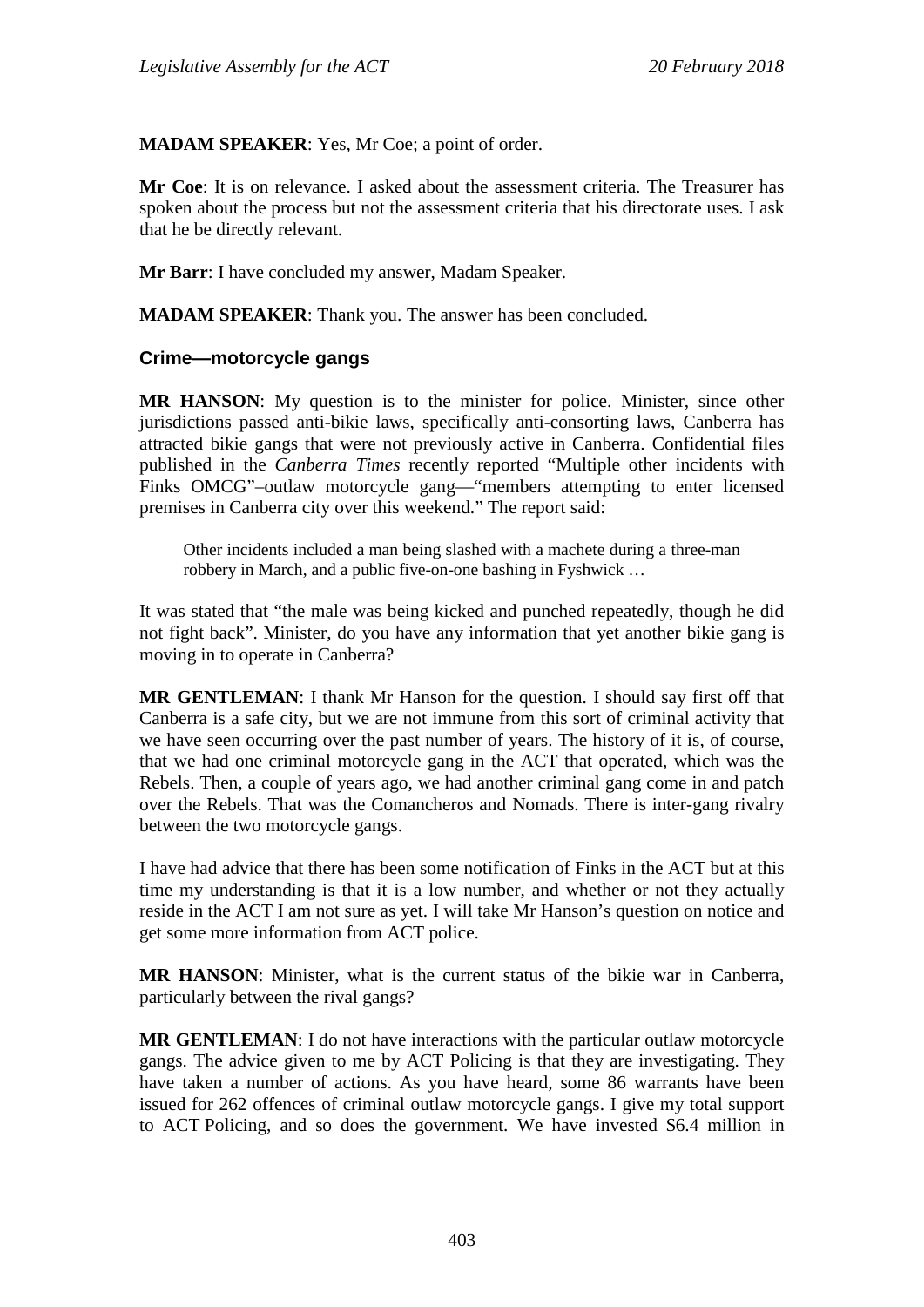Taskforce Nemesis and a further \$8 million in other budgets for criminal gang activity. ACT police are acting on it, and they have my full confidence.

**MR PARTON**: Minister, will you undertake to fully inform the public if another bikie gang, whether it be the Finks or another gang, attempts to move to Canberra? Will you fully inform the public of that?

**MR GENTLEMAN**: As I said I do not have interactions with outlaw motorcycle gang members, so I am unaware of whether or not they have an intention to move to Canberra. Of course, ACT police do keep me up to date. Certainly, if there are other members coming to Canberra, we will inform the Canberra public.

#### **Mental health—acute care capacity**

**MRS DUNNE**: My question is to the Minister for Mental Health. I refer to the Productivity Commission's *Report on Government Services 2018* on mental health services. Minister, this report shows that the number of mental health acute care beds per 100,000 people between 2005-06 and 2015-16 has fallen by 17.6 per cent. It also shows that the patient days per 1,000 people for admitted patients in acute care has increased by more than a third, but that staffing per 100,000 people had increased by only 16 per cent and remains well below the national average. Minister, why has the ACT Greens-Labor government allowed a decline in acute mental healthcare services over the past decade?

**MR RATTENBURY**: I reject the premise of Mrs Dunne's question. The government has invested extensively in mental health services in recent years such as the provision of new and additional services, as well as the addition of new beds such as the Dhulwa mental health facility.

Mrs Dunne has mashed a series of figures together. When I read the transcript later I will be happy to provide some more information on the detail for each of those. There are reasons behind each of those sets of data. The way Mrs Dunne has represented them I do not believe provides a full account of the status of the mental health system in the ACT.

We are working with a range of community service providers as well. The ACT is a leading jurisdiction for the provision of community mental health services. Here in the territory, 20 per cent of our funding goes to the community health sector compared to seven per cent nationally. We have a very different approach here. We work with community partners, and that is one of the factors that goes to some of the figures that Mrs Dunne has just cited.

**MRS DUNNE**: Minister, why are residents with acute mental health problems, particularly adolescents, having to seek care interstate?

**MR RATTENBURY**: There are reasons sometimes why that happens. It can be a reason of speciality, that, being a relatively small centre, we do not have the specialist care that is needed. It can be parental choice or it can be that people feel they cannot get the services they need here in the ACT. They are all factors. The government has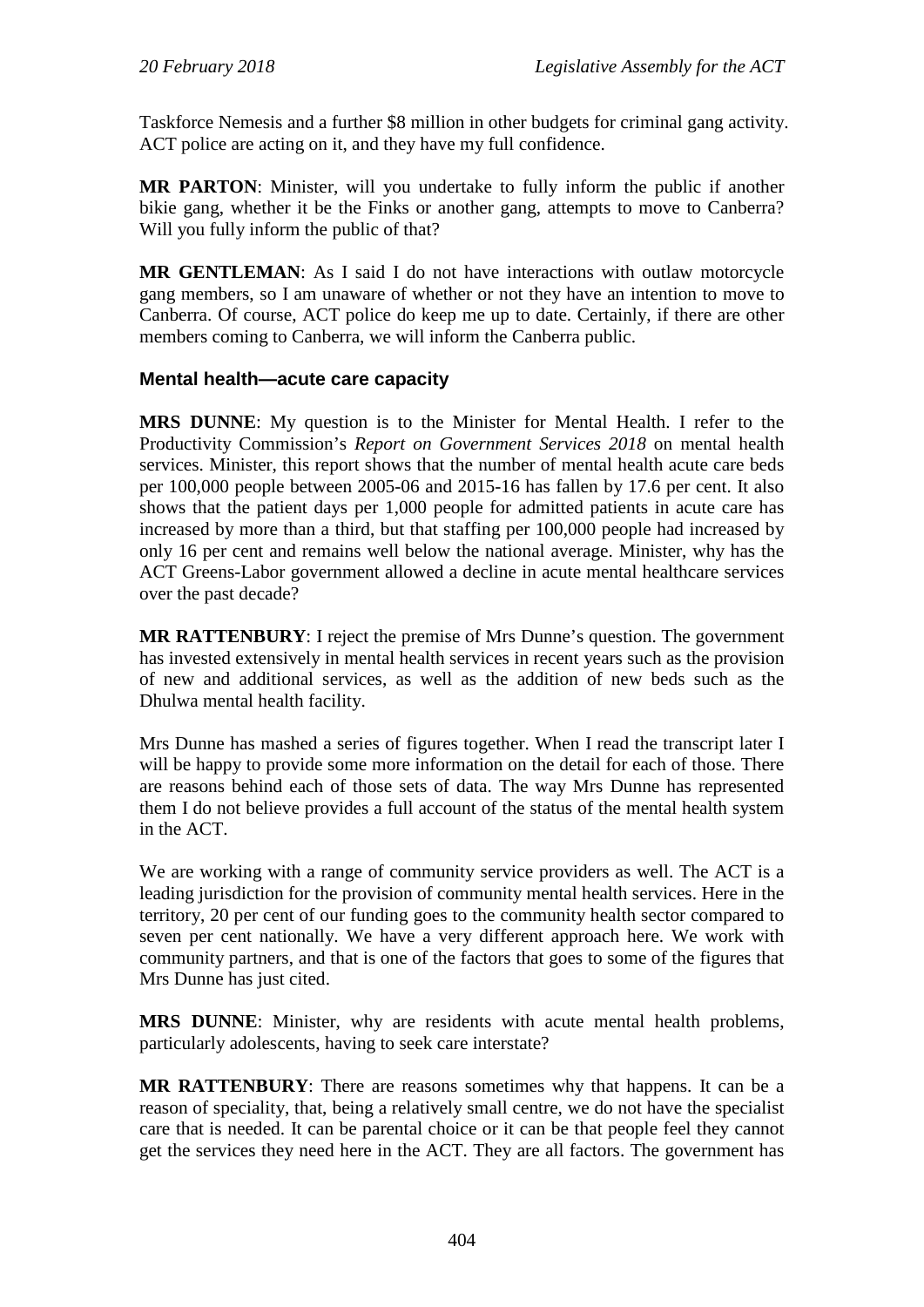been clear that it intends to build a child and adolescent mental health inpatient unit in the ACT, and that work is currently being planned.

But I do not think the characterisation again that Mrs Dunne has put forward is a fair one. Mrs Dunne and I have had an exchange of words about a case that she raised last year. I think that case highlighted the complexities for individuals. There are some limits to service offerings in the ACT. The government has acknowledged that. We are working on that through our commitment to building a new facility.

But I have also been very frank in saying that, with the increasing number of young people identifying with mental health concerns, we need to evolve our service provision. I think we need to be clear though that not every young person needs an acute inpatient response. In many cases that will not be the best response. In many cases it is actually better to have the young person remain at home where they can receive outreach services. In some cases it is beneficial to work with the whole family, not just the young person involved. The complexity of these cases and the variety of these cases speak to the need for a range of different solutions.

**MS LEE**: Minister, when will the ACT Greens-Labor government provide the acute care resources that are needed to treat those in our community who are most at risk?

**MR RATTENBURY**: The government has invested heavily in this space. We now have the Dhulwa mental health unit, which was opened in November 2016, which provides forensic mental health care for the most acute patients in our system. That facility has provided a very important addition to the ACT's mental health system. We, of course, have the adult mental health unit at Canberra Hospital. That is a quite modern facility, and one that is meeting needs. We also now have the short-stay mental health unit at the emergency department. There is a series of acute inpatient facilities across the spectrum of needs in the ACT. As I said in my previous answer, acute services are not always the right answer for all individuals. We should be careful not to assume that an inpatient facility is the right answer for all mental health needs.

#### **Public housing—renewal program**

**MS CODY**: My question is to the Minister for Housing and Suburban Development. Could you please provide the Assembly with an update on the public housing renewal program?

**MS BERRY**: I thank Ms Cody for the question and, yes, I am always happy to update the Assembly on how we are supporting people in the ACT who might not be able to get into homes of their own so easily. The government has made great progress on delivering 1,288 new housing properties, replacing homes that no longer suit the needs of our community. The ACT government has invested more than \$600 million into the program, and I am happy to say that we are past the halfway point in delivering those 1,288 homes on time, to be completed in 2019. Members will be aware that the development applications for Holder, Wright and Chapman have now been approved. Once completed, this will see 62 new homes available for tenants now and well into the future. Overall the program is on track and delivering new housing for public housing tenants across the ACT.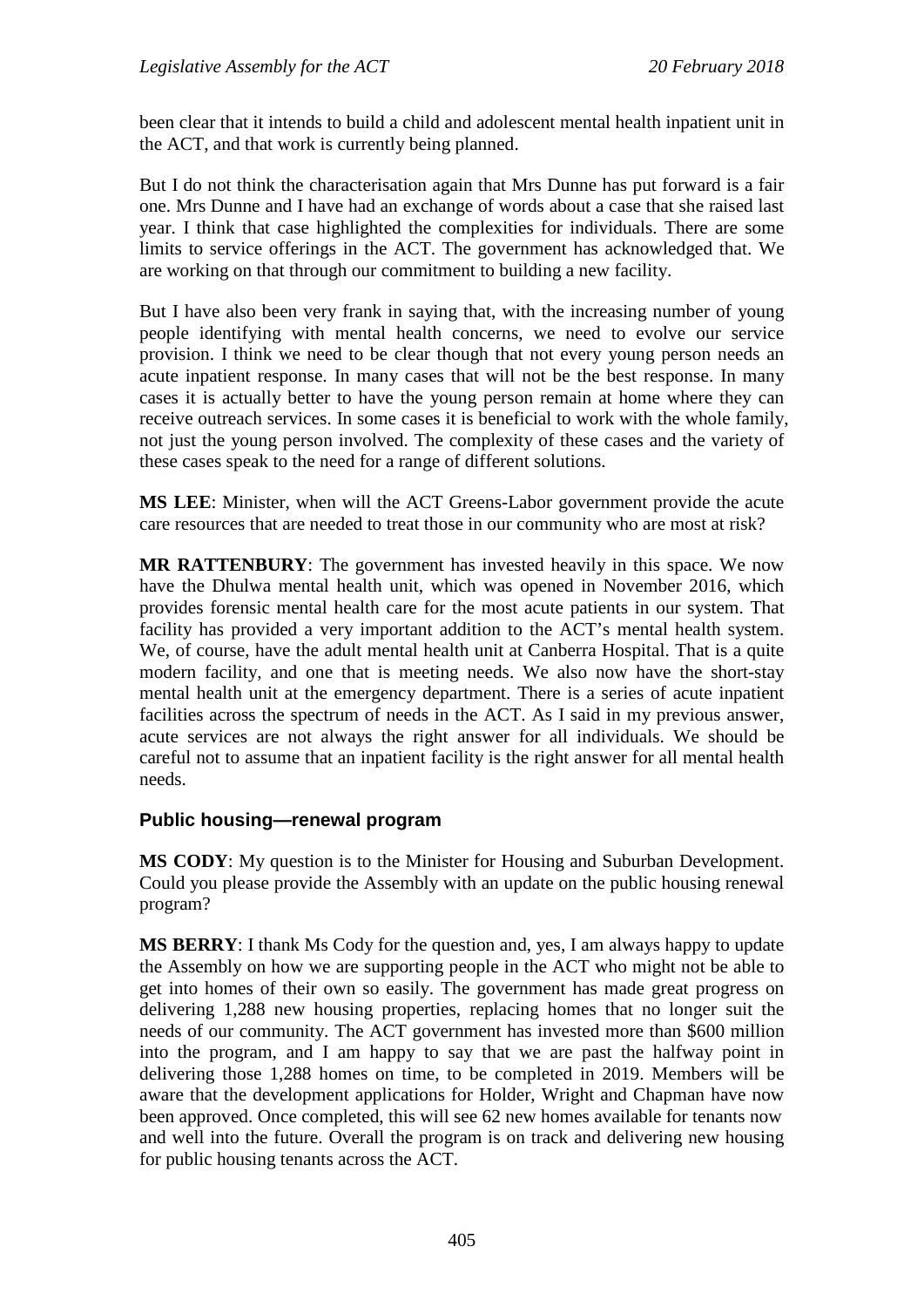**MS CODY**: Minister, how has the public housing renewal program changed the lives of some of the ACT public housing tenants?

**MS BERRY**: I have been very lucky to have been able to welcome new public housing tenants to their new homes and hand over the keys. The quality and efficiency of these new homes are more than they have ever experienced and are definitely making a difference to the lives of public housing tenants in the ACT.

Last week, I informed members about the photography exhibition that is upstairs in the Assembly building. I was happy to be able to welcome public housing tenants into the place to have a look at the exhibition photos of themselves, telling stories of their lives in their older homes but also, importantly, in their new homes and how happy they are to be in these newer homes. I had public housing tenants from the champions group come to visit the exhibition yesterday. They encouraged me to continue to talk up public housing and public housing tenants and what a difference these new homes are making to their lives.

**MR STEEL**: Minister, what are some of the barriers and challenges in renewing our public housing stock in Canberra?

**MS BERRY**: This has been a challenging program, but it is something that the ACT government is incredibly proud to have been delivering on, with 11 per cent of stock renewal, in addition to the regular Housing ACT replacement program. It has provided some challenges in ensuring that there are places available, that there is land available to build on and that we are meeting the needs of our tenants in ensuring that the housing is built where they want to live. An important part of this program has been that tenants have been able to talk with Housing ACT representatives and, through the linked group, to identify where in Canberra best suits their needs, whether that is with family, being closer to education or sporting facilities, or being closer to shopping centres—

**Mr Parton**: Or on Northbourne Avenue, maybe.

**MS BERRY**: Including along Northbourne Avenue as well, along that corridor, and making sure that people have housing to meet their needs.

#### *Mr Parton interjecting*—

**MS BERRY**: While some of the projects have been met with resistance, and by some members opposite, extensive consultations have taken place. At the end of the day, this has been about supporting public housing tenants into new homes so that they can best be integrated into our community. Of course, those opposite would rather that they were out of sight and out of mind, rather than in their own suburbs.

## **ACT Emergency Services Agency—interstate assistance**

**MR STEEL**: My question is to the Minister for Police and Emergency Services. Minister, what assistance has the ACT Emergency Services Agency provided to our neighbours in New South Wales during the 2017-18 bushfire season?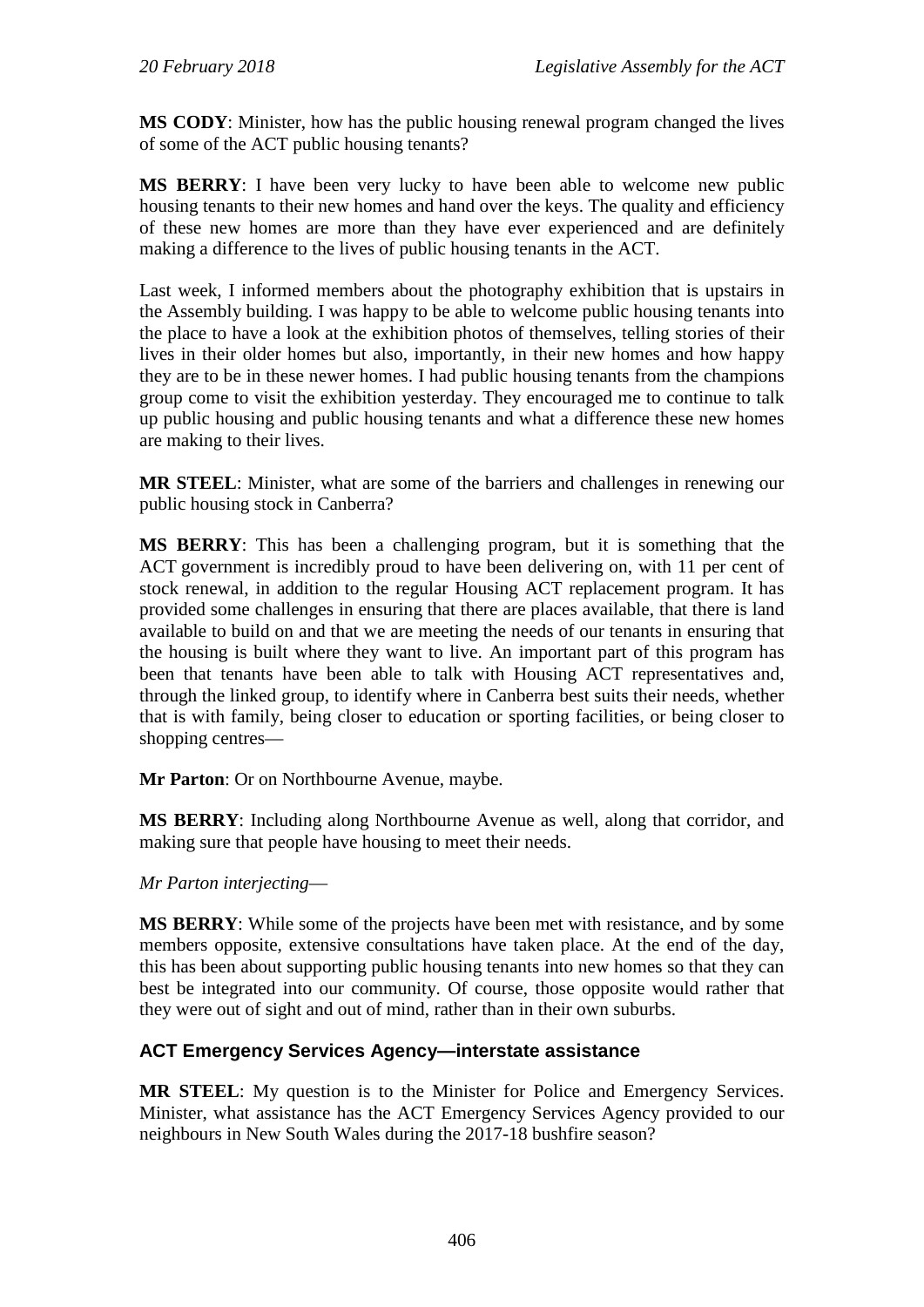**MR GENTLEMAN**: I thank Mr Steel for his interest in Canberrans' safety right across the ACT. The ACT of course has a regional approach to bushfire support and response. This means that we are pleased to assist across the border when and where we can. These opportunities recognise our well-trained and resourced rural fire service volunteers and our parks and conservation officers.

The ACT Emergency Services Agency and the New South Wales Rural Fire Service have a memorandum of understanding that promotes and supports cross-border assistance. Under the MOU, 115 ACT RFS volunteers and staff and 18 parks and conservation personnel were deployed to New South Wales to help manage three separate fires between 19 January and 4 February this year. This included deploying to two fires at Nerriga Road, Braidwood, to Long Gully Road, Barnaby, and to Wollemi national park in Singleton.

A senior ACTRFS manager also joined the New South Wales RFS state strategic planning unit which determined the distribution of state-wide resources during the height of the bushfire season. This provided a valuable networking and learning experience. On behalf of the ACT government and this Assembly I would like to extend my thanks to the ACT personnel for their commitment to protecting the ACT and New South Wales from the threat of bushfires.

**MR STEEL**: Minister, how does the ACT Emergency Services Agency ensure that the ACT has enough firefighting resources available while also assisting New South Wales?

**MR GENTLEMAN:** It is a very important question so that the Canberra community can feel safe. The provision of assistance to interstate agencies is provided after careful consideration of predicted fire weather for the ACT, regional fire activity, and the availability of resources for the requested deployment period. Prior to agreeing to any deployments, we ensure that the ACT is adequately resourced should a local emergency incident occur while we are providing assistance in another jurisdiction.

**MR PETTERSSON**: Minister, how has our firefighting capability benefited from assisting other jurisdictions?

**MR GENTLEMAN**: I thank Mr Pettersson for his supplementary question. The ACT regularly provides assistance to other jurisdictions in times of emergency, whether close to home in New South Wales or as far away as last year's deployments to Canada to assist in fighting forest and wild fires.

Providing this assistance recognises the great relationships between emergency services and provides excellent practical learning and development experience for ACT volunteers and staff. Deploying interstate and overseas gives our firefighters experience in different environments and develops their personal and professional abilities. These experienced firefighters are then able to pass on those skills and abilities to their colleagues here in the ACT.

I am pleased that the ACT Emergency Services Agency continues to maintain such strong, mutually beneficial relationships with other jurisdictions, particularly our close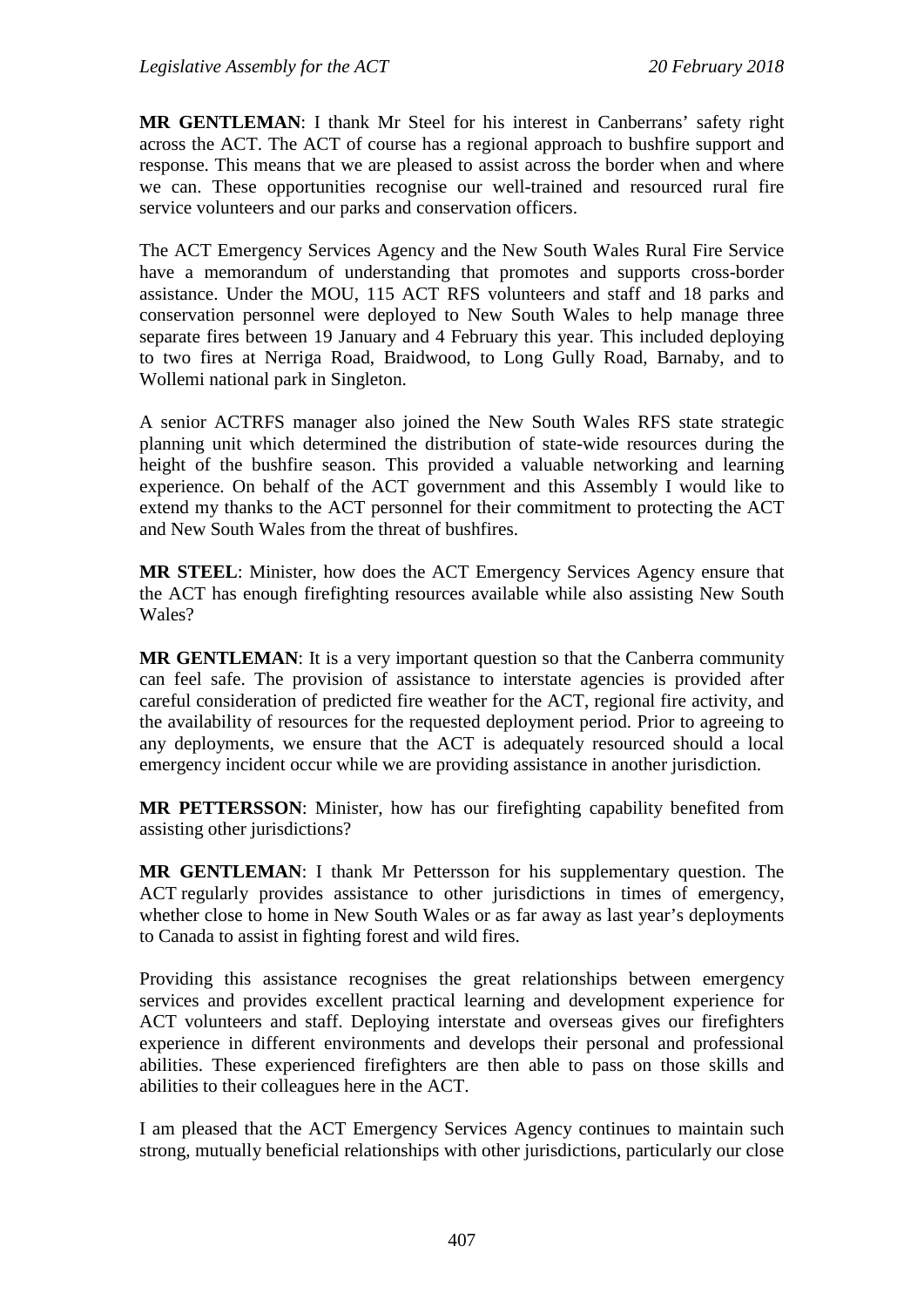neighbours in New South Wales. Our willingness to provide assistance to other jurisdictions will, I am sure, be reciprocated should the need ever arise for the ACT to call on their assistance during an emergency incident.

**MR BARR**: Madam Speaker, I ask that all further questions be placed on the notice paper.

## **Administration and Procedure—Standing Committee Membership**

Motion (by **Mr Wall**) agreed to:

That Mr Wall be discharged from the Standing Committee on Administration and Procedure from 2 to 12 March 2018 and Mrs Dunne be appointed in his place.

## **Papers**

**Mr Barr** presented the following papers:

Estimates 2017-2018—Select Committee—Report—*Appropriation Bill 2017-2018 and Appropriation (Office of the Legislative Assembly) Bill 2017-2018*—Response to Recommendation 54—Icon Water Limited—

Corporate and Customer Services Contracts—Summary.

Customer Services and Community Support Agreement, dated 27 June 2012.

Corporate Services Agreement, dated 27 June 2012.

## **Capital works program—quarterly progress report Paper and statement by minister**

**MR BARR** (Kurrajong—Chief Minister, Treasurer, Minister for Economic Development and Minister for Tourism and Major Events) (3.31): For the information of members, I present the following paper:

Financial Management Act, pursuant to subsection 30F(3)—2017-18 Capital Works Program—Progress report—Year-to-date 31 December 2017.

I ask leave to make a statement in relation to the paper.

Leave granted.

**MR BARR**: The budget committed to a capital works program of a tad over \$1 billion, with funding available for that expenditure. The government, in the December quarter, has delivered \$289 million worth of capital investment, \$246 million on infrastructure and \$43 million on ICT and plant and equipment. This included \$32.4 million spent on new works and \$256.2 million on works in progress. Capital expenditure on physical infrastructure development projects for the period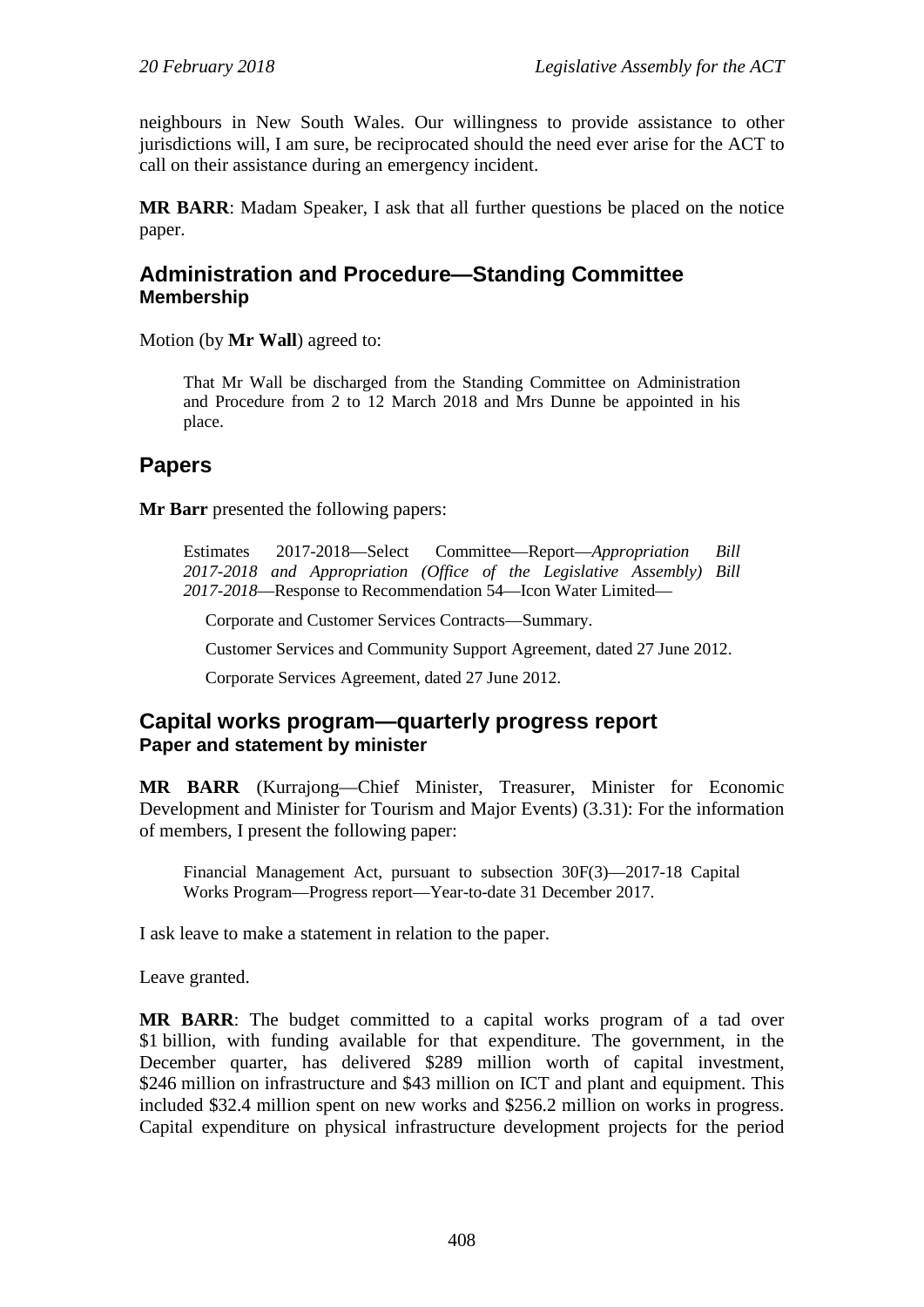ending 31 December 2017 was \$246 million, an improvement when compared with the \$208 million over the same period in 2016-17. The report tabled today outlines the significant milestones delivered during the December quarter.

## **Suburban Land Agency—statement of intent Paper and statement by minister**

**MR BARR** (Kurrajong—Chief Minister, Treasurer, Minister for Economic Development and Minister for Tourism and Major Events) (3.33): For the information of members, I present the following paper:

Financial Management Act, pursuant to subsection 62(2)—Statement of Intent 2017-18—Suburban Land Agency, dated 3 and 15 January, and 13 February 2018.

I ask leave to make a statement in relation to the paper.

Leave granted.

**MR BARR**: The ACT government established the Suburban Land Agency under the City Renewal Authority and Suburban Land Agency Act 2017 on 1 July last year. The agency was established to deliver greenfield development and encourage and promote urban renewal across Canberra's suburbs and town centres.

The agency will deliver on the government's goal by maintaining a stable, diversified supply pipeline that meets or exceeds underlying demand. By reducing house price pressure, this will contribute to the government's broader strategy of improving housing affordability for both buyers and renters. The agency is a key part of this, with a plan to deliver land that will enable the construction of a significant number of new houses and units, increasing the city's total housing supply.

The Suburban Land Agency delivers affordable housing choices as part of the land sales program and will be implementing the government's affordable, community and public housing targets in its 2017-18 releases. This is achieved through the land rent scheme, block size, community housing and other strategies. The different types of blocks and developments allow the government to offer a diverse range of housing that suits different needs, lifestyles and income points. The agency also develops and sells land for commercial, industrial and community uses, supporting businesses and organisations to set up and grow in Canberra.

The Suburban Land Agency and the City Renewal Authority together will deliver a more rigorous approach to the release, development and renewal of land. In 2017-18 the Suburban Land Agency has already released land for sale in Red Hill, Wright, Taylor and Throsby for residential use, a community site in Macgregor, and industrial land in Hume. Land sales that are coming up include sites in Coombs, Taylor and Greenway, and a community site in Red Hill. The types of sites include single-house, townhouse and terrace-style sites for people to build their own home in the community through to unit complexes that enjoy a central location and allow for downsizing from larger houses as people's lifestyles change.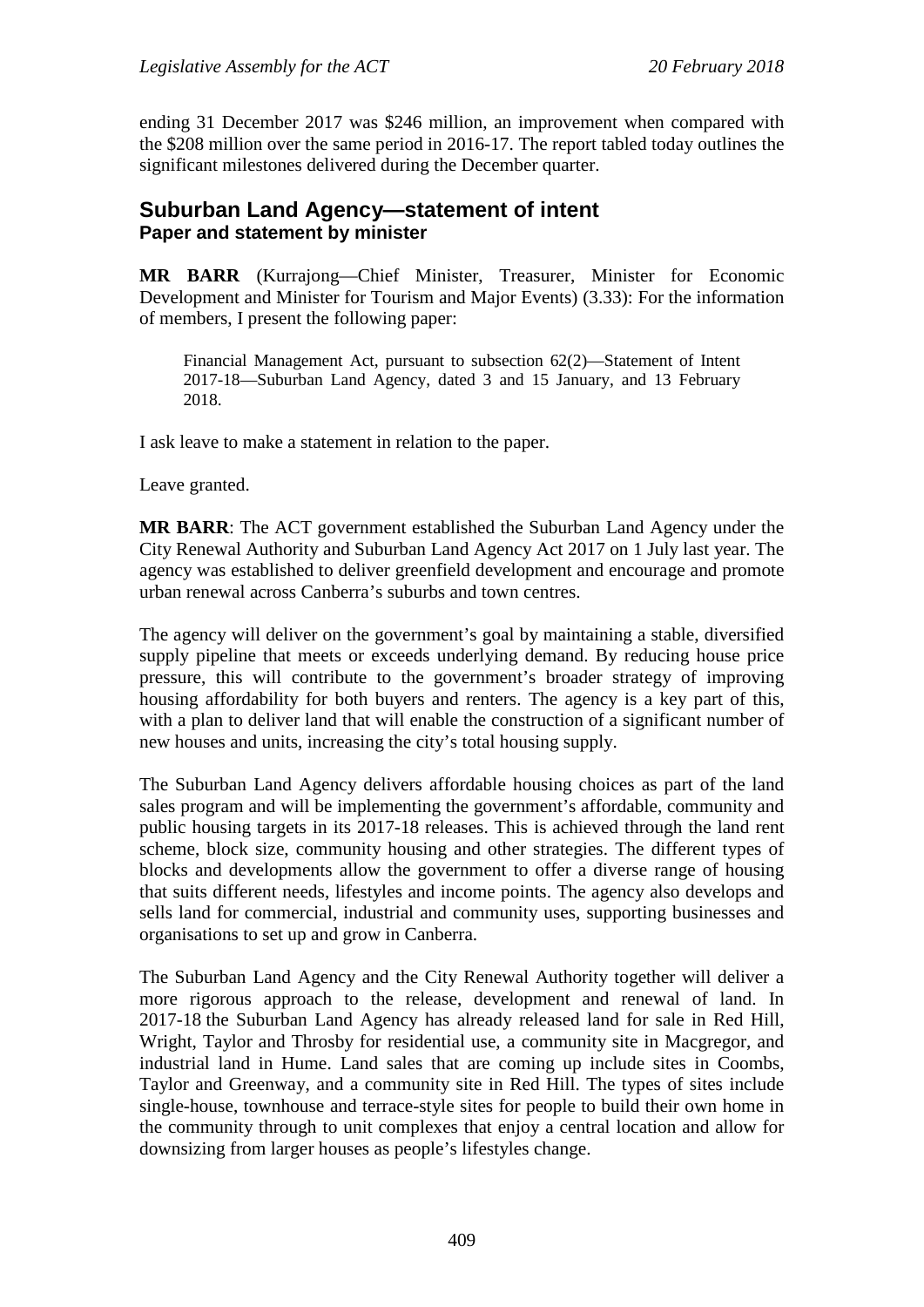As a territory authority, the Suburban Land Agency is required to prepare a statement of intent in accordance with section 61 of the FMA. The board of the agency has prepared its first statement of intent following its establishment. The statement sets out the objectives and priorities for the agency and how it will measure its success in achieving those. It was drafted to incorporate the government's intentions in establishing the agency and reflects the priorities embodied in its legislation.

The Deputy Chief Minister and Minister for Housing and Suburban Development wrote to the chair of the agency in August of 2017. The letter set out the government's expectation for the agency as it delivers new suburbs and revitalises existing ones. The government has stated that it expects that the performance of the agency and board will be based on the principles of accountability, transparency and participation, and the statement of intent has been developed to achieve these expectations.

The agency has identified key strategies to deliver on the government's priorities, including the sale of 2,880 residential dwelling sites and over 136,000 square metres of land for mixed use, commercial, industrial and community uses outside the declared urban renewal precinct. The agency has a land sales revenue target in the fiscal year 2017-18 of \$576 million.

The agency is working closely with the Environment, Planning and Sustainable Development Directorate to ensure that it implements good governance in its operations and decisions and the implementation of its activities. This will be a process of continuing review and improvement to ensure that land development and sales are well managed. The agency recognises the importance of complementing its master planning, land development and sales activities with a focus on the social and community aspects of establishing and developing new and sustainable communities.

The agency's community development program, Mingle, is a key initiative aimed at promoting the creation of vibrant and sustainable communities. The Mingle program is integral to the community establishment process, and the agency seeks to achieve this aim through a range of events, activities, resident engagement and communication. All activities are based on the notion of encouraging new residents to feel part of their community and become involved in community development. In the first six months of this current fiscal year, Mingle delivered 21 successful activities and four community newsletters in the new suburbs. I commend the statement of intent to the Assembly.

## **City Renewal Authority—statement of intent Paper and statement by minister**

**MR BARR** (Kurrajong—Chief Minister, Treasurer, Minister for Economic Development and Minister for Tourism and Major Events) (3.38): For the information of members, I present the following paper:

Financial Management Act, pursuant to subsection 62(2)—Statement of Intent 2017-18—City Renewal Authority, dated 12 January and 12 February 2018.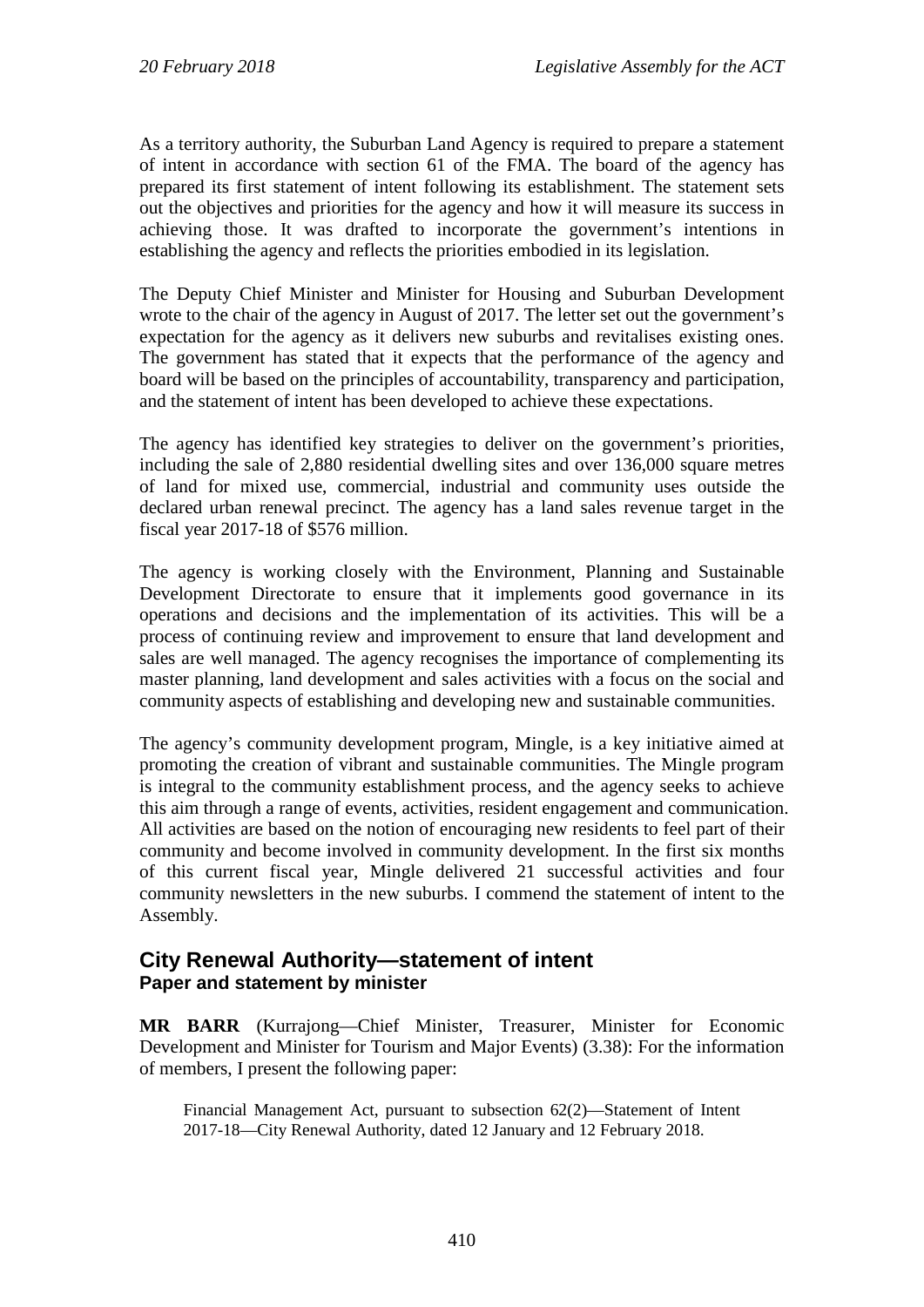I ask leave to make a statement in relation to the paper.

Leave granted.

**MR BARR**: In July of last year the government established the CRA under the CRA and SLA Act 2017. The authority was established to play the crucial role of coordinating and implementing world-class urban renewal within the defined precinct. The establishment of the authority ensures that as Canberra grows its city centre and immediate surrounds will further evolve into a thriving precinct with well-designed buildings and public spaces that improve activity, connectivity and sustainability.

As a territory authority, the CRA is required to prepare a statement of intent in accordance with section 61 of the FMA. The board of the CRA has prepared its first statement of intent following its establishment. The statement sets out the objectives and priorities for the CRA and how it will measure its success in achieving those. It was drafted, as was the case with the SLA, to incorporate the government's intentions in establishing the authority and to reflect the priorities embodied in its legislation.

I wrote to the chair of the authority on 13 July 2017 to set out the government's requirements and priorities in relation to the delivery of design-led, people-focused urban renewal in the precinct, which spans West Basin, the city, Haig Park, Northbourne Avenue and parts of the Dickson group centre. The government has stated that it expects that the performance of the authority and the board will be based on the principles of accountability, transparency and participation. Again, this statement of intent has been developed to achieve those expectations.

The authority will lead urban renewal in the city renewal precinct. To achieve this, it will forge strong and constructive partnerships with the community, industry and other stakeholders to create a place for people to live, explore and, most importantly, enjoy. The authority will measure its success by the development of a revitalised precinct that is sustainable, that is livable and attractive, that is diverse and that has an active residential population that has a strong sense of community. It will measure its success through the take-up of economic and business incubation opportunities for enterprises, small start-ups and creative people.

Specifically in the 2017-18 fiscal year, the authority will deliver the following project-related outcomes. In the city renewal precinct, it will deliver a plan for revitalisation of the city precinct, which will be people-centric with high quality urban environments at its heart. It will finalise the Haig Park master plan and implementation strategy. It will complete stage 1 of the West Basin precinct and progress work with the Australian government and other stakeholders on stage 2. It will progress improvements to the city bus interchange and its important functional interrelationship with the light rail network. It will develop a plan for the revitalisation of the Sydney and Melbourne buildings and the surrounding public realm.

It will set guidelines and standards to ensure that the landscape environment along Northbourne Avenue is befitting of the primary gateway to the national capital. It will identify opportunities for the future development and renewal of the Dickson group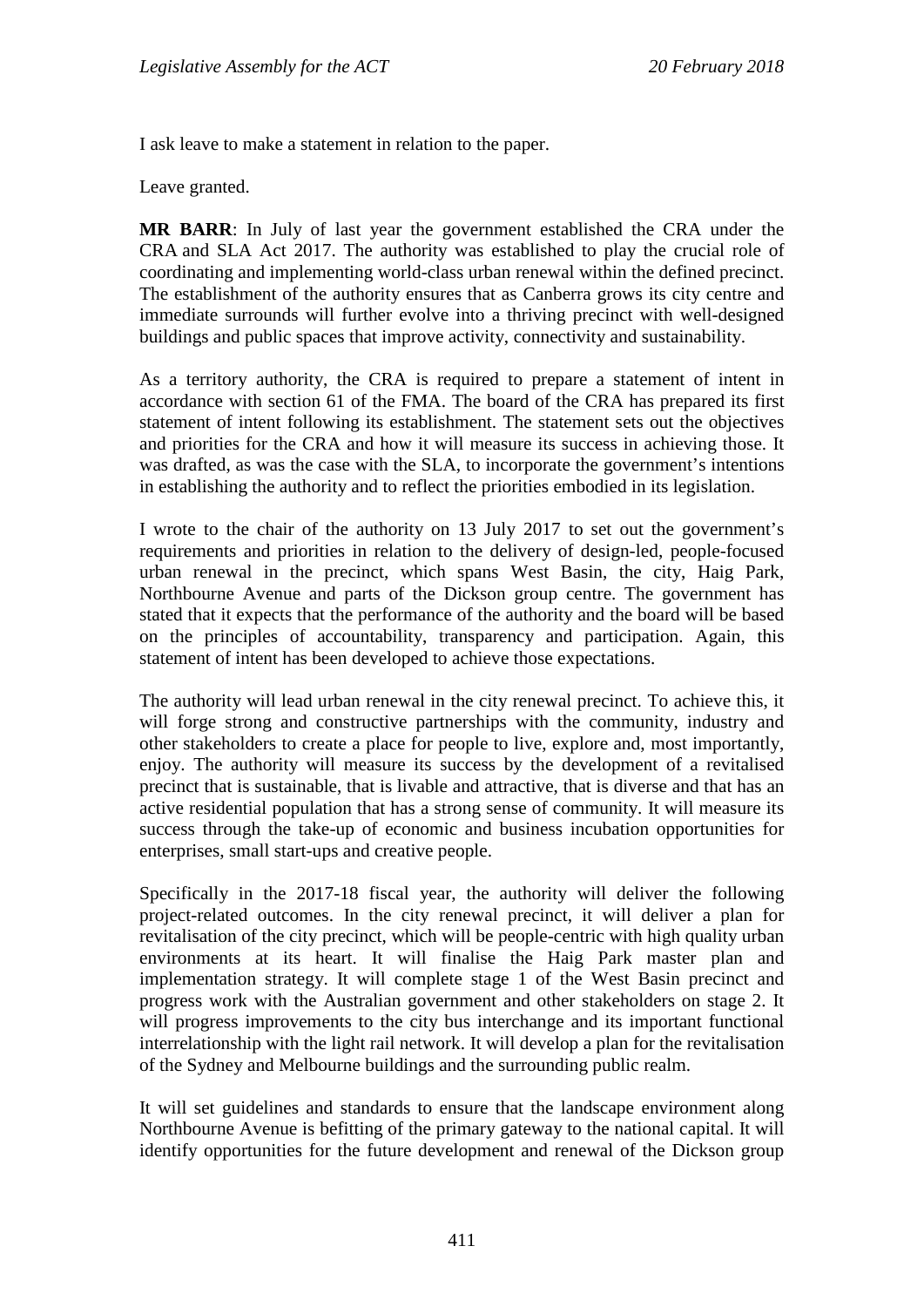centre, with a particular emphasis on the Woolley Street project. It will progress land sales within the precinct associated with the asset recycling initiative. It will develop a comprehensive program of place-making and activation for public spaces in the city precinct and partner with local businesses and the creative sector to support the cultural capital of the city centre.

The authority is working closely with the Environment, Planning and Sustainable Development Directorate to ensure good governance in its operations, decisions and implementation of this range of city renewal activities. This, again, will be a process of continuing review and improvement to ensure that the city renewal function is well managed. The authority will deliver a more rigorous approach to the release, development and renewal of land and places in the precinct. I commend this statement to the Assembly.

**MS LE COUTEUR** (Murrumbidgee) (3.43), by leave: As the Chief Minister alluded to, the ACT government has been required to set targets for its land agencies to release sites for affordable community and public housing as part of the 2017 legislation establishing the CRA and the SLA. This was due to amendments the Greens proposed. I asked the Chief Minister in September last year about the targets, and I was told that the targets would be available in the fullness of time. It is very pleasing that the fullness of time has finally arrived.

Earlier this month I wrote to the housing minister, calling on the ACT government to maintain the existing proportion of public housing in Canberra, which we calculate to be 7.1 per cent of all housing. The notifiable instrument states that there will be over 14,000 new homes built on urban renewal sites that are scheduled for release in 2017-18 in Braddon, Turner, Reid and Red Hill. It is disappointing that this will not include any affordable community or public housing.

The notifiable instrument sets aside 143 new sites for public housing dwellings in the year. Given that the notifiable instrument shows that we are releasing land for 4,120 dwellings, that would appear to be grossly inadequate if we are serious about maintaining the current levels of public housing stock. This means that only 3.5 per cent of new dwellings will be public housing, less than half the current rate of public housing across the territory.

In response to my question without notice about this matter earlier today, the Chief Minister noted that these figures only tell part of the story of the targets for new land release and that these targets do not include existing or planned affordable public or community housing in these areas or, indeed, across the territory where they would be taking advantage of land that has already been released.

I understand that there are fluctuations in stock numbers of new public housing due to asset renewal, new construction in existing areas not covered by the SLA and CRA land release program and spot purchasing. It is worth noting, however, in this context that the Community Services Directorate's most recent annual report for Housing ACT shows that there were only 72 dwellings delivered as part of Housing ACT's capital renewal program, as distinct from the more major public housing renewal program, which is aiming to be a roof-for-roof replacement.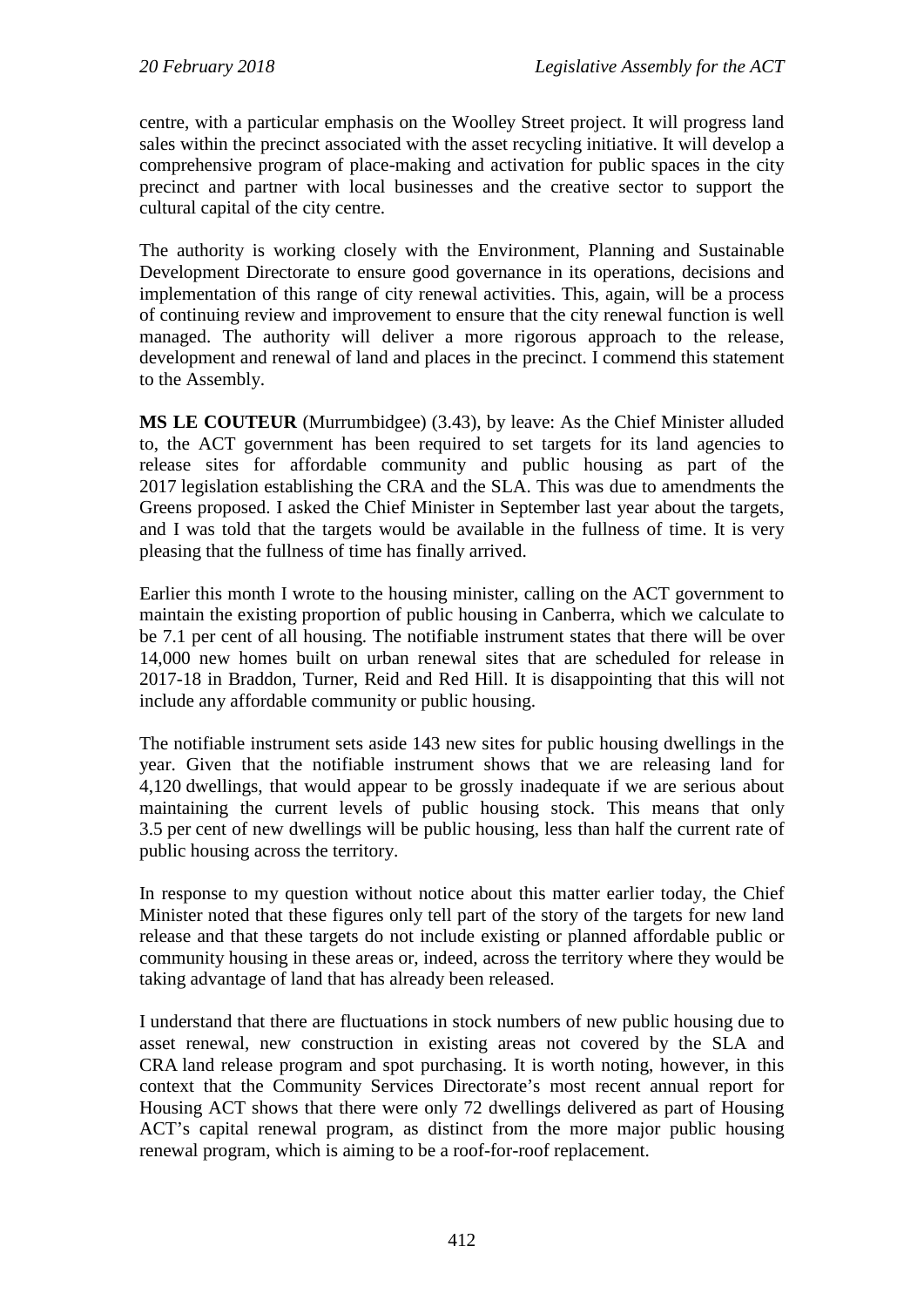Some of the numbers are just embarrassing. Only one new public housing dwelling in all of Lawson? And 143 public housing dwellings go nowhere near maintaining the current proportion of social housing. I would be interested to know if the cost of these new dwellings is going to be financed at least in part through the sale of existing public housing assets.

Providing land for only 34 new community housing dwellings does not do enough to grow the supply of community housing, especially in the context of the national housing finance and investment corporation commencing operations in the next year. This entity will aggregate bond finance and distribute it to community housing providers, giving them access to long-term, low interest finance with construction and acquisition of new community housing dwellings. Land released to this sector should be massively ramped up so that community housing can take advantage of this funding. It would be helpful to know what process will be used to allocate land set aside for community housing—the small amount of it at this stage.

I am also curious to know why census data for the number of community housing dwellings has been used in table 2 of the notifiable instrument, which details the current proportion of social and affordable housing within each suburb where new land is being released. It shows, for example, that there are no community housing dwellings in Lawson. However, on 21 June 2016, two months before the census and immediately before the first tenants moved in, Minister Gentleman launched nine townhouses in Lawson that are owned and managed by CHC Australia, which, as we all know, is a Canberra-based community housing provider. These townhouses have been rented to low and moderate income households at a 25 per cent discount to market. Perhaps using data provided to the register of community housing providers which includes information about the number of dwellings and their location could be more helpful than census data.

These figures are a win for transparency, but they appear to be a step backwards for affordable housing supply in the territory. In the light of recent data in the report on government services which shows that Canberra has the dubious distinction of having the highest proportion of people in private market rental stress, they are disappointing. I call upon the government to put more focus on the delivery of additional affordable public and community housing stock.

# **Papers**

**Mr Gentleman** presented the following papers:

#### **Subordinate legislation (including explanatory statements unless otherwise stated)**

Legislation Act, pursuant to section 64—

Public Place Names Act—Public Place Names (Gungahlin District) Determination 2018—Disallowable Instrument DI2018-8 (LR, 8 February 2018).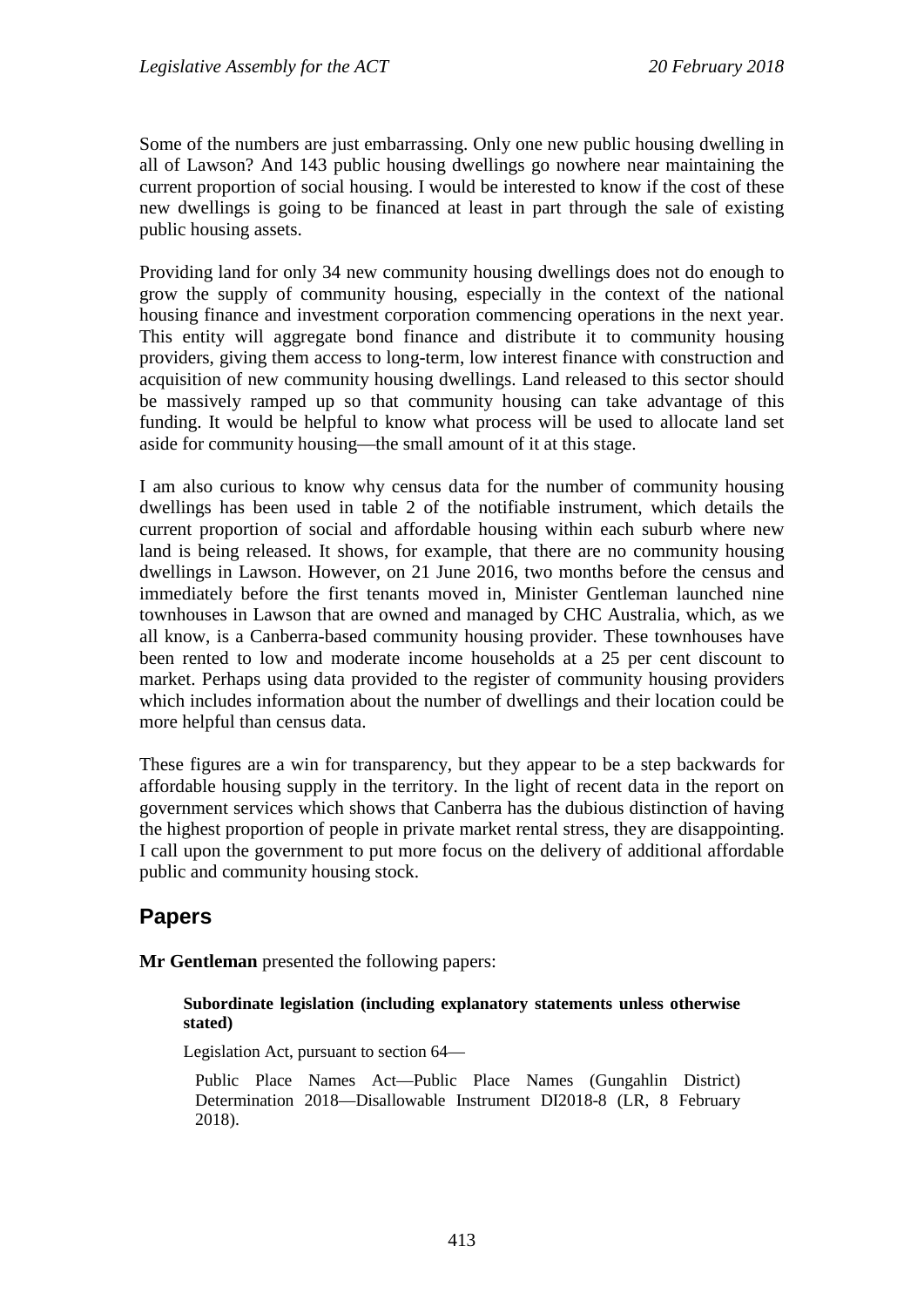Road Transport (General) Act—

Road Transport (General) Application of Road Transport Legislation 1)—Disallowable (LR, 5 February 2018).

Road Transport (General) Application of Road Transport Legislation Declaration 2018 (No 2)—Disallowable Instrument DI2018-10 (LR, 12 February 2018).

## **Environment and Transport and City Services—Standing Committee Report 3—government response**

**MR GENTLEMAN** (Brindabella—Minister for Police and Emergency Services, Minister for the Environment and Heritage, Minister for Planning and Land Management and Minister for Urban Renewal) (3.49): For the information of members, I present the following papers:

Environment and Transport and City Services—Standing Committee—Report 3—*Draft lower Cotter Catchment Reserve Management Plan 2017*— Government response.

Lower Cotter Catchment—Reserve Management Plan 2018.

I move:

That the Assembly take note of the papers.

The lower Cotter catchment reserve management plan 2018 has been prepared in accordance with chapter 8 of the Nature Conservation Act 2014. I am very pleased to be able to present the final plan to the Legislative Assembly today. The lower Cotter catchment is public land under the Territory Plan, reserved for the primary purpose of protecting existing and future water supply and the secondary purposes of conserving the natural environment and providing for public use of the area for education research and low impact recreation.

The plan will guide management and recreation use of the lower Cotter catchment over the next 10 years, with the aim of actively monitoring and promoting regeneration of the lower Cotter catchment to a fully functioning natural ecosystem of native vegetation that protects our water resources and conserves natural and cultural values while providing low-impact recreational opportunities for ACT residents and visitors.

The vision for the catchment set out in the plan is:

A recovering landscape, the Lower Cotter Catchment provides a reliable supply of clean water for the region while contributing to nature conservation, research, recreational and educational opportunities for all.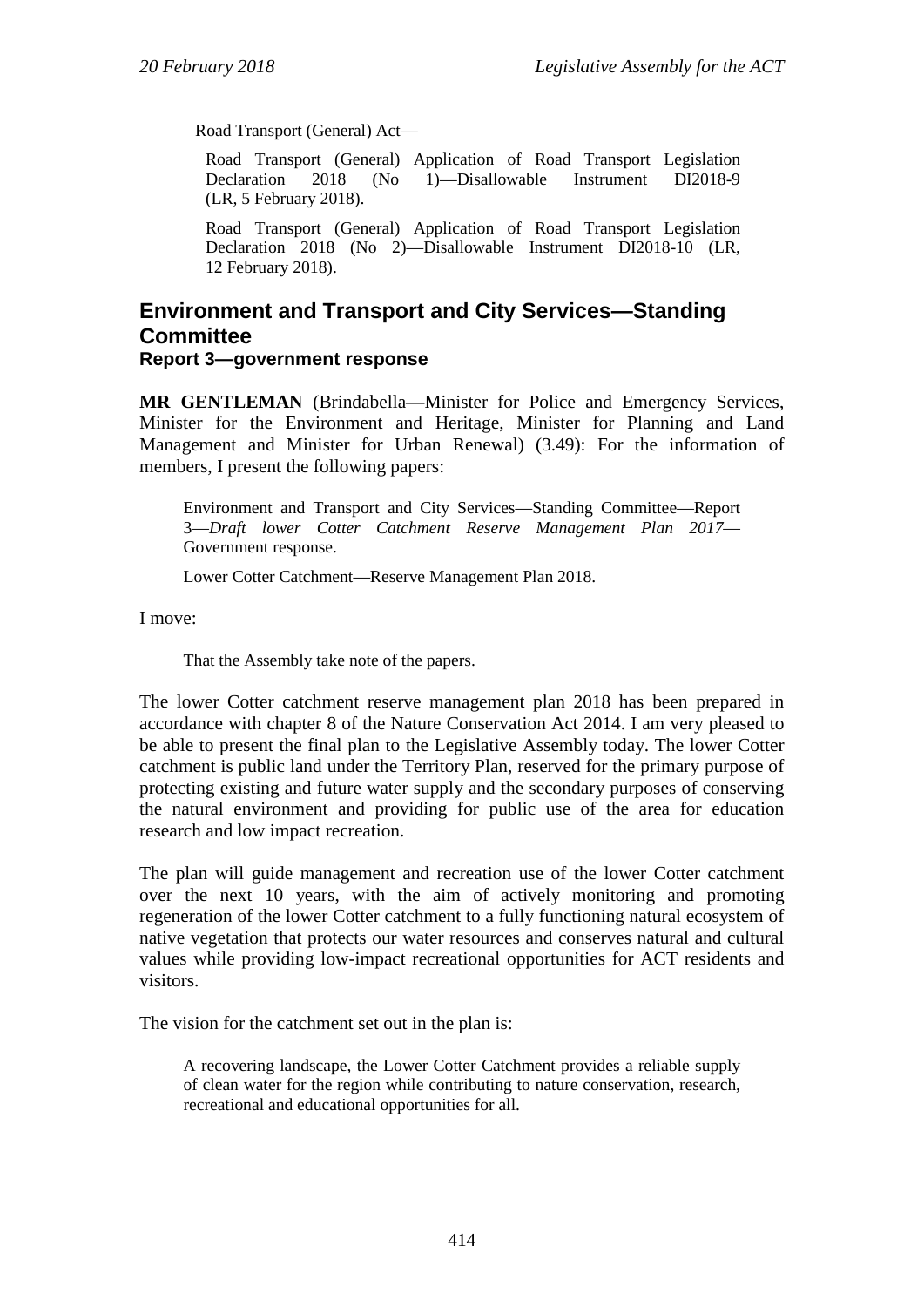For some background, the 2003 bushfires burnt almost all of the vegetation in the lower Cotter catchment, including 4,000 hectares of commercial pine plantation. Heavy rains after the fires eroded the forestry management trails and fragile soils and deposited large loads of sediment into the streams feeding the Cotter reservoir. Following the devastating fires, and in the context of a changing climate, concerns about the reliability of Canberra's future water supply resulted in the ACT government's decision to enlarge the capacity of the Cotter reservoir from four gigalitres to 79 gigalitres, or nearly 20 times its original size. That increased Canberra's water storage capacity by 35 per cent. In 2013 the new Cotter Dam wall was completed, and drawing water again from the Cotter Dam has led to a renewed focus on the reliability of water resources and the importance of a stable and healthy surrounding catchment.

The ACT government also made the decision that commercial pine plantations were no longer an appropriate land use for the lower Cotter catchment and that the remaining plantations would be phased out and the catchment returned to native vegetation. With the support of over 15,000 community volunteers, more than 306,000 trees and shrubs have been planted over 500 hectares. The plantings have been highly successful and survival rates are nearly 80 per cent.

The lower Cotter catchment is made up of more than 6,000 hectares of recovering landscape upstream of the Cotter Dam wall. Ongoing revegetation and stabilisation of the catchment with native plants is a priority to ensure the protection of water quality. The government is committed to returning the lower Cotter to a stable and healthy catchment.

The soils of the lower Cotter catchment are highly erodible. Maintaining vegetation cover and limiting activities that can lead to increased erosion are important to maintaining good water quality. Ex-forestry trails have been identified as a major source of sediment, and over 100 kilometres have already been closed and rehabilitated. The plan proposes to keep the trail network under review, with only trails that are necessary for management purposes to be retained.

Although the lower Cotter catchment has a history of disturbance from human activity, including clearing for grazing, planting with pines, and severe fire damage, the area retains significant natural values. It provides important landscape-scale connections for wildlife movement, supports a number of threatened plant species and communities, and provides habitat for some declining woodland birds as well as native fish and invertebrates. To protect these natural values, it is important that we continue to focus on weed and pest animal control. Pine wildings remain a considerable management issue, and several methods are currently being trialled for the most effective method of control and replacement with native vegetation.

Ngunnawal people occupied and actively managed the landscape for more than 25,000 years prior to European settlement and still maintain a strong connection to country. The lower Cotter catchment has extensive evidence of Aboriginal occupation and of travel routes between the limestone plains and the mountains. The plan provides for the protection and interpretation of Aboriginal heritage, in collaboration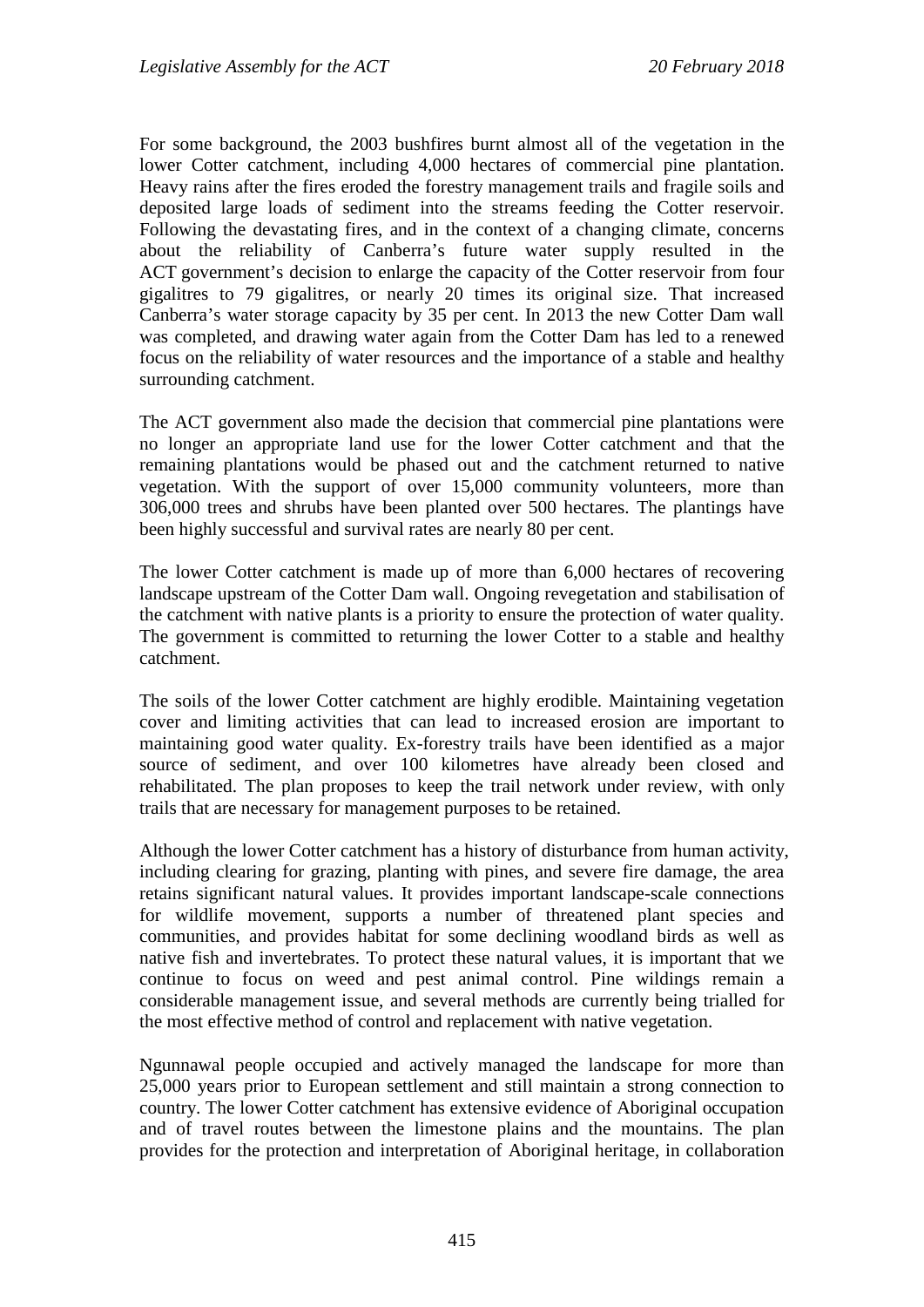with traditional custodians and Aboriginal representative organisations, and encourages their involvement in land management activities. Some evidence of early European settlement and historical forestry activities also remains and will be managed in accordance with international best practice.

Consistent with the primary objective of protecting water supply, it is intended that recreational use of the lower Cotter catchment remains low key. The plan identifies two management zones within the reserve and sets out which activities are permitted or not permitted within each zone. Motorised vehicles, including trail bikes, are only permitted on the publicly accessible roads and trails. Swimming, camping, lighting fires and firewood collection are not permitted in the catchment, and all recreational activities are prohibited in the Cotter reservoir. Fishing is only permitted in the Cotter River upstream of the junction with Condor Creek.

Fire management in the lower Cotter catchment will aim to reduce the risk of wildfire and protect Canberra from fires approaching the city from the north and west. It will promote the recovery of vegetation in order to reduce erosion, improve water quality, and protect threatened and fire-sensitive species and ecological communities.

A considerable amount of consultation occurred during the preparation of the draft plan. A wide range of relevant stakeholders were identified and consulted on the issues affecting them. Local Aboriginal groups, including the traditional custodians and members of the Aboriginal and Torres Strait Islander Elected Body, were invited to a field trip to the lower Cotter catchment to seek their views on issues of importance to them.

Prior to public release of the draft plan, all directorates were consulted in September 2016. The draft plan was available for public comment from 16 January 2017 to 10 March 2017. Some 24 submissions were received and all comments were considered in preparing the final plan. I thank all those organisations and individuals who made valuable contributions during the consultation; they have greatly helped the plan to meet the needs of the environment and the community.

The plan and the report on consultation were referred to the Standing Committee on Environment and Transport and City Services in August 2017. The committee conducted an inquiry into the plan and received two submissions. The committee's report was tabled in the Legislative Assembly on 30 November last year. The report contained one recommendation—that the minister approve the plan. The government response to the standing committee's recommendation was also tabled here today, and the government has agreed to the committee's recommendation that the lower Cotter catchment reserve management plan be approved.

As a disallowable instrument, the lower Cotter catchment reserve management plan will come into effect after the disallowance period of six sitting days. In order that members of the public have access to the plan, it will be made available on the Environment, Planning and Sustainable Directorate website and the your say website from today. Printed copies of the plan will be available on request.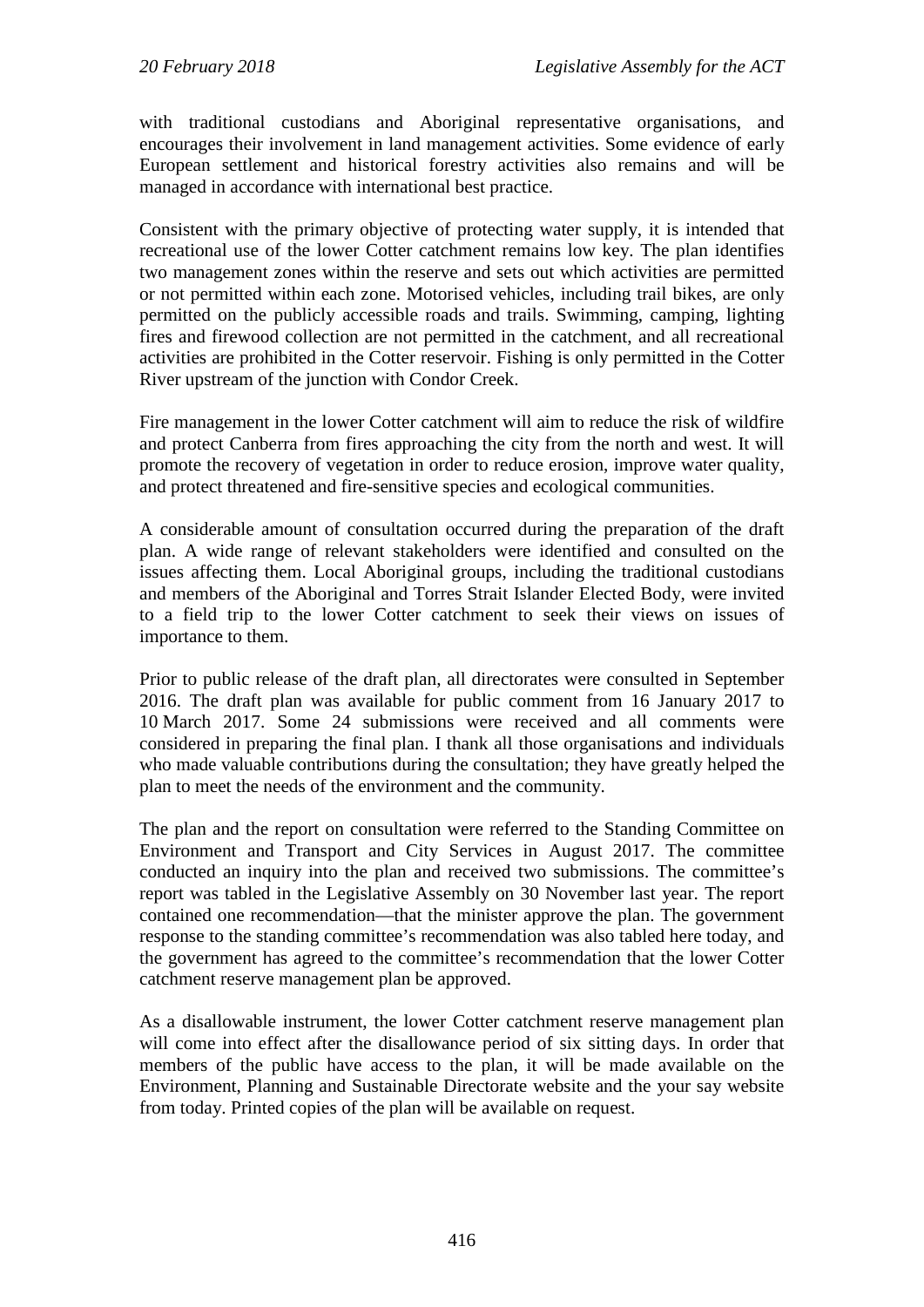Past community involvement in restoration activities in the catchment has made a significant contribution to the success of revegetation, and I thank the many people and organisations who have contributed their time to assist with the important work in restoring the catchment. The ACT government is committed to supporting continued community involvement in the restoration and stewardship of the lower Cotter catchment.

Question resolved in the affirmative.

### **Youth engagement Discussion of matter of public importance**

**MADAM ASSISTANT SPEAKER** (Ms Lee): Madam Speaker has received letters from Miss C Burch, Ms Cheyne, Ms Cody, Mr Coe, Mrs Dunne, Mrs Kikkert, Ms Lawder, Ms Le Couteur, Ms Lee, Ms Orr, Mr Parton, Mr Pettersson, Mr Steel and Mr Wall proposing that matters of public importance be submitted to the Assembly for discussion. In accordance with standing order 79, Madam Speaker has determined that the matter proposed by Mr Steel be submitted to the Assembly, namely:

The importance of broad engagement with the ACT community, particularly innovative measures to engage with younger Canberrans.

**MR STEEL** (Murrumbidgee) (3.58): I am very pleased to speak about the importance of broad engagement with the ACT community, particularly measures to engage with younger Canberrans. As a government member, I have been making myself as accessible as possible to the community through regular street stalls, on social media, by meeting with community groups, participating in forums and engaging in a whole range of other ways. As our government plans for where Canberrans will live, the hospitals and schools they will need, how they will move around our city and how we adapt to climate change, it is important that Canberrans have their say on the future of our city.

Election time is an important time for the community to have their say on the future direction of government policy, but we must also continually engage between elections as we implement our policies. To ensure that the community's voice is properly reflected, this engagement must be broad. Our government is committed to strengthening our community engagement practices to deliver better, more representative consultation. I was very pleased that, as part of last week's budget review, our government will be funding a new community panel which will improve the process of prioritising government issues, thus helping to make contributing to policy development in the ACT easier for all residents and ensuring that the government's consultations are representative of Canberra as a whole.

The panel will give Canberrans, including young people and working people who perhaps would not have otherwise had their say through more traditional methods, a say on issues that matter to them. Just because many people are too busy to directly engage with an engagement process, are put off by the conflict therein or are simply relaxed about what is being proposed, their opinion still counts and the government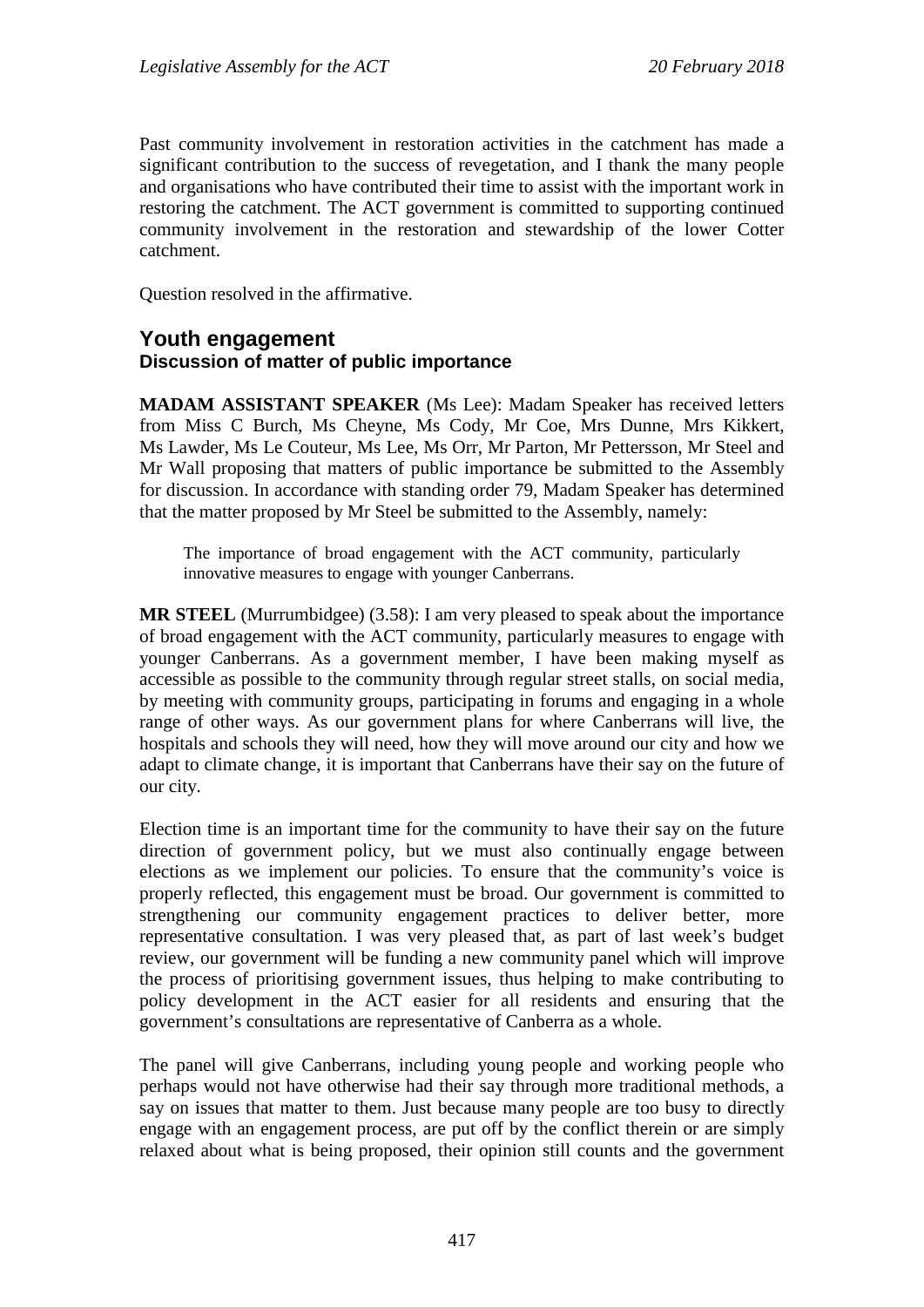wants to hear it. The panel should be up and running by midyear. I look forward to the government releasing further details over the coming weeks and months. This is just one of the government's measures to ensure that we have broad consultation in the Canberra community.

The Chief Minister has also released the new whole-of-government communications and engagement strategy, which is modelled on the UK's government communication service. It draws upon the established work and talent of the University of Canberra's Centre for Deliberative Democracy and Global Governance to guide the government's interaction with the public over the next two years. It will help ensure a more coordinated whole-of-government approach to community outreach and will be updated annually.

Some of the community consultations that will be driven by this strategy are the review of the graduated licensing scheme, consultations on the future Gungahlin nurse-led walk-in centre, the design and development of a new Canberra theatre, upgrades to the Belconnen bikeway and light rail stage 2 to Woden. Through this strategy, the government are being open and transparent about our agenda. Canberrans will be able to see the conversations that we need to have. This not only clearly signals to our community and our key stakeholders what is in the pipeline for engagement; it is also a powerful tool to enable the government to deliver a more coordinated and consistent approach to engagement.

It also continues the innovative approach that the government has initiated through our citizens jury process, which I called on the Chief Minister to trial last year. I want more Canberrans to be able to play a role in shaping their city every day on the issues that make a difference to people's lives. This includes planning for the health system of the future, through the territory-wide health services framework, and for the future of our education system by developing a strategy for a high performing education system that provides more for better schools, better teachers and better support for all students in Canberra.

I note Minister Berry's statement this morning about the progress of this conversation. It is fantastic to hear that 44 per cent of people that have been involved in the consultation have been students, in addition to parents, carers and other teachers and professionals involved in our education system.

Another key issue is transport. We will be continuing the conversation with Canberrans about how they move around our city and how we can avoid the gridlock experienced in other major cities. The Canberra community and industry will play an important role in shaping a refreshed planning strategy to ensure the government's approach across planning, transport and climate change is aligned and complementary.

Housing choices engagement began in November last year. It has sparked an important conversation in the community. We will use innovative, deliberative methods to engage with a representative group of Canberrans to consider and weigh up the demands in housing and housing options in Canberra.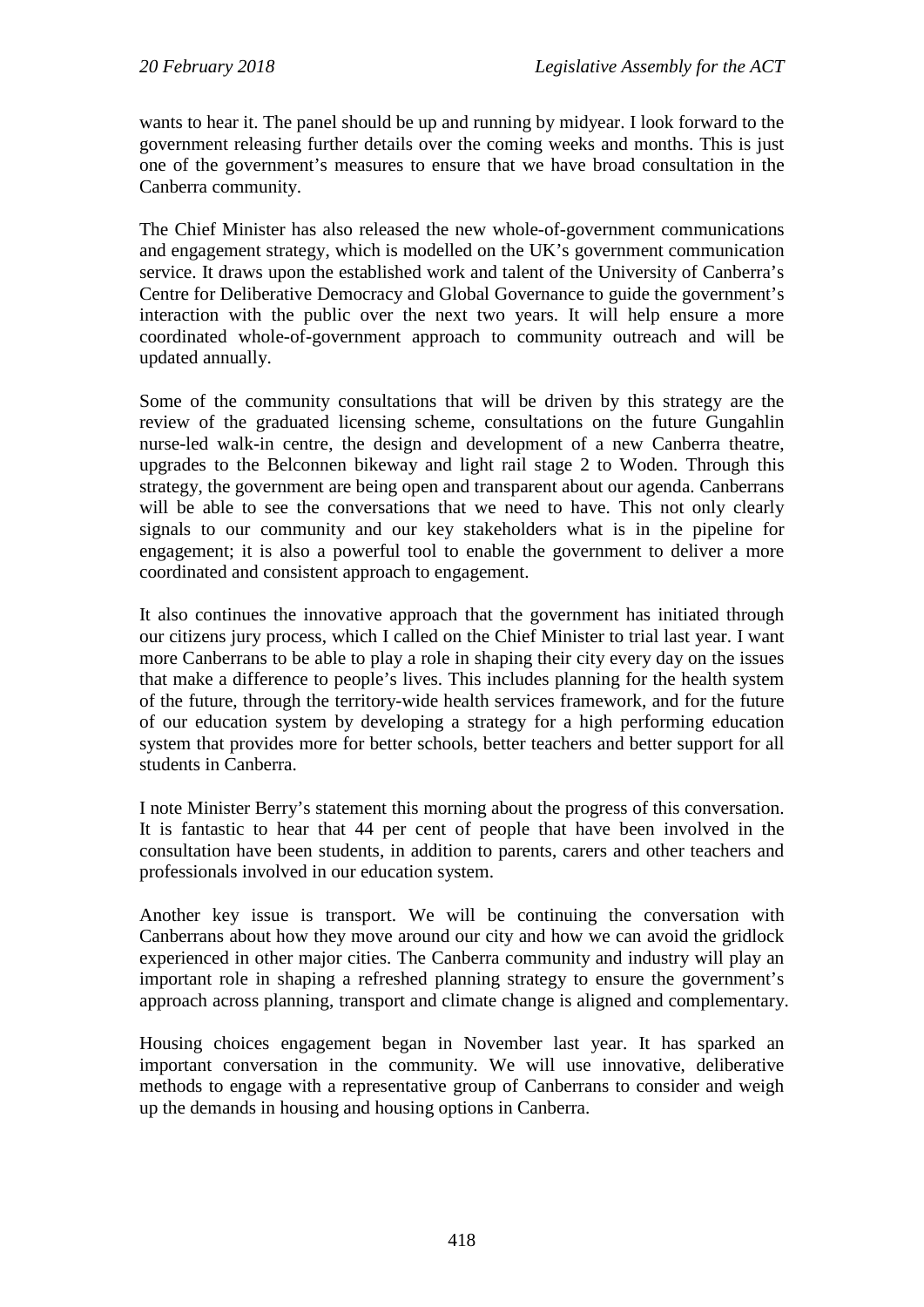As part of our engagement with the community, we must ensure that young Canberrans are heard. Often the loudest voices in our community are not the youngest. In fact, they are the oldest. Yet many of the key issues that young people are directly concerned with are a responsibility of the ACT government. The schools they go to, the transport they use, housing affordability and the environment are all the ACT government's responsibility, and the people deserve to have their say on those issues.

The ACT government, through our Youth Advisory Council, YAC, seeks the views of younger Canberrans. But we still need to get better at tapping into the voices of young people in our community more broadly to ensure that they are heard and considered in government decision-making. There is no doubt that this generation requires a more targeted and innovative engagement to ensure that their voices are heard. Much of our engagement with young people is done in the digital space. However, it is important that this is not the only way we engage.

Traditional forms of media and traditional forms of social media no longer capture all young people. For example, we now know that Facebook has a problem with young people. Research from eMarketer shows that 700,000 fewer 18 to 24-year-olds will regularly use Facebook this year in the UK alone as younger users defect to other services like Snapchat. Meanwhile, there has been a huge increase in older users, particularly the over-55s, which will become the second biggest demographic of Facebook users this year. So we do need to find other ways of engaging with young people as well as engaging with older people on these platforms as well.

I posed this problem to young people at the recent teen start-up in January at the Museum of Australian Democracy. I asked them to come up with a solution for how to improve government engagement with them. I am always impressed by the energy and ideas of young people. The solutions they came up with were certainly fantastic. It is pleasing that some of the government's thinking about engagement with the community more broadly was reflected in some of the solutions that they came up with.

Of course, it is up to not only us as a government to engage with young people but us as a parliament as well. In November last year at the Commonwealth Parliamentary Conference, I participated in a workshop with young people focused on the importance of participatory government in peaceful democratic societies. This was part of the Commonwealth Parliamentary Association's ongoing interest in engaging with more young people.

Recommendations from the CPA's youth round table included: introducing compulsory classes in schools to educate students about politics and the parliamentary process; establishing apprenticeship or internship schemes within parliamentary organisations in order to provide training for those with an interest in joining the world of politics; inviting youth representatives to participate on policy-making bodies; establishing youth advisory boards to ensure inclusivity; and allowing candidates to stand at election at the same age as they can vote.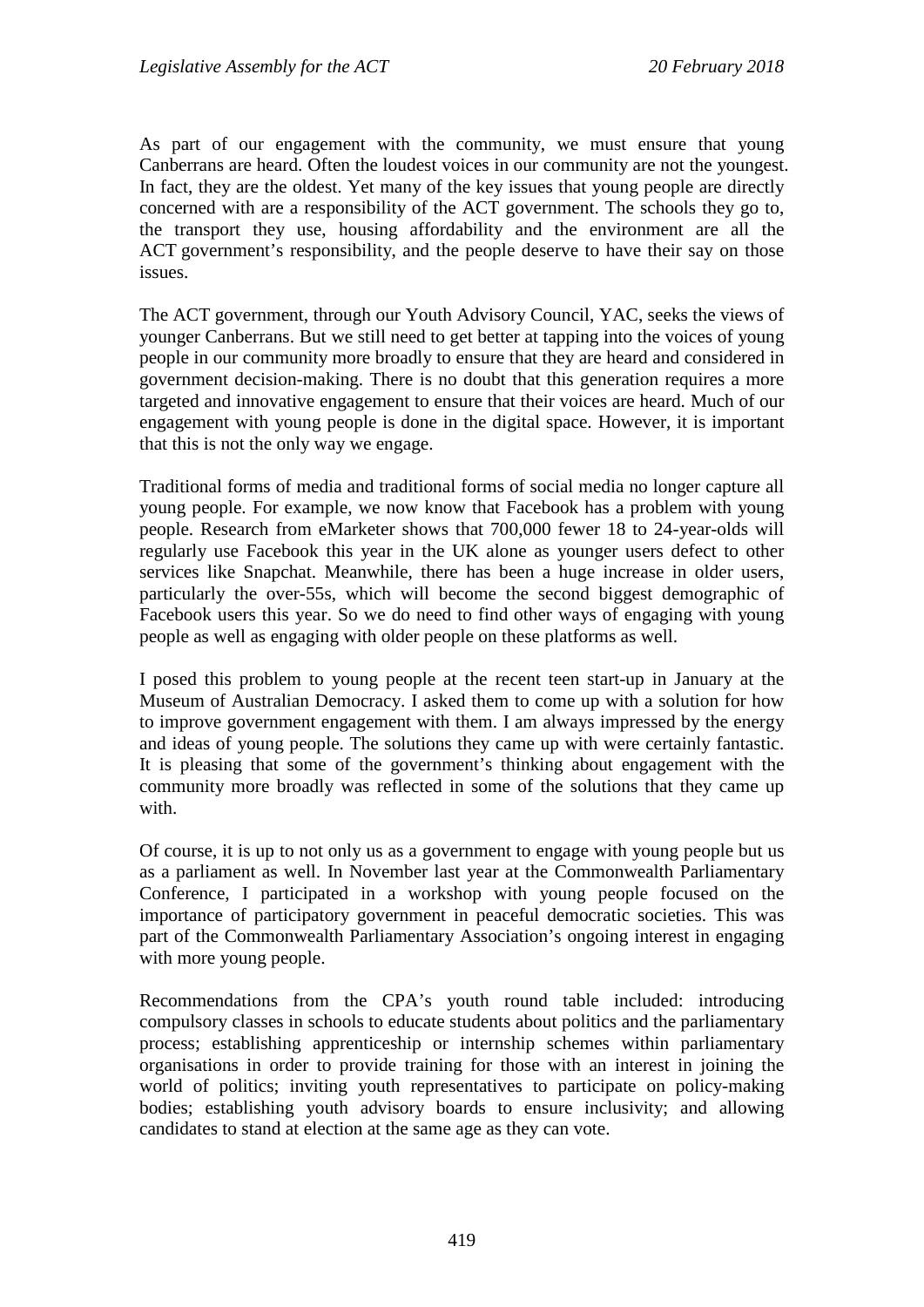We are already doing some of these things, but we should not rest on our laurels. The ACT Assembly's education office plays an important role in this regard, bringing school student groups to the Assembly and facilitating work experience programs. I had a work experience student in my office last year and I have also engaged with visiting school groups that were learning about democracy in this place.

However, further steps could be taken to engage young people in the ACT. I know that many members in this place have been invited to participate in the advocate initiative this year. It is an initiative developed by the Foundation for Young Australians. It will engage young people in each electorate with their local MLAs. Advocate aims to recruit students by meeting with student representatives, with regular meetings held monthly throughout the year. Young people are chosen each year and provided with an opportunity to engage with their elected representatives on a year-long term. I think this is a great opportunity for us as members to genuinely engage with young people and the issues that they care about through an ongoing dialogue.

In conclusion, our government is committed to engaging broadly with the ACT community as we continue to deliver our election commitments for our growing city. We will continue to look at new ways of engaging with all people in the community, including working people, but particularly focusing on innovative engagement with young people to ensure all voices are heard. Young people have a particularly important stake in the future of our community and we must continue to explore new ways of engaging directly with them, both as a government and as a parliament. I look forward to hearing other members' contributions today.

**MR PARTON** (Brindabella) (4.08): I rise to speak to this matter of public importance, and I thank my good friend Mr Steel for bringing it to us. It is no surprise to me that an MPI about engagement has come from Mr Steel's office, because he is a genuinely engaging guy, and it is wonderful to be talking about it.

In regard to public engagement of all sections of the community, it is wonderful for this government to use all sorts of different methods of communication and wonderful that we are setting up different panels. I am buoyed by some of the things that I have heard from Mr Steel today about different ways to communicate. It is wonderful that we are creating apps, developing websites and tweeting and snapping away.

However, at the end of the day, if you are still trying to hide things from the public, if you are still trying to pull the wool over their eyes, if you are not genuinely consulting with the community but rather trying to be seen to be consulting, if there is a veil of secrecy over whatever you do, when you are still trying to thwart the most innocuous of FOI attempts and keep as many voters out of the loop as possible, it is not really worth much, is it? We on this side of the chamber watch with much interest, for argument's sake, the housing choices process. We cannot help but think that there is very much a predetermined outcome there. But we still watch with interest.

My entire professional life has been based around engagement—engagement, information sharing and, dare I say, entertainment. I understand the ins and outs of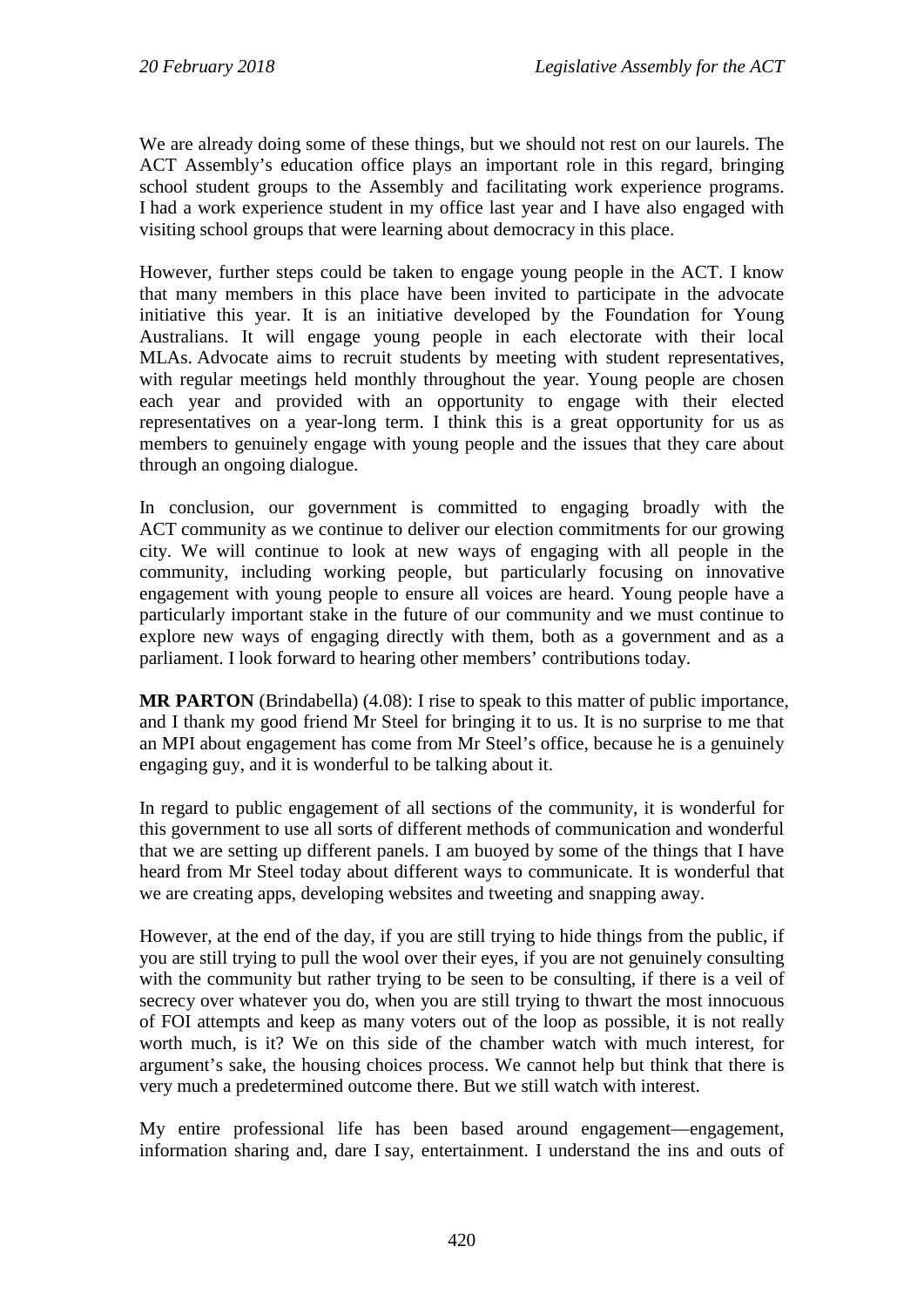community engagement. I started writing my first regular newspaper column as a 13-year-old in 1979. I have been employed either full time or casually, in the 30-odd years that have followed, by 18 different media organisations in five different states or territories. Despite my longevity in traditional media roles, I have long understood the changing face of communications in this country.

I note that Mr Steel, in his speech, certainly addressed the changing face of communications. I think all of us in public life, including corporations, politicians and entertainers, face some enormous challenges in getting our messages through to the people that we want to connect with.

For the two years leading up to my election here, I was running my own digital communications company, focusing on social media. I understand our changing communications landscape. When I look at our various government agencies here in the ACT, certainly in comparison to many government agencies in other jurisdictions, I see a genuine appetite for experimentation. I see genuinely an appetite for embracing new forms of communication. I would like to see more of it.

There are risks involved, but I think it is a space where you can be risky. My love affair with traditional media went on for a long time and it is still going. But, as Mr Steel pointed out, that love is not shared by millennials. Millennials do not watch free-to-air TV in great numbers. They do not read newspapers in great numbers. They tend not to listen to the radio in great numbers, so engaging with them is tougher than with previous generations.

The generations before them are still engaging with mainstream media but not to the same extent as was the case 10 years ago. Again, as Mr Steel pointed out, Facebook has almost now moved into the realm of a mainstream traditional media in the way that it is being dropped by certain demographics and homed in on by others. It has forced those of us with information to share to find some innovative new ways to share that information.

When I was running my digital communications agency, I used to explain to new clients that communicating using mainstream media was like standing up on a stage in a large theatre and talking to the people on a microphone. Sure, there are big numbers that you are potentially reaching, but the message is not tailored to individual groups and engagement is pretty much all one way. The crowd have the option to clap and cheer or to boo, or they can throw stuff at you, but that is it. They cannot really communicate back.

Social media engagement is like climbing down from the stage and joining the crowd. With really good social media engagement, you stand alongside your audience. You join them arm in arm on their level and join their conversation. I have to say that I do see a bit of this coming from ACT government agencies. To join the social media conversation you have to engage with people in the same way that they talk to their friends, and your dialogue must be something that they want to hear. Social media content creation must be tailored to your audience. It must be designed to foster genuine engagement. I would love to see some more risks taken in that area by the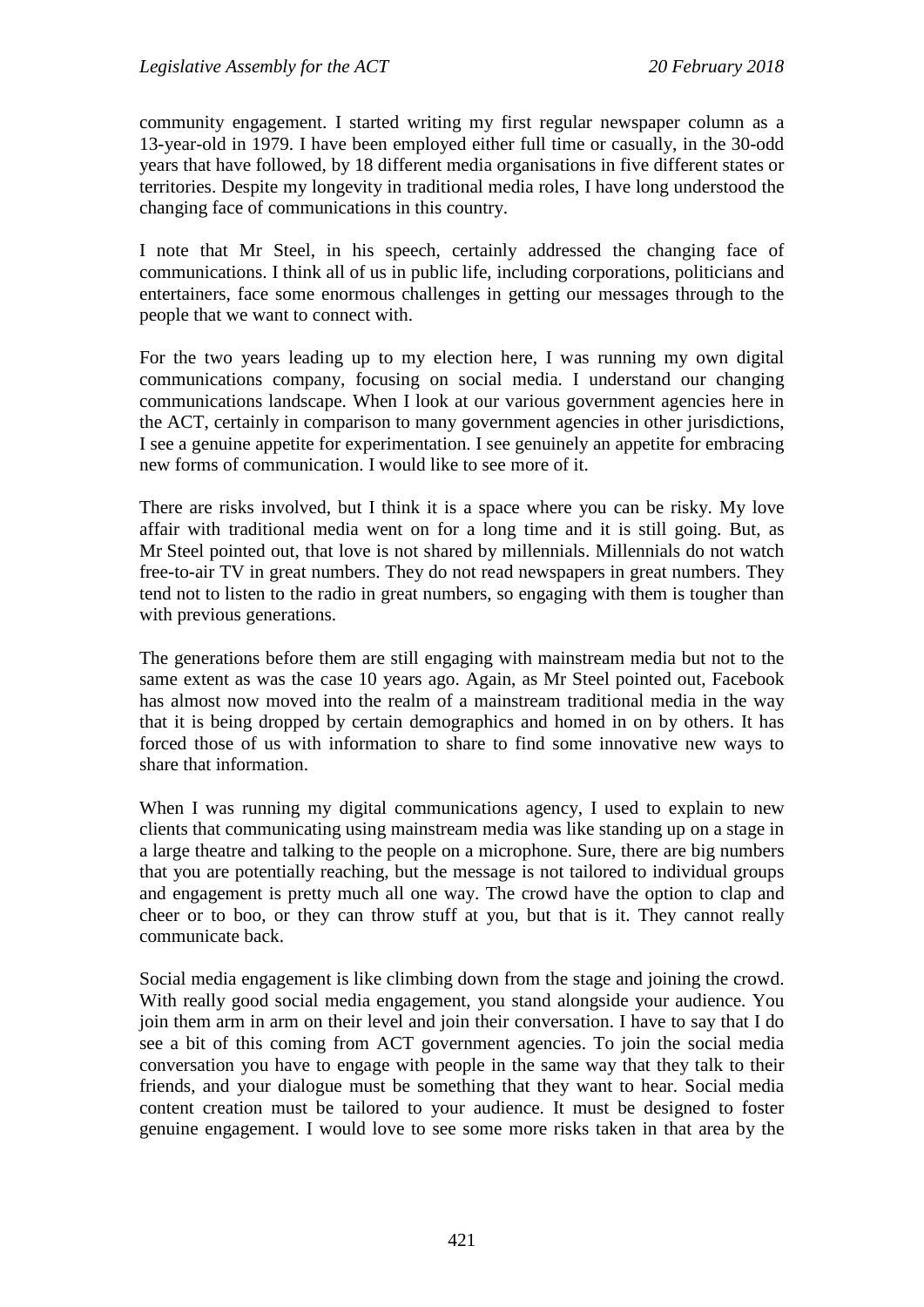various agencies here. Engagement is the petrol that drives organic reach and it all originates from the actual content creation.

Not all government departments are using social media to its full potential. In 2018, any government agencies that are not fully utilising one or more social media platforms are probably not achieving their desired policy objectives. It was briefly touched on—actually, I do not know that it was briefly touched on—that one of the biggest benefits, of course, is the ease of communication and the fact that you can get instant feedback.

Snapchat was mentioned by Mr Steel, which I think is very much an exploding platform. I think we are still to work out exactly how to reach people on Snapchat, certainly for our purposes here and for government agency purposes. I think it is very easy for non-users of these platforms to dismiss them as being purely recreational, but that that is the absolute key to their effectiveness.

Because of their recreational nature, these platforms create a space where you can engage with people who would not necessarily be looking for that sort of information but who may be open to receiving it on that sort of platform. One of the worst things that you can do when people are trying to engage is to ignore them. It is even worse when it is government agencies, because there is already a negative stigma attached to their level of customer service.

While I fully support the innovative way forward, I was most pleased to hear Mr Steel also talk about the fact that, while we should embrace new ways to deliver information, the traditional ways of engagement with the community are not yet ready for the scrap heap. We must always remember that there is a large section of the community that have not embraced new technologies or are not at the point where they want to come forward and join a panel. I do not think we can forget them.

My office has certainly received a number of complaints from members of the community who are not well connected in the digital space. They have on occasions been directed to websites for more information or even for the payment of fees on some occasions. They felt that they had been treated with disdain for their inability to grapple with some things in the digital space. So, by all means, march forward and experiment, but do not forget those who have been left behind.

**MS LE COUTEUR** (Murrumbidgee) (4.15): I thank Mr Steel for raising this important issue in the Assembly today, and I am really pleased that the government understands how essential it is to broaden the range of Canberrans who are empowered to have their say on the future of our city. As a result of the parliamentary agreement, the government is required to strengthen the community consultation process, including the use of deliberative democracy strategies so that diverse views are taken into account in major project proposals.

The Greens have always been in favour of consultation and good processes, and the Greens have also always been in favour of getting diverse citizens more involved in government decision-making as one way to improve confidence in democracy and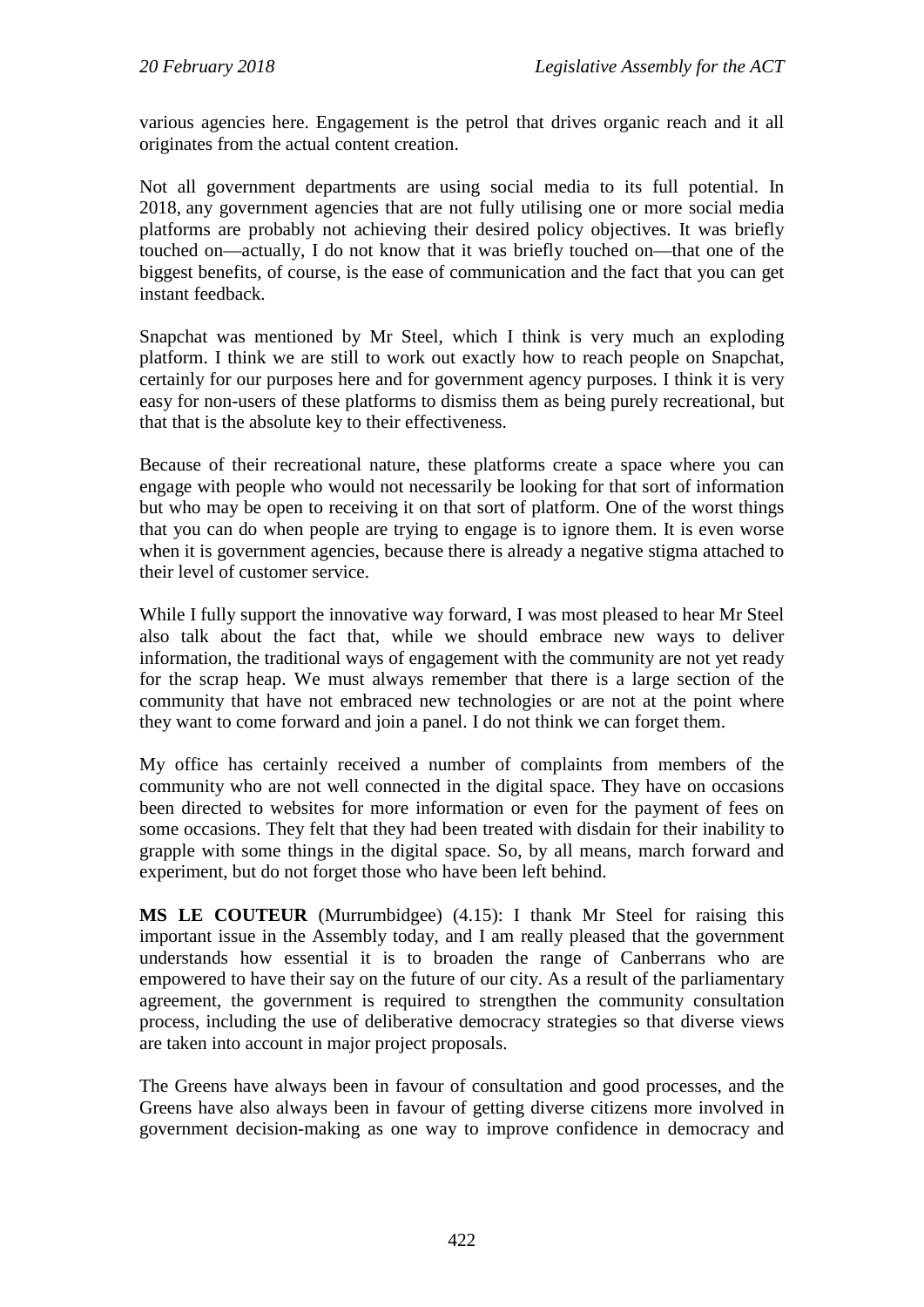deliver outcomes that meet the community's real needs. Grassroots democracy is one of the Greens' four pillars.

We welcome and continue to support the citizens jury on compulsory third-party insurance as a first step towards meeting this parliamentary agreement commitment. I look forward to actually seeing the final stages of the jury process unfold and to learning more about the outcomes of this important step forward in the way in which we engage with the community. I am also looking forward even more to the pilot participatory budgeting process that the government has agreed to as part of the 2019-20 ACT budget cycle, given that it followed a motion of mine last year.

To increase and broaden the community ownership over future citizens juries, I think it is worthwhile asking the community what issues they want to be consulted about, where they want to be heard. Some of the topics I have previously suggested are relevant in particular to younger Canberrans and would assist the government in strengthening its engagement with youth and children.

Given that there are over 500 playgrounds in Canberra and the government does not have the budget to maintain them all to their original standard, it could well be worthwhile having a broader community discussion about whether we should instead concentrate on having fewer but better playgrounds, rather than the three to five in each suburb. In my electorate of Murrumbidgee, the residents of both Farrer and Waramanga would love a new playground, and Torrens would like one of theirs upgraded. I know Mrs Kikkert presented a petition on this issue last year.

Looking at playgrounds, this would also be a perfect opportunity to test innovative engagement with children. When consulting children, young children in particular, it is important to ask them questions on local things that matter in their everyday lives things like what they want to see in playgrounds or the safety of their walk to school. Ask them about big, intangible things and you will get answers like spaceships and meerkats which are interesting and useful but possibly do not strike the balance that government needs between imagination and reality.

In 2016 the students of Macquarie Primary School showed just how strong solutions created by young people can be when they took out a national good design award for their innovative approach to resolving the school car park issues. In collaboration with Design Managers Australia, the students came up with practical and inexpensive solutions to improve traffic flow during peak periods and drivers' understanding of the rules. This example demonstrates that young Canberrans are fantastic at thinking outside the box when solving problems that they confront in their everyday life, and we should certainly be consulting them more.

Another suggestion for a potential citizens jury was to consider lowering the voting age. While 16-year-olds can currently join the army, get a gun licence, get a job, pay tax and drive a car, they are still not considered mature or adult enough to actually participate in an election. Together as a community, we should consider following other countries in addressing this gap. As politicians, we must find better ways to connect with our young adults, understand the issues on which they want to be heard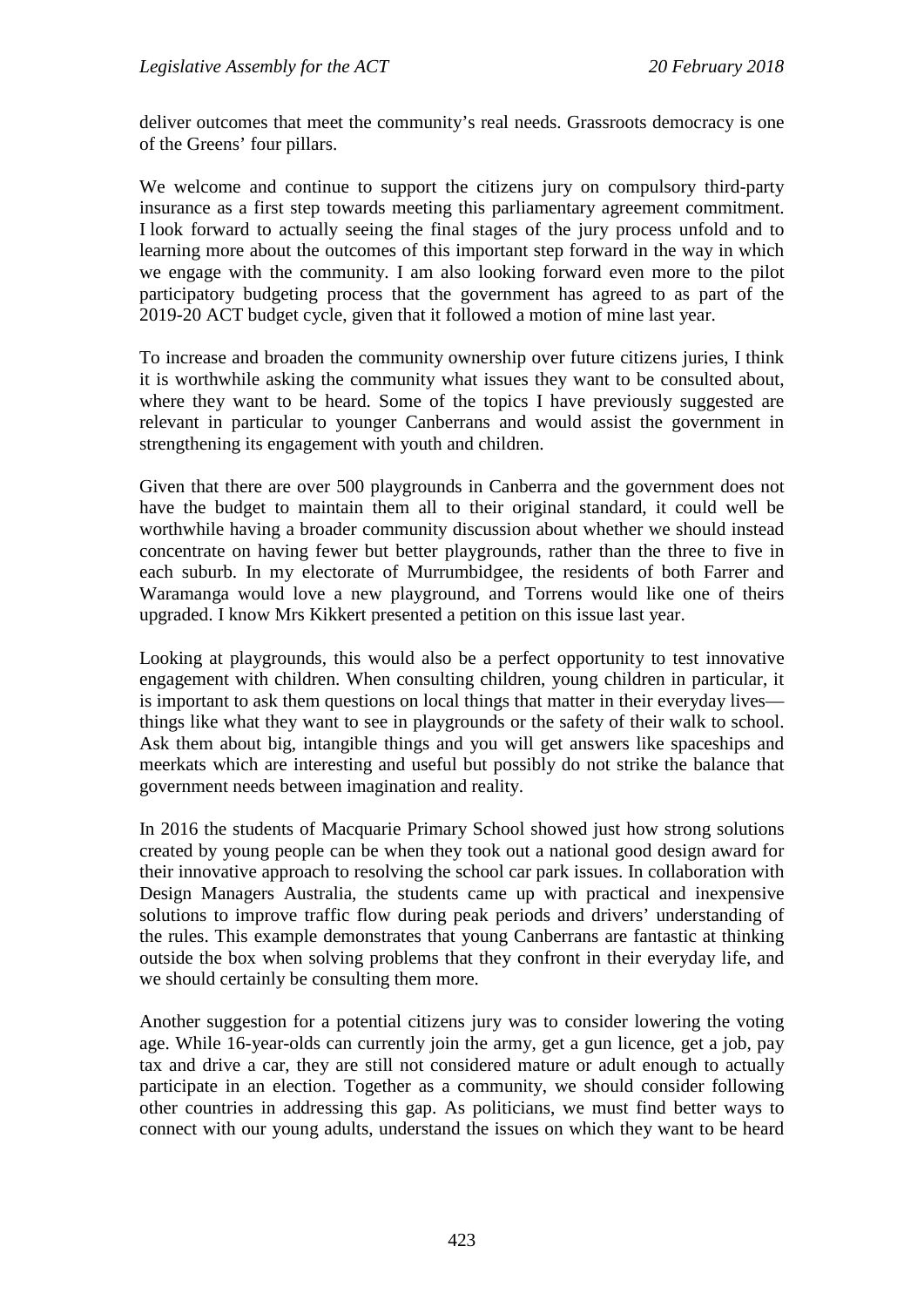and provide appealing ways for them to participate in policy development and decision-making.

Of course, peak bodies such as the Youth Coalition of the ACT do provide frank and fearless advice on the interests and wellbeing of the estimated 78,000 young Canberrans aged between 12 and 25 years and those who work with them. But governments must do more to build direct lines of communication and consultation with their young citizens. Current events in the US demonstrate that, if you do not build them, they are going to come anyway. In the last 24 hours dozens of teenage students held a lie-in on the pavement in front of the White House to demand presidential action on gun control after 17 students were tragically killed in a school shooting in Florida.

Internationally, we are seeing a resurgence in activism and political innovation driven by young people, with memberships of groups like Unite, Momentum and the Democratic Socialists of America, mostly people under 30. In Australia we have AYCCC, the Australian Youth Coalition for Climate Change, which I always say to people is hopefully going to be the salvation of the world. Here at home the recently announced online community panel is another positive step towards broadening community engagement with a more representative group of Canberrans, including young people who connect, communicate and mobilise online.

A key point I would like to make, however, is that it is not just the breadth of government consultation that matters; it is the genuineness. Genuineness means that the issues on which the public are consulted are issues about which the government is actually curious and truly open to a range of outcomes and truly open to the community's input. Genuine consultation means that the public's contribution will actually influence the final decision and participants will be informed on how their input impacted the decision.

In my electorate of Murrumbidgee, the management of Woden's urban renewal has certainly caused the community to doubt the genuineness of government consultation. The Woden town centre master plan was developed by the ACT government, with extensive community consultation, in 2015. It was a good plan with community support. But implementation has lagged and the community have been let down by planning decisions that are inconsistent with the master plan that they agreed with.

The people of Woden are particularly disappointed that a conspicuous 26-storey tall tower has been approved for Bowes Street, contrary to the 12-storey limit that was agreed by the community in the master plan. The existing skyscape of Woden already shows that very tall buildings can create dark and unpleasant streets, not the busy, active streets that the community wants.

The point is that no matter how innovative and far-reaching the government tries to be in its consultation methods, if the decision-making does not actually reflect community feedback then, really, there is no point doing it. The community has, in a number of instances, worked that one out and feels often very cynical about government consultation.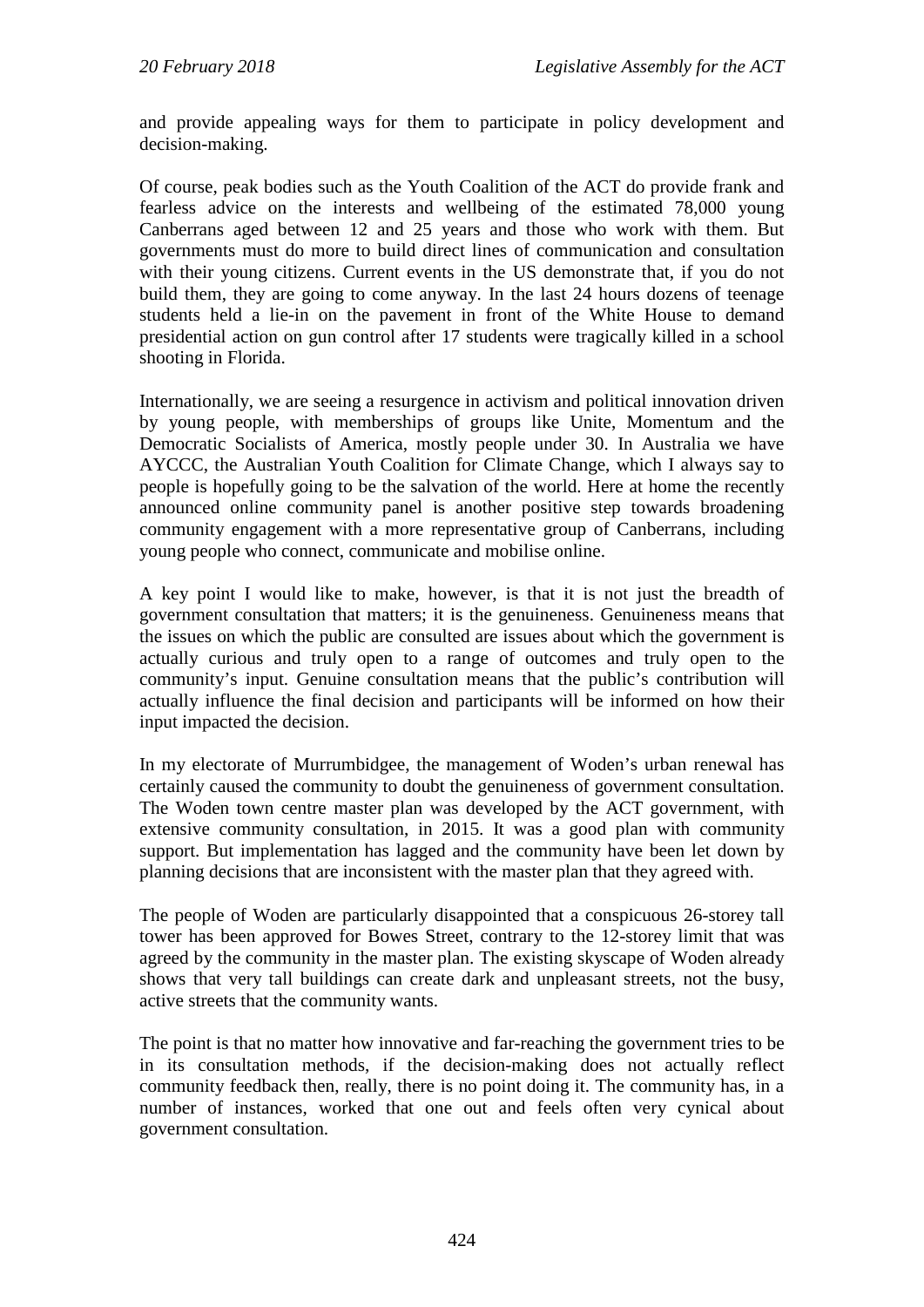Just this morning I presented the recommendations on the Weston draft Territory Plan variation. As members will recall, many of the recommendations—the majority, I think—were about community consultation and communication. For example, to facilitate public understanding of proposed draft variations, a side-by-side comparison of the existing code, the proposed code and an explanatory statement of the differences between the two should be provided. That was recommendation 4. We made a specific recommendation that the government needed to better consult and talk to the Weston Creek Community Council to discuss the issues that are raised in their submissions and provide a clear explanation to them of what the government was intending.

It was also very clear that we needed to have accessible outlines of the intent and purpose of planning documents. I am afraid that these recommendations have been made in other considerations of draft Territory Plan variations, and I anticipate that they will have to be made in the future due to the impenetrability of much of the consultation about planning matters. However, in conclusion, the Greens welcome this government's commitment to broader consultation with younger Canberrans as a part of the shared Greens-Labor agenda outlined in the parliamentary agreement.

**MS STEPHEN-SMITH** (Kurrajong—Minister for Community Services and Social Inclusion, Minister for Disability, Children and Youth, Minister for Aboriginal and Torres Strait Islander Affairs, Minister for Multicultural Affairs and Minister for Workplace Safety and Industrial Relations) (4.25): I rise to speak on today's matter of public importance and in doing so thank Mr Steel for bringing the matter to this place. It is a common myth or misconception that young people are disengaged, uninterested in politics or community. But this has certainly not been my experience, either as a candidate in 2016 or since becoming minister for children and youth. In this role I have met many passionate young people engaged in building a Canberra community that is fairer, more equal and more hopeful.

Over the last decade we have seen young people across Canberra and across Australia drive campaigns for marriage equality, strong action on climate change, secure, properly paid employment and many other issues. For them, these issues are simply common sense. They do not always accept the barriers that guide more traditional approaches to politics. This perspective on what our community could be and should be is what makes engaging with young Canberrans both valuable and often refreshing.

But, like other speakers, I recognise that this activism and passion are expressed in ways that are different, that do not necessarily fit with our traditional notions of political engagement and can perhaps, therefore, sometimes be overlooked. Young people will frequently be on social media, organising marches, sharing stories and encouragement online and engaging directly with political leaders through comments and email campaigns. These young people want to be heard, they want to get involved and they seek to make change. But I think it is fair to say they are unlikely to do it through letters to the editor. That makes new ways of listening, engaging and acting all the more important for government, especially for a progressive jurisdiction like the ACT.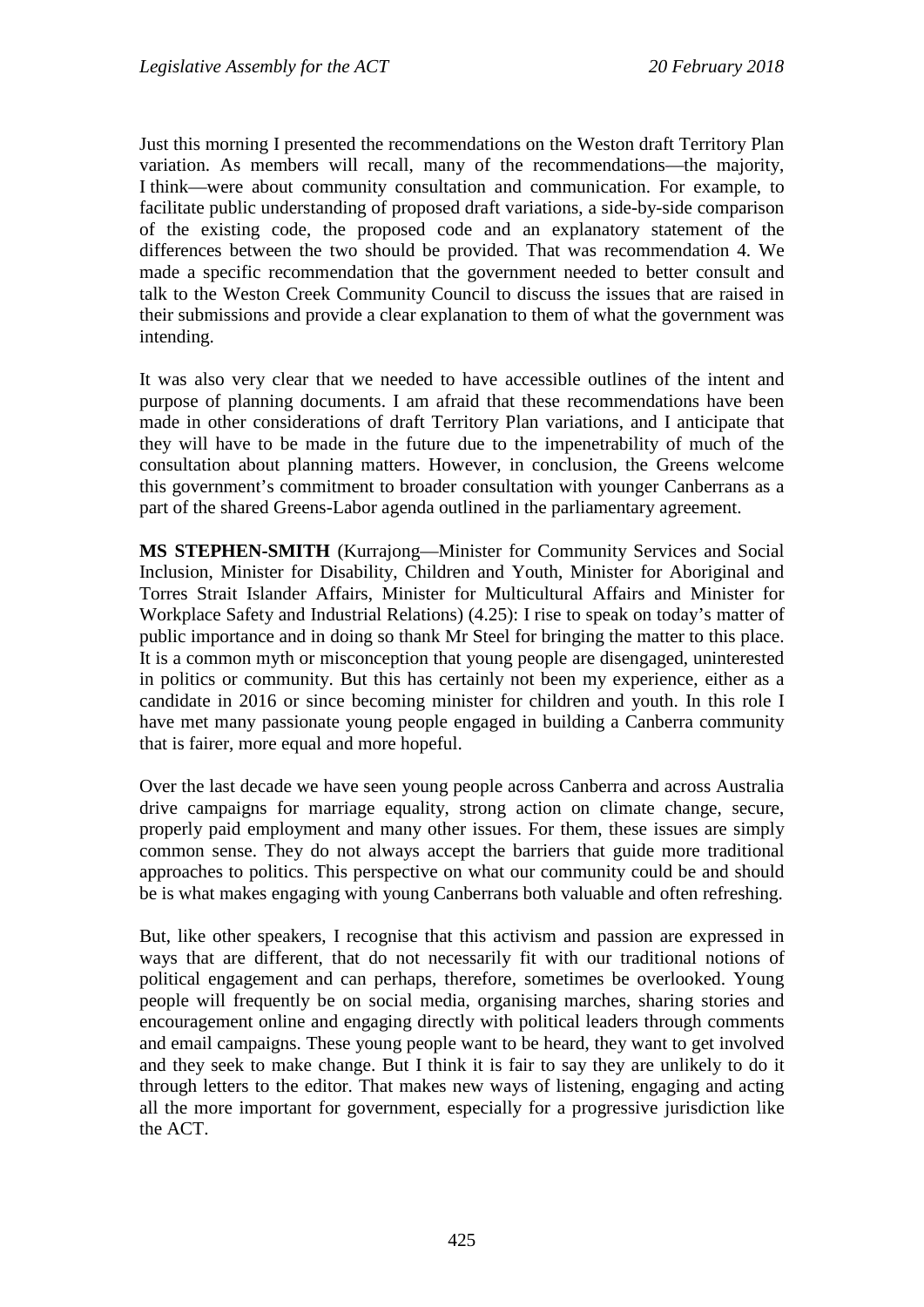The government's new initiative of the online community panel builds on our ongoing commitment to youth engagement and will help to ensure that the decisions the ACT government makes reflect what a wide cross-section of the community really thinks. While the panel will support the engagement of young people as part of the broader community, our engagement with young people specifically is also underpinned by the government's youth participation strategy, youth interact. Youth interact encourages 12 to 25-year-olds from a range of backgrounds and experiences to have their say about issues in Canberra.

The strategy aims to engage young people through youth consultation and conferences, including the work of the Youth Advisory Council, as Mr Steel mentioned earlier. The Youth Advisory Council, or YAC, provides young people with an opportunity to raise awareness of the aspirations, needs and concerns of young people within the ACT government and the wider community. It consists of 15 members who are all young people aged between 12 and 25 years at the time of their appointment. Membership of the YAC reflects the diversity of young people residing in the ACT, including gender balance, young people with disabilities and representation from Aboriginal and Torres Strait Islander and culturally and linguistically diverse backgrounds.

I meet with the YAC co-chairs regularly and recognise the importance of giving young people a voice in the ACT government. One of my goals is to ensure that YAC is supported to engage with other parts of civil society to build and share expertise. I want to take this opportunity to thank YAC members for the time they spend attending meetings, undertaking consultations and participating in the broader community, in addition to their work, study, caring responsibilities and the simple fact of having a social life. I never cease to be amazed at how impressive these young people are. Their willingness to step up and not only have a say themselves but engage with other young people is greatly appreciated by me and by the government.

The youth interact strategy also highlights the achievements of young Canberrans through the activities of Youth Week and the Young Canberra Citizen of the Year. ACT Youth Week is a week-long celebration of young people, and in 2018 it will be held from Friday, 13 April to Sunday, 22 April. Youth Week provides young people with the opportunity to express their ideas and views, to act on issues that impact them and their peers. Each year ACT Youth Week grants provide funding to organise events during the week that celebrate and recognise the contribution of young people to the Canberra community. I look forward to being able to soon announce the outcomes of the 2018 grants program.

Members may be aware that nominations are also now open for the 2018 Young Canberra Citizen of the Year awards. These awards recognise young people who make a difference, and nominations close on 19 March. Last year I was fortunate to attend the ceremony and present Mustafa Ehsan with his award as Young Canberra Citizen of the Year. Members may remember that Mustafa arrived in Canberra in 2012 after fleeing Iran as an unaccompanied minor. Since then he has become a passionate advocate for those seeking refuge in Australia. His ongoing passion to support all Canberrans through sport and mentoring highlights the important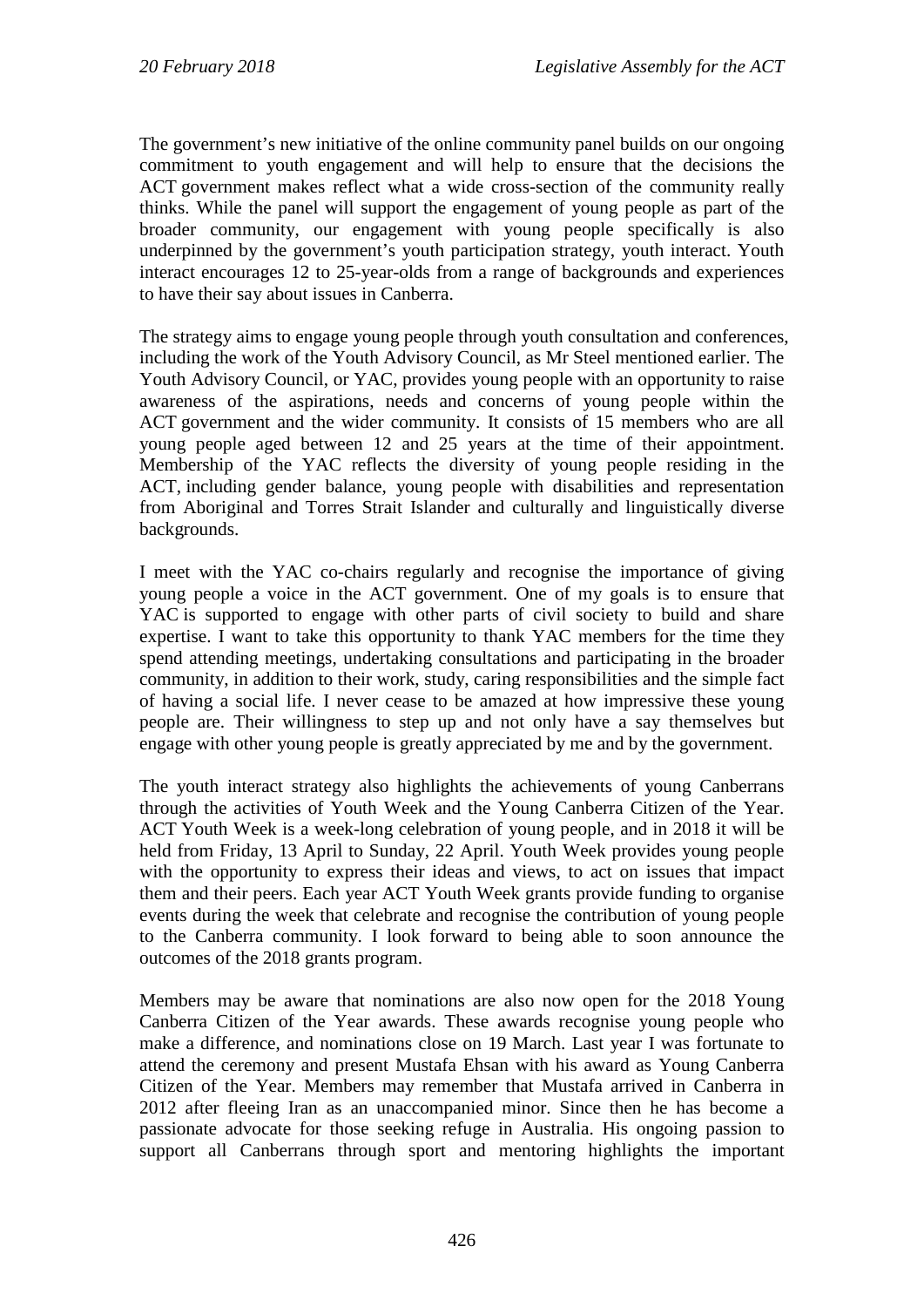contribution young people make to our city. Indeed, I have run into Mustafa a number of times since last year's award ceremony as he has been quietly continuing his role as a young community leader.

The ACT government has a clear commitment to consult and engage with the Canberra community in new ways. The government actively sought the contributions of young people in developing, for example, the ACT carers strategy, for which I launched the vision, outcomes and priority statement in December 2017 after a two-month consultation. As an advocate for new way of engaging the community I was determined that we use the development of the ACT carers strategy as an opportunity to build experience and expertise in deliberative democracy. The ACT government partnered with Carers ACT and democracyCo to engage with the diverse community of carers in Canberra for this consultation. The deliberative Carers Voice Panel was designed to include people who may be less likely to engage through traditional forms of consultation, including young carers.

The particular needs of young carers who are combining a caring role with study was a key consideration of the panel. Panel members heard directly from young carers about their own experiences of caring for a family member. Young carers articulated a real desire to support the person for whom they were caring but also spoke about the effects of this role on opportunities to connect with friends and remain engaged with school and employment opportunities.

More broadly the development of this strategy has presented an opportunity to stretch our shared understanding of government consultation. Using a deliberative process supported genuine consultation with the community that gave carers, including young carers, real influence in the policy process and directed their voices to government officials. This engagement will continue as the government explores ways to involve the voices of young carers as the strategy is implemented.

I also want to note that last year was the 10th anniversary of the establishment of the Commissioner for Children and Young People. I know that the commissioner is absolutely committed to ensuring that the voices of children and young people are heard and I look forward to continuing to work with her to explore how we could further listen to the voices of children. In that context I thank Ms Le Couteur for her comments about how we engage with children and the importance of listening to them on the issues that matter to them.

The ACT government understands the need for broad engagement with the community, particularly on innovative measures to engage with younger Canberrans. We know young people want to be and deserve to be heard. The measures I have outlined today are just some of the ways we continue to engage with young Canberrans.

**MR PETTERSSON** (Yerrabi) (4.32): I do my best generally to avoid topics of youth in this place, mainly because I do not like to remind people how old I am. However, in this instance I feel I should contribute because I think it is important that young people engage with politics and government. We are often told that young people are disengaged with politics and government. This is a misconception. Young people are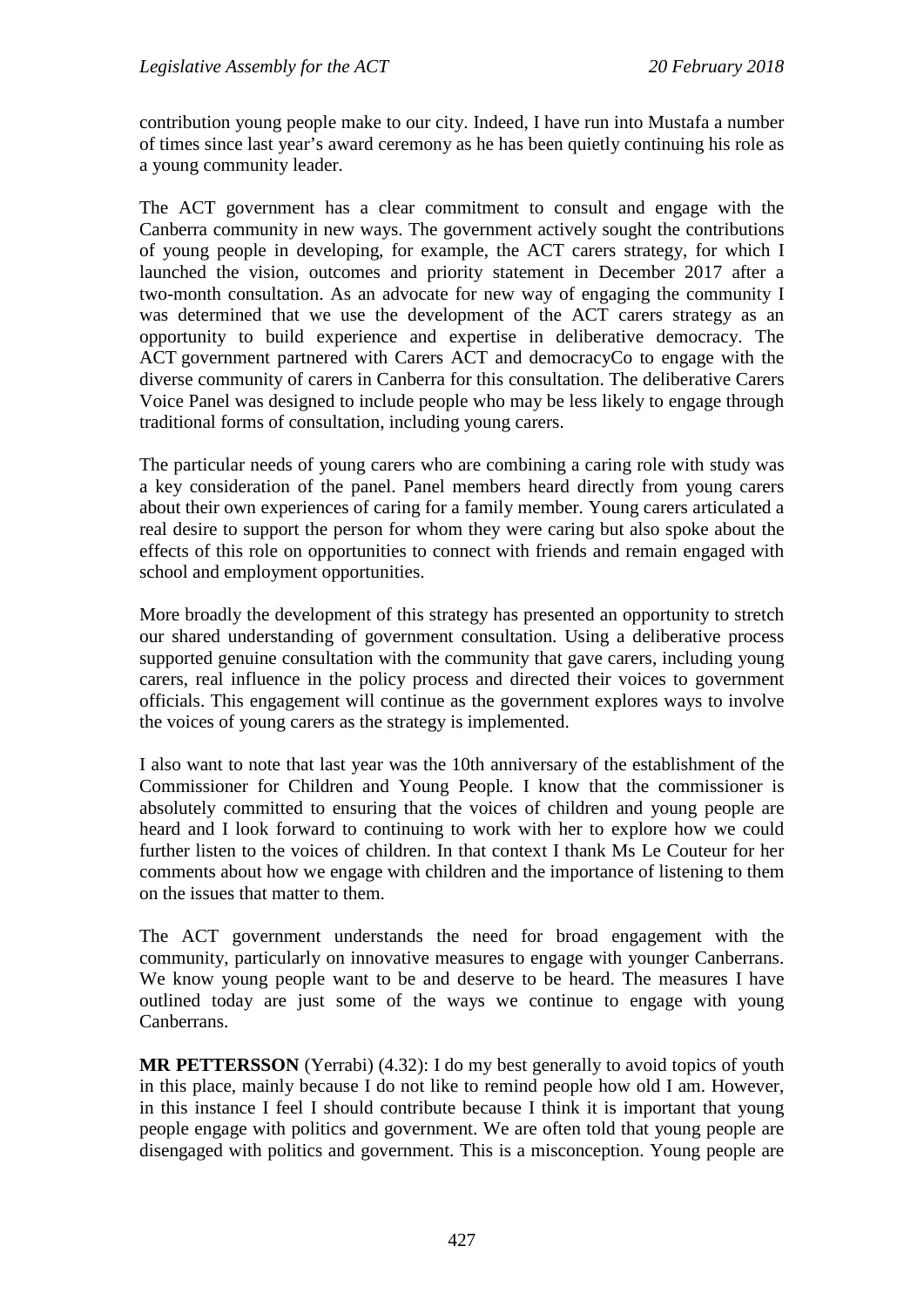strongly engaged with politics on issues that resonate with them and in ways that work with them. They are less beholden to traditional party politics and government processes, but it is wrong to assume that they are not politically aware.

You do not believe that young people are engaged with politics? A recent study from the University of Sydney found that 40 per cent of young people frequently share and comment on political posts on their social media. On top of that they like, retweet or favourite these posts. A study by the University of Canberra has found that people aged under 35 are more likely than 35 to 70-year-olds to have participated in political action.

The recent voluntary marriage equality survey had a participation rate of 82.4 per cent in the ACT, the highest of any state or territory m Australia. A 2004 survey found that 55 per cent of secondary school students had signed a petition; 21 per cent have collected signatures for a petition; and 15 per cent had participated in a demonstration. Young people are 16 per cent more likely to participate in a boycott than older Australians. Clearly, young people engage in politics. The challenge is clear: we do not need to engage young people with politics; we need to engage them with electoral politics and government.

Community engagement is often considered to be a bit of a buzzword, but it is a vital function of government. In an age of increasing political polarisation and community atomisation, a focus on engaging with the Canberran community is important in bringing us all together. Consultation builds trust in government and is beneficial to any government as an important feedback mechanism. Central to this, Canberrans should not be made to feel that they are only consulted for one day once every four years.

Very briefly, I want to talk about the privilege of political class. I have seen it time and again in my short time in this place—the people who get the positions, the people who win the policy debates in the community and the people who dominate the agenda are the people who turn up, and they turn up constantly. That is all unpaid. To succeed in political engagement you need to be privileged in some way. You need to be able to spend copious amounts of time doing unpaid labour, and overwhelmingly and often that excludes young people.

If you are a shift worker, there is a strong chance you are not going to catch your local MLA at the shops when you do your shopping at 8 pm on a Sunday. If you are a young person you probably do not answer the family landline or answer the family door when a politician comes calling. If you are raising a new family you probably do not have the time or the ability to sit in engagement committee meetings. If you are only just scraping by week to week, you probably cannot afford to take time off work to have a meeting with government in business hours. Many in this place are aware of this but, generally speaking, most do not even think about it.

Engagement comes in many forms: community meetings, knocking on doors, newsletters, phone calls, community events, traditional media and street stalls, just to name a few. But they all ultimately target the mums and dads, the retirees, the full-time worker on a 9 to 5 schedule. They target the owner of the home, not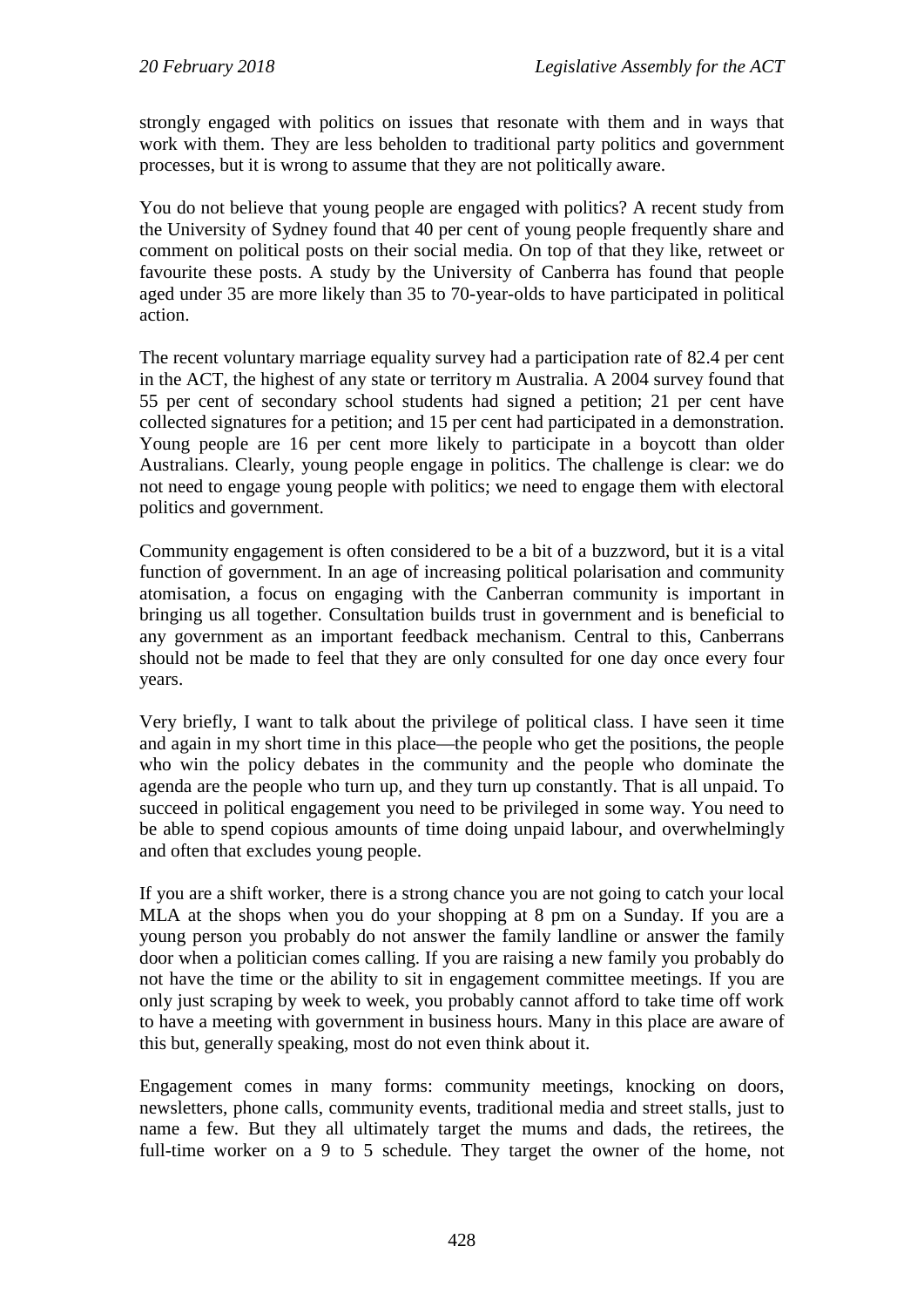necessarily everyone that lives in that home. This is why young people are not engaged: we are not trying to engage them.

How are we meant to do things better? How do we connect with younger Canberrans? As a few people have mentioned, social media is a fantastic tool to engage young people. Over 99 per cent of Australian young people use some form of social media. It is important that politicians and government are approachable and human online. Exclusively focusing on policy details can scare off even the most ardent policy wonk. Making content interesting and entertaining is also pretty important, as some members in this place know—not naming names. Not everything needs to be so serious. Videos, jokes and political commentary are all great engagement mechanisms.

What about reaching out to Canberra's young through a traditional method? If we are not going to talk to them through social media and we are going to use one of these traditional methods, how are we going to do it? Well, the best way to do it is through an issues-based campaign—talking to people about things they actually want to talk about. Penalty rates: most young people have jobs and they are probably relying on their penalty rates in some form. Housing affordability: they are probably paying a lot in rent and do not love that fact. Marriage equality: most young Canberrans either know or know of someone or are LGBTIQ identifying. Lots of young people are concerned about university and TAFE funding because most of them are studying and they care about the education they receive. And, importantly, public transport: if you are too young to drive, you are going to be catching the bus, a lot.

Traditional methods of communication like street stalls are normally pretty terrible at engaging with young people. They can be good; you just need to go where the young people are. During the marriage equality campaign Mr Steel and I held street stalls in Civic on Friday and Saturday nights. The crowds going to Mooseheads, Mr Wolf and Academy were very excited to see Mr Steel and me because they wanted to share with us their support for marriage equality and they wanted to check that they were enrolled to vote.

**Mr Hanson**: I must have missed you on the way to Academy.

**MR PETTERSSON**: I think we spotted you out there. Mr Hanson, as well, came to Mooseheads, I'm pretty sure.

We received overwhelming support. Lots and lots of young Canberrans expressed their thanks and amazement that we were in the city to talk to them at 10 pm on a Friday. Engaging with young people is not a mystery, but it is vital. We have to learn to take the conversation to young people. We must talk about the issues that affect them on mediums they access, whether that be online or on the street. Young people want us to do this. They are passionate and engaged. We must alter our approaches to community engagement to meet theirs. As cliched as this sounds, young people are the future, and it is important that they feel that governments are listening to them and that those concerns are reflected in our policies.

*Discussion concluded.*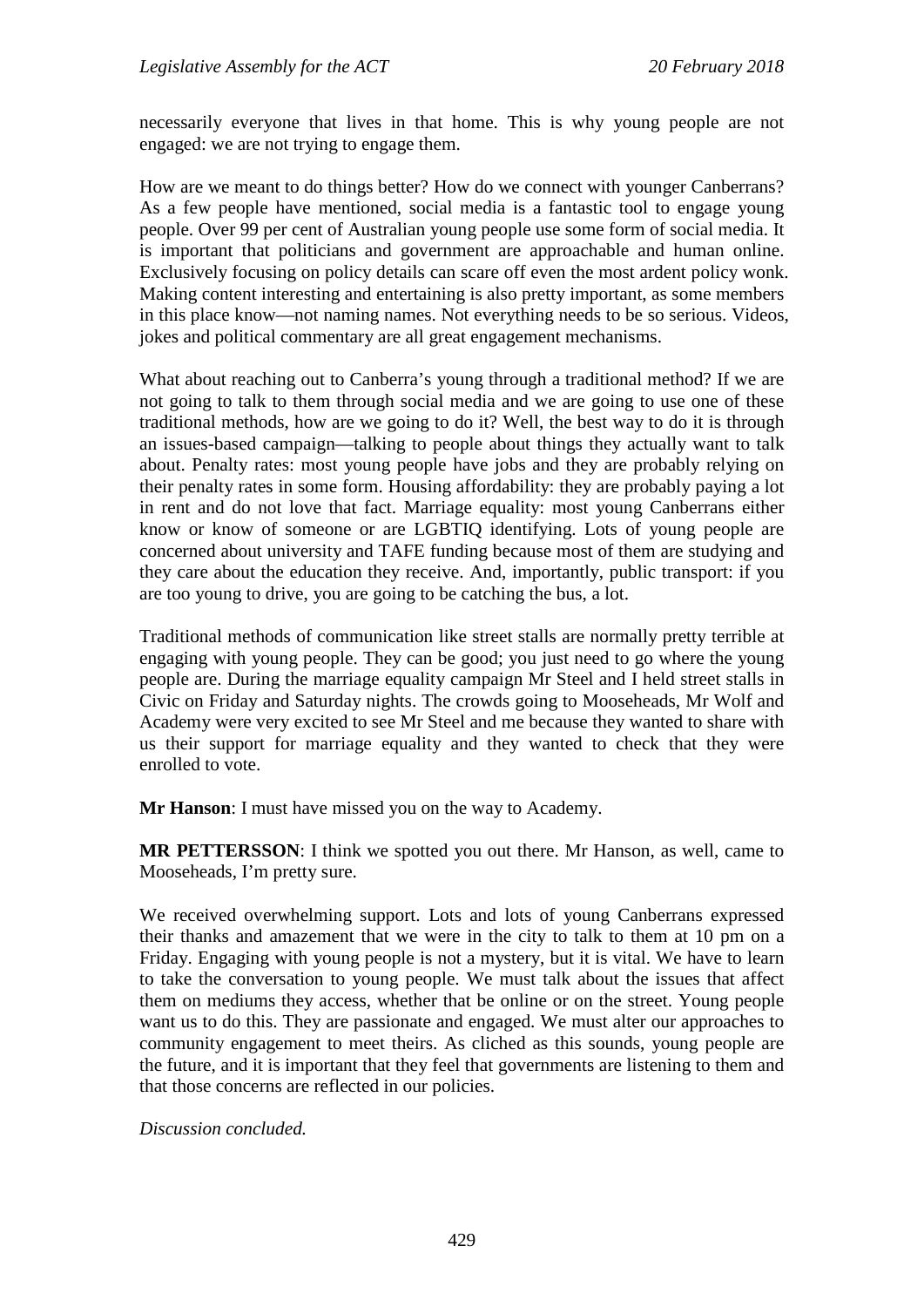# **Crimes Legislation Amendment Bill 2017 (No 2)**

Debate resumed.

**MR RAMSAY** (Ginninderra—Attorney-General, Minister for Regulatory Services, Minister for the Arts and Community Events and Minister for Veterans and Seniors) (4.40), in reply: The Crimes Legislation Amendment Bill 2017 (No 2) makes important changes to ACT criminal laws. This bill takes up some key changes recommended by the Royal Commission into Institutional Responses to Child Sexual Abuse. It contains amendments that follow from this government's close attention to the events and the issues in the criminal justice system. Finally, it will provide a legislative basis for ensuring that Aboriginal and Torres Strait Islander youth have access to circle sentencing.

The bill represents another step in the ACT government's ongoing effort to improve our criminal justice legislation and to ensure that it is focused on protecting the most vulnerable people in our community. The government have been vocal and explicit in our commitment to implementing the findings of the royal commission. Today's bill contains three amendments that are recommended by the commission to support the prosecution of offences against children.

The royal commission heard thousands of stories of child sexual abuse in institutions. It travelled to every state and territory to hold 57 public hearings and 8,013 private sessions. It read 1,344 personal written accounts. Through the work of the royal commission Australia has learned about the multiple and persistent failings of institutions to keep children safe, the cultures of secrecy and cover-up and the devastating effects that child sexual abuse can have on an individual's life. This government will be implementing change in response. We will thoroughly examine all of the royal commission's findings and make sure that Canberra's framework for preventing and responding to abuse is as strong as it possibly can be.

Two amendments in this bill implement reforms based on what we know about survivor testimony and predatory behaviour. Amendments to section 56 of the Crimes Act make it possible to hold offenders responsible for sustained abuse over a period of time. Amendments to section 66 of the Crimes Act recognise that grooming behaviour can take many forms, including the grooming of parents and carers to gain access to children.

Both of these amendments have been subject to some discussion raised by the local legal profession, and the shadow attorney-general has related those comments in detail today. I have engaged directly with the Bar Association to resolve the technical issues that have been raised. I note that I will be moving amendments today which provide additional clarity to the provisions we drafted but which do not change the purpose or intent. I will briefly outline how each of these provisions works to provide some of the background for those changes.

The ACT's current grooming provision, section 66 of the Crimes Act, only covers online conduct. The amendments in this bill expand its use beyond online conduct.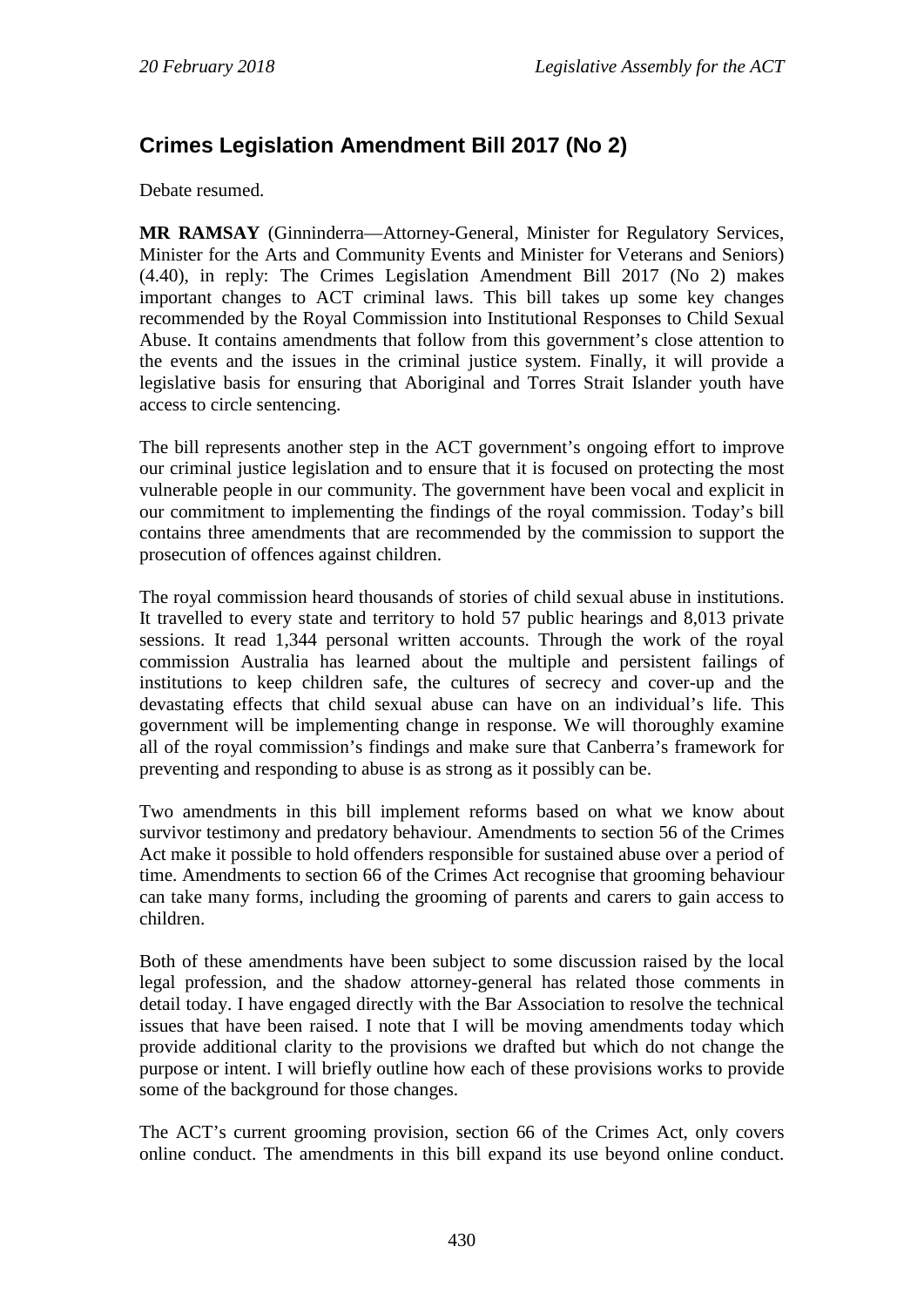This is not a new offence in the territory. Section 66 was first brought before the Assembly in 2001. The Bar Association raised a concern about this bill that is equally applicable to the existing legislation—that, on its face, it is broad. The amendments in this bill purposely keep the ACT's existing grooming language while expanding its application beyond online conduct. The clarifying amendments I will move later today will not change that, but they will include a provision that responds directly to the concerns of the Bar Association. This government will work with the legal profession wherever possible to resolve concerns.

I also met with the President of the Bar Association regarding the amendments to section 56 of the Crimes Act. The issue here relates to special care offences. Mr Hanson earlier today gave the example of a soccer coach who is 19 and a student who is 17. I note that the special care provisions exclude relationships between people who are not more than two years apart in age. The cases that will be covered by this law are far from innocent teenage relationships. A better example of the kind of relationship criminalised by the ACT's special care offences is where a 30-year-old foster carer engages in a sexual relationship with a 17-year-old in their care.

In 2013 the ACT government passed laws to categorically recognise that this behaviour is an abuse of trust that invalidates a young person's consent. Since that time it has been impossible to argue that the abuse of trust was not sexual assault based on the consent of the victim. Prior to that law the prosecution had to show that a relationship of authority invalidated what was apparent consent on behalf of the victim. The debate here is about the application of that automatic presumption—that being a foster carer or a teacher or a youth group leader invalidates consent to engaging in sex on behalf of the children in their care. It is a technical point about the kinds of offences that can make up the crime of maintaining a sexual relationship with a child.

To portray this law as unfairly targeting hypothetical happy families that might result from relationships between teachers and students or coaches and their underage players is trivialising the sexual abuse of minors, contrary to the royal commission's work and contrary to this community's clear expectations about our treatment of young people. This legislation has been drafted in accordance with the principle that conduct which was previously legal should not become criminal. I will be moving amendments later today to provide even more certainty and clarity that we are implementing change as recommended by the royal commission.

One further amendment in this bill follows out of the royal commission. Section 34 of the Crimes (Sentencing) Act 2005 will be amended to make it explicitly clear that if an offender's good character was the reason people trusted them with children, that good character cannot be used to mitigate a sentence. This amendment speaks for itself.

As a package, the responses to the royal commission in this bill are clearly supported by the evidence. They will ensure that police, prosecutors and judges are able to hold to account offenders responsible for the abuse of children, and they are just the beginning of our work to ensure that the important lessons and the recommendations of the royal commission are implemented here in the ACT.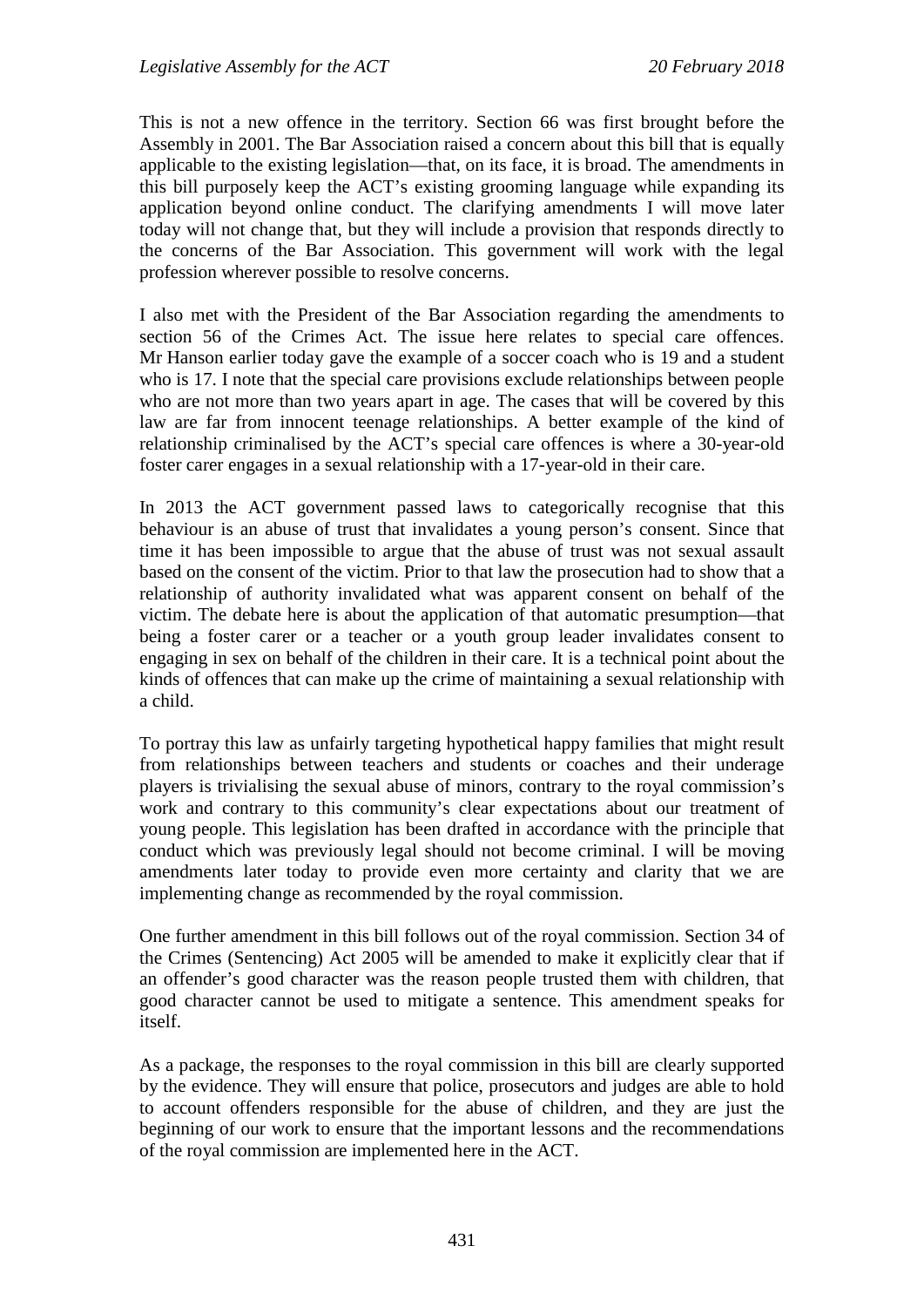In addition to carrying forward important criminal law reforms from the royal commission, this bill contains amendments that will improve the ACT's criminal laws, based on local experience. This bill will address a clear gap in the ACT Criminal Code highlighted by the High Court in the decision of The Queen v Holliday, and clarify the relationship between good behaviour orders overseen by judges and parole orders administered by the Sentence Administration Board.

In The Queen v Holliday the High Court found it was technically impossible to convict a person of incitement to procure an offence unless the crime they incited was actually committed. So the ACT Criminal Code does not technically criminalise, for example, inciting someone to arrange a homicide if the person asked never goes forward with arranging the crime. This bill amends the Criminal Code to correct this gap.

The case that gave rise to this amendment involved kidnapping, but this change will be relevant to any scenario where a criminal attempts to create distance from the commission of an offence. This amendment will make it more difficult for people to avoid conviction on technicalities and to insulate themselves from responsibility by engaging others to commit crimes.

The amendments in this bill to parole legislation resolve the potential for conflict between decisions of the Sentence Administration Board and judges overseeing a good behaviour bond. These issues were highlighted by the Chief Justice in Peter v Wade. The government is responding directly to the issues raised in that judgement. Breaches of a parole order are heard by the Sentence Administration Board while breaches of good behaviour orders are heard by a judge. This amendment will avoid any conflict between the two by prescribing that good behaviour orders begin when a sentence, including periods of parole, ends.

The final suite of amendments in this bill provide an important change for young Aboriginal and Torres Strait Islander people in the justice system. The bill amends the Magistrates Court Act 1930 to provide the Magistrates Court with clear jurisdiction to allow circle sentencing in the Children's Court. Circle sentencing is a culturally sensitive and specialist sentencing process for Aboriginal and Torres Strait Islander people.

The Galambany Court has been providing circle sentencing for adults since 2004. Prior to 2014 the arrangement of the Children's Court business and magistrates meant that young people could be referred to Galambany. This legislation provides a firm basis for referring young people to circle sentencing. The circle sentencing process gives the ACT Aboriginal and Torres Strait Islander community an opportunity to work collaboratively with the ACT criminal justice system to address over-representation issues and offending behaviour. Following consultation to develop this legislation, the ACT government and the courts will establish the Warrumbul court. Warrumbul is the Ngunnawal word for "youth", reflecting the focus on helping young people to get their lives back on track.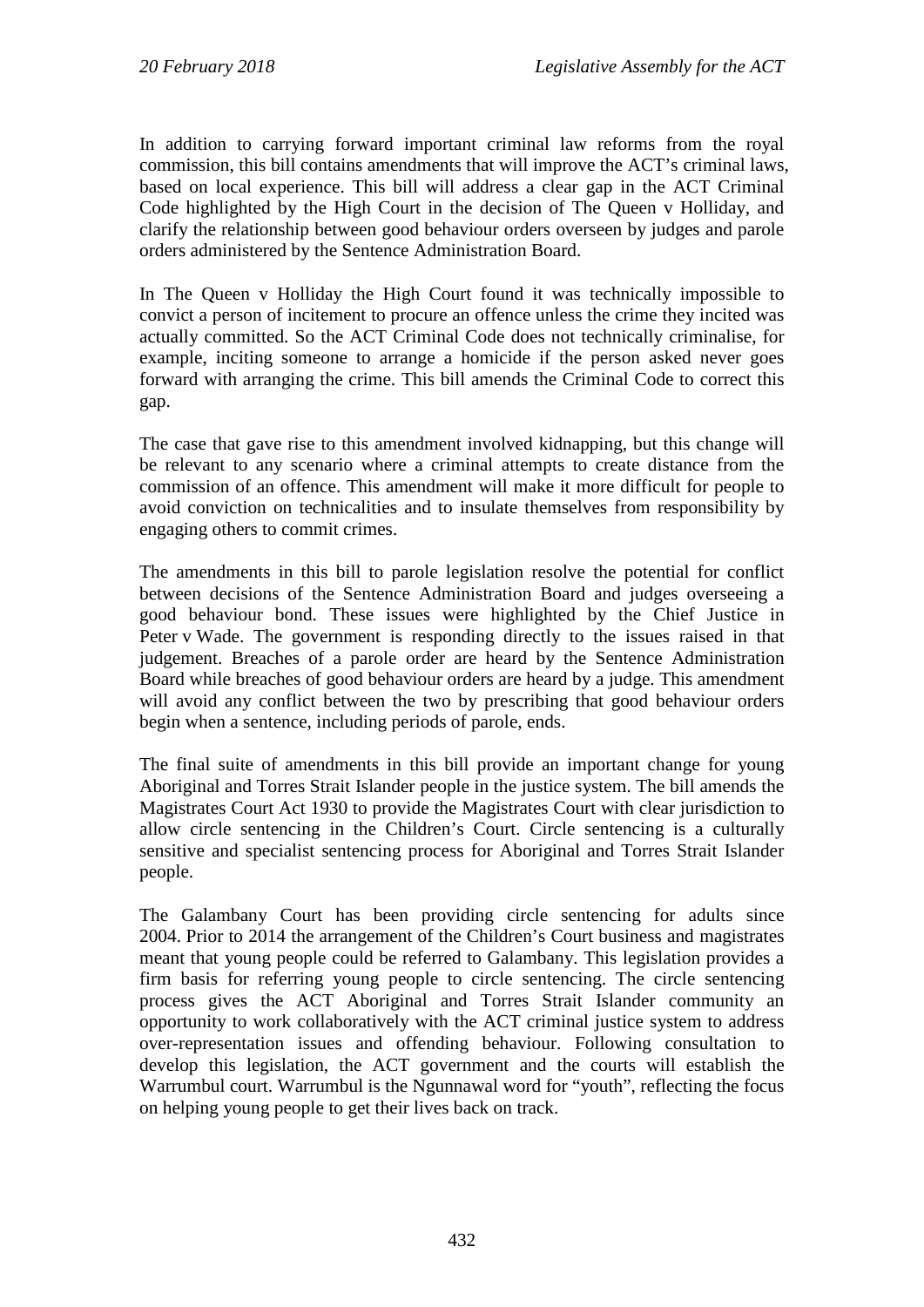This bill contains significant criminal law reforms. Changes to the criminal law will offer a fairer, evidence-based process for prosecuting crimes against children. Gaps in the criminal law and issues with the administration of sentences will be remedied. And it will introduce a foundation for culturally appropriate sentencing in the Children's Court. Taken as a whole, this bill represents a focus on protecting vulnerable people from harm and ensuring that our criminal justice system keeps improving and keeps Canberra safe. I commend the bill to the Assembly.

Question resolved in the affirmative.

Bill agreed to in principle.

### **Detail stage**

Clauses 1 to 3, by leave, taken together.

Motion (by **Mr Hanson**) proposed:

That debate be adjourned.

Question resolved in the negative.

Clauses 1 to 3 agreed to.

Clause 4.

**MR RAMSAY** (Ginninderra—Attorney-General, Minister for Regulatory Services, Minister for the Arts and Community Events and Minister for Veterans and Seniors)  $(4.52)$ : Pursuant to standing order  $182A(a)$ , I seek leave to move amendments to this bill that are urgent.

Leave granted.

**MR RAMSAY**: I move amendment No 1 circulated in my name *[see schedule 1 at page 444]*. I table a supplementary explanatory statement to the government amendments. By way of a general introduction to the government amendments, as I said earlier, these amendments provide additional clarity to the provisions implementing the recommendations of the royal commission to provide an effective way of prosecuting cases of ongoing child sexual abuse and criminalising the grooming of young people or their parents in order to gain access to a child.

In moving these amendments I would like to emphasise the level of consultation that has gone into this bill and these amendments. The Bar Association and the Law Society are the only stakeholders who have raised concerns with the legislation. We also spoke to the Canberra Rape Crisis Centre, the Human Rights Commission, Legal Aid ACT, the Victims of Crime Commissioner and ACT Policing. The Human Rights Commissioner endorsed these amendments as appropriate to address any concerns about unintended outcomes in this bill.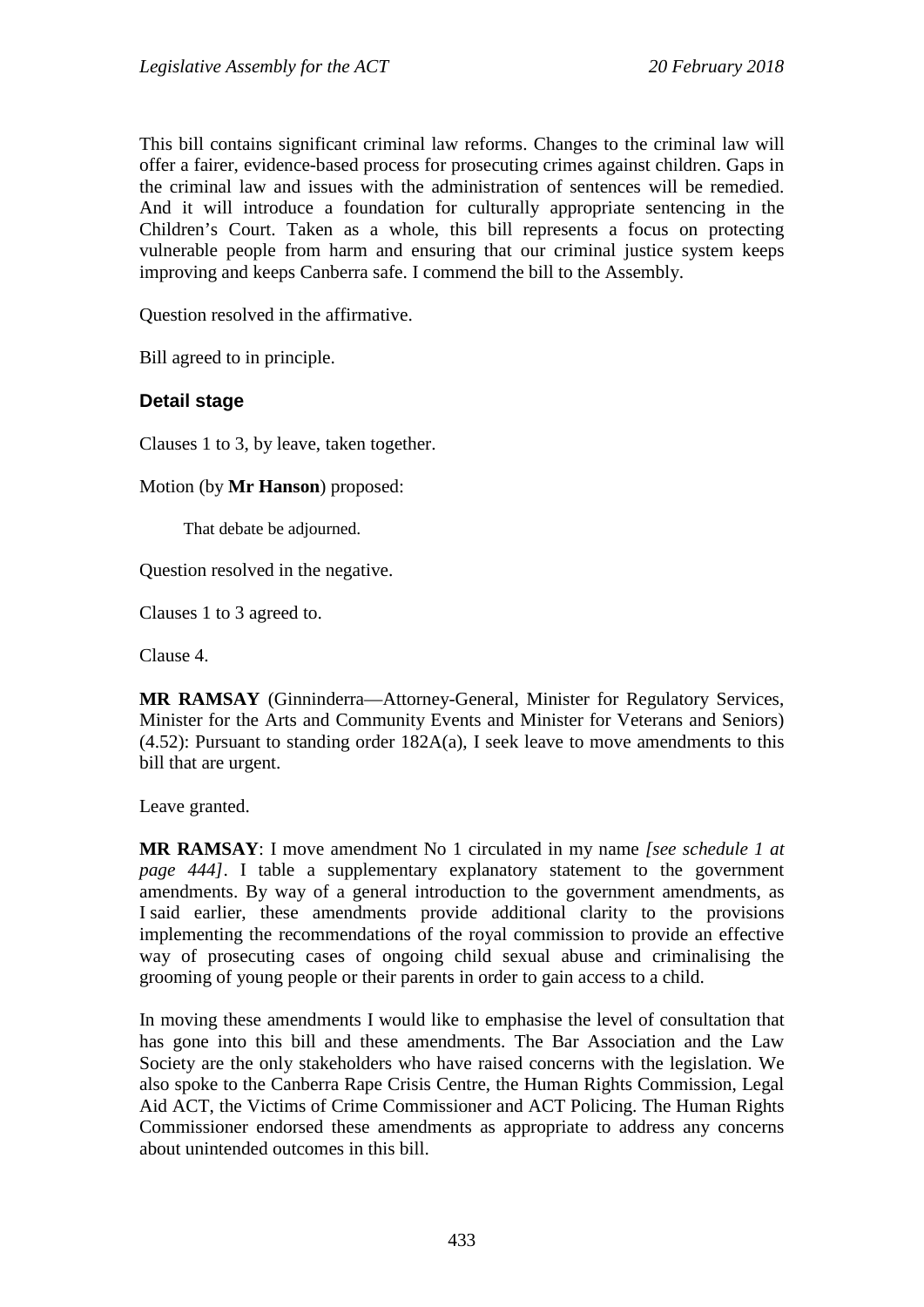The Canberra Rape Crisis Centre fully supported the government's grooming legislation. I thank Chrystina Stanford and the team at the CRCC for their invaluable assistance in helping to make the territory's legislation stronger. These government amendments leave no doubt about the rights and the procedural fairness that will come with today's bill.

Specifically, in relation to amendment 1, which is the first of two amendments to clause 4, this amendment inserts a new section 56(11A) to make absolutely clear that the provisions of new section 56 do not criminalise conduct that was not an offence at the time the act occurred. The bill as tabled was never intended by the government to criminalise acts that were not previously criminal at all.

**MR HANSON** (Murrumbidgee) (4.54): The opposition will support this amendment, but I will raise some significant concerns about the process that has led us here. Firstly, when Mr Ramsay sought leave to move his amendments, his explanation was that they are urgent. That goes to the reason why I sought that the debate be adjourned. They are not urgent. There is nothing urgent about this. We should not be doing this on the fly; we should be doing this deliberatively. We should not be in a position where we are doing late-notice amendments to try to fix up a bill which, if we get it wrong, has potentially serious consequences.

I will go to some of the other points that Mr Ramsay has made. He accused, I assume, those that did not support what he was saying—he gave examples, be they the Bar Association or me—of trivialising the sexual abuse of children. That is a pretty disgusting allegation to make. I do not think Mr Archer of the Bar Association or others are doing that. That is an inappropriate and wrong thing for Mr Ramsay to say. If he is looking to have a debate and consult with the bar, the Law Society or others, and work cooperatively with the opposition, I think it is vile to make a slur like that. I make it very clear that nobody that is engaged in this debate would seek to do that.

I condemn Mr Ramsay for making such an inappropriate comment. I am sure that Mr Archer and others would not be in any way happy that the Attorney-General made a comment like that. The bar has indeed raised legitimate and serious concerns about retrospectivity. Examples have been cited where the law, as it has been drafted, may lead to unintended consequences. It is not to say that anyone in this debate does not have a concern about this issue or support the intent of what it is trying to achieve. Certainly, I understand that people who have engaged in this debate, including those that Mr Ramsay talked about—the Rape Crisis Centre—are supportive. But the concerns raised by the Law Society and the Bar Association are about aspects of the law and the drafting of this bill—which, indeed, have been proven, I would hope, to be somewhat valid, in that Mr Ramsay has just moved an amendment to clarify his bill. By virtue of the fact that we are discussing this amendment, in many ways that validates the concerns raised by the Bar Association, the Law Society and the opposition.

I think that this amendment, to a large extent, puts the problem to bed, in that a crime that was not a crime pre 1984 and, to an extent, prior to the 2013 amendments that we had in this place, is not a crime. I think that is a good thing. But it is a difficult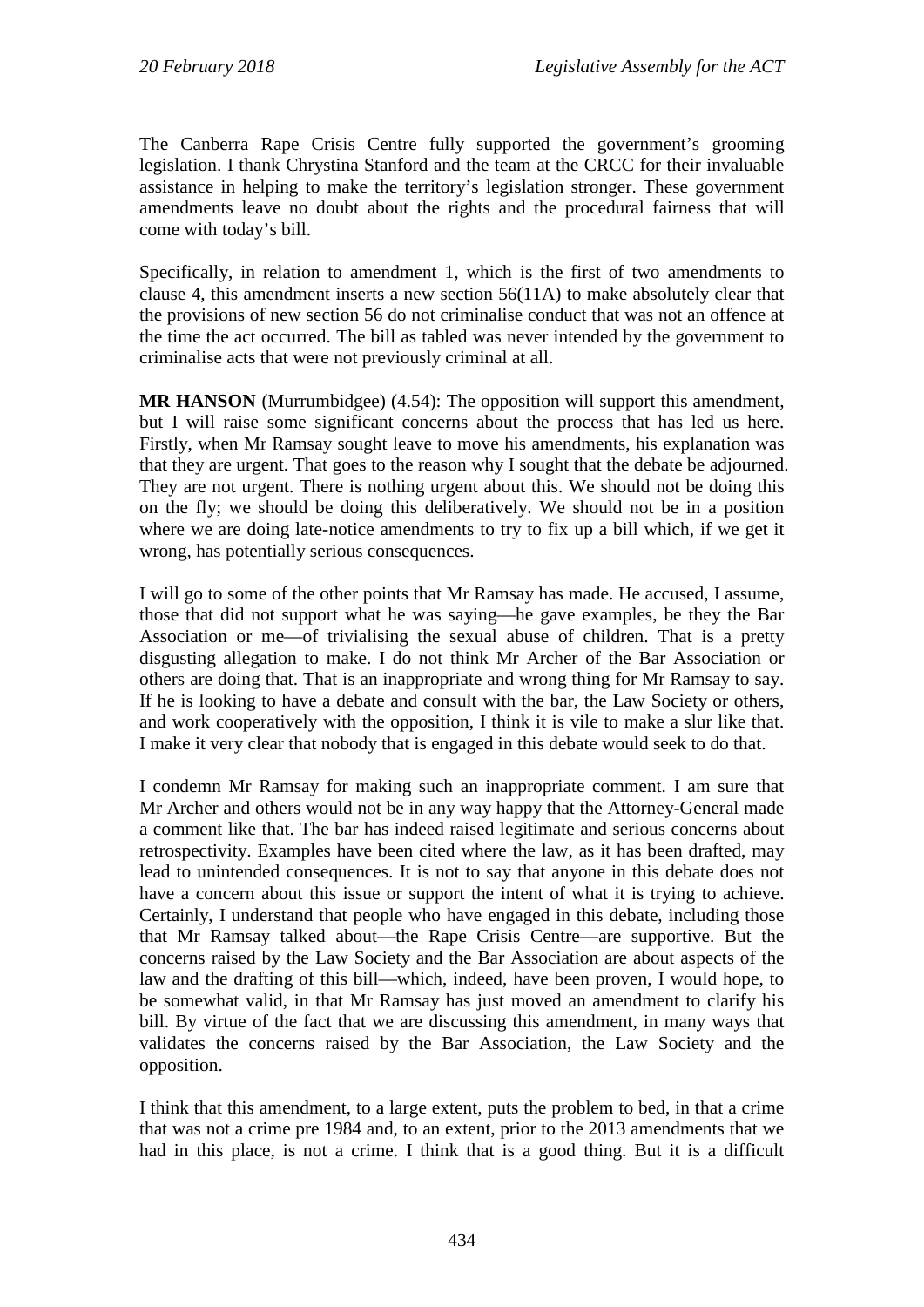position when we were dealing with this amendment on the fly. Having spoken to the bar and having sought my own legal advice, I am satisfied that this will cover it, in the short time frame that I have had to look at it. But I foreshadow that if, on further examination, I am not satisfied, we will come back, in order to make that point very clear. We do not want to be prosecuting people for crimes that were not crimes back in 1984 or before. It is a very important issue.

Let us recognise what we are dealing with here, which is a technical drafting issue that needs to be addressed and that I think in part has been satisfied. With respect to trying to characterise those people that raised concerns as trivialising sexual offences against children, I do not know who wrote your speech for you, Attorney-General, but they can do better.

**MS LE COUTEUR** (Murrumbidgee) (4.59): The Greens will be supporting the government's amendments. I understand that these amendments follow on from the concerns raised regarding the breadth of the bill and, in particular, by the ACT Bar Association. I thank the Bar Association for raising their concerns with the Attorney-General. I think these amendments clarify important elements regarding what conduct is captured by the bill.

The amendments, I understand, make it clear that the laws do not apply retrospectively. For an accused to be prosecuted, the crime for which they are prosecuted must have been an offence at the time the act was committed. The ACT Greens welcome these amendments. The prohibition of retrospective criminal laws is a fundamental human right and is contained in our Human Rights Act, as well as numerous international treaties, including the Universal Declaration of Human Rights and the International Covenant on Civil and Political Rights. As a human rights jurisdiction, it is important that every effort is made to safeguard these rights. While it was never, I am sure, the intention of the initial bill to create retrospective criminal offences, these amendments will ensure that the bill cannot be interpreted in this way.

The government amendments provide an important clarification with regard to section 66 of the Crimes Act—the grooming offences. Grooming refers to an adult gaining the trust of a child in order to take sexual advantage of that child. This can include the giving of gifts, sending messages on social media or giving a child extra attention. These individual acts in themselves may not be an offence, which has previously made it difficult to prosecute this type of conduct. The new offence will capture conduct which is done with the intention of grooming the child to be involved in a sexual offence.

Concerns were raised that, as originally drafted, the offence could cover acts which were not intended to be covered. For example, a sexual education class at school could be covered, and that teacher could be prosecuted for grooming a child, as presenting an educational video in a classroom could be interpreted as encouraging a young person to take part in a sexual act. Clearly, this is not the intent of the legislation, and the Greens of course do not want to see this situation occur. Sexual education forms an important part of the school curriculum and teachers should be able to teach without fear of prosecution. The government amendments provide a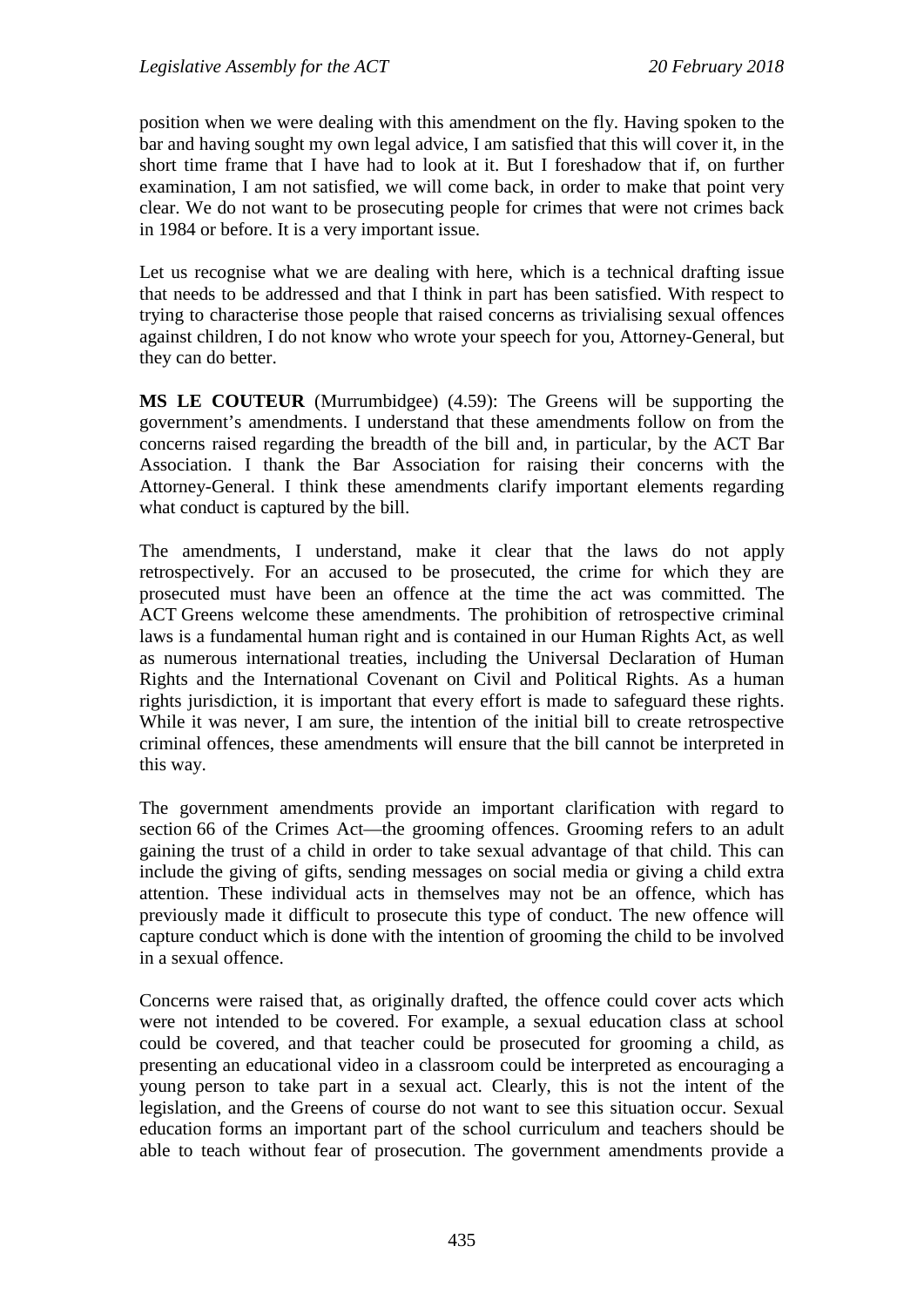defence that, where there is a reasonable excuse, the act is not an offence. The onus would therefore be on the prosecution to prove that the act was not reasonable. The Greens welcome this amendment as it provides an important clarification.

The Greens have closely considered this bill, including the government amendments. We acknowledge the concerns of the Bar Association, particularly in relation to the grooming offence. However, I note that this provision has the support of the Canberra Rape Crisis Centre, the Human Rights Commission and Legal Aid. The royal commission has, unfortunately, shown us that there is a need to change the way that we prosecute sexual offences, particularly relating to offences against children. Too many offenders were not successfully prosecuted due to the difficulty of particularising the elements of a sexual offence. Therefore, the ACT Greens are supporting the government amendments.

Amendment agreed to.

**MR RAMSAY** (Ginninderra—Attorney-General, Minister for Regulatory Services, Minister for the Arts and Community Events and Minister for Veterans and Seniors) (5.03): I move amendment No 2 circulated in my name *[see schedule 1 at page 444]*. This is the second amendment to clause 4. I wish to note the comments made by the shadow attorney-general in relation to my previous speech and what was said about the raising of concerns. I point out that I made no reference to the Bar Association in relation to the trivialisation of these matters. I did not suggest in that statement that raising concerns was itself trivialising in any way. I presume that was simply a mishearing by Mr Hanson and not a deliberate twist of what was said. I would refer him to *Hansard* when it is published later on.

In relation to the second amendment, it amends the definition of "sexual act" in section 56(12) to clarify that the offence applies retrospectively to conduct that was unlawful at the time that it was committed. This is intended to provide further clarity that past acts which were not criminal at the time they occurred cannot be used to prove the offence of maintaining a sexual relationship.

Amendment agreed to.

Clause 4, as amended, agreed to.

Clauses 5 and 6, by leave, taken together and agreed to.

Clause 7.

**MR RAMSAY** (Ginninderra—Attorney-General, Minister for Regulatory Services, Minister for the Arts and Community Events and Minister for Veterans and Seniors) (5.05): I move amendment No 3 circulated in my name *[see schedule 1 at page 444]*. This amendment creates a defence of reasonable excuse in section 66. The government is moving this amendment following consultation with the Bar Association. I have tabled a supplementary explanatory statement to offer greater clarity about the purpose of the amendment.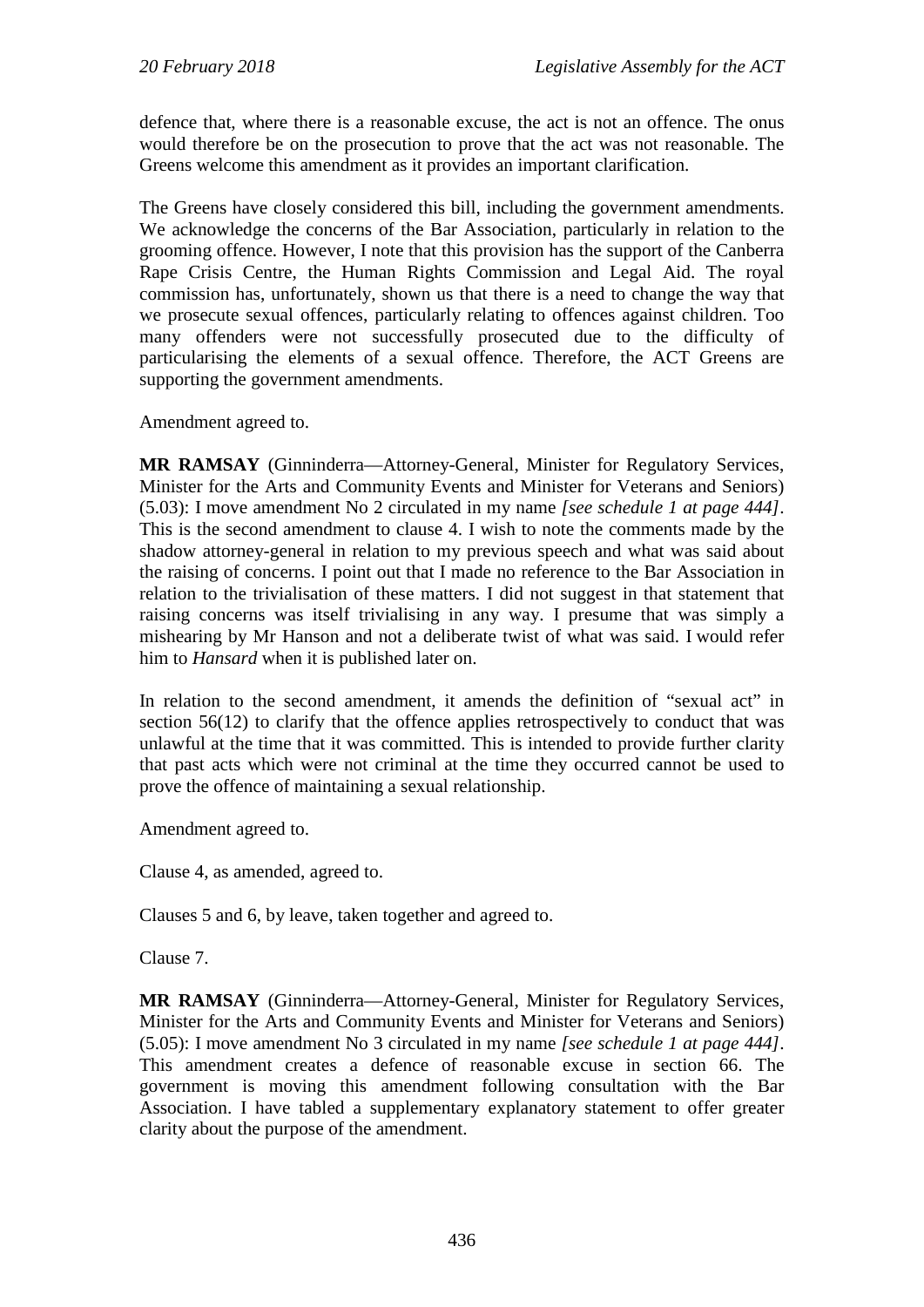While I acknowledge that the Bar Association and members of the opposition want this amendment to go further, the government's bill was always intended as a reform to existing section 66, not an entirely new offence. Section 66 has been on the statute book since 2001, but it has been limited to online conduct. The bill that we are debating today removes that limitation and applies the statute to all forms of conduct and communication with a child. It does not change what sort of exposure to acts of a sexual nature is required to make out the change.

As introduced in 2001, and as will be the case with these amendments, this offence is purposely broad. Mr Hanson earlier today talked about linking this offence to intent to obtain sexual gratification or engage in sexual offences. But grooming by its very nature is about behaviours that are not sexual and do not necessarily involve sexual experiences. Grooming is about access and vulnerability. It can occur in many contexts. Watching a television show can indeed be part of a pattern of grooming. The facts and the circumstances of a case must be considered in charging and prosecuting the behaviour.

The starting point for the offence will be a charge that a person encouraged a child to commit or take part in an act of a sexual nature, or to watch someone else committing or taking part in an act of a sexual nature. These amendments require that such behaviour occurs without reasonable excuse. In the context of these provisions, reasonable excuse may include parents exercising their daily care responsibilities under the Children and Young People Act 2008. Under section 19(1) of that act a parent has the responsibility to make care decisions about education. This would obviously include sex education and permitting a child to watch certain TV shows, and also health practitioners prescribing contraceptives to young people under 16 years in accordance with their legal obligations.

Procedurally, a person accused is required to raise this defence, but the overall burden of proof remains with the prosecution. This means that if a person claims to have been innocently watching a show or trying to provide education, the prosecution will have to disprove that claim beyond a reasonable doubt. This is a fair outcome that ensures that grooming conduct can be prosecuted and that people who have a legitimate reason for exposing children to sexual content cannot be convicted.

The royal commission explicitly considered the risks of broad grooming offences being used to charge innocent conduct and found that risk to be low. Based on the existing legislation, and with this amendment, the government is confident that this change will support holding people to account for grooming behaviour while ensuring procedural fairness.

The amendments were drafted following consultation with the local legal profession. They do not change the intent or the purpose. The government is committed to working with the community to ensure that these offences do not erode an accused's right to a fair trial. At the same time, the government will not back away from the need to act on the royal commission recommendations and to protect vulnerable children. I commend the amendment to the Assembly.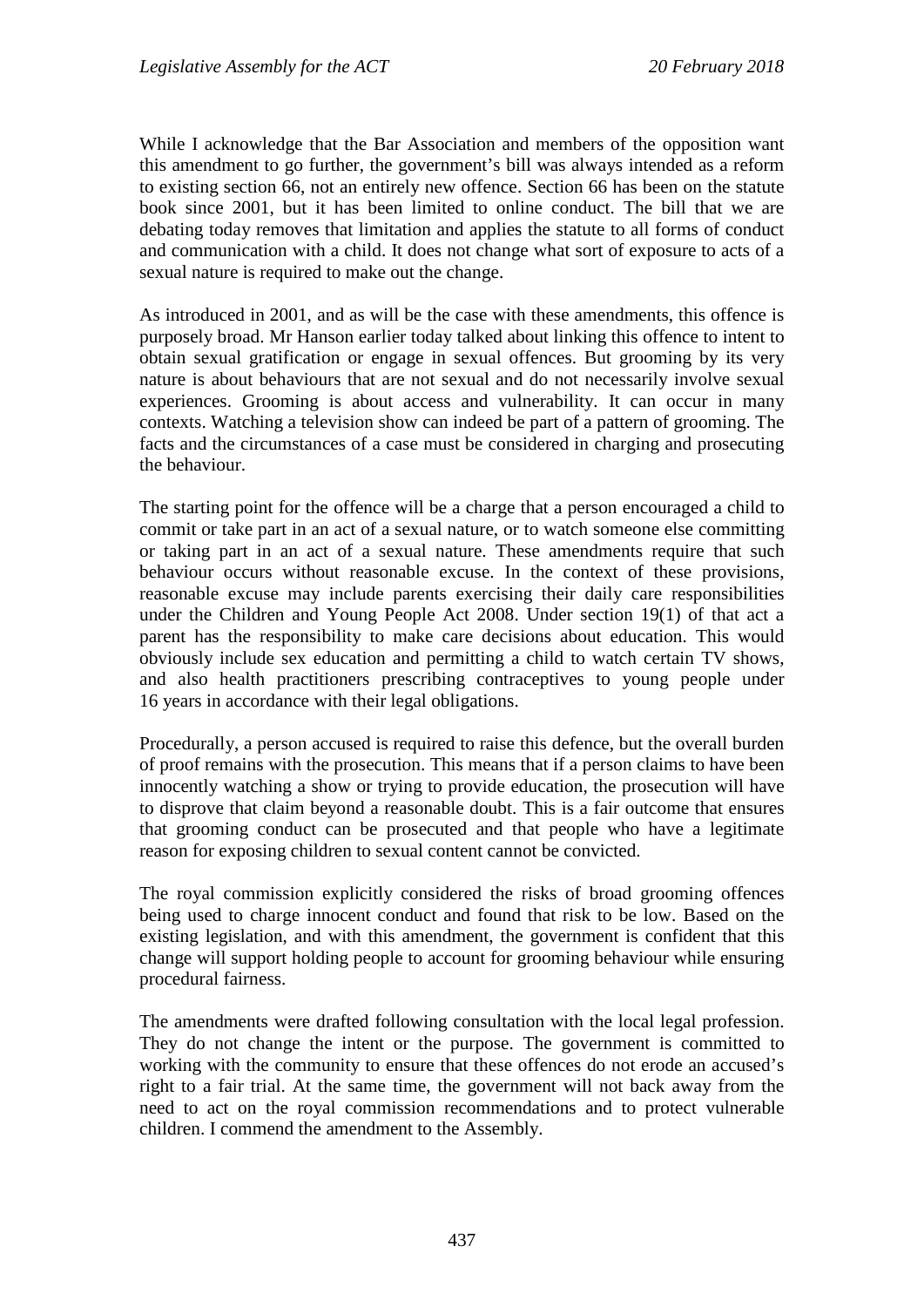**MR HANSON** (Murrumbidgee) (5.08): Yes, it is the case that the Attorney-General has engaged with the local legal profession on these amendments. Let me quote a report on what they had to say about these amendments:

It's a shocker. They've left the drafting as it was before, which captured innocent behaviour, but added this preamble 'without reasonable excuse', Mr Archer said.

Mr Archer is the president of the Bar Association. The report continued:

Legally it's now up to the accused person to bring forward evidence to prove they're not guilty of the offence. They are of the view it makes it better [but] it captures behaviour regardless of consent.

Yes, the Attorney-General is quite correct that he has had engagement with the Law Society and the Bar Association, but that does not suggest in any way that they are satisfied with these, and I am sure he would acknowledge that.

This amendment seeks to address a problem clause. I spoke about that at the in-principle stage. I support the intent of the clause; I think every reasonable minded person would support the intent. We want to tackle and address the issue of grooming. It is a very important one, one that arises out of the royal commission. But, as I said earlier, the royal commission said that this is about conduct and an offence undertaken with the intention of grooming the child to be involved in a sexual offence. That is from the royal commission. The problem is that—and this is a technical drafting issue—the government's clause does not make that explicit. The amendment relating to a reasonable excuse which has been tabled by the Attorney-General is an attempt by the government to address that issue. But the view of the bar—and I presume the Law Society; I do not speak for them, but I know that they have concerns in this area—and certainly the opposition is that it again remains too ambiguous.

The concerns that we have are about what the legislation actually says, rather than the intent of that legislation. It is an attempt to fix it. I think it goes part way—perhaps not so much in the bill but in the explanatory statement. The explanatory statement, as I said in my in-principle stage speech, is quite extensive. It seeks to clarify this mess. That is a useful addition. One could argue over reasonable excuse, but I think the explanatory statement does help in part.

I foreshadow that we will support the amendment that has just been tabled by the Attorney-General. But I will not then be supporting the clause as amended, because although it is a part fix-up it does not go far enough to address the concerns of the opposition, the Bar Association and others.

Amendment agreed to.

Question put:

That clause 7, as amended, be agreed to.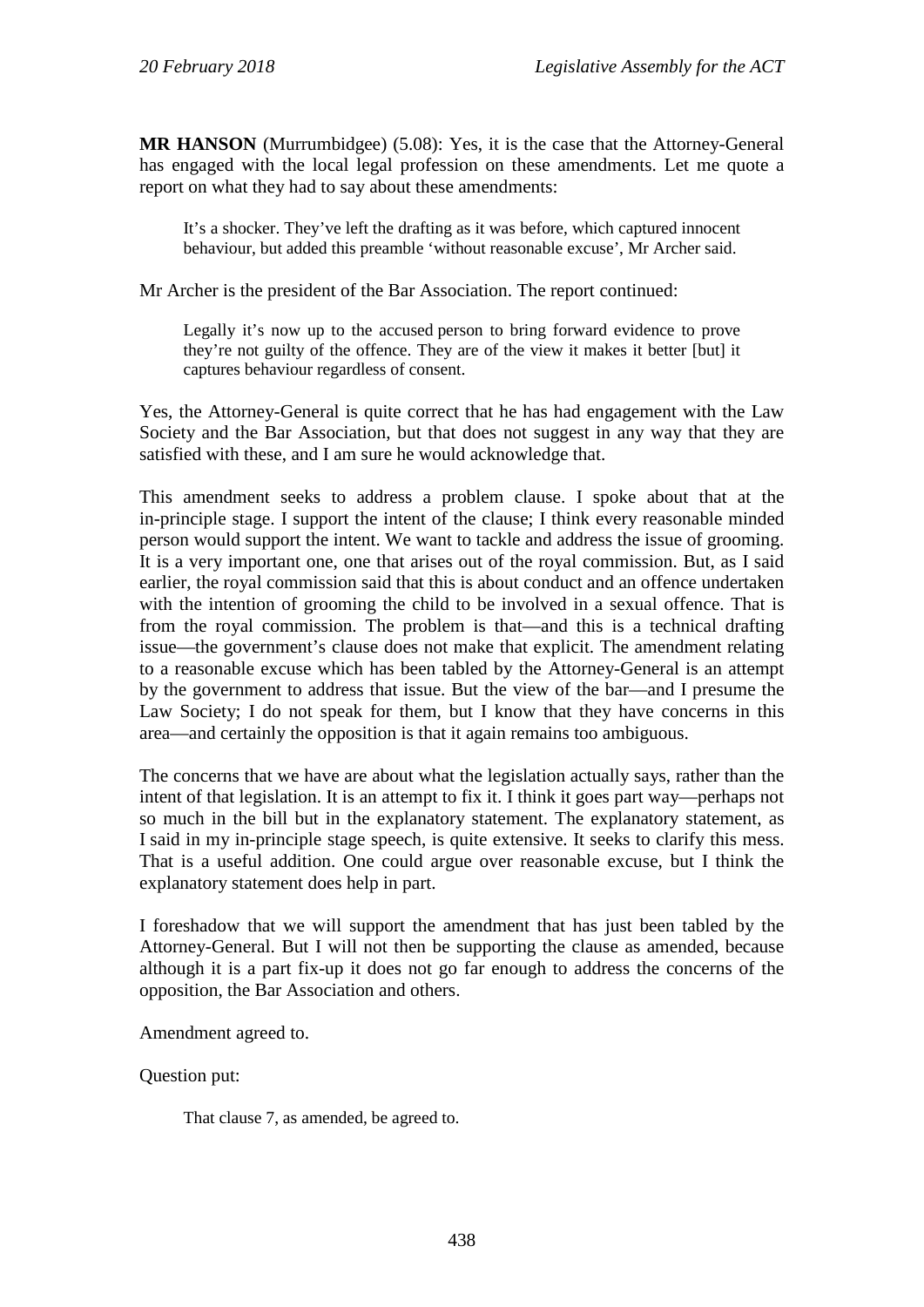The Assembly voted—

| Ayes 11                                                                       |                                                                             | Noes 8                                                                            |                      |
|-------------------------------------------------------------------------------|-----------------------------------------------------------------------------|-----------------------------------------------------------------------------------|----------------------|
| Ms J Burch<br>Ms Cheyne<br>Ms Cody<br>Mr Gentleman<br>Ms Le Couteur<br>Ms Orr | Mr Pettersson<br>Mr Ramsay<br>Mr Rattenbury<br>Mr Steel<br>Ms Stephen-Smith | Miss C Burch<br>Mrs Dunne<br>Mr Hanson<br>Mrs Kikkert<br>Ms Lawder<br>Mr Milligan | Mr Parton<br>Mr Wall |
|                                                                               |                                                                             |                                                                                   |                      |

Question resolved in the affirmative.

Clause 7, as amended, agreed to.

Clauses 8 to 13, by leave, taken together and agreed to.

Clause 14.

**MR RAMSAY** (Ginninderra—Attorney-General, Minister for Regulatory Services, Minister for the Arts and Community Events and Minister for Veterans and Seniors) (5.17): I move amendment No 4 circulated in my name *[see schedule 1 at page 444]*. This amendment alters the example of a combination sentence to reflect the amendment that is made by clause 15 of the bill. Clause 15 inserts new section 31(2), which requires the court to set the start date of a good behaviour order after the end of any sentence of imprisonment, including any period of possible parole.

Amendment agreed to.

Clause 14, as amended, be agreed to.

Remainder of bill, by leave, taken as a whole and agreed to.

Bill, as amended, agreed to.

# **Adjournment**

Motion (by **Mr Gentleman**) proposed:

That the Assembly do now adjourn.

#### **India—Republic Day**

**MRS KIKKERT** (Ginninderra) (5.18): I want to take this opportunity to publicly thank the India Australia Association of Canberra for recently inviting me to join with them in celebrating India's Republic Day. Although this celebration was held on Saturday, 3 February, the actual date of the holiday is 26 January, the same date as Australia Day—a wonderful coincidence for a community organisation that is dedicated to promoting understanding and appreciation of the cultures of both India and Australia.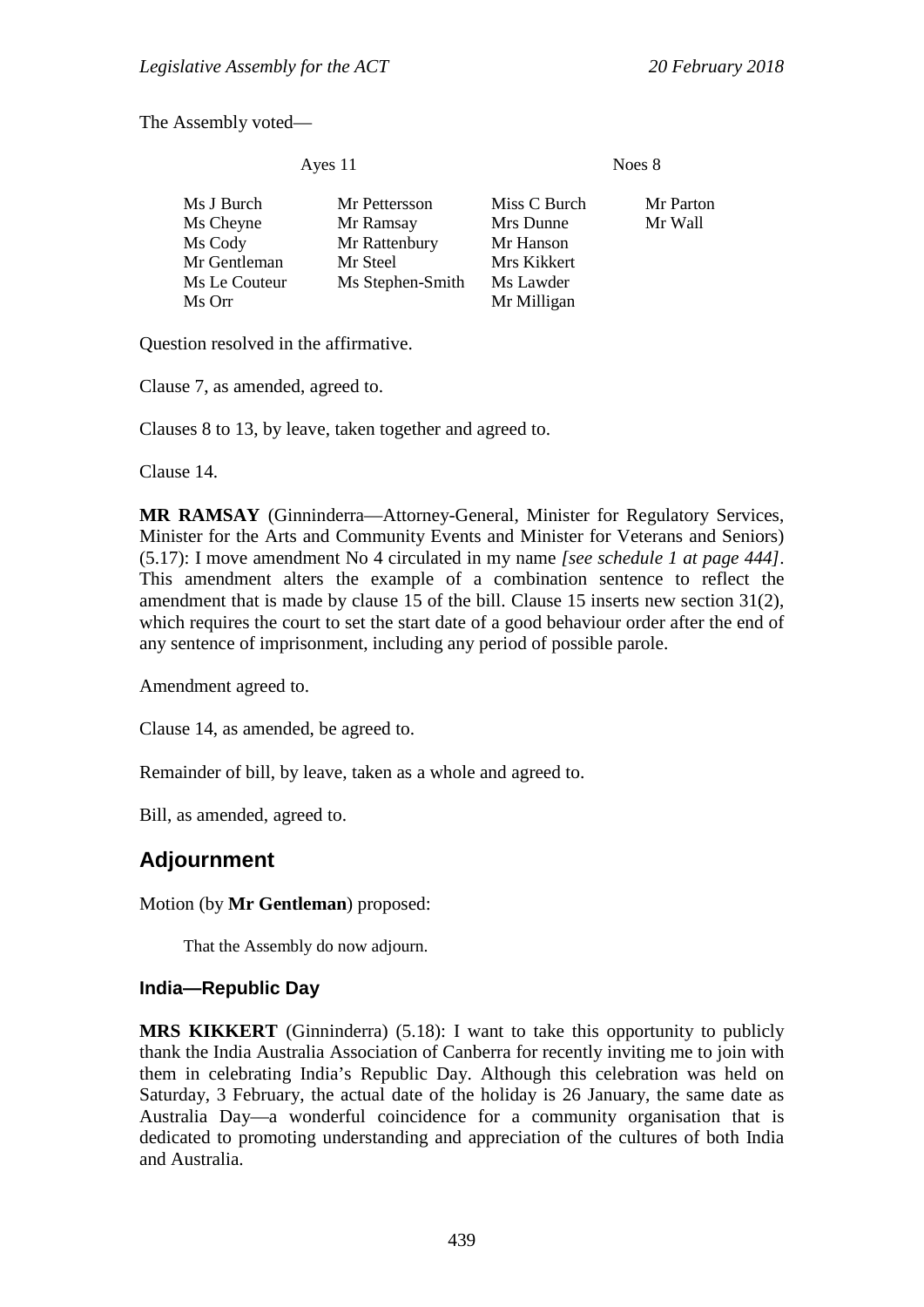India's Republic Day honours two important events in India's history. First, the Indian National Congress proclaimed the declaration of Indian independence on 26 January 1930. It then took another 17 years for India to achieve independence from the British raj, and it did so without a constitution of its own. Within two weeks a drafting committee had been tasked with writing a new Indian constitution. This document was eventually accepted and signed by the Indian Constituent Assembly on 24 January 1950, and two days later it came into effect.

For the past 41 years the India Australia Association of Canberra has worked to remove barriers and facilitate relationships between the Indian and Australian communities in the territory. It does this by creating inclusive events and offering support to Indian migrants who settle in the region and to those who require assistance with disability, aged care or other community services. I am personally grateful for all the association and its volunteers do to help develop Canberrans of Indian origin.

I felt honoured to be invited to attend the Republic Day celebration on 3 February by newly chosen association president Sandi Mitra. I enjoyed myself immensely. It is always good to be with the Indian community, as they are so full of life. I am never satisfied with just observing as an outsider at these kinds of events; instead, I want to experience the culture to the best of my ability. It is only when we immerse ourselves in other people's cultures that we truly begin to fully understand and appreciate them. To this end, it did not take much to convince me to get off my chair and on to the dance floor, joining others in enjoying a popular Indian song. As I embraced the music and danced to its alluring rhythms, my love for our Indian community increased, as did my desire to know more about them.

I encourage all in this Assembly to really get to know their fellow Canberrans from all of our multicultural communities, and not just as occasional visitors. We really need to know and understand migrant and refugee Australians who have brought with them from the lands of their birth much that they wish to share and much that will make this great nation even richer. I wish the India Australia Association of Canberra all the very best for a successful year. May 2018 see them achieve their objectives, including even greater service to the entire ACT community.

# **Australian public service—impact of relocations**

**MS CHEYNE** (Ginninderra) (5.21): I am angry and beyond disappointed that I have to yet again rise to condemn the federal government for its attacks on Canberra and Canberrans. In literally the last hour the *Canberra Times* has announced that the Australian Bureau of Statistics will lose yet more jobs—100 jobs, with 50 of these in the ACT. The ABS is located in Belconnen town centre. What this means is that most of these jobs will be lost from Belconnen. This not just affects the workers in the ABS and their families but also has flow-on effects for the Belconnen economy, its small businesses and the families of these small business owners.

It is disgraceful that the federal government continues to attack Belconnen workers. It is disgraceful that the federal government continues to attack Belconnen and Canberra. It is disgraceful that the federal government continues to use the ABS as an easy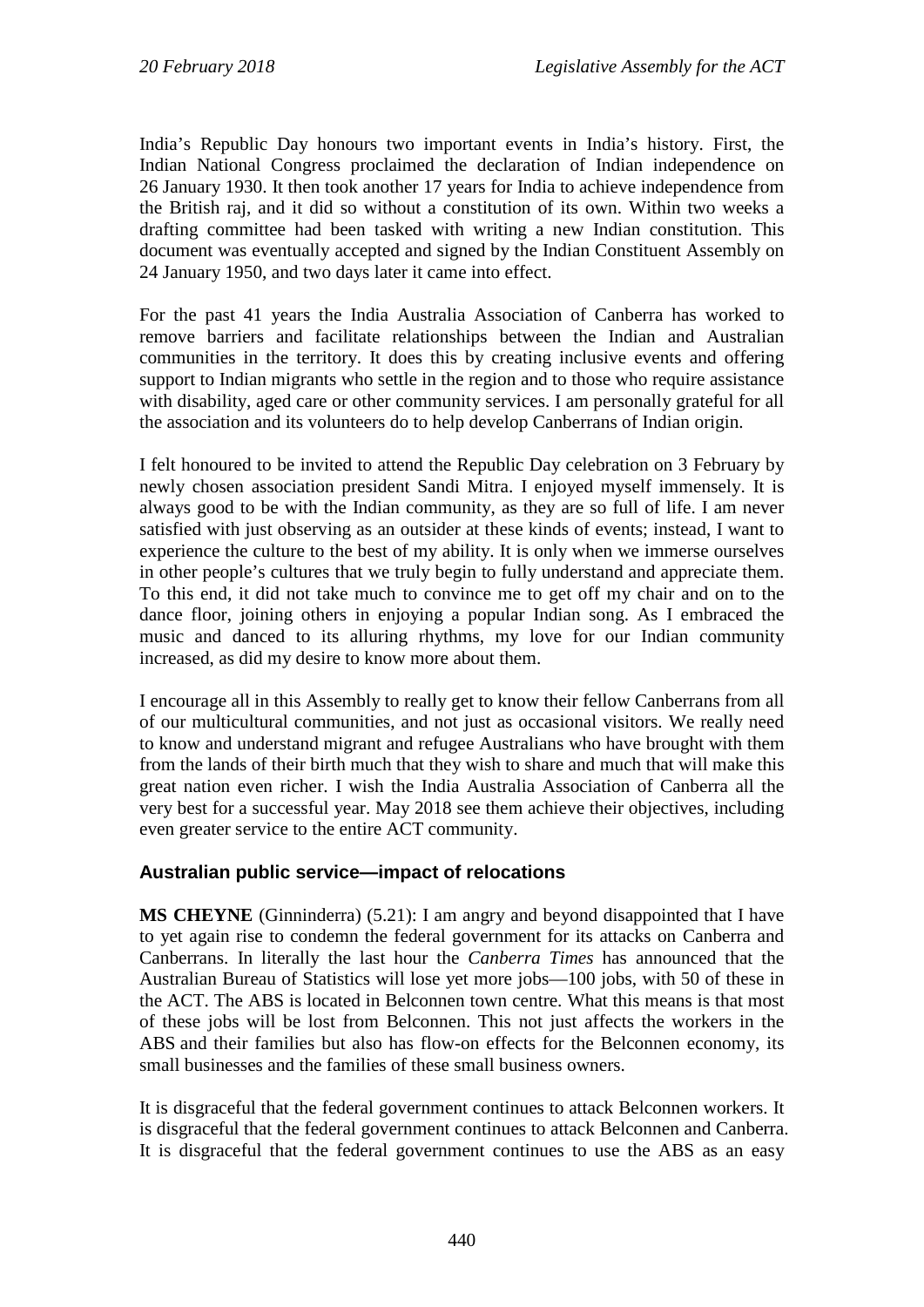target. And it is disgraceful that the federal government demonstrates such disregard for evidence-based policymaking that it continues to go after our Bureau of Statistics. The federal government is gutless. It is cowardly. It continues to treat Canberran public servants as chess pieces. Its actions should be universally condemned. I hope my colleagues on all sides of this chamber stand with me in doing so.

# **Sport—Vikings Club Group**

**MR PARTON** (Brindabella) (5.23): I rise today to pay tribute to the Vikings Club Group in Tuggeranong and the amazing support that they continue to give grassroots sport in the Tuggeranong Valley. I shared a wonderful evening with, among others, the Speaker, Ms Lawder and Mr Milligan at the Vikings Club in Tuggeranong town centre for the Vikings sports awards on Friday night just gone. These awards recognise outstanding achievements by the Tuggeranong Valley's local athletes, teams, coaches and volunteers, and they were certainly all there in force. The night was wonderfully hosted by Caitlyn Chalmers from the WIN TV newsroom.

Special guests included Caroline Buchanan, the multiple world champion who is recovering after a major injury setback from late last year. But you would not know it! She is doing really well. I think Caroline's story is so important in the context of the Vikings sports awards. She came to the sport through the Vikings BMX club and she epitomises the story of grassroots involvement that led ultimately to the creation of a world champion. Caroline was there paying tribute to the Vikings and those who volunteered to make her first bike club work for her. The Vikings have certainly developed the reputation as the home of amateur sport in the Tuggeranong Valley—a total of 51 affiliated sporting and social clubs representing 33 different sports and activities.

As for the awards, the outstanding senior achievement, the Sportsman's Warehouse HR Heher shield award, went to Kelsey-Lee Roberts from the South Canberra Tuggeranong Athletics Club. Outstanding junior achievement, the ActewAGL shield, went to Connor Frew from Calwell Little Athletics. The best team performance, the Power Kart Raceway shield, went to the state league division 1 team from the Tuggeranong Netball Association. Outstanding coaching achievement, the Coca Cola shield, went to Chris Tarlinton from the Tuggeranong Vikings Touch Club; and the outstanding volunteer contribution, the Vikings 24.7 fitness award, went to Sharon Wright from the Tuggeranong Vikings baseball club.

Additionally, the recipients of the 2018 Vikings Group affiliate club scholarships, were: Caitlin Banton from Lake Tuggeranong rowing; Georgia Keane from the Southern Canberra Gymnastics Club; Aidan Pitt from the South Canberra Tuggeranong Athletics Club; Caitlin Keen from Tuggeranong Netball Association; Mackenzie Smith from Tuggeranong Valley lawn bowls; Joshua Roberts from Tuggeranong Vikings Hockey Club; Abbey Jameson from the Tuggeranong Netball Association; Brodie McCann from the Tuggeranong Vikings Touch; James Tough from Tuggeranong Vikings Hockey Club; and Ethan Lowey from the Tuggeranong Vikings Swim Club.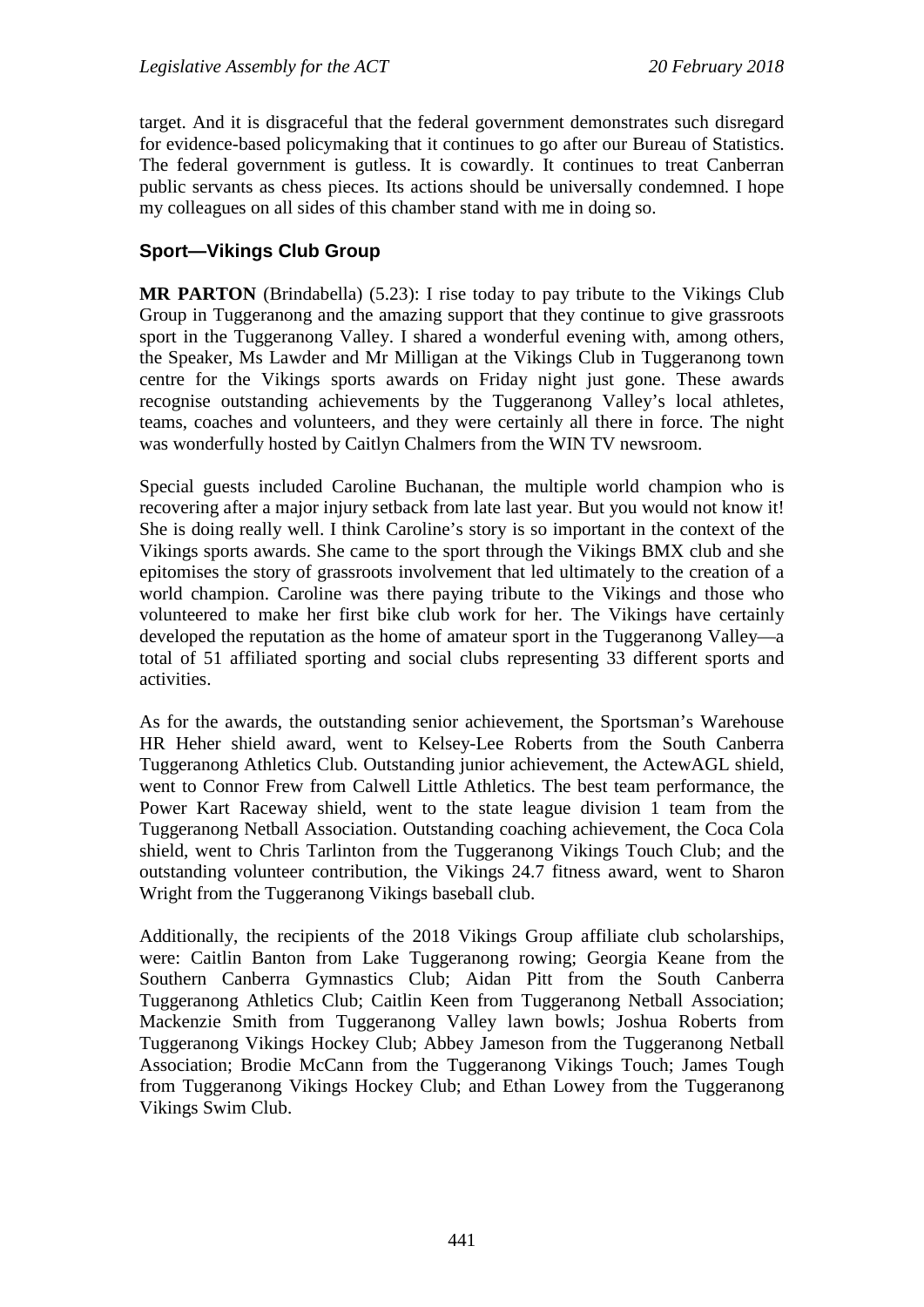To continue the sporting theme, while I am here, I would like to also pay tribute to the volunteers who make the Tuggeranong parkrun happen every Saturday morning, and indeed those who make it happen at the various park runs right across our city. I am not a runner, but I have stepped out to have a crack at the parkrun on the last three Saturdays and I have survived, with three PBs to my name. I am pretty keen to do a sub 30-minute run. I am hoping to pull that off soon. It is wonderful to be involved in a genuine grassroots community event and I promise that I will take my turn as a volunteer when I am too sore to go for a run, which I am sure will be at some stage soon.

If the members of this place, or anyone who is receiving this speech in any form, have not done a parkrun on a Saturday morning, I would urge you to come on down and have a go. You do not actually have to run. The parkruns are every week in Tuggeranong, Lake Burley Griffin, Lake Ginninderra, Gungahlin, and I believe Coombs is about to start. There is also a Queanbeyan option.

Furthermore, I would like to give a big pat on the back to all those involved in the big Canberra bike ride raising money for the Amy Gillett Foundation on Sunday. I was most pleased to head out with the pack to do the 70-kilometre ride out to the Cotter and back. Congrats to Pedal Power and all those involved for putting on another superb event. It all came together like clockwork, which is amazing when you consider that there were over a thousand riders participating over 100 kilometres, 70 kilometres, 20 kilometres or five kilometres. It is so important for us to encourage more and more Canberrans to get out on the bike, and even more important that we can provide a safe environment for them to do so. I will continue to support the big Canberra bike ride.

# **World Day of Social Justice**

**MS LE COUTEUR** (Murrumbidgee) (5.27): Today is World Day of Social Justice. This year the United Nations theme is "Workers on the move: the quest for social justice". The UN states that most migration today is linked directly or indirectly to the search for decent work opportunities. Australia is a proudly multicultural country, with more than 95 per cent of us hailing from overseas either by birth or descent. And here I would like to reflect that we are here in this democratic, affluent community in many cases by good fortune or the forethought of our parents or grandparents.

Many Australians, most Australians, like me, are immigrants and many of us are dual citizens. Our journeys, or those of our ancestors, to this land are many and varied. Some of us have escaped from international war and conflict or oppressive, undemocratic regimes. Others moved or were forced here by the colonial policies of the British and their invasion of Australia to establish a penal colony to deal with incapacity within their own legal and social systems, and in so doing wrought generations of dispossession and genocide upon our nation's First Peoples.

The ACT has a well-established commitment to support and encourage refugees to settle here. The ACT is a refugee welcome zone, and over the past 10 years Canberra has welcomed over 2,000 refugees to our proudly multicultural city. We, the Greens,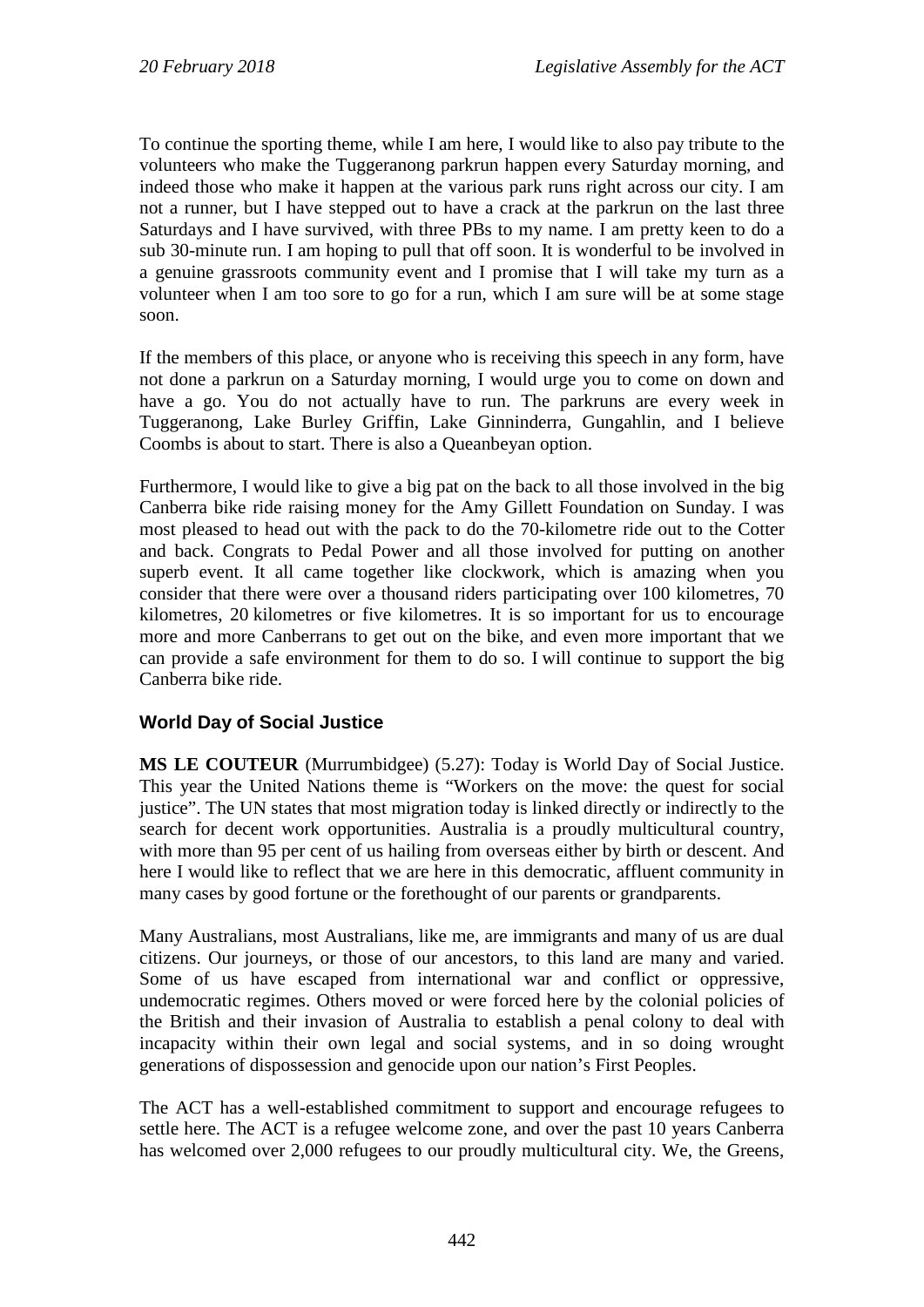remain committed to supporting refugees who have lost their homes, loved ones and livelihoods and yet remain hopeful and show great courage in seeking new opportunities, new communities and new foundations on which to rebuild their lives and those of their families.

With a large proportion of the Canberra community celebrating the Multicultural Festival at the end of last week, now is an ideal time to recognise and celebrate migrants and refugees in our community and to recognise their contributions, be it through sporting teams, volunteering or local business. According to the UN, migrant workers account for 4.4 per cent of all workers and have higher labour force participation rates than non-migrants globally—73 per cent versus 64 per cent. In Australia in 2016 the OECD estimated that labour force participation was higher for both migrants and those people born here—74.7 per cent and 78.3 per cent respectively.

The ACT Greens have shown unwavering support for multiculturalism and for culturally and linguistically diverse groups. We support diversity and tolerance in the ACT community. As part of our election platform in 2016 we committed to maximising the contribution of culturally and linguistically diverse communities to the ACT government processes. In delivering on this commitment we were pleased to secure a commitment to form a new multicultural advisory board and convene a multicultural summit in the ACT as part of our parliamentary agreement. Last year the membership of the multicultural advisory board was announced, and I look forward to hearing more plans for an upcoming multicultural summit in the near future.

While, for us in the ACT, migrants unquestionably outnumber the original custodians of this land, the land of the Ngunnawal people, it is beholden on us not to lose sight of the importance of upholding social justice for all those who are vulnerable in our community. And I recognise that more also needs to be done to promote inclusion, access and engagement for vulnerable groups within the Aboriginal and Torres Strait Islander communities in our society. One of the key aspirations of the Greens is that we respect and preserve our world's finite natural resources, and it is only fair that it is shared and maintained equitably no matter where a person happens to be born.

Question resolved in the affirmative.

# **The Assembly adjourned at 5.32 pm.**